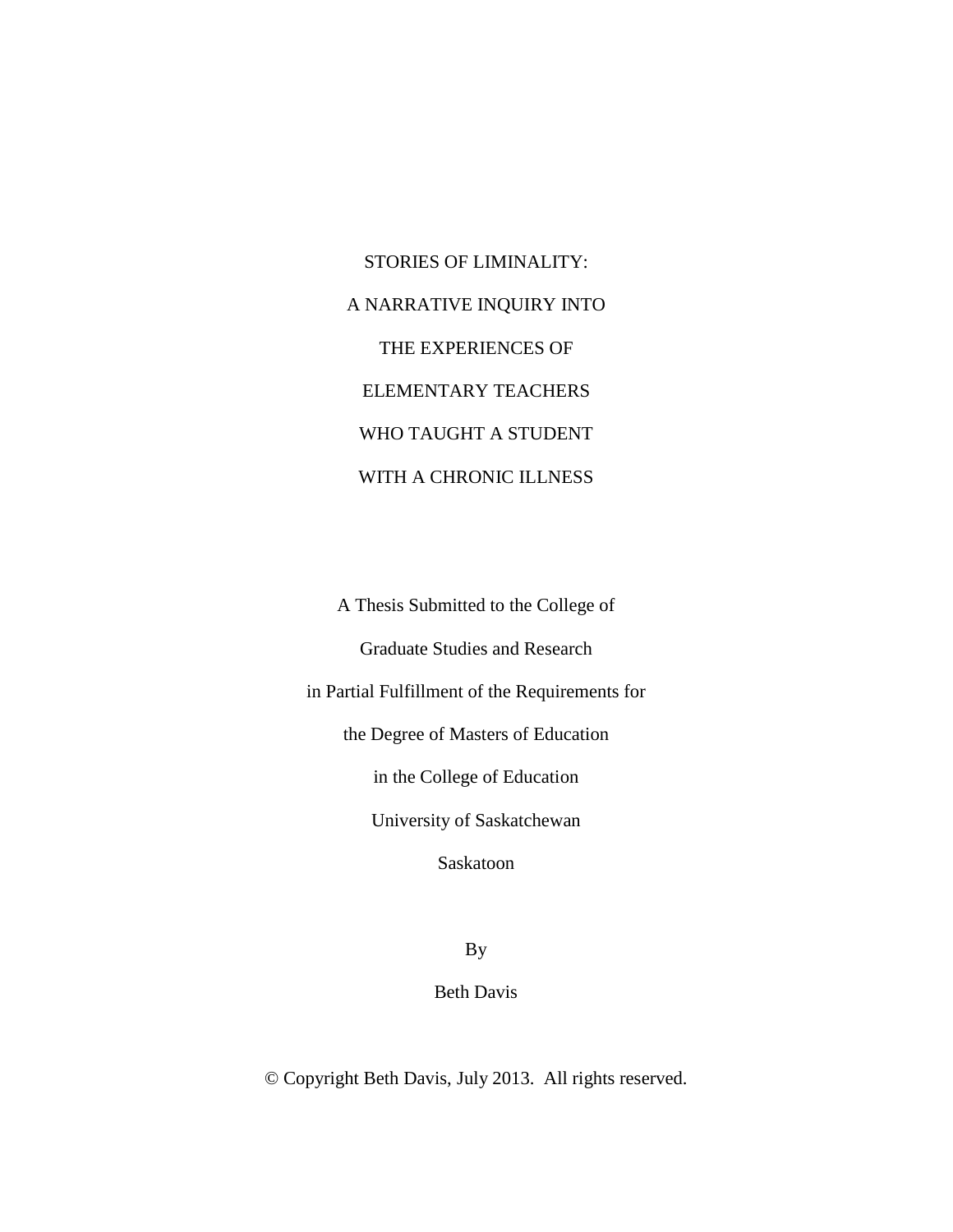## PERMISSION TO USE

In presenting this thesis/dissertation in partial fulfillment of the requirements for a Masters degree from the University of Saskatchewan, I agree that the Libraries of this University may make it freely available for inspection. I further agree that permission for copying of this thesis/dissertation in any manner, in whole or in part, for scholarly purposes may be granted by the professor or professors who supervised my thesis/dissertation work or, in their absence, by the Head of the Department or the Dean of the College in which my thesis work was done. It is understood that any copying or publication or use of this thesis/dissertation or parts thereof for financial gain shall not be allowed without my written permission. It is also understood that due recognition shall be given to me and to the University of Saskatchewan in any scholarly use which may be made of any material in my thesis/dissertation.

### DISCLAIMER

Reference in this thesis to any specific commercial products, process, or service by trade name, trademark, manufacturer, or otherwise, does not constitute or imply its endorsement, recommendation, or favoring by the University of Saskatchewan. The views and opinions of the author expressed herein do not state or reflect those of the University of Saskatchewan, and shall not be used for advertising or product endorsement purposes. Requests for permission to copy or to make other uses of materials in this thesis/dissertation in whole or part should be addressed to:

Head of the College of Education University of Saskatchewan Saskatoon, SK S7N 0X1 Canada

OR

Dean College of Graduate Studies and Research University of Saskatchewan 107 Administration Place Saskatoon, SK S7N 5A2 Canada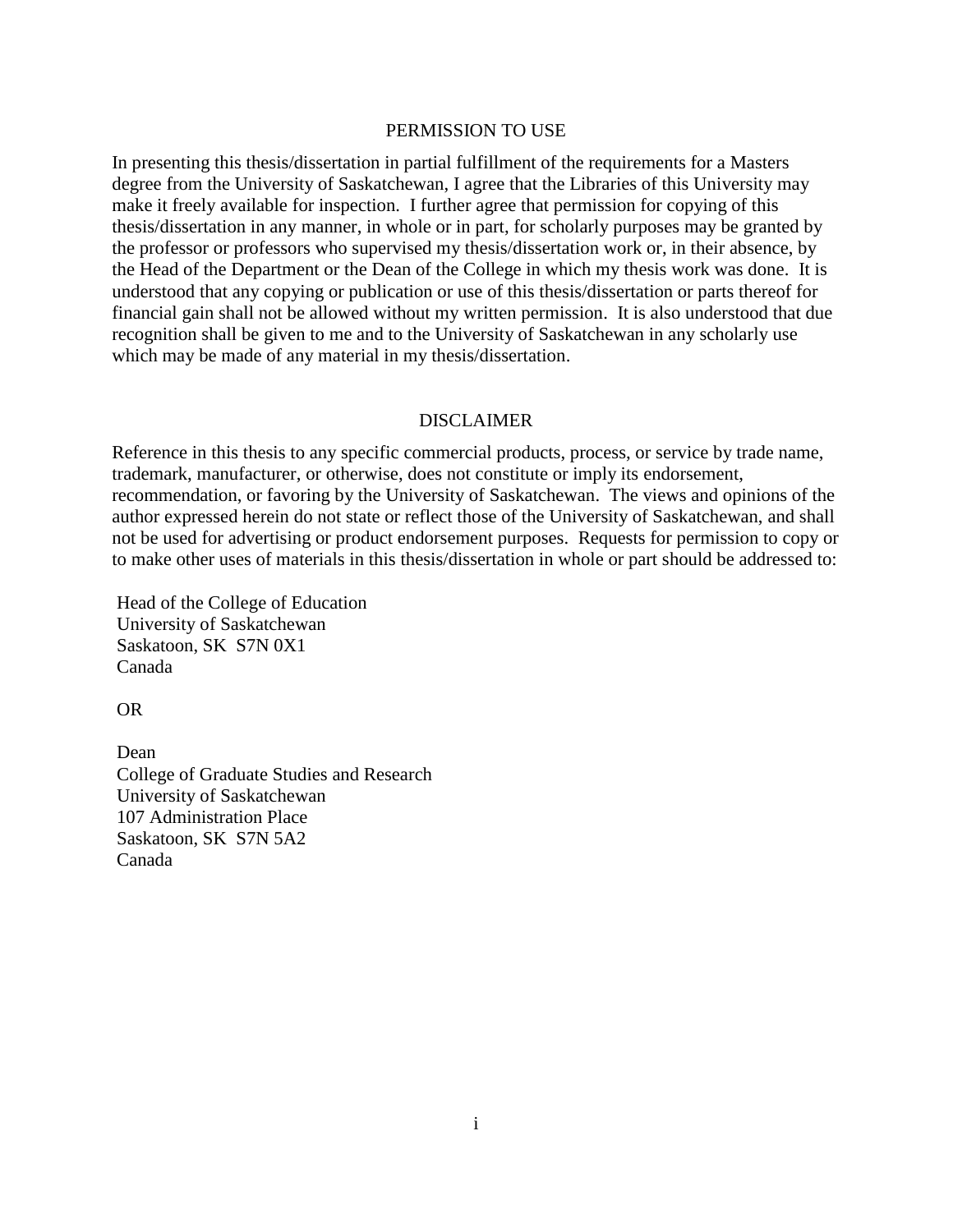## ABSTRACT

This narrative inquiry explores the curriculum making experiences and stories of three teachers - Claire, an early childhood educator, Rita, a middle years teacher, and Leah, a primary grades teacher - who taught students with a chronic illness. The research wonders of this thesis asked the following questions: what does it mean to engage in the curriculum around chronic illness? How do the teachers influence such a curriculum? What is the teacher's position within it? Do they experience a shift in knowledge, awareness, perception, or practice while engaged in this curriculum making?

Derived from individual semi-structured interviews ranging from 25 minutes to one hour, a narrative account of each teacher is presented and inquired into within the three dimensional inquiry space, defined to include temporality, sociality, and place [\(Clandinin & Connelly, 2000\)](#page-104-0). The concept of a curriculum around chronic illness is presented. This curriculum focuses on the active construction of lives shaped by a chronic illness. In this research, the curriculum around chronic illness required the negotiation, and sometimes renegotiation, of liminal spaces [\(Heilbrun, 1999\)](#page-107-0). Liminality, found in the making of a curriculum around chronic illness, brought the teachers of this research to the peripheries of their students' worlds, where they learned, in time, to perceive their students and themselves wholly. The three teachers, through their unique positioning of their stories to live by, created new forward-looking stories [\(Nelson,](#page-110-0)  [1999\)](#page-110-0) that guided their teaching; stories marked by inclusion, community, loving perceptions, and care.

Keywords: curriculum, narrative inquiry, liminality, playfulness, chronic illness, world-traveling

ii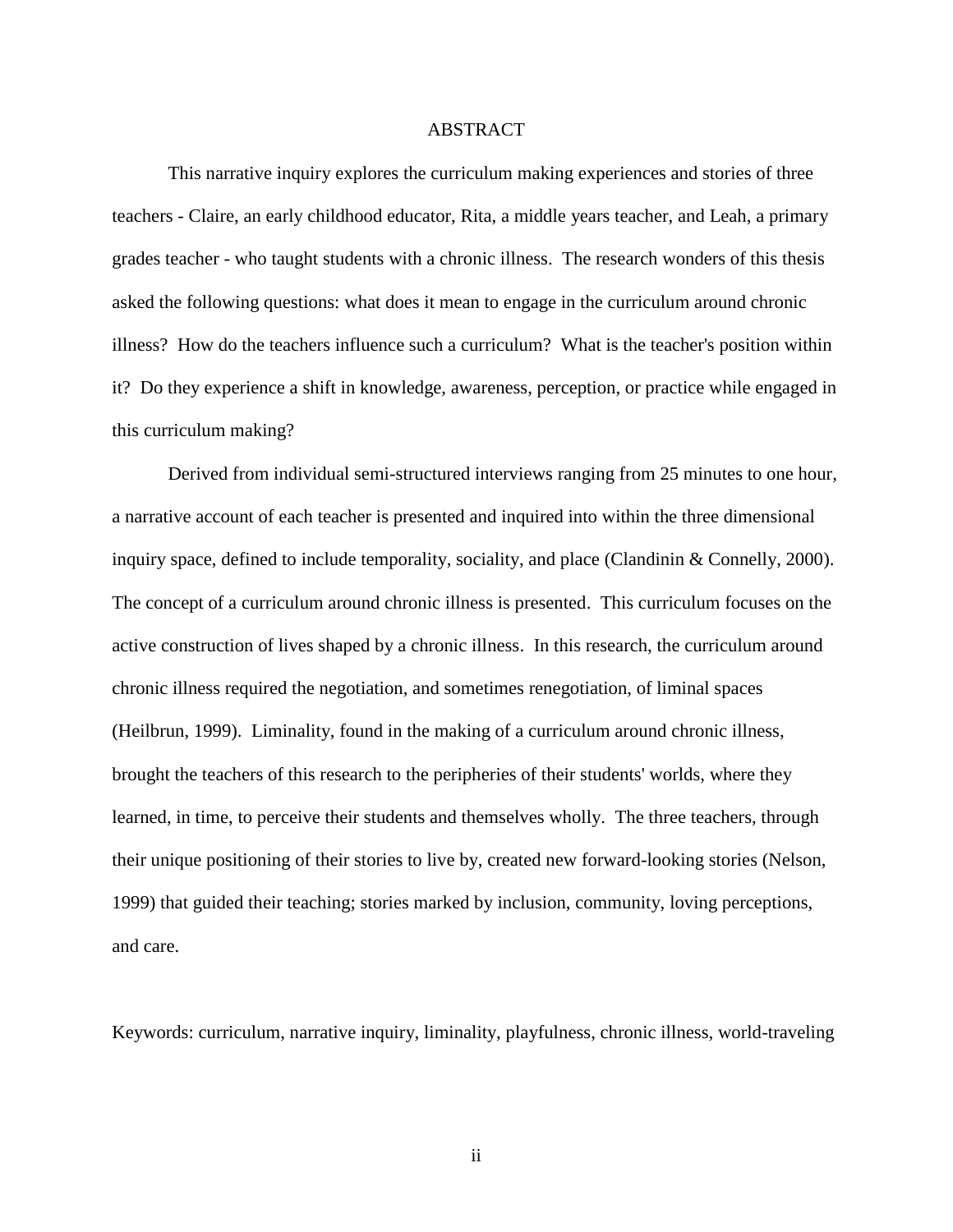## ACKNOWLEDGEMENTS

I would like to acknowledge the consistent and ongoing support of my thesis supervisor, Dr. M. Shaun Murphy. Shaun has been a reliable, thoughtful, and supportive advisor and friend on this journey. He has inspired me to meet my highest potential and helped me gain confidence in myself and my work. I would also like to thank my thesis committee, Dr. Geraldine Balzer and Dr. Lee Schaefer, for their careful review of this thesis, thoughtful feedback, and suggestions.

I would like to acknowledge the Social Studies and Humanities Research Council of Canada for their financial support. I would also like to acknowledge the support and resources given to me by the University of Saskatchewan.

I would also like to express my humblest gratitude to my husband, who has patiently walked with me through all the joys and frustrations, good times and bad times of these last few years. I would like to thank my family in Ontario, my father (Brian), my mother (Ellen), and my sister (Leslie), for their continued support, even at long distances.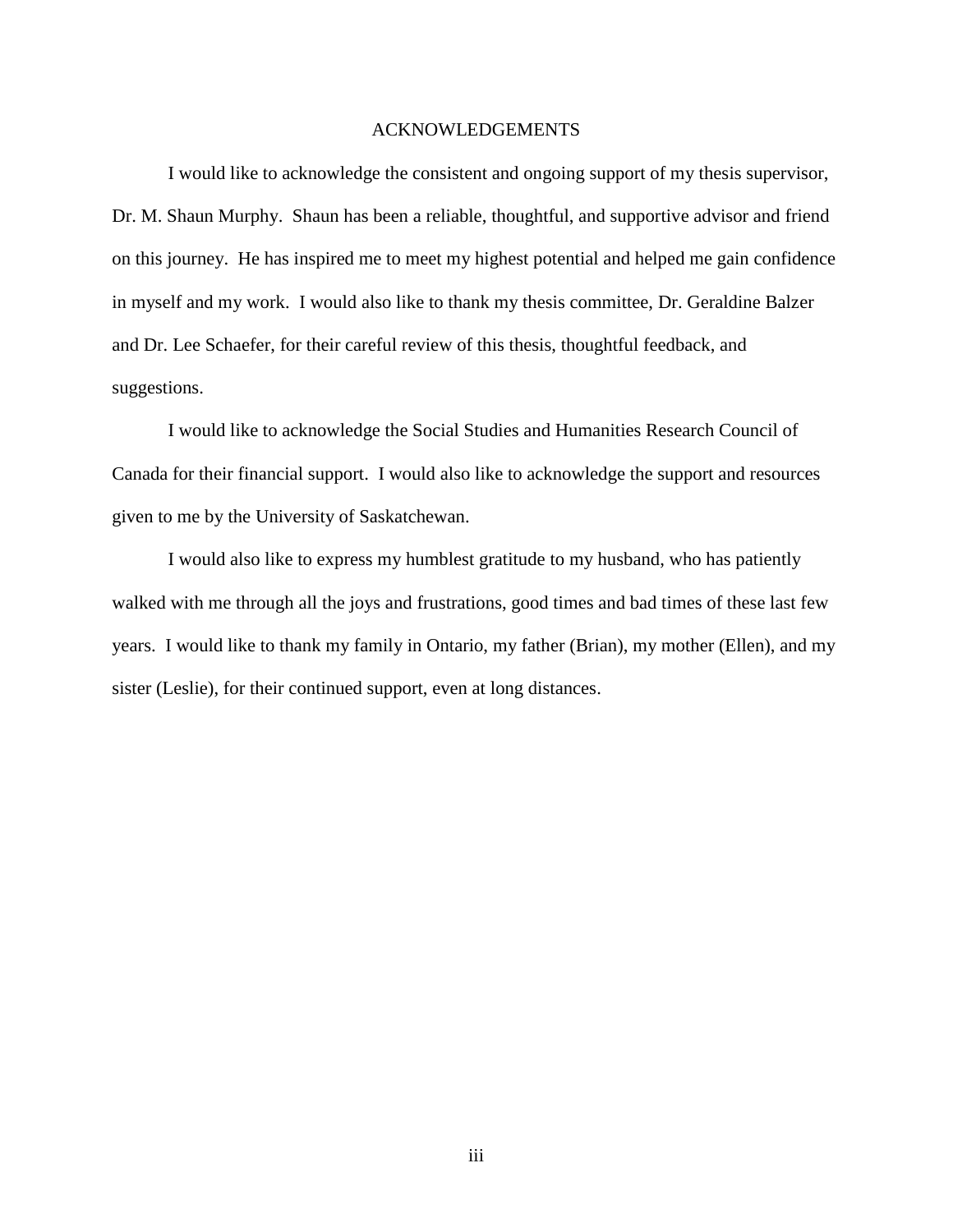| <b>TABLE OF CONTENTS</b> |  |
|--------------------------|--|
|                          |  |

| CHAPTER ONE. SEEING REFLECTIONS: NARRATIVE BEGINNINGS AND CONTEXT. 2 |  |
|----------------------------------------------------------------------|--|
|                                                                      |  |
|                                                                      |  |
|                                                                      |  |
|                                                                      |  |
|                                                                      |  |
|                                                                      |  |
|                                                                      |  |
|                                                                      |  |
|                                                                      |  |
|                                                                      |  |
|                                                                      |  |
|                                                                      |  |
|                                                                      |  |
|                                                                      |  |
|                                                                      |  |
|                                                                      |  |
|                                                                      |  |
|                                                                      |  |
|                                                                      |  |
|                                                                      |  |
|                                                                      |  |
|                                                                      |  |
|                                                                      |  |
|                                                                      |  |
| CHAPTER THREE. PLAYING WITH MOON SAND: A NARRATIVE INQUIRY INTO ONE  |  |
| TEACHER'S EXPERIENCES TEACHING ALONGSIDE A STUDENT WITH A CHRONIC    |  |
|                                                                      |  |
|                                                                      |  |
|                                                                      |  |
|                                                                      |  |
|                                                                      |  |
|                                                                      |  |
|                                                                      |  |
|                                                                      |  |
|                                                                      |  |
|                                                                      |  |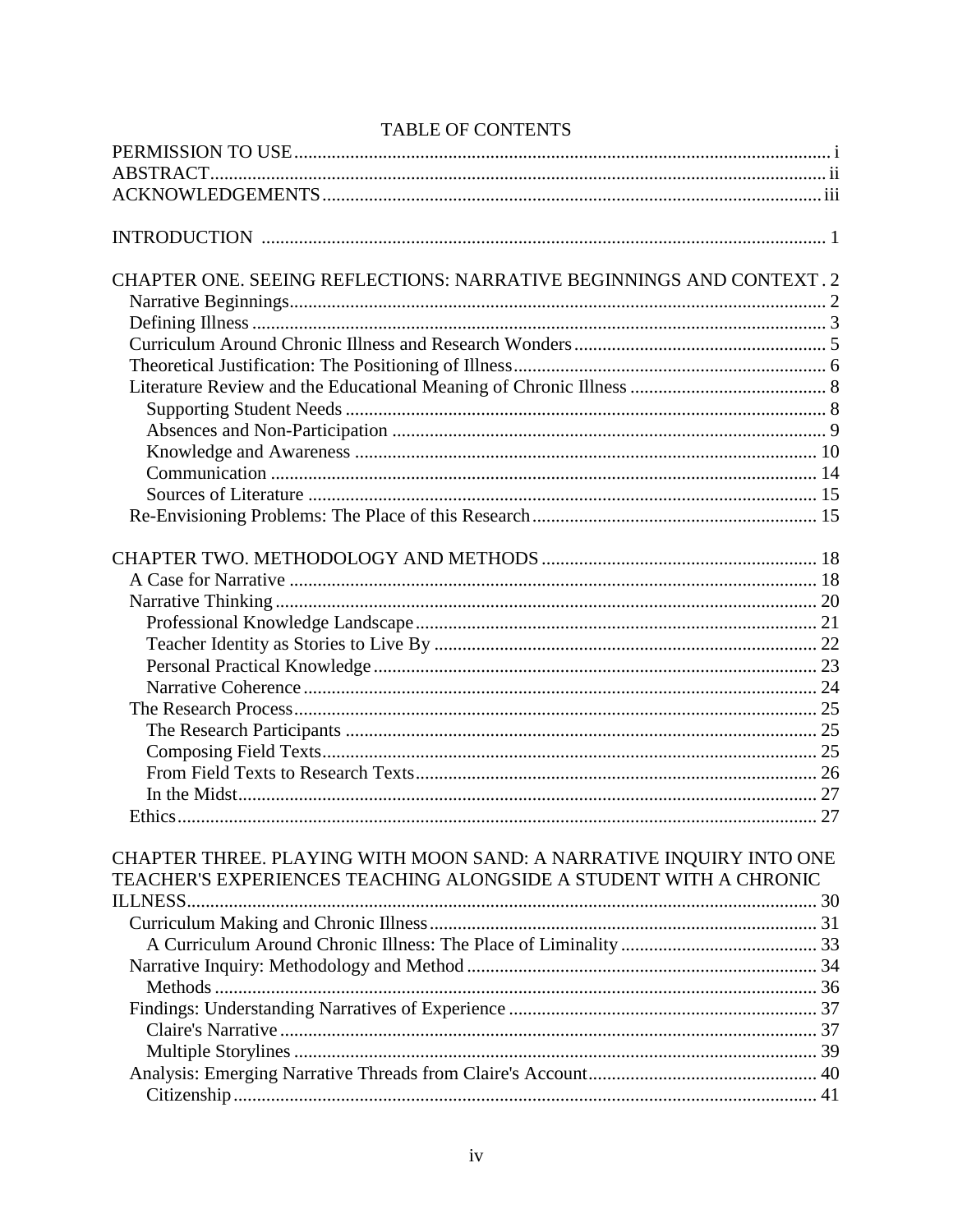| A Curriculum Making Counterstory: Playfulness and Play in the Classroom 45          |  |
|-------------------------------------------------------------------------------------|--|
|                                                                                     |  |
|                                                                                     |  |
| CHAPTER FOUR. NEGOTIATING LIMINALITY: THE EXPERIENCES OF TWO                        |  |
| ELEMENTARY TEACHERS WHO TAUGHT A STUDENT WITH A CHRONIC ILLNESS 57                  |  |
|                                                                                     |  |
|                                                                                     |  |
|                                                                                     |  |
|                                                                                     |  |
|                                                                                     |  |
|                                                                                     |  |
|                                                                                     |  |
|                                                                                     |  |
|                                                                                     |  |
|                                                                                     |  |
| World-Traveling and Relationships: Worlds and Arrogant or Loving Perception  73     |  |
| Relational Knowing: Challenges Faced on the Peripheries of Relationships  74        |  |
|                                                                                     |  |
|                                                                                     |  |
|                                                                                     |  |
|                                                                                     |  |
|                                                                                     |  |
|                                                                                     |  |
|                                                                                     |  |
|                                                                                     |  |
| Historical Perspectives: From Segregation and Misconceptions to an Ethic of Care 84 |  |
|                                                                                     |  |
|                                                                                     |  |
|                                                                                     |  |
|                                                                                     |  |
|                                                                                     |  |
|                                                                                     |  |
|                                                                                     |  |
| Personal Practical Knowledge, Stories to Live By, and Narrative Coherence 92        |  |
|                                                                                     |  |
|                                                                                     |  |
|                                                                                     |  |
|                                                                                     |  |
|                                                                                     |  |
|                                                                                     |  |
|                                                                                     |  |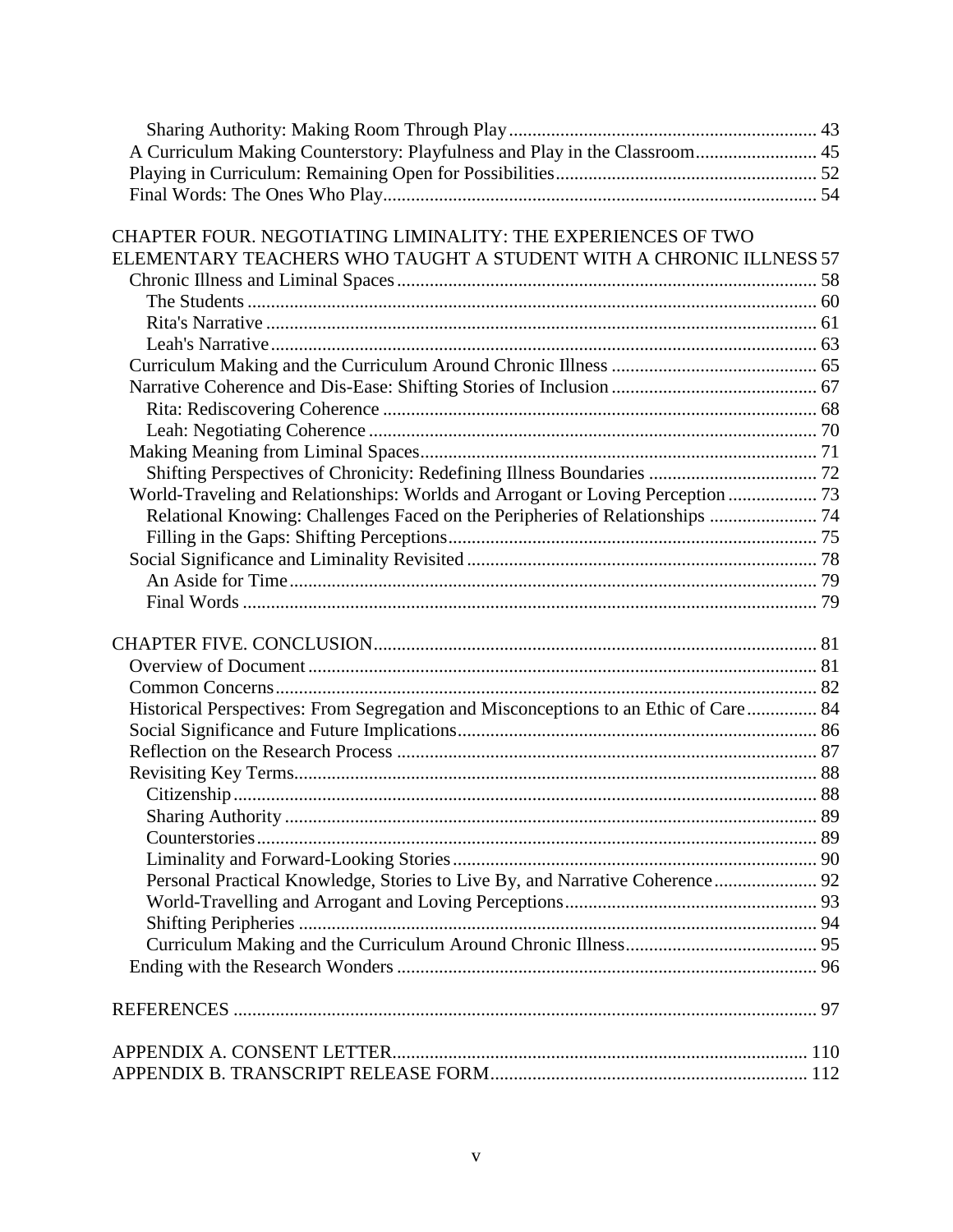## INTRODUCTION

Following the tradition of narrative inquiry, this document opens with a narrative beginning of my experiences with chronic illness and explores ideas between and among curriculum making and chronic illness. It examines concepts and ideas relevant to this research and looks at the theoretical justification of this work. This chapter also contains a review of the literature pertaining to chronic illness in schools and details the unique positioning of this research study among the literature in this subject.

Chapter 2 examines the research methodology and methods used in this study and outlines critical narrative concepts. Chapters 3 and 4 explore the experiences of the teacher participants and draw out narrative threads from their stories. These two chapters were written as stand-alone and publishable papers intended for submission to scholarly journals. Chapter 5 offers a brief historical perspective and its relation to the ethic of care [\(Noddings, 2002\)](#page-110-1). It also contains a summary, a reflection of my experiences in the research process, revisits key terms from the document, and returns to the research wonders of this research.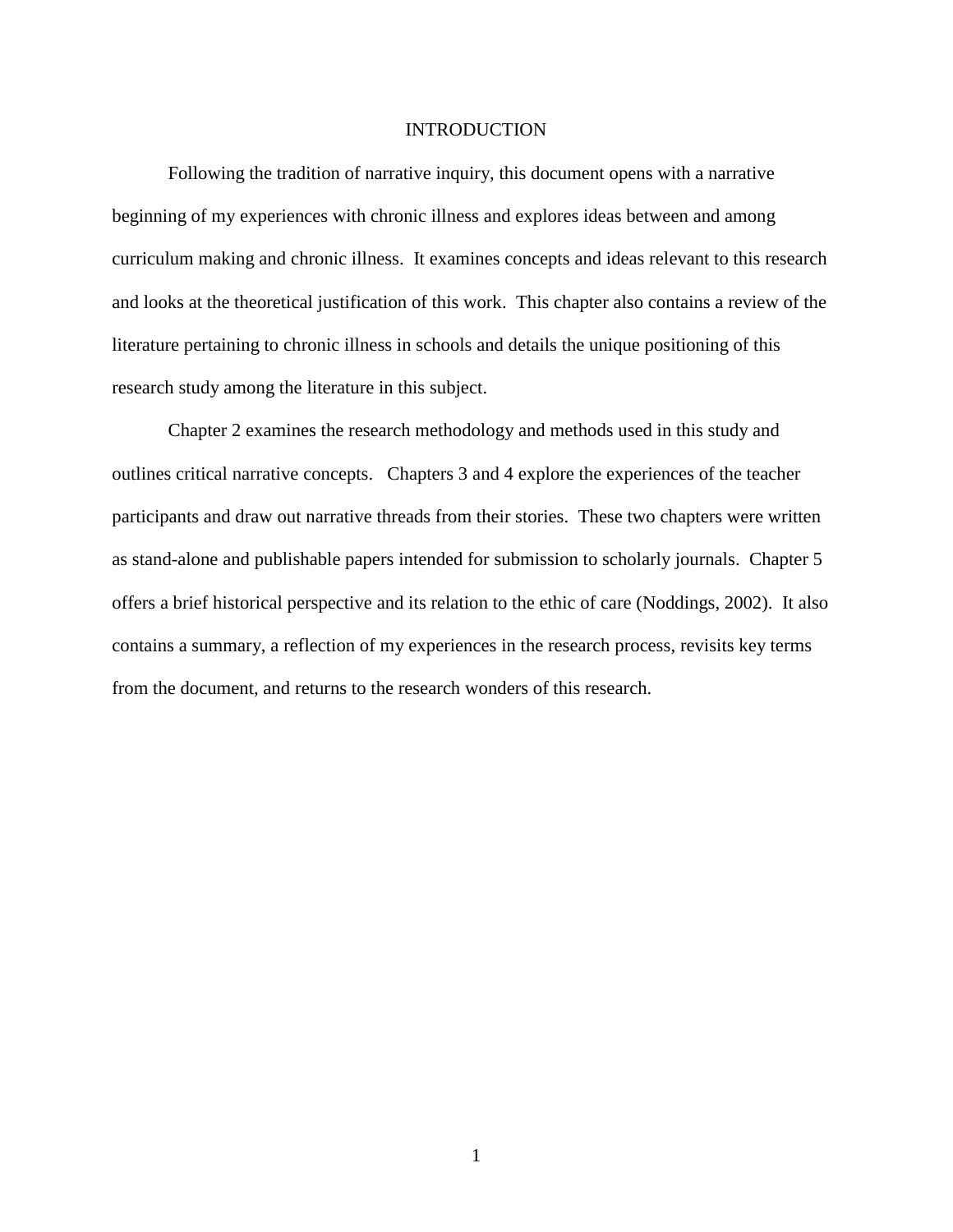# <span id="page-7-0"></span>CHAPTER ONE. SEEING REFLECTIONS: NARRATIVE BEGINNINGS AND CONTEXT

#### <span id="page-7-1"></span>**Narrative Beginnings**

It was my first year on the substitute list and I was slowly getting used to the perpetual uncertainty of a life as a substitute teacher. Walking into schools with no idea of the events to come, the things I had to teach, or the people I would meet became a normal, albeit sometimes anxiety-filled, routine. One spring day, at a highschool I often worked at, we were shuffled into the gym for an assembly regarding the spring Relay for Life<sup>1</sup> events at the school. I stood at the back with the other teachers as a video started playing over the projector system. No one had informed me of the subject matter of the assembly until this video started. In this video sponsored by the Canadian Cancer Society, cancer survivors and family members of those affected by it were expressing their views about this illness. They spoke about the disease as if it was first person, i.e. "you destroy families, you destroyed mine" "I hate you," "you can't take away anymore," and so on. Their words froze me. I was immobilized by their stories, stories so similar to mine that I saw a reflection of myself. I was no longer the looked at, but the onlooker; a spectator to my own story. I wanted to leave, but my position as a teacher obliged me to stay. As I was fighting these rising emotions, I wondered what I was supposed to do. I was curious if the other teachers were having as many problems. I looked around and found them stoic and refined and I dolefully wondered what was wrong with me.

After the assembly ended, I again thought about what I was supposed to do next. As students slowly trickled back into my class with red, puffy eyes and some trying to hide their sniffling, I wondered where I stood. How could I deconstruct this? Should I? Can I? What do I

 $\overline{a}$ 

<sup>&</sup>lt;sup>1</sup> Relay for Life is an all-night fundraising event initiated by the Canadian Cancer Society where teams walked around a track for 12 hours. There are often events and activities leading up to the official Relay for Life walk.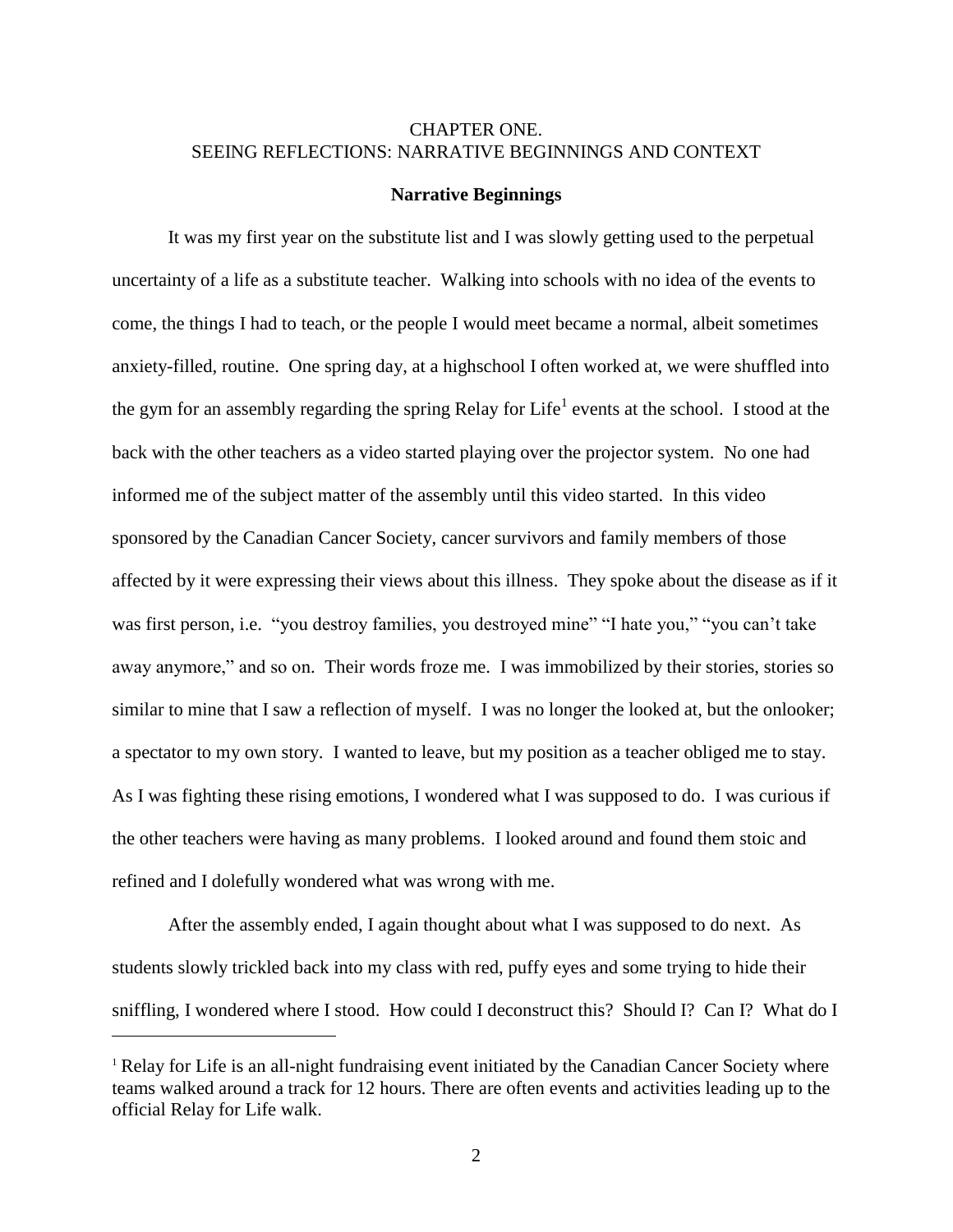say? I remember the incredible unnamed tensions I felt at the time. I was a beginning substitute teacher, with a history of chronic illness, confused and uncertain about my position with these students I did not know well. I was in the midst of a multi-layered curricular landscape that I had not anticipated. It was my intention to live out my story as a beginning teacher and survive the day as a substitute teacher; perhaps even gain some insight into the world of teaching. I was expecting some uncertainty and unfamiliarity, but I certainly did not anticipate to be confronted with this particular narrative of chronic illness and sickness in this way.

As I began to imagine my graduate work, I wondered about the teacher's position alongside a child or youth within a curriculum of chronic illness. Special events, such as this one described here, were opportunities to instill passion and increase awareness in the student body, but I began to wonder about the daily events in this curricular subject. What was the teacher's role in these daily events and regular occurrences involving chronic illness in children or youth? When teachers have a child or youth with a chronic illness in their classroom, what did they do? In my situation, I did not have the capacity and was not expected to follow up with these students. I did not know what happened after I left that day and I still wonder how the students responded. Did they go home and think about what it could be like? Did they reflect on their own experiences? I also began to wonder about the teachers. How did they manage? These powerful moments have the potential to create a space for stories to be told and heard, but how could teachers create such spaces in the day-by-day routine of the class? How could they make room for the daily curriculum around chronic illnesses?

### **Defining Illness**

<span id="page-8-0"></span>To begin, the World Health Organization defines the term chronic illness to mean a "[disease] of long duration and generally slow progression" [\(WHO, 2012\)](#page-114-0). The specifics of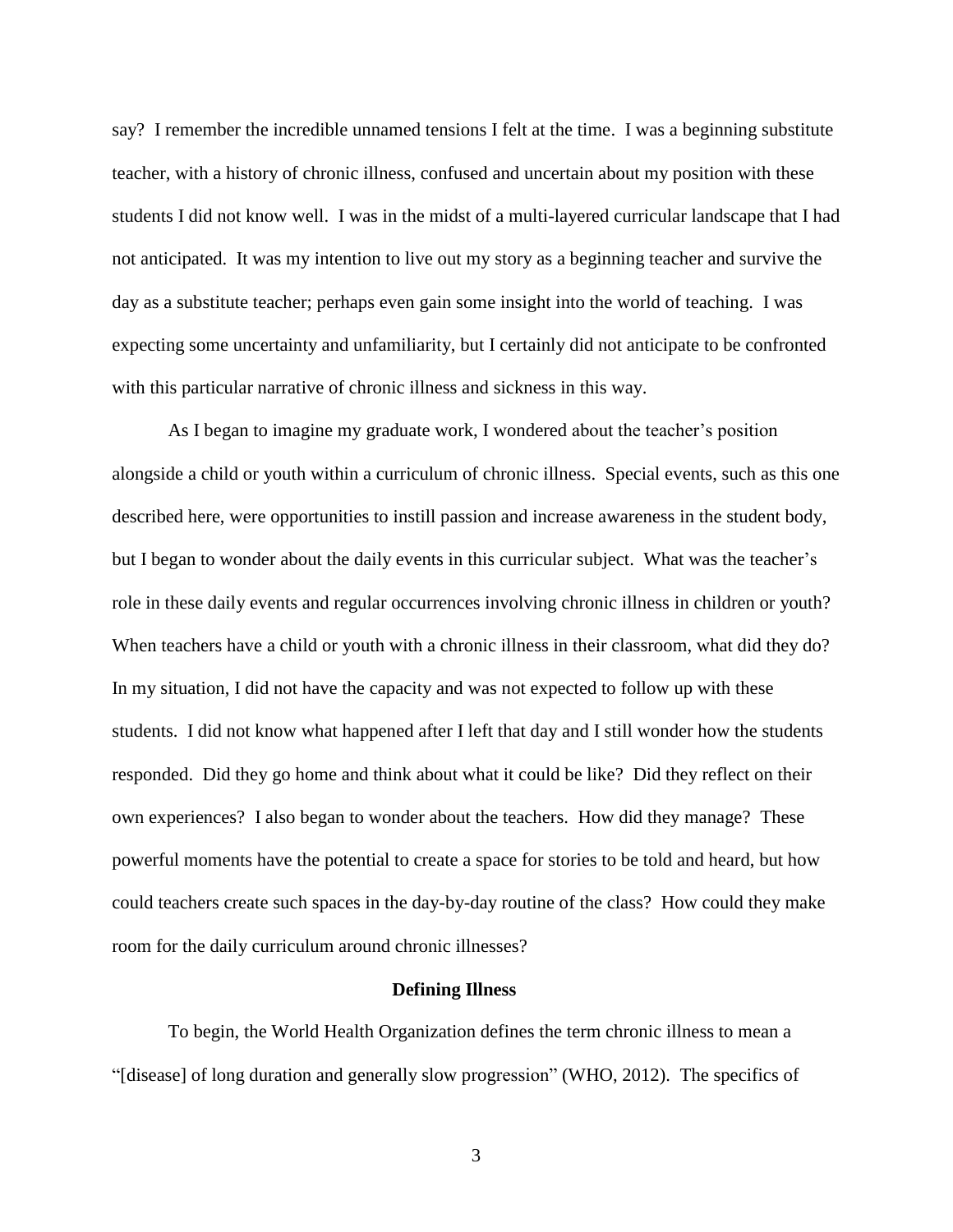duration depend on the context and location of the individual. Much of the literature stemming from the United States specifies that a chronic illness is a condition that lasts, or is expected to last, at least 3 months [\(Kaffenberger, 2006;](#page-108-0) [McCarthy, Williams, & Eidahl, 1996;](#page-109-0) [Perrin et al.,](#page-111-0)  [1993;](#page-111-0) [Shiu, 2001;](#page-112-0) [Thies, 1999\)](#page-113-0). In this document, the terms "illness" and "disease" will be used interchangeably.

It is estimated that upwards of 20% of children in school will have a chronic illness of some form based on the above definition [\(Hamlet, Gergar, & Schaefer, 2011;](#page-107-1) [Mukherjee,](#page-109-1)  [Lightfoot, & Sloper, 2000;](#page-109-1) [Nabors, Little, Akin-Little, & Iobst, 2008;](#page-109-2) [Phelps, 2006\)](#page-111-1). Chronic illnesses prevalent among children include a broad range of diseases: asthma, cystic fibrosis, and other pulmonary conditions; eczema and other skin diseases; diabetes; cancers and leukemia; arthritis; Chron's disease and other gastro-intestinal illness; sickle cell anemia; allergies; AIDS and other immunodeficiency illnesses; kidney diseases; coronary heart disease and other cardiac diseases; and cerebral palsy, epilepsy, and other neurological disorders. The most common of these found among children were found to be asthma, eczema, and diabetes [\(Kaffenberger, 2006;](#page-108-0) [Mukherjee et al., 2000\)](#page-109-1). In Canada, around 15% of children between 4 and 11 are diagnosed with asthma [\(Public Health Agency of Canada, 2008\)](#page-111-2). Diabetes was at 0.3% among children under the age of 19 years [\(Public Health Agency of Canada, 2009\)](#page-112-1). Certain illnesses like epilepsy, cancer, congenital heart disease, and cerebral palsy each have rates of less than 1% [\(Mukherjee et al., 2000\)](#page-109-1). This means that most schools will have one or more students with a chronic illness of some form. Overall, the rates of chronic illness in schools are rising as advances in medical technology and treatment increases the survival rate and allows families to manage a chronic illness effectively enough to live a relatively stable life [\(Hamlet et al., 2011;](#page-107-1) [Maslow, Haydon, McRee, Ford, & Halpern, 2011\)](#page-109-3).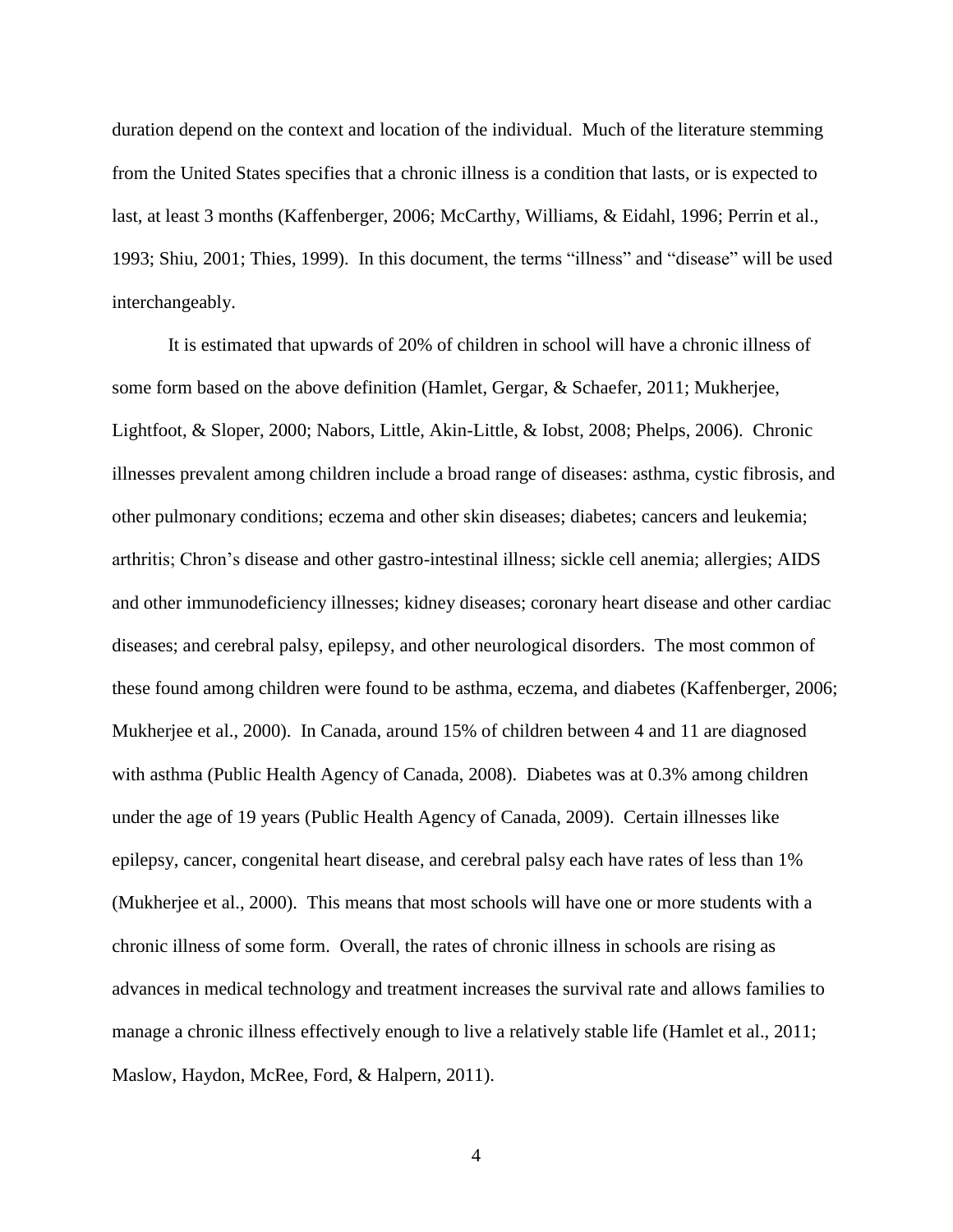## **Curriculum Around Chronic Illness and Research Wonders**

<span id="page-10-0"></span>In order to expand on what it meant to engage in a curriculum around chronic illness, I drew on Clandinin and Connelly's (1992) definition of curriculum as a course of life. Curriculum in this manner is an "account of teachers' and students' lives together in schools and classrooms" (p. 392). Teachers and children embody this movement; they live out the curriculum. Curriculum is composed and embedded in the lives of those involved. It is a course of life as lives are being lived. It is a curriculum of lives, of both teacher and student [\(Clandinin](#page-104-1)  [et al., 2006\)](#page-104-1).

This curriculum of lives can entail all the daily happenings in the classroom and school, the events of the near or distant past, and the prospects for the future. This curriculum entails the four curricular commonplaces described by [Schwab \(1973\)](#page-112-2): subject matter, milieu, learner, and teacher. It can comprise the interactions between a person and the environment, between people, between subject and person, and within a particular individual.

The curriculum making found in classrooms and schools is a curriculum of lives being storied and restoried. Viewing curriculum as this course of life, composing identities and stories to live by is central to making curriculum. Curriculum making is a form of identity making; a form of creating these stories to live by [\(Clandinin et al., 2006\)](#page-104-1). Chapter 2 explores narrative concepts, such as stories to live by, more in depth.

When this definition of curriculum as a course of life is applied to chronic illness, curriculum making is undoubtedly influenced by the presence of such an illness. This curriculum shaped by a chronic illness is founded not on illness, but rather on the rich and complex lives around it. This curriculum around chronic illness focuses on living with a chronic illness and the active construction of a life story alongside it. In other words, the curriculum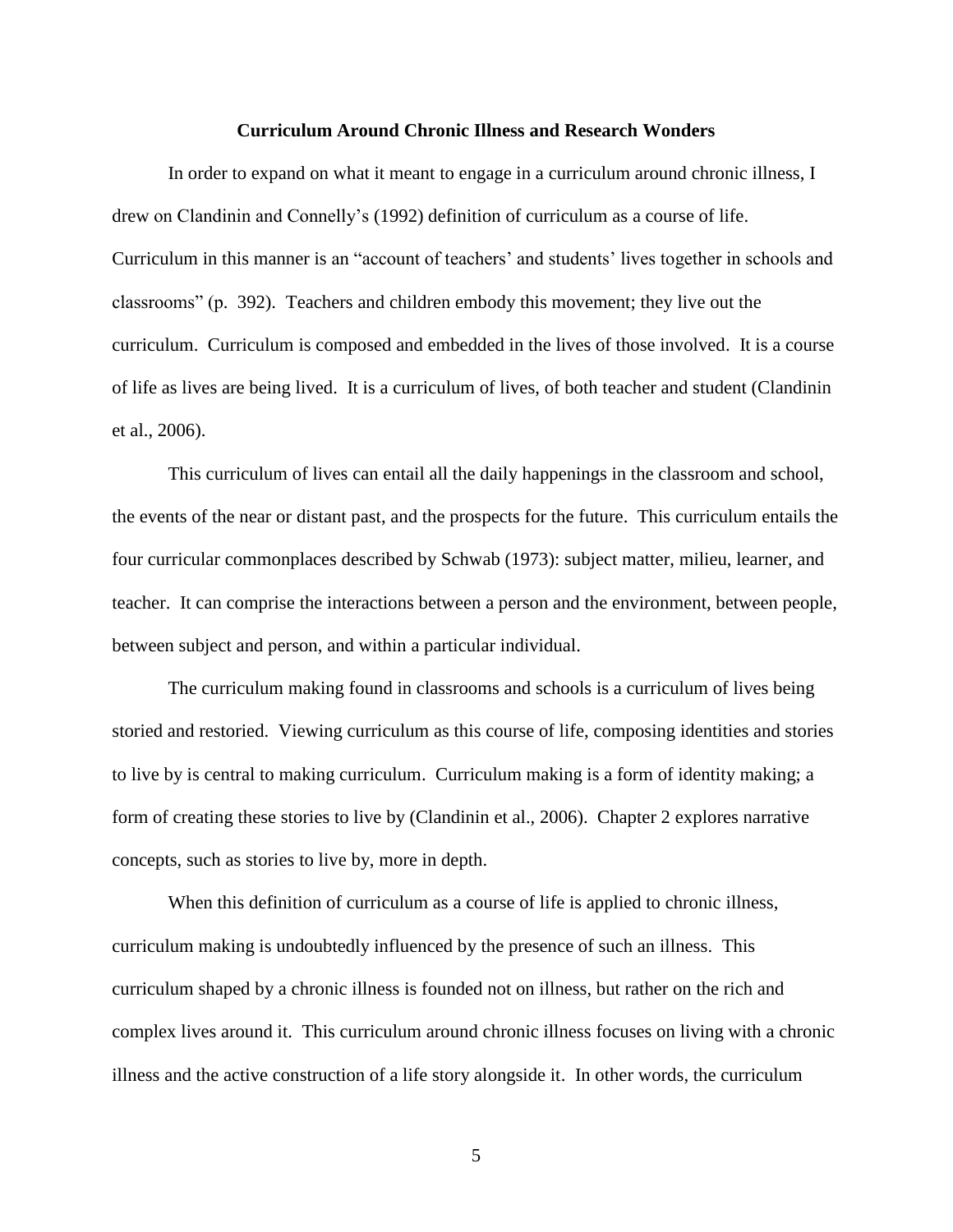around chronic illness is a curriculum of lives shaped by a chronic illness. Engaging in such a curriculum is to engage in a curriculum of lives - lives and identities not to be overshadowed by the chronic illness itself. Consequently, this research revolves around lives and explores the experiences of the teachers negotiating this curriculum around chronic illness by inquiring into the following wonders: What does it mean to engage in the curriculum around chronic illness? How does the teacher influence such a curriculum? What is the teacher's position within it? Do they see themselves shifting in knowledge, awareness, perception, or practice while engaged in this curriculum making?

### **Theoretical Justification: The Positioning of Illness**

<span id="page-11-0"></span>The medical definition of a chronic illness previously mentioned referred to a disease that persists longer than three months. However, there could be other definitions of chronic illness. These definitions relate to the perceived impact; the chronicity of the disease in the person's life [\(Martin & Peterson, 2009\)](#page-108-1). Chronicity, in this sense, refers to the extent of the illness' prevalence and persistence in one's life [\(Charmaz, 1991\)](#page-104-2). According to Charmaz (1991), people with a chronic illness or those close to them can experience the disease in three ways: as an interruption, as an intrusion, and as an immersion. Defining illness as an interruption entails a belief of that the illness is temporary, of short duration, and will ultimately lead to recovery. Illness as an interruption is seen as a temporary obstacle or something that caused a momentary break in normal life that will shortly be resolved. As an intrusion, chronic illness is seen as demanding continued attention and time and forces the person to make accommodations and changes in routines; it threatens the perceived control the person has over her or his life [\(Charmaz, 1991\)](#page-104-2). When people became immersed in illness, they often structure their entire life around the illness. Illness and disability are constantly at the forefront of their thoughts and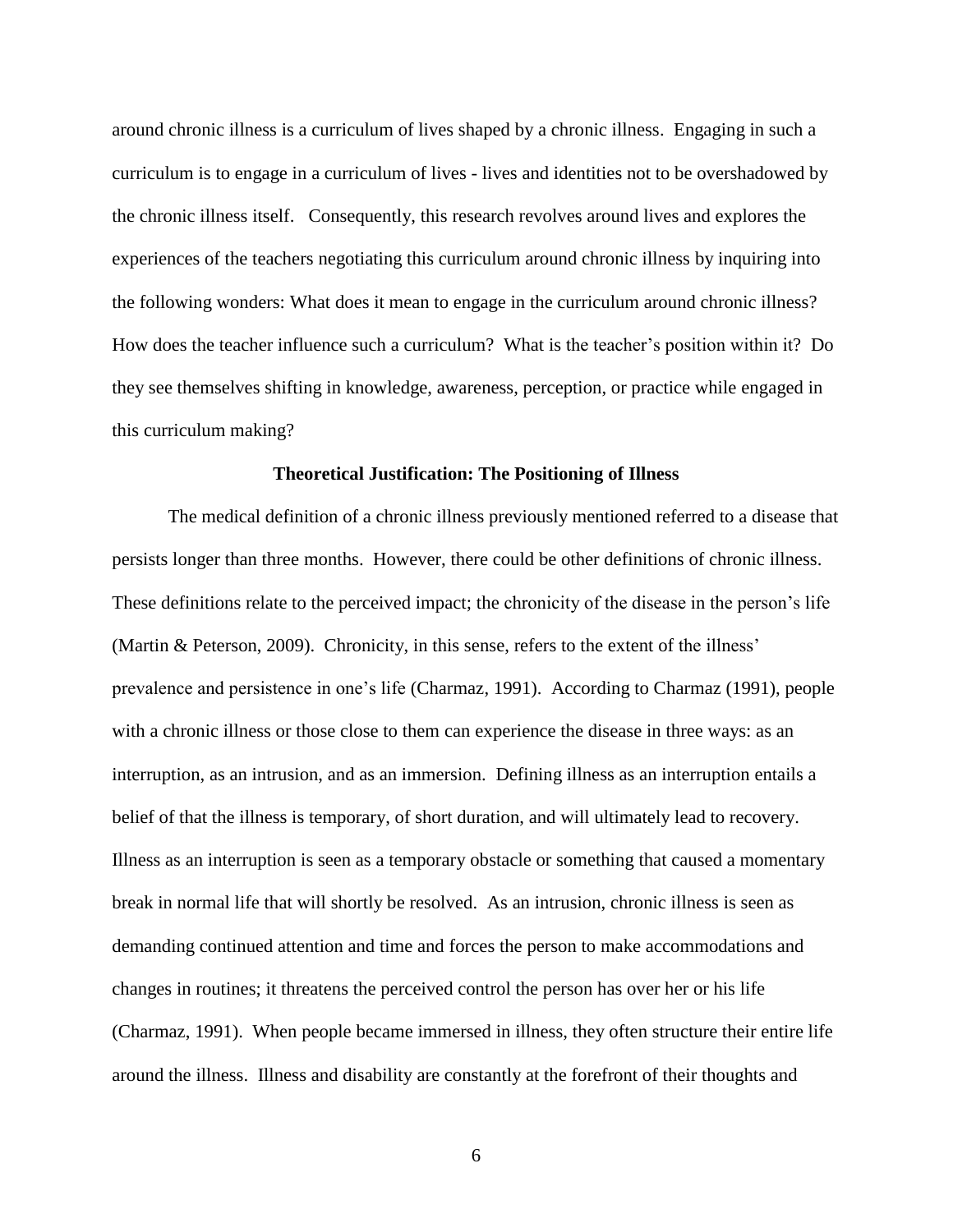actions and their identity and self-concept revolve around the illness or caring for such illness [\(Charmaz, 1991\)](#page-104-2). Whether an illness is defined as an interruption, intrusion, or immersion depends on the perception of the illness's power over one's life and may not be related to the severity of the disease itself [\(Charmaz, 1991;](#page-104-2) [Martin & Peterson, 2009\)](#page-108-1). In other words, how a person perceives the impact of the disease, how she or he came to define it, and how she or he positions it in her or his life story often played a role, if not a substantial one, in its impact on that life.

The people around the student with a chronic illness, such as medical staff, parents, teachers, and other students, may also develop their own definition of the illness. These definitions, however, are not necessarily based on the actual illness as being lived by the student, but rather can emerge from previous encounters with the illness [\(Brook & Galili, 2000;](#page-103-0) [Charmaz,](#page-104-2)  [1991\)](#page-104-2). Generalizations and assumptions may run rampant as stories of chronic illness emerge and the chronicity of an illness can be highly influenced by the individual's social context [\(Martin & Peterson, 2009\)](#page-108-1). Past exposure to the illness fundamentally affects the definition one holds of that illness. The definition an individual has constructed for the illness, stemming from a variety of experiences, may have major effects on their perception, potentially causing inappropriate reactions to such an illness.

Many children or youth with a chronic illness do not want the illness to consume their lives and identity [\(Charmaz, 1991;](#page-104-2) [Ferguson & Walker, 2012\)](#page-106-0). Many struggle in silence as they try to live as normal a life as possible and celebrate the moments they achieve such normalcy [\(Ferguson & Walker, 2012\)](#page-106-0). Others embrace illness and weave it comfortably into their daily stories [\(Charmaz, 1991\)](#page-104-2). Concomitant with the individual's positioning of the illness, teachers are called to negotiate the tension between prioritizing the uniqueness of the student and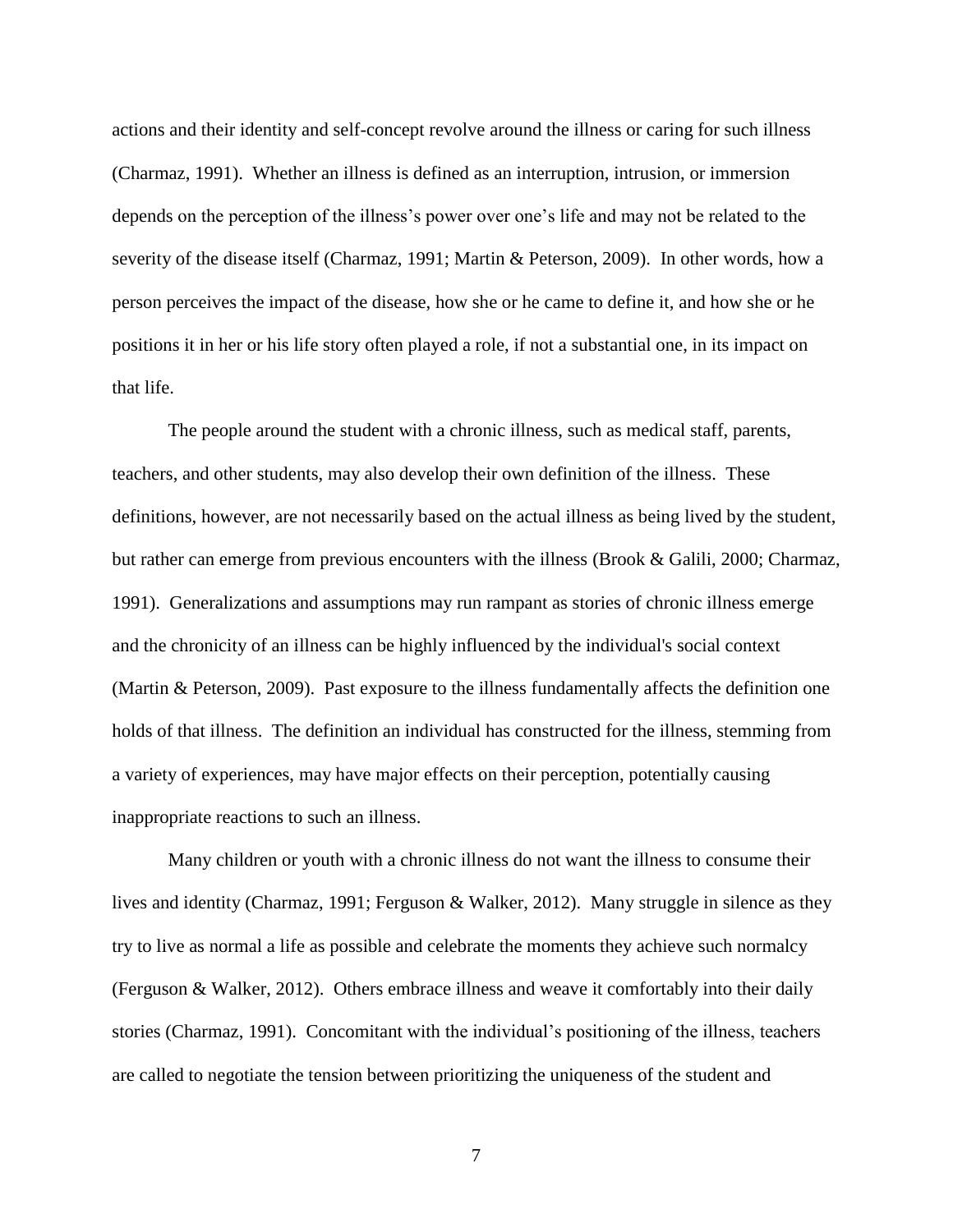recognizing the impact of the illness on him or her. They may also be called to negotiate the various levels of chronicity that others and they may construct.

### **Literature Review and the Educational Meaning of Chronic Illness**

<span id="page-13-0"></span>As mentioned previously, the curriculum around chronic illness was defined to be fundamentally based on a curriculum of lives. Although there seemed to be a growing literature focusing on the resilience of students with chronic illness, for example see [Ferguson and Walker](#page-106-0)  [\(2012\)](#page-106-0), the bulk of literature relating education and chronic illness is problem-focused and centred on deficits. These problems are not the focus of this present research thesis, but warrant a discussion. Thus, the following section will be a presentation of the major educational implications found in the literature related to education and students with chronic illnesses.

## <span id="page-13-1"></span>**Supporting Student Needs**

Although all students in a classroom require individualized support, students with a chronic illness have a highly specialized and unique set of personal needs. A study by [Mukherjee et al. \(2000\)](#page-109-1) noted that students emphasized the need for teachers to have an accurate understanding and awareness of their individual needs in order to provide appropriate help. This result was echoed in other research [\(Brook & Galili, 2000;](#page-103-0) [Eiser, 1980;](#page-106-1) [Miller, 1995;](#page-109-4) [Sexson &](#page-112-3)  [Madan-Swain, 1993\)](#page-112-3). The school can play a strong connecting and normalizing role for students experiencing the disruptions caused by chronic illness, but can also be isolating and humiliating when student's needs are unable to be met [\(Ferguson & Walker, 2012\)](#page-106-0). Additionally, there are other specific support needs that many students with chronic illness face. Although varied, these have been listed under three major categories: absences and non-participation, knowledge and training, and communication. This has been done to echo the over-arching themes and prevalent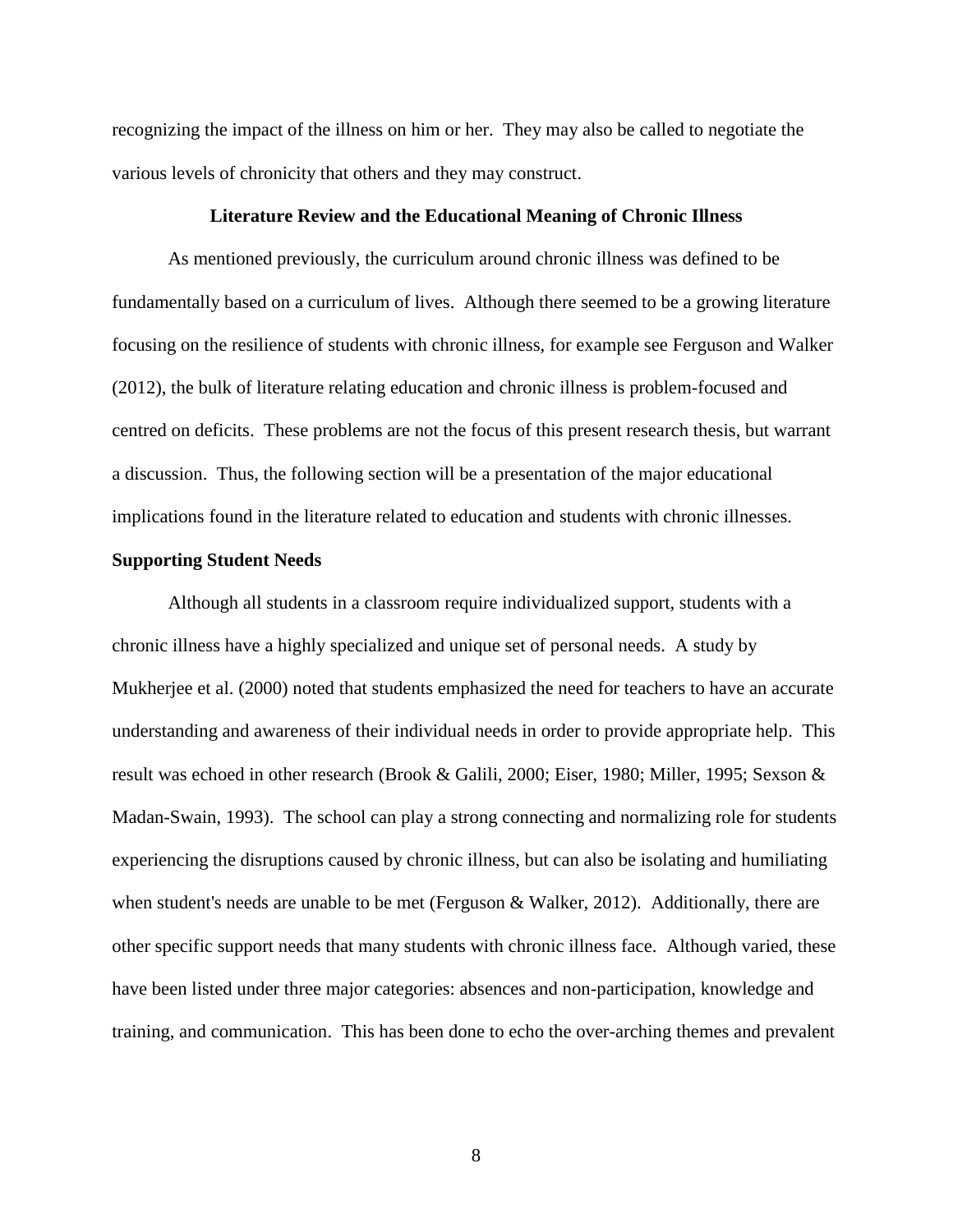topic areas found in the literature and to reflect the educational considerations relevant to this particular research thesis.

## <span id="page-14-0"></span>**Absences and Non-Participation**

A major concern identified by students, teachers, and families involve absences and nonparticipation [\(Clay, Cortina, Harper, & Cocco, 2004;](#page-105-0) [Eiser, 1980;](#page-106-1) [McCarthy et al., 1996;](#page-109-0) [Mukherjee et al., 2000;](#page-109-1) [Pinquart & Teubert, 2012;](#page-111-3) [Shiu, 2001;](#page-112-0) [Weitzman, 1986;](#page-113-1) [Wilkie & Jones,](#page-114-1)  [2010\)](#page-114-1). Non-participation refers to the inability to participate in daily classroom or school routines due to their condition, such as fatigue or using a wheelchair. Although many students desire to maintain academic continuity with their schools, the uncertain and complex nature of chronic illness lends itself to high rates of school absences and non-participation [\(Ferguson &](#page-106-0)  [Walker, 2012;](#page-106-0) [Maslow et al., 2011;](#page-109-3) [Sexson & Madan-Swain, 1993;](#page-112-3) [Thies, 1999;](#page-113-0) [Wilkie, 2010;](#page-113-2) [Wilkie & Jones, 2010\)](#page-114-1). Although these statistics may improve as management of chronic illnesses improve, students with chronic illness are at a higher risk of educational troubles or failure than their peers due to their high absence and non-participation rates (Haas & Fosse, [2008;](#page-107-2) [Maslow et al., 2011;](#page-109-3) [Thies,](#page-113-0) 1999).

The type of absences being experienced may influence their management. Long term absences are often easier to manage, whether expected or not, because they are harder to ignore or minimize [\(Thies, 1999\)](#page-113-0). However, the most common type of absences, primarily brief absences of a half-day, a full day, or a few full days, are more likely to go unnoticed in the busy schedule of a classroom. These types of absences can be unpredictable and deemed inconsequential. Consequently, the pattern of absences and the availability of support will influence the success of the student living with a chronic illness.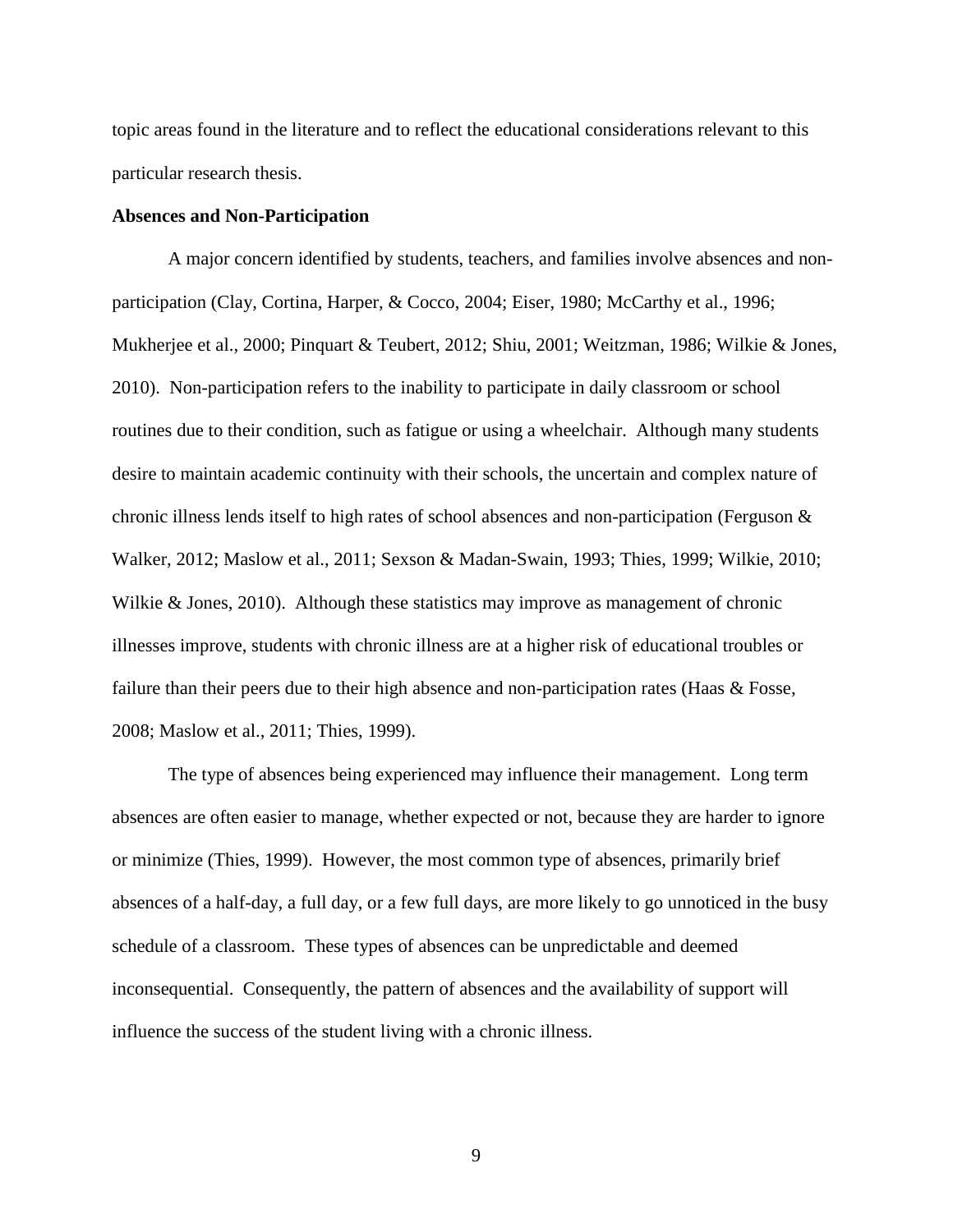An additional consideration in managing absences is the availability of educational resources. Students who miss considerable portions of school usually receive assistance via special education services of some form. The teacher may provide additional help to the student during non-class time to help them catch up to their peers. However, in the student's attempt to maintain a sense of normalcy, she or he may not speak out, or have the ability to speak out, in order to receive necessary support, opting instead to remain unnoticed [\(Ferguson & Walker,](#page-106-0)  [2012\)](#page-106-0).

School refusal rates for students with chronic illness are higher than that of their healthy peers [\(Sexson & Madan-Swain, 1993\)](#page-112-3). However, children or youth who do not return to school as soon as they are able often have more difficulties reintegrating into the school environment [\(Kaffenberger, 2006;](#page-108-0) [Katz, Varni, Rubenstein, Blew, & Hubert, 1992;](#page-108-2) [Weitzman, 1986\)](#page-113-1). The support or lack of a support a student anticipates influences the willingness of the student to attend school or return after a prolonged absence.

Since schools can create a sense of normalcy in lives filled with uncertainty and chaos, regular attendance can have positive benefits for the student's and family's well-being, both physically and emotionally [\(Kliebenstein & Broome, 2000;](#page-108-3) [Sexson & Madan-Swain, 1993,](#page-112-3) [1995\)](#page-112-4). The school and classroom may be the only place where a student is treated as a person and not a patient and teachers play a significant role in this form of normalization [\(Mescon &](#page-109-5)  [Honig, 1995;](#page-109-5) [Shiu, 2001\)](#page-112-0).

# <span id="page-15-0"></span>**Knowledge and Awareness**

Although some research indicates that teachers receive an appropriate amount of information and are in frequent communication with parents [\(Eiser, 1980;](#page-106-1) [Hamlet et al., 2011\)](#page-107-1), there is overwhelming evidence that teachers feel uninformed and require more information. A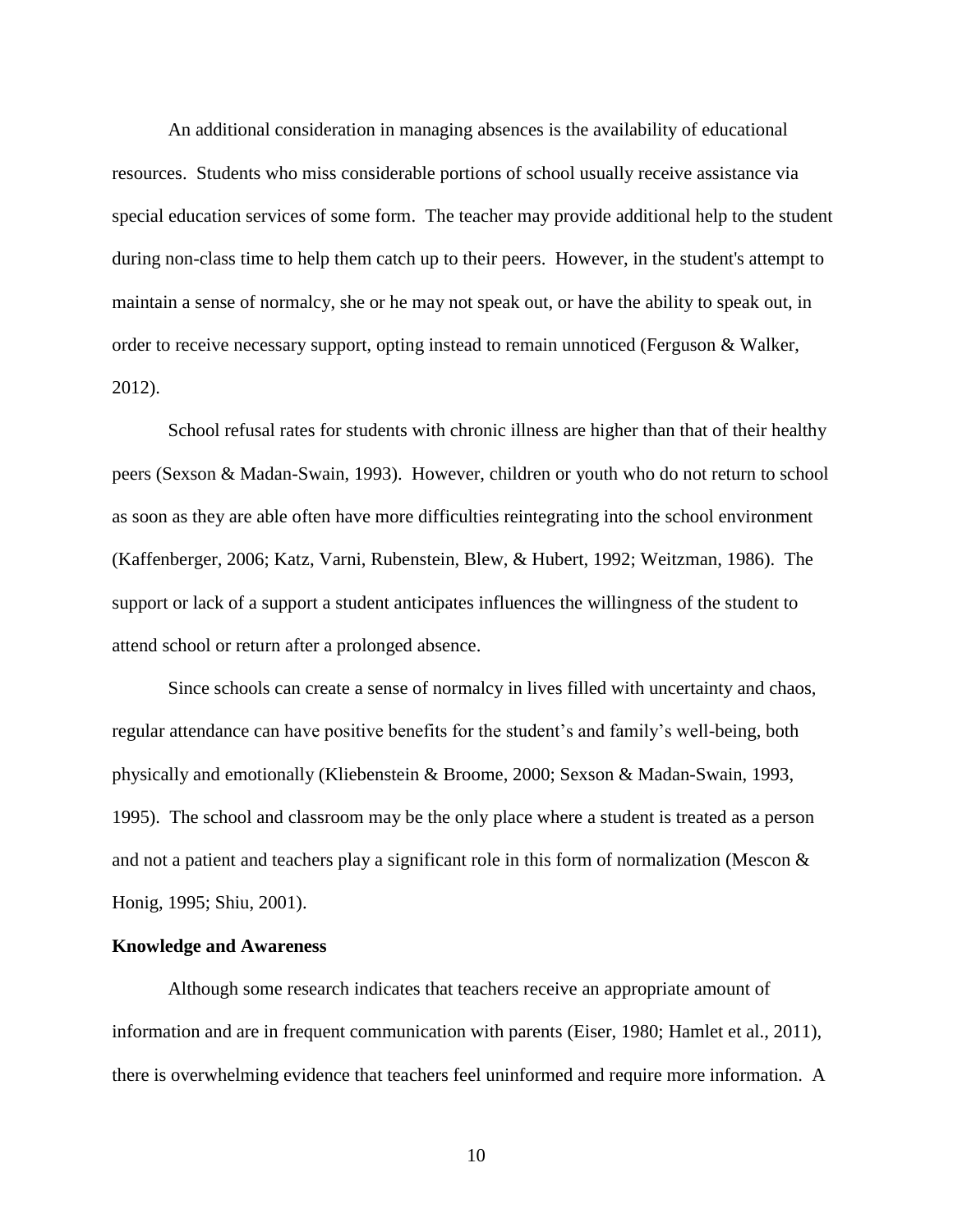breadth of literature relating to students with chronic illness in schools highlight a lack of knowledge, awareness, and training on the part of the teachers and school staff [\(Brook & Galili,](#page-103-0) [2000,](#page-103-0) [2001;](#page-103-1) [Clay et al., 2004;](#page-105-0) [Eiser, 1990;](#page-106-2) [Irwin & Elam, 2011;](#page-108-4) [McCarthy et al., 1996;](#page-109-0) [Miller,](#page-109-4)  [1995;](#page-109-4) [Mukherjee et al., 2000;](#page-109-1) [Olson, Seidler, Goodman, Gaelic, & Nordgren, 2004;](#page-110-2) [Shiu, 2001;](#page-112-0) [Silver & Stein, 2001;](#page-113-3) [Thies, 1999\)](#page-113-0). When teachers were not well-informed or did not take the time to understand the student's needs, many serious and embarrassing issues arose, such as being refused permission to use the bathroom and being forced to participate in physical activities they felt unable to manage [\(Mukherjee et al., 2000\)](#page-109-1). There was also a wide range of areas that teachers felt they lacked sufficient knowledge and training. These are described below.

Many teachers and other staff were often generally uninformed about the illness or had inaccurate beliefs regarding the illness [\(Bozkaya et al., 2009;](#page-102-1) [Olson et al., 2004\)](#page-110-2). Many also hold inaccurate and potential harmful ideas of first aid intervention strategies for the chronic illness, such as placing an object in the person's mouth while they are having a seizure [\(Bozkaya](#page-102-1)  [et al., 2009\)](#page-102-1). Conversely, the perceived risks associated with asthma and diabetes were frequently underestimated [\(Clark, 2003\)](#page-105-1). Overall, when a teacher or school professional had more exposure and experience with a particular illness, they were more likely to have an accurate representation of the illness [\(Brook & Galili, 2000;](#page-103-0) [Eiser, 1980;](#page-106-1) [Olson et al., 2004\)](#page-110-2).

Teachers also expressed concern about dealing with medical emergencies and provision of medical care [\(Kliebenstein & Broome, 2000;](#page-108-3) [McCarthy et al., 1996;](#page-109-0) [Mukherjee et al., 2000;](#page-109-1) [Olson et al., 2004;](#page-110-2) [Sexson & Madan-Swain, 1993,](#page-112-3) [1995\)](#page-112-4). It was noted that the willingness of teachers to take on such responsibilities varied between and within schools, but they were overall willing to learn about the health care needs of such students [\(Brook & Galili, 2001\)](#page-103-1). The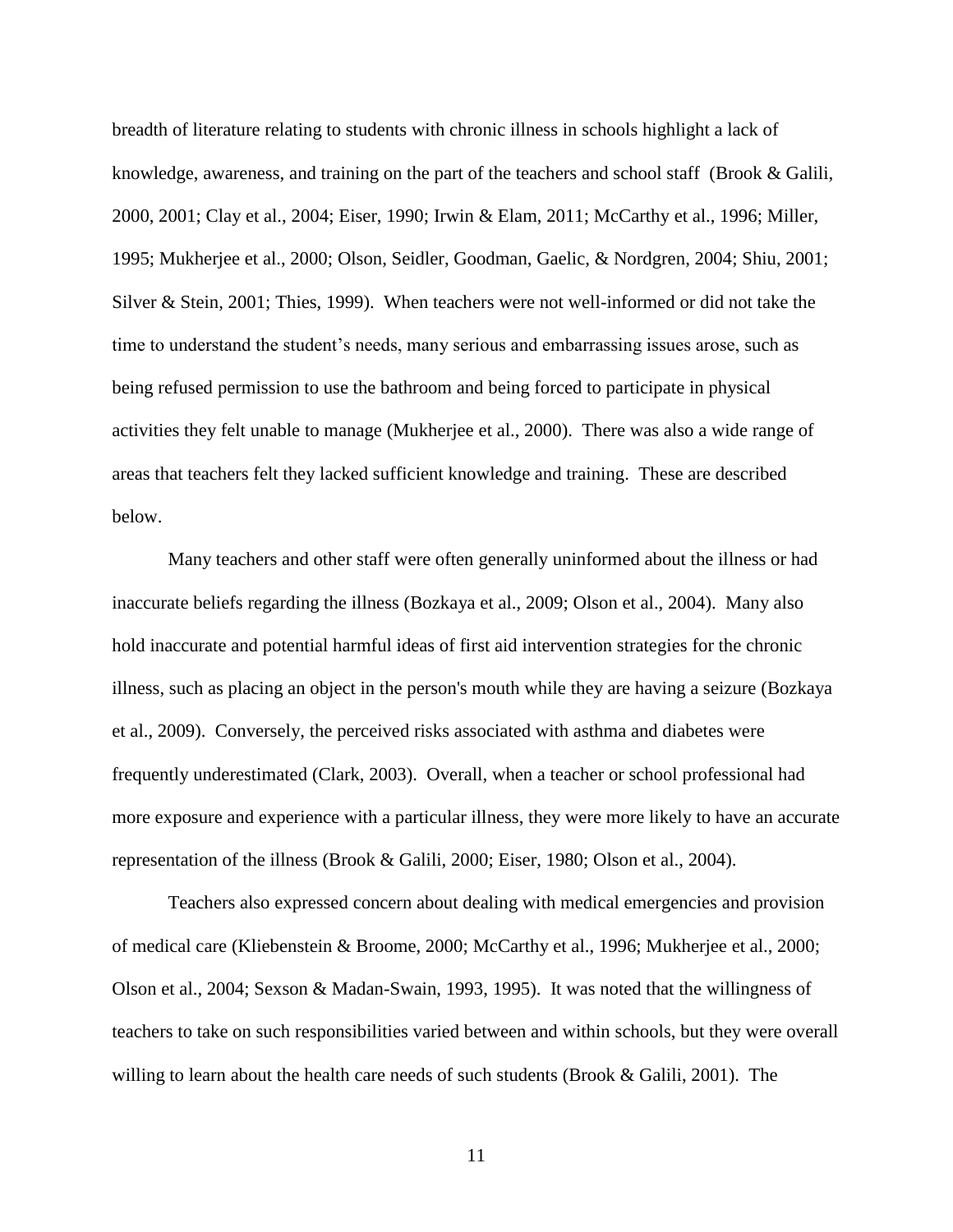reluctance of teachers to involve themselves in medical care emanated from concerns of personal liability, perceived lack of support, discouragement from other staff, perceived risk of harm to self and others, and lack of medical expertise [\(Mukherjee et al., 2000\)](#page-109-1).

The availability of medical equipment needed by students with chronic illnesses and the appropriateness and accessibility of the school building were also noted as medical care concerns among teachers [\(Mukherjee et al., 2000\)](#page-109-1). Teachers also may experience frustration and apprehension at their overlapping roles of educator, care-taker, and health-care provider [\(Clay et](#page-105-0)  [al., 2004;](#page-105-0) [Kliebenstein &](#page-108-3) Broome, 2000).

Awareness of the impact of the illness on the student was a factor in determining the amount of support [\(Mukherjee et al., 2000\)](#page-109-1). The level of support students received and the willingness of the staff to provide it was often related to the visibility of the chronic illness, for example, the use of wheelchairs or other physical disability [\(Mukherjee et al., 2000\)](#page-109-1). Additionally, teachers reported concern over providing appropriate emotional support, adjusting to changes in behaviour, providing meaningful encouragement, recognizing and adjusting to learning difficulties, administering appropriate discipline, as well as, modifying classroom teachings and routines [\(McCarthy et al., 1996;](#page-109-0) [Sexson & Madan-Swain, 1993,](#page-112-3) [1995\)](#page-112-4). Opening lines of communication between schools, homes, and medical offices was recommended for assisting in educating teachers and school staff about the non-health related needs of the student [\(Eiser, 1980;](#page-106-1) [Hamlet et al., 2011;](#page-107-1) [Miller, 1995\)](#page-109-4). Although it is impossible to account for every educational implication of every student with a chronic illness in school, specific training in the above areas and others during teacher education programs and teacher development programs has been recommended by teachers, administrators, researchers, nurses, parents, students, and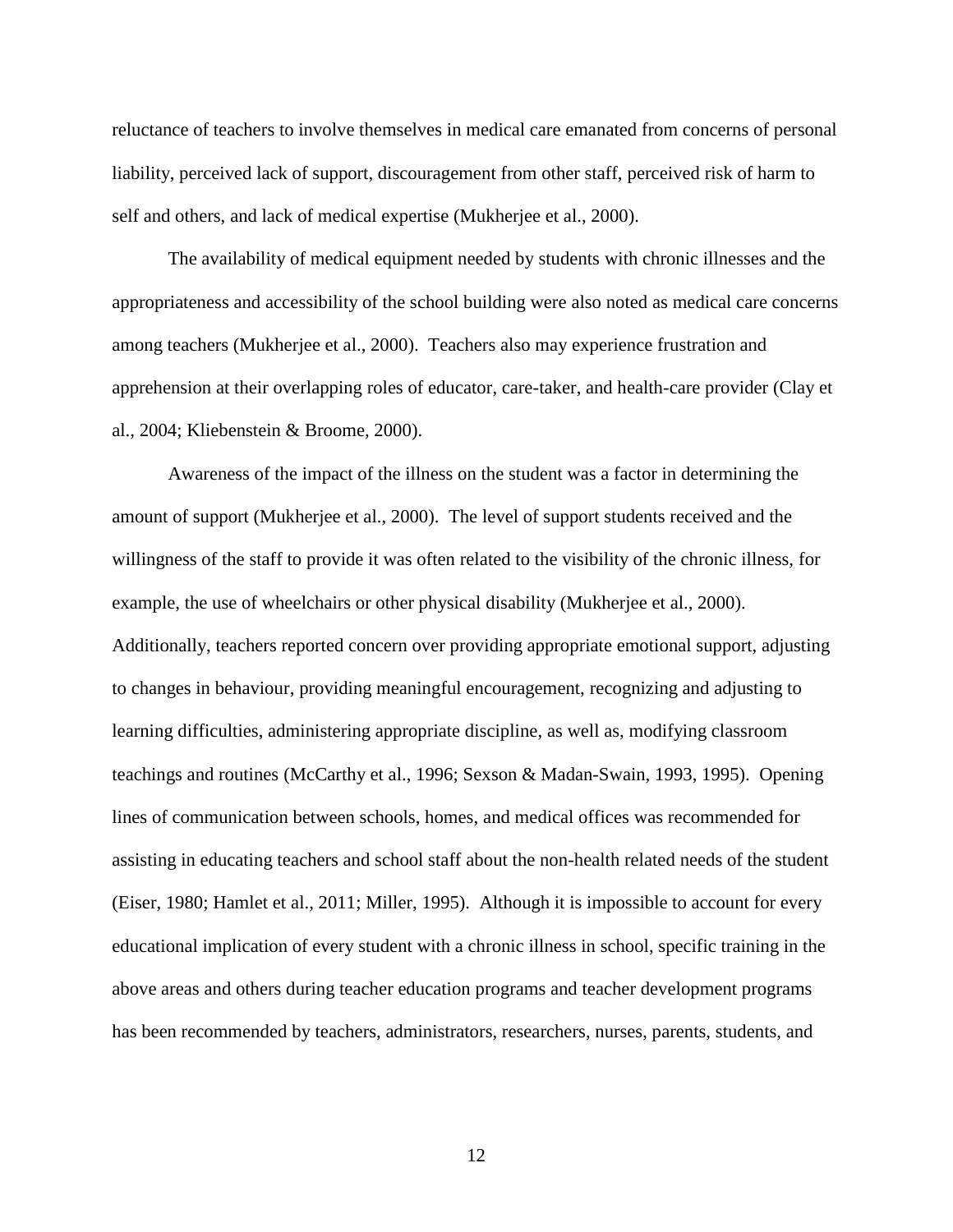many others [\(Brook & Galili, 2000,](#page-103-0) [2001;](#page-103-1) [Eiser, 1980;](#page-106-1) [Kliebenstein & Broome, 2000;](#page-108-3) [Mescon &](#page-109-5)  [Honig, 1995\)](#page-109-5).

Teachers also reported concerns about the amount of personal effort required to accommodate the student. In the opinions of school professionals, chronic illnesses were perceived to have the largest impact on the teacher [\(Olson et al., 2004;](#page-110-2) [Sexson & Madan-Swain,](#page-112-3)  [1993,](#page-112-3) [1995\)](#page-112-4). In one study by [Olson et al. \(2004\)](#page-110-2), teachers expressed more concern over personal risk and liability and providing extra time and attention than the impact of the chronic illness on the academic performance and peer relationships of the student. The perceived time required varied with the type of illness. Although they had positive regard for the inclusion of students with chronic illnesses in their classroom, they reported having to take on additional workloads to help the student succeed [\(Brook & Galili, 2001;](#page-103-1) [Olson et al., 2004\)](#page-110-2). They were concerned that devoting additional time to this particular student would detract from their ability to meet the needs of other students in the classroom [\(Sexson & Madan-Swain, 1993\)](#page-112-3).

Teachers also expressed concerns that could contribute to an overall feeling of anxiety: being overwhelmed and unable to cope with their own emotional needs; uncertainty about approaching the child or youth; tension when obtaining information from already stressed parents; distrust in such obtained information; concern over student's new vulnerability; lack of control; reactions of the student's peers; and a reluctance to challenge or discipline the student [\(Mukherjee et al., 2000;](#page-109-1) [Sexson & Madan-Swain, 1993\)](#page-112-3). Many teachers were willing to learn and participate in inservice programs designed to increase awareness of the particular chronic illness [\(Kliebenstein & Broome, 2000\)](#page-108-3).

They also reported having lower scholastic expectations of the student and admitted to tolerating more behavioural and academic issues for this student in comparison to others [\(Eiser,](#page-106-1)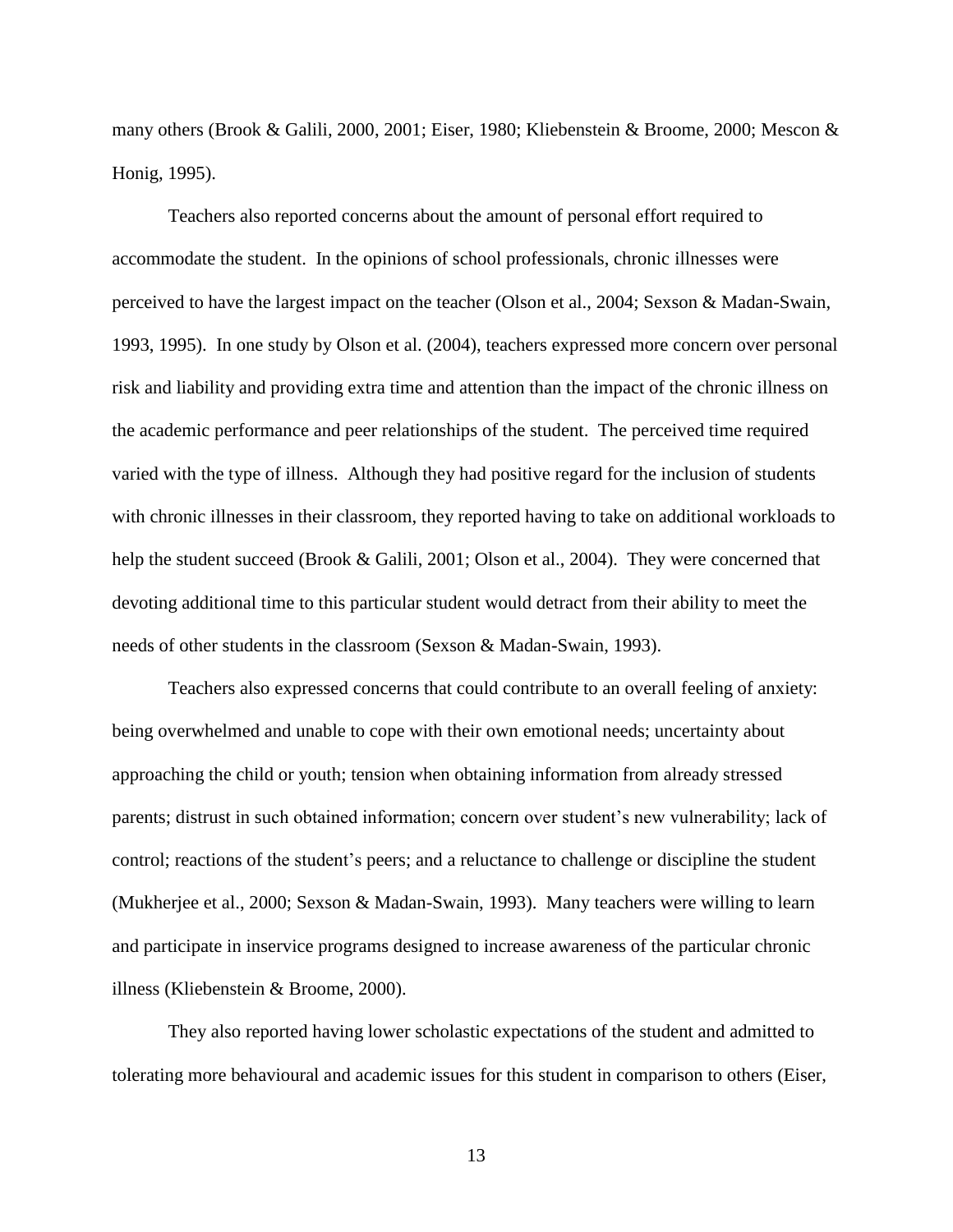1980; [Kliebenstein & Broome, 2000\)](#page-108-3). Many teachers modified their lessons and teaching to accommodate the student quite well, while many others struggled with the balance of overprotecting and over-attending with minimizing and neglecting [\(Miller, 1995\)](#page-109-4). Such tensions with the extent of modifications may be alleviated or exacerbated with the availability of educational resources [\(Sexson & Madan-Swain, 1993\)](#page-112-3).

# <span id="page-19-0"></span>**Communication**

Students felt it was important that teachers and staff were in regular communication with each other in order to pass along appropriate information [\(Clay et al., 2004;](#page-105-0) [Mescon & Honig,](#page-109-5)  [1995;](#page-109-5) [Mukherjee et al., 2000;](#page-109-1) [Sexson & Madan-Swain, 1993,](#page-112-3) [1995;](#page-112-4) [Wilkie & Jones, 2010\)](#page-114-1). As mentioned previously, a lack of communication can result in many serious and/or embarrassing situations [\(Ferguson & Walker, 2012\)](#page-106-0). Teachers and school staff may feel the need to withhold information or limit its dissemination due to privacy and confidentiality [\(Mukherjee et al., 2000\)](#page-109-1). Further tensions regarding communication arose when the students were not with their regular teacher, such as during recesses, lunches, before school, after school, with new staff, and with substitute teachers [\(Miller, 1995;](#page-109-4) [Mukherjee et al., 2000\)](#page-109-1).

Students may feel it is important for teachers and other staff to be aware of their special needs, but may have difficulty or have an inability to explain their condition and pass along information [\(Brook & Galili, 2000;](#page-103-0) [Mukherjee et al., 2000\)](#page-109-1). Peers may ask questions of the teacher about the student living with a chronic illness [\(Mukherjee et al., 2000\)](#page-109-1). Some students may want the teacher to explain their condition to other peers and some may not [\(Ferguson &](#page-106-0)  [Walker, 2012\)](#page-106-0). The unique manner in which a student with a chronic illness interacts with others highlights the necessity for teachers to be in regular communication with the student, family,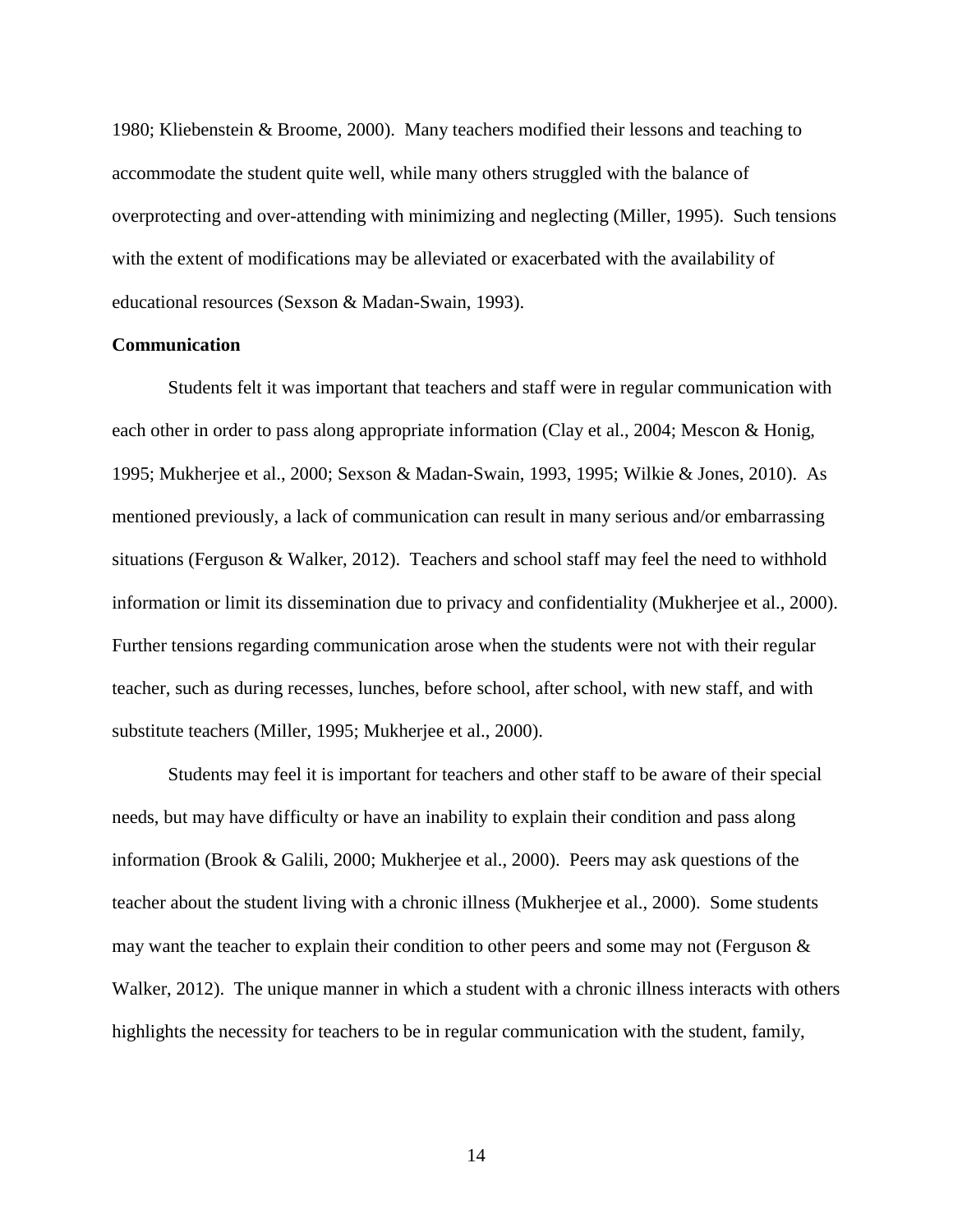teachers' union, and school board about issues of disclosure and privacy [\(Mescon & Honig,](#page-109-5)  [1995\)](#page-109-5).

The manner in which a teacher communicates with the student and others plays an important role in determining the impact of the chronic illness and the positioning of the studentteacher relationship [\(Young, Dixon-Woods, Windridge, & Heney, 2003\)](#page-114-2). The school plays an immense role in normalizing and fostering the development of students with a chronic illness and teachers must negotiate tensions of finding a balance between viewing the student on the same plane as her or his peers and accounting for her or his unique circumstances [\(Ferguson &](#page-106-0)  [Walker, 2012;](#page-106-0) [Miller, 1995\)](#page-109-4).

## <span id="page-20-0"></span>**Sources of Literature**

The above research literature was found primarily through electronic databases such as Google Scholar, the University of Saskatchewan online library, ERIC, JSTOR, Academic Search Complete, ProQuest, and other such databases. The keywords and statements that were imputed into the search engines included a combination of the following: "chronic illness," "chronic disease," "students," "teachers," "schools," "educators," and "children." Reference lists of these articles were also used to find subsequent articles or books. Because of the overwhelming amount of literature in this field, I attempted to use peer-reviewed scholarly articles found in reputable journals. I also attempted to start with articles that proposed original data or new ideas from the past 5 years, but gave exception to seminal and other crucial articles that were referenced frequently in the literature.

#### **Re-Envisioning Problems: The Place of this Research**

<span id="page-20-1"></span>Although there is a growing trend towards research that holistically focuses on the voices and experiences of their participants, most of the research mentioned above analyzes the lives of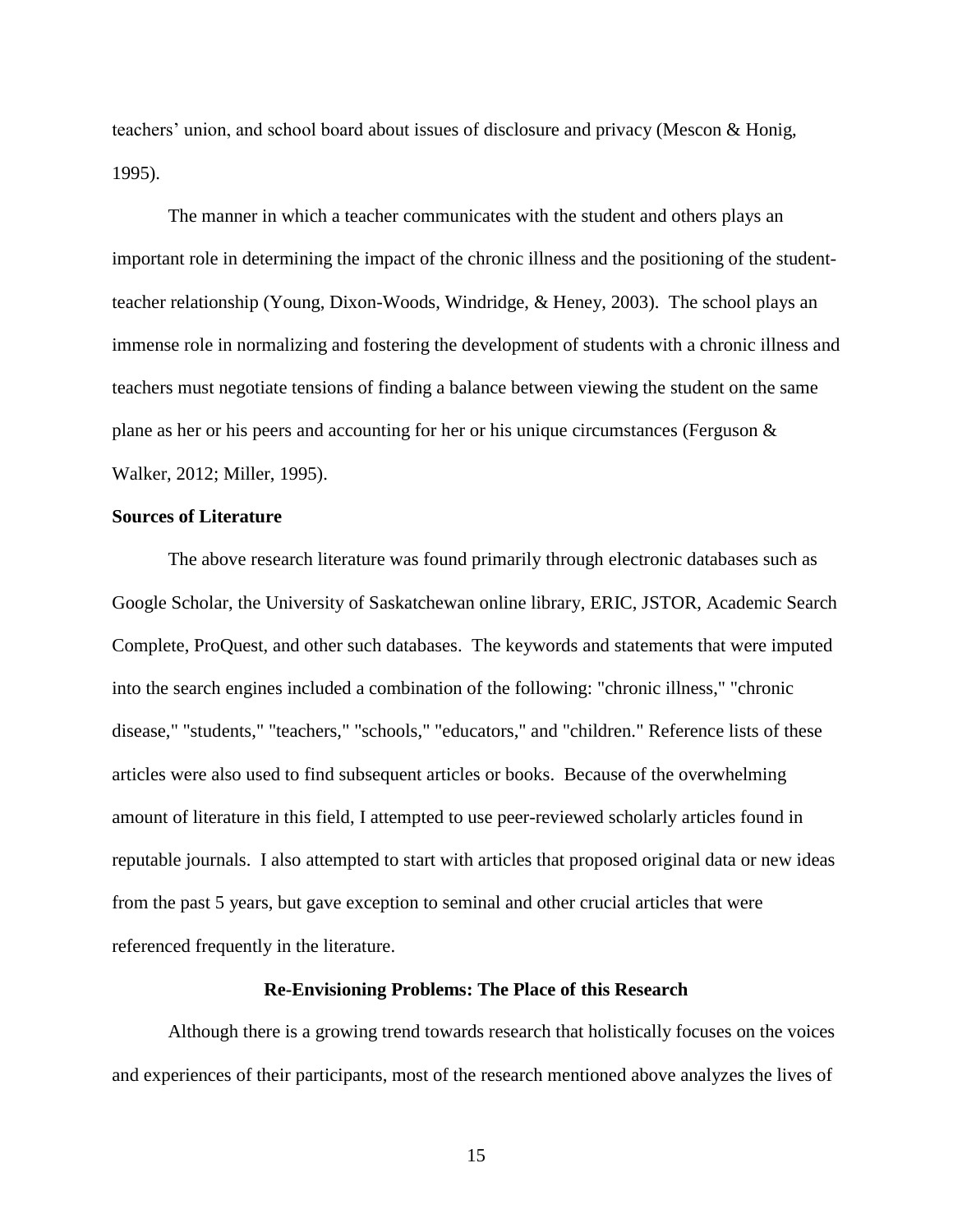students and teachers by asking their participants to use Likert type<sup>2</sup> scales and short-answer questions. Data collection was done primarily through surveys and questionnaires. Interviews are often highly structured. This form of data collection, although valuable for educational research, may limit the rich and contextual nature of lives in school. It is important that teachers and researchers consider the fullness and complexity of the lives involved in this research and in the classroom. Negating this aspect risks taking apart these individual's experiences, reducing their lives to lists, and generalizing complexity.

As necessary as it may be for teachers to view students with a chronic illness as requiring a unique set of educational considerations, it is equally as important to ensure that these considerations do not overtake the teachers' perception of the student. Researchers and teachers may view the student as more of a patient than a child, pathologized and problematized by the illness. Problems experienced by chronic illnesses are important, but they are not the most important piece. We, as teachers and researchers, recognize the diversity and difference that exists among all students. We want students to do more than barely survive in school. We want teachers of these students to do more than barely pull them through; to do more than teach them a "bare bones" curriculum. Consequently, this thesis inquired into the events in the teacher participants' past and imagined future and their interaction with their environment, leaving a sense of openness and possibility while attempting to holistically understand lives in context. It pushed against the grand narrative that over-prioritizes the curricular and educational problems associated with chronic illnesses in the schools. Although such difficulties were explored, this narrative inquiry looked at these struggles with a different lens, in a different context. This

 $\overline{a}$ 

 $2^2$  A Likert type scale is a research format where responses are scored along a range. This range captures the intensity of the participants' feelings for the given item, for example "strongly agree" through to "strongly disagree."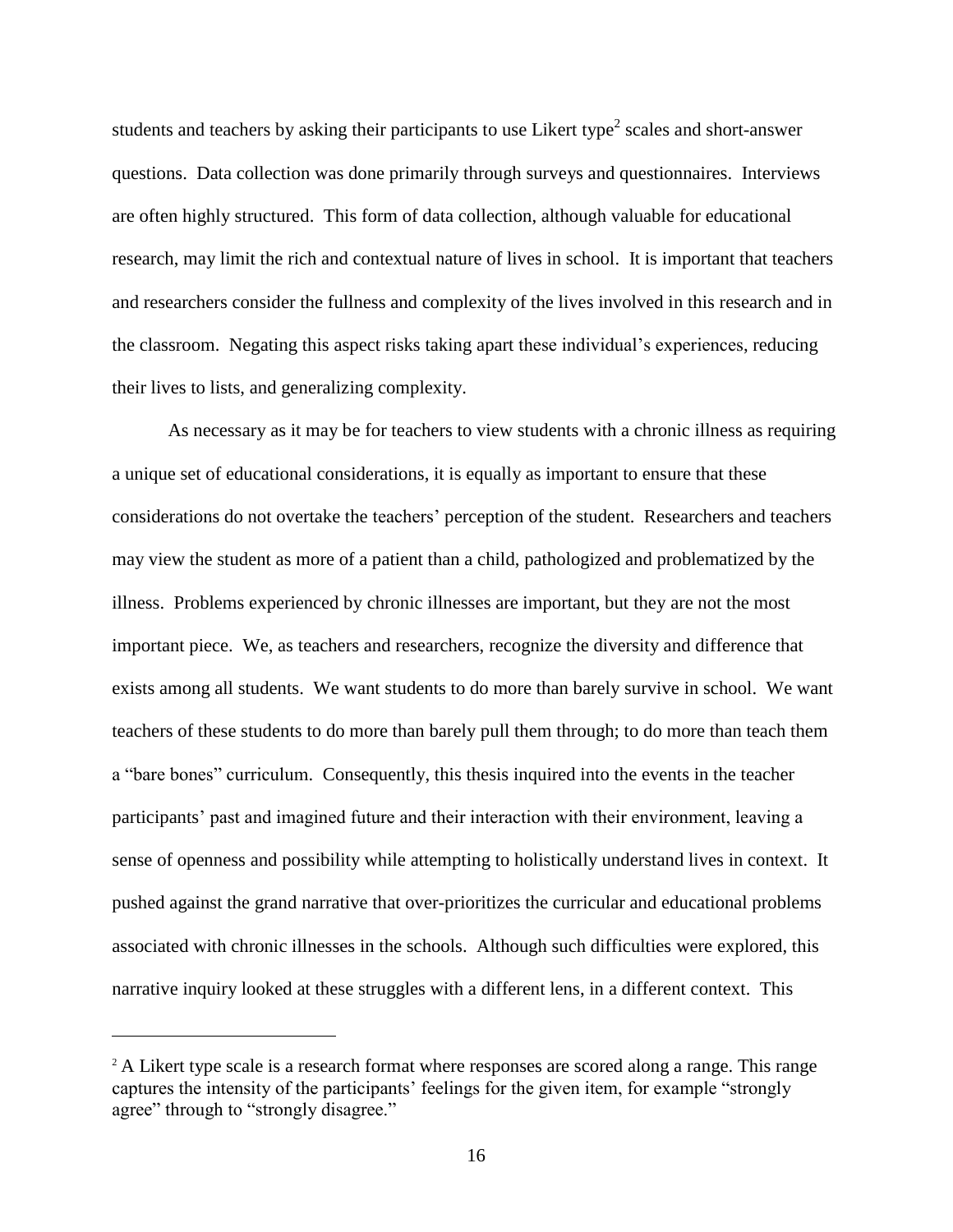present research viewed teachers and students as living through such problems and envisioned a fuller meaning of the curriculum of lives shaped by chronic illness.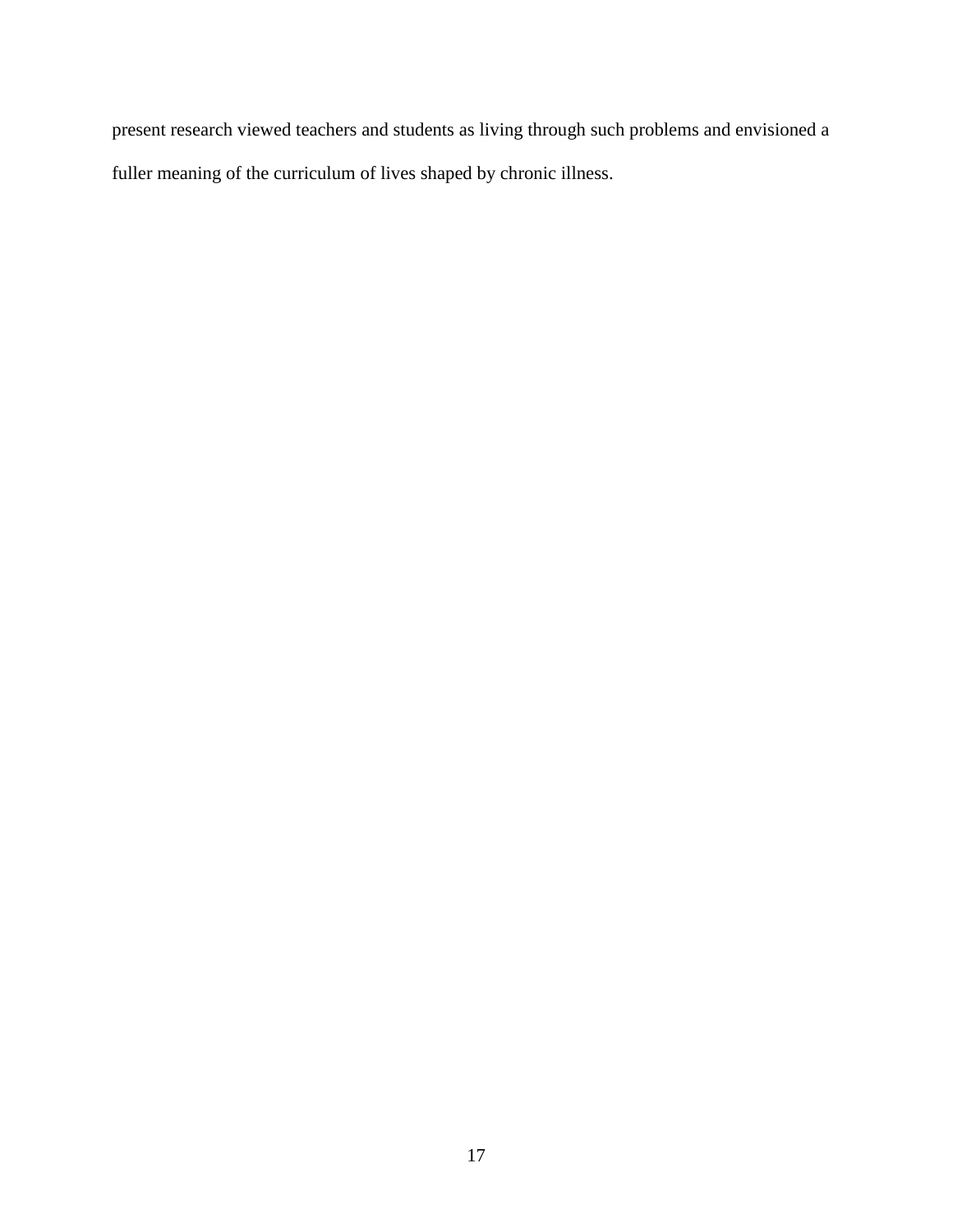# CHAPTER TWO. METHODOLOGY AND METHODS

<span id="page-23-0"></span>This study was a narrative inquiry. Using the following definition by [Connelly and](#page-105-2)  [Clandinin \(2006\)](#page-105-2), this research attended to the lives, stories, and experiences of teachers who taught and lived alongside a child or youth with a chronic illness:

People shape their daily lives by stories of who they and others are and as they interpret their past in terms of these stories. Story, in the current idiom, is a portal through which a person enters the world and by which their experience of the world is interpreted and made personally meaningful. Narrative inquiry, the study of experience as story, then, is first and foremost a way of thinking about experience. Narrative inquiry as a methodology entails a view of the phenomenon. There is a focal point, a phenomena in the present that draws our attentions, and as we open the floodgate, stories surrounding that focus become the portal to understanding that phenomena. To use narrative inquiry methodology is to adopt a particular view of experience as phenomenon under study. (p.

477)

Narrative inquiry occurs in the midst of storied lives and grounds the research in the experiences of the participants. It is the study of experience as both method and phenomena [\(Clandinin &](#page-104-0)  [Connelly, 2000\)](#page-104-0). The experiences and stories of teachers who have worked alongside a child or youth with a chronic illness in their classroom were the focus of this research.

### **A Case for Narrative**

<span id="page-23-1"></span>Narrative inquiry was suited for this research because it allowed for the experiences and lives of the participants to flow naturally and holistically. In this research, lives were understood to be narratively constructed. As [Bruner \(2002\)](#page-103-2) argues, "[w]e are a species whose main purpose is to tell each other about the expected and the surprises that upset the expected, and we do that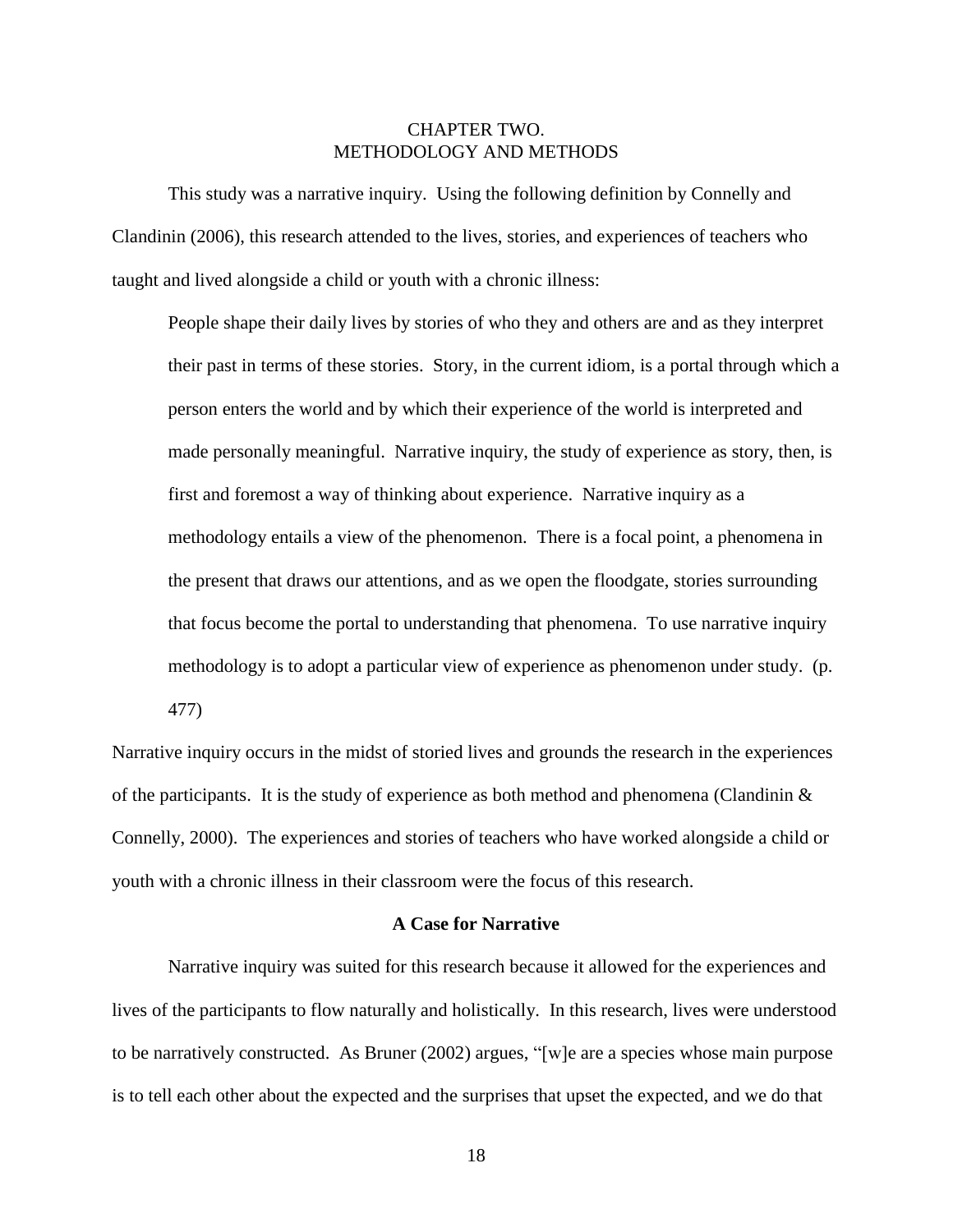through the stories we tell" (p. 4). He further suggested that people become the autobiographical narratives that they tell about their lives [\(Bruner, 1987\)](#page-103-3). People live and tell stories about their experiences. These lived, told, and talked about stories are ways in which people make meaning of and represent their experiences. Narrative captures this "inextricable tangle of necessity and freedom in human life" [\(Chambers & Montgomery, 1999, p. 77\)](#page-104-3). We lead storied lives [\(Clandinin, 2006\)](#page-104-4). Many psychologists, sociologists, and educators have affirmed the intimate connection between narratives and identity, with some arguing that our narratives are our identity [\(Alsup, 2002;](#page-102-2) [Bruner, 1987;](#page-103-3) [Bruner & Weisser, 1991;](#page-103-4) [Gergen &](#page-107-3)  [Gergen, 1983;](#page-107-3) [McAdams, 1993,](#page-109-6) [2001;](#page-109-7) [Polkinghorne, 1991;](#page-111-4) [Sfard & Prusak, 2005\)](#page-112-5). In the words of [King \(2003\)](#page-108-5), "[t]he truth about stories is that that's all we are" (p. 153).

Narratives have also become increasingly important in the study of chronic illnesses and in the medical profession in general [\(Charmaz, 1991,](#page-104-2) [2002;](#page-104-5) [Hyden, 1997\)](#page-107-4). Narratives of illness act as a means of understanding for patients and those close to them as they negotiate the tensions and disruptions in identity and meaning that chronic illness can produce [\(Bury, 1982;](#page-103-5) [Hyden, 1997\)](#page-107-4).

Narrative inquiry also exists in an open space of possibility, striving to "artfully hold open the beginning and endings of the narratives presented" [\(Pinnegar, 2006, p. 179\)](#page-111-5). It focuses on the complexities and possibilities of the teacher participants told stories. The lives of the participants are complex and diverse and narrative inquiry allows their stories to remain open, rather than be reduced and objectified. This is an important consideration in a field of research that often itemizes and prioritizes the problems and challenges of teaching students with chronic illnesses.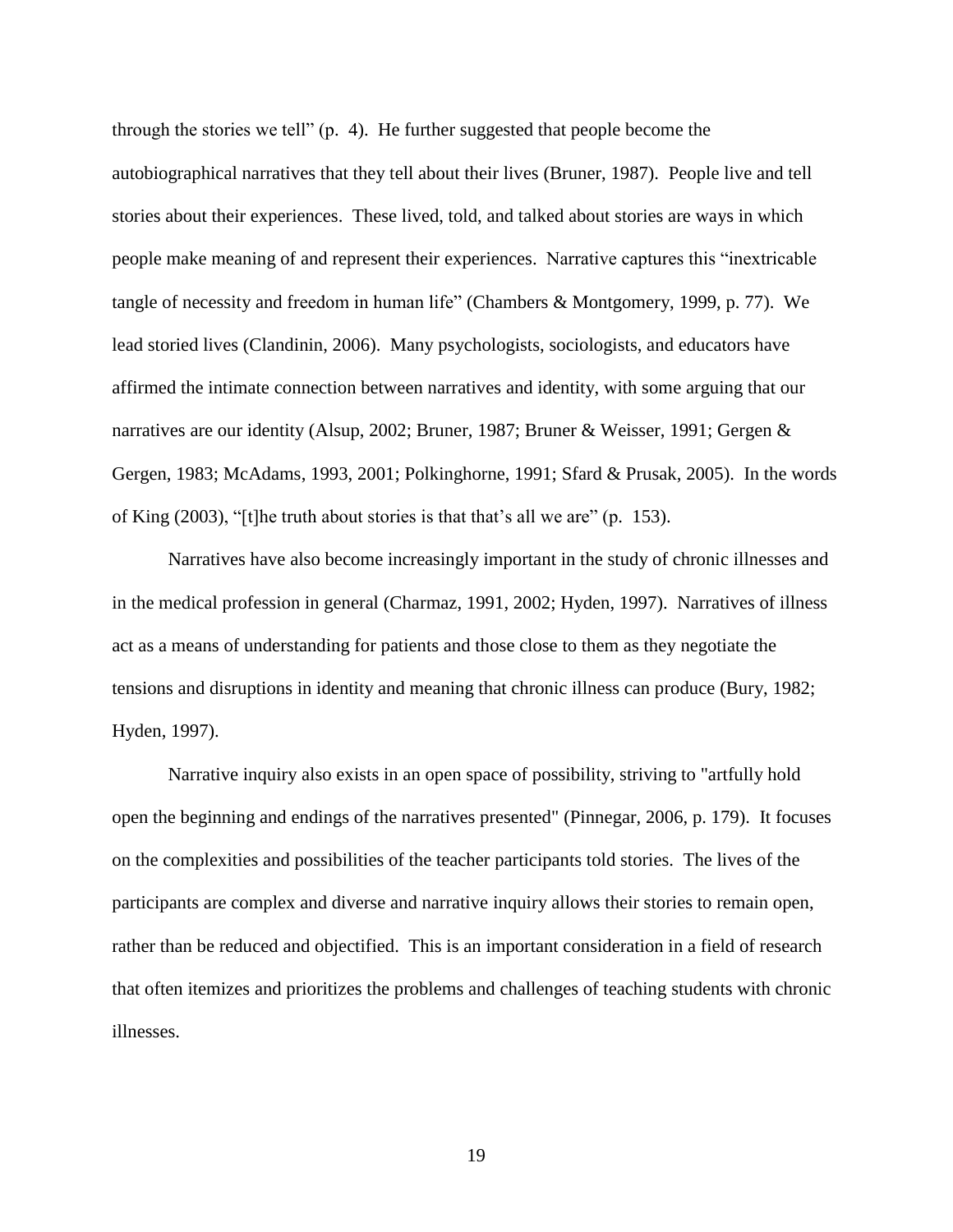Part of my work as a narrative inquirer is to describe the lives of my participants and create narratives of their experiences. This inquiry focused on the stories lived and told [\(Clandinin, 2006\)](#page-104-4). Narrative accounts of such experiences are woven throughout this document. Although individual experiences were the starting point for this narrative inquiry process, the larger social, cultural, and institutional narratives are also considered; those that shape the way the individual experiences were constituted, expressed, and enacted [\(Clandinin, 2006\)](#page-104-4). Using narrative inquiry allowed for an in-depth representation of the participants' experiences in order to address the research wonders of this project, primarily what did it mean to engage in the curriculum around chronic illness and what was the teacher's position within it?

Narrative inquiry also allowed a place for the experiences and lives of the researcher in collaboration with the participants. Researchers cannot remove themselves from the inquiry, but rather inquire into their experiences alongside their participants [\(Clandinin, 2006\)](#page-104-4). As [Silko](#page-112-6)  [\(1997\)](#page-112-6) reminds us, "[v]iewers are as much a part of the landscape as the boulders they stand on" (p. 27). Consequently, a brief reflection of my experience in this research process will be provided in the final chapter of this document.

### **Narrative Thinking**

<span id="page-25-0"></span>A term used for thinking about the lives of both the participants and the researcher in this research is the three dimensional narrative inquiry space [\(Clandinin & Connelly, 2000\)](#page-104-0). Dewey's [\(1938\)](#page-106-3) ideas of interaction, continuity, and situation provide the framework for this three dimensional space: *personal* and *social* (interaction); *past, present,* and *future* (continuity); and *place* (situation) [\(Clandinin & Connelly, 2000, p. 50\)](#page-104-0). Using these terms, this metaphorical three dimensional inquiry space is defined to include "temporality along one dimension, the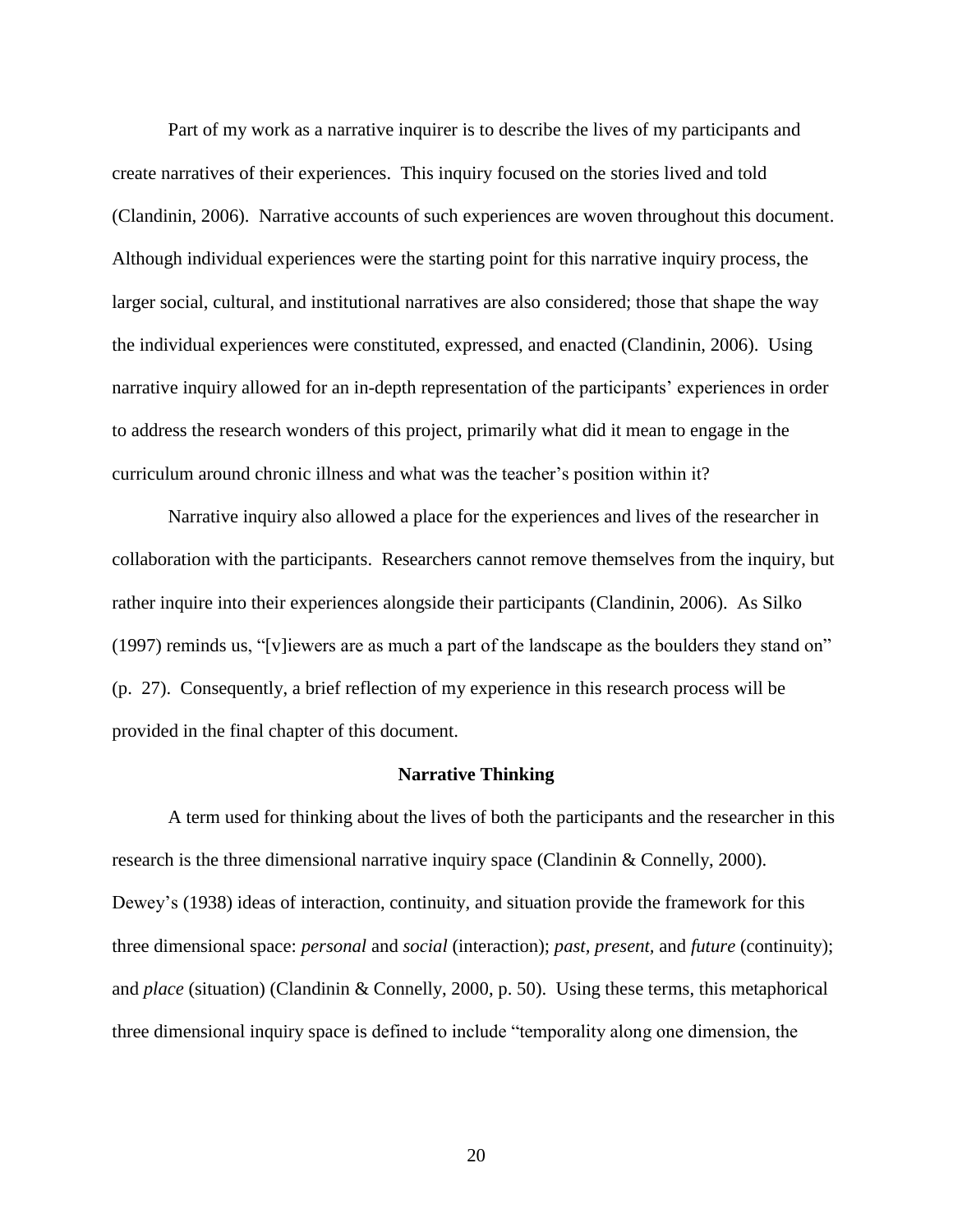personal and social along a second dimension, and place along a third" [\(Clandinin & Connelly,](#page-104-0)  [2000, p. 50\)](#page-104-0).

Clandinin and Connelly also discussed the four directions of an inquiry along the dimensions of personal and social, also called sociality, and temporality to be:

*inward* and *outward*, *backward* and *forward*. By inward, we mean toward the internal conditions, such as feelings, hopes, aesthetic reactions, and moral dispositions. By outward, we mean toward the existential conditions, that is, the environment. By backward and forward, we refer to temporality – past, present, and future. (p. 50)

To conduct research into an experience, the researcher is to "experience an experience" in each of the four directions simultaneously (p. 50). In reference to place, this last dimension referred to the dimension that "attends to the specific concrete physical and topological boundaries of inquiry landscapes" (p. 51). As a narrative inquirer, I worked in this three dimensional narrative inquiry space throughout the inquiry process. The following are some relevant narrative concepts addressed in the remaining document.

# <span id="page-26-0"></span>**Professional Knowledge Landscape**

The professional knowledge landscape has been used as a metaphor for understanding the structure and influences that shape the school. In the following passage, [Connelly and Clandinin](#page-105-3)  [\(1995\)](#page-105-3) described this metaphor:

A landscape metaphor is particularly well suited for our purpose. It allows us to talk about space, place, and time. Furthermore, it has a sense of expansiveness and the possibility of being filled with diverse people, things, and events in different relationships. Understanding professional knowledge as comprising a landscape calls for a notion of professional knowledge as composed of a wide variety of components and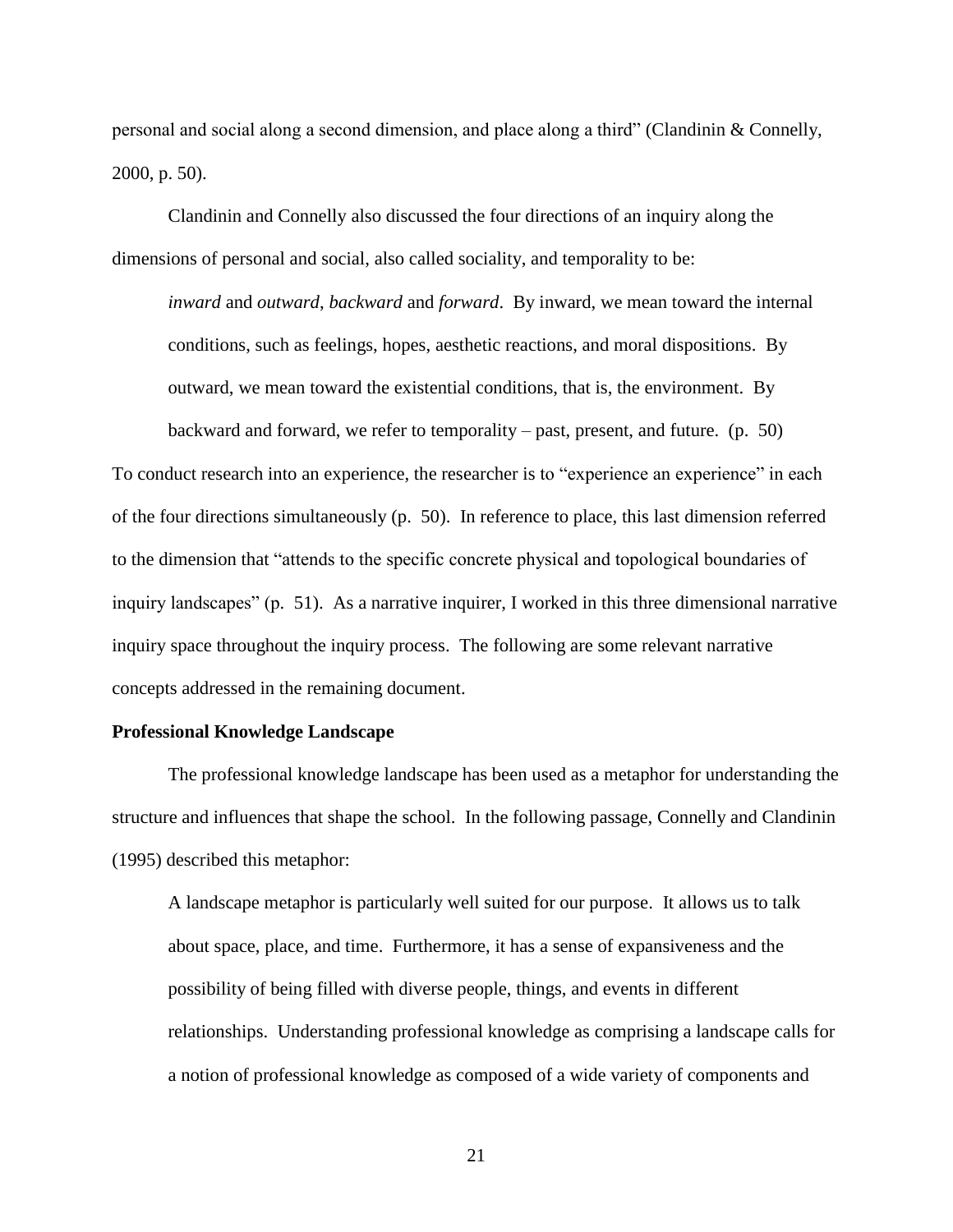influenced by a wide variety of people, places, and things. Because we see the professional knowledge landscape as composed of relationships among people, places, and things, we see it as both an intellectual and a moral landscape. (p. 5)

The landscape of the school can be influenced by a variety of factors in both in-classroom and out-of-classroom places. In-classroom spaces referred to the safe places where "teachers [live] out their stories of who they were and who they were becoming as they [interact] with children" while out-of-classroom places were described as "prescriptive, professional places shared with other teachers, and as places where teachers [are] expected to hold certain, expert knowledge" [\(Clandinin et al., 2006, p. 6\)](#page-104-1).

# <span id="page-27-0"></span>**Teacher Identity as Stories to Live By**

Thinking of curriculum making in relation to lives being storied and restoried on a professional knowledge landscapes shapes a narrative understanding of teacher identity as "stories to live by" [\(Connelly & Clandinin, 1999\)](#page-105-4). Stories to live by "attend to the historical, the temporal, the contextual, and the relational [and connects] teachers' personal practical knowledge with their professional knowledge contexts" [\(Huber, Murphy, & Clandinin, 2003, p. 347\)](#page-107-5). A narrative understanding of identity as "collections of stories about persons" permits an exploration of the rich and complex connections between experience, lived and told stories, and identity [\(Sfard & Prusak, 2005, p. 16\)](#page-112-5). Exploring these narrative orientations of identity allows for a concept of teacher identity to be fluid, dynamic, ongoing, interconnected, multiple, and complex [\(Alsup, 2002;](#page-102-2) [Beijaard, Verloop, & Vermunt, 2000;](#page-102-3) [Cooper & Olson, 1996;](#page-105-5) [Day,](#page-106-4)  [Kington, Stobart, & Sammons, 2006;](#page-106-4) [Søreide, 2006\)](#page-113-4). In this research, stories to live by remain at the heart of making and remaking of a curriculum around chronic illness.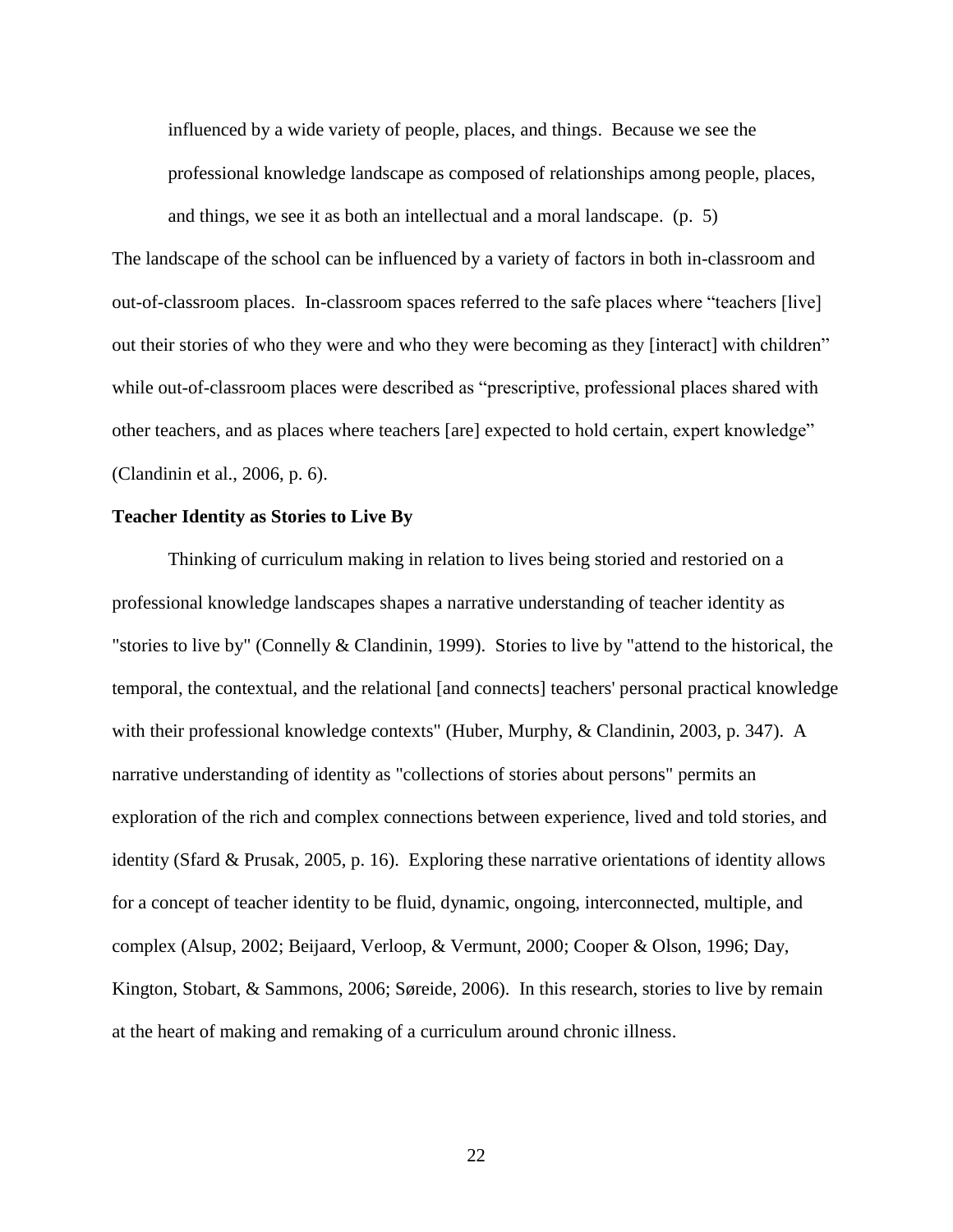The stories that teachers choose or do not choose to live by are shaped by the broader cultural and epistemological contexts and consequently, teacher stories, stories of teachers, school stories, and stories of the school may exert an influence on the teacher's identity [\(Clandinin & Connelly, 1996\)](#page-104-6). Teacher stories are the stories teachers live and tell while stories of teachers are stories told of these teachers. School stories are common stories shared amongst the school and stories of school are the broader reaching stories of that particular school [\(Clandinin & Connelly, 1996\)](#page-104-6). Each of these stories plays a role in shaping a teacher's identity, her or his story to live by.

### <span id="page-28-0"></span>**Personal Practical Knowledge**

Teacher knowledge is a highly contextualized form of knowledge. [Clandinin \(1985\)](#page-104-7) use the term personal practical knowledge to understand the specialized knowledge foundations of teachers. A teacher's personal practical knowledge blends the academic and theoretical understandings with her or his personal background and practical experiences [\(Clandinin, 1985\)](#page-104-7). The personal aspect entails all that makes up the person and the knowledge component consists of the "body of convictions, conscious or unconscious, which have arisen from experience, intimate, social, and traditional, and which are expressed in a person's actions" (p. 362). Similar notions of teacher knowledge as a combination of the personal, practical, experiential, and theoretical experiences that comprised a teacher's understanding have been echoed elsewhere [\(Alsup, 2002;](#page-102-2) [Beijaard et al., 2000;](#page-102-3) [Elbaz, 1983;](#page-106-5) [Yinger & Hendricks-Lee, 1993\)](#page-114-0). A teacher's personal practical knowledge has a temporal experiential quality; it exists in the teacher's past experiences, in the present mind and body of the teacher, and in her or his intentions and future actions. It is "a particular way of reconstructing the past and the intentions of the future to deal with the exigencies of a present situation" [\(Connelly & Clandinin, 1988, p. 25\)](#page-105-6).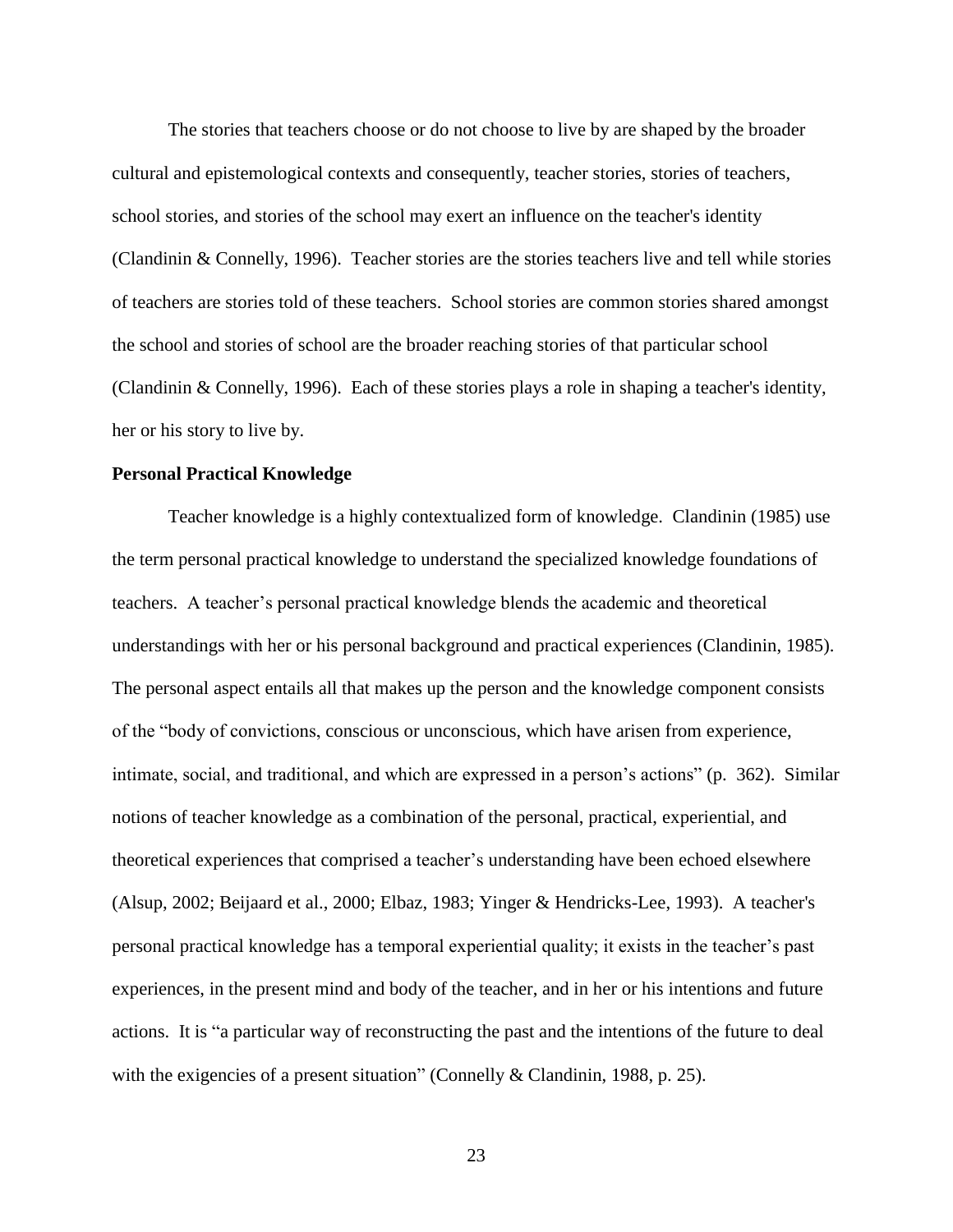# <span id="page-29-0"></span>**Narrative Coherence**

The effects of having a chronic illness on the school and classroom landscape may cause growth and expansion in some areas and contraction and reduction in others. The professional knowledge landscape of the teacher may become unstable, shaky, and unpredictable; its grounding may be called into question. [Carr \(1986\)](#page-103-6) described these shifting events as distractions and disconnections in the construction of meaning for one's life; disruptions in the person's autobiographical narrative coherence. When these disruptions occur, life becomes a "constant effort, even a struggle, to maintain or restore narrative coherence in the face of an everthreatening, impending chaos at all levels, from the smallest project to the overall 'coherence of life" [\(Carr, 1986, p. 91\)](#page-103-6). Carr further explained that "coherence seems to be a need imposed on us whether we seek it or not. Things need to make sense" (1986, p. 97). When we seek coherence, we are "telling and retelling, to ourselves and to others, the story of what we are about and what we are" (p. 97).

In a landscape shaped by chronic illness, an individual's narrative coherence is prone to disruptions. Chronic illness can be seen as a biographically disruptive event [\(Bury, 1982\)](#page-103-5). The experience of temporal continuity and inner coherence can come into question [\(Hyden, 1997\)](#page-107-4). Those with or around a chronic illness must navigate or find a new coherence of life, perhaps even renegotiating a new identity [\(Hyden, 1997\)](#page-107-4). Even without a presence of a chronic illness, we work throughout our lives, with varying levels of success, to maintain our personal sense of narrative coherence [\(Carr, 1986;](#page-103-6) [McAdams, 2001\)](#page-109-7). This coherence and other narrative concepts mentioned previously are important considerations when negotiating a curriculum around chronic illness.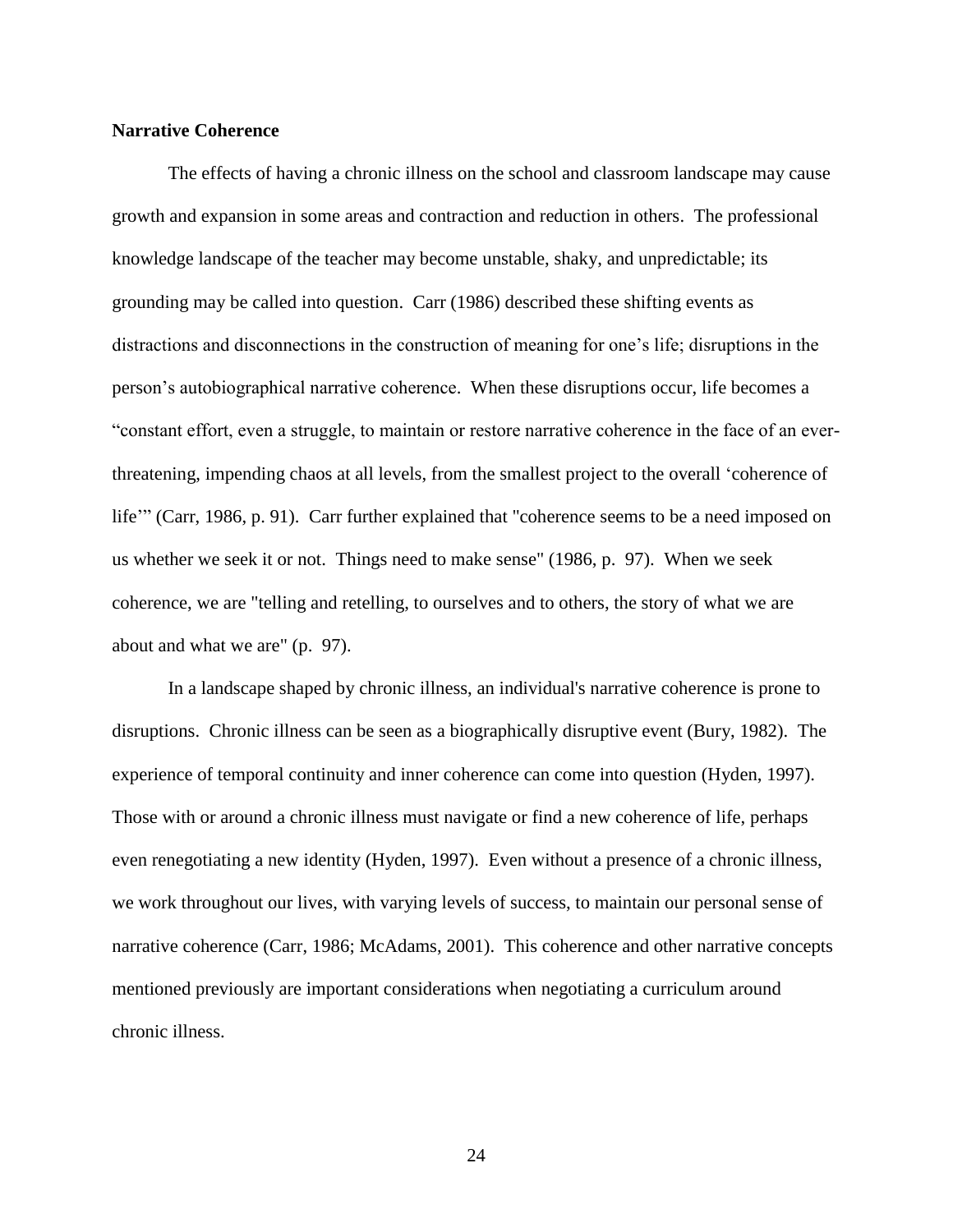### **The Research Process**

<span id="page-30-0"></span>This research project was a narrative inquiry that took place outside a western Canadian city. Below is an explanation of the research process for this project starting from finding research participants to composing a final research text. I will also discuss the ethical considerations of this project.

### <span id="page-30-1"></span>**The Research Participants**

The participants in this study were three elementary certified teachers that taught or were teaching a student with a chronic illness in their classroom. Pseudonyms for people and places were used to protect the confidentiality of those involved. Claire was an early childhood education teacher (pre-Kindergarten and Kindergarten), Leah was a primary grade teacher (Grades 1-3), and Rita was a middle years teacher (Grades 4-6). All three women worked at East Willows Elementary School. The primary method of inviting these teachers to participate was through contacts made by the itinerant school nurse at their school.

## <span id="page-30-2"></span>**Composing Field Texts**

Over the course of this proposed study, I listened and attended to the stories and experiences of the teacher participants through semi-structured interviews in their classroom. These conversations took place after school hours without the presence of students. I recorded each conversation and personally transcribed them. I entered each conversation with questions and topics drawn out from previous conversations or from the literature on this research topic. However, I ensured that I remained open to the possible directions each conversation took and attempted to ask questions or bring up ideas based on the teacher participant's told stories.

After each conversation, I created extensive field notes and field texts from our dialogue and from observations I made of their classroom spaces, the school, the school's atmosphere, and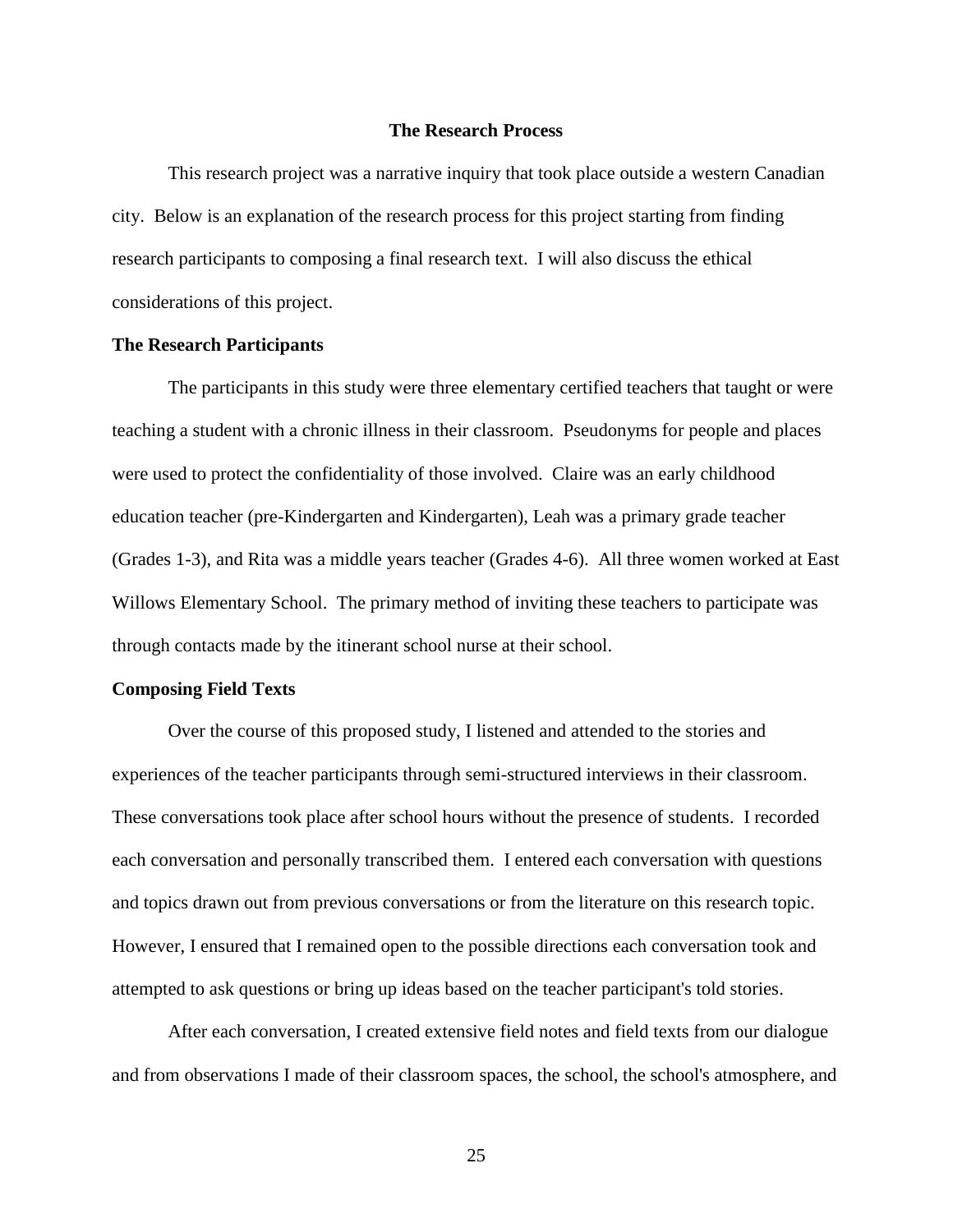their demeanour. I recorded my own thoughts and feelings before and after each conversation. In a journal-style document, I wrote extensively regarding my personal experiences and observations made during the interview. I also created interim field notes [\(Clandinin &](#page-104-0)  [Connelly, 2000\)](#page-104-0) from some of the stories they told, for example, the opening narratives of Chapters 3 and 4 in this document.

Each teacher met with me three times over the span of four months. The shortest time between conversations was one week and the longest was four weeks. The conversations ranged from 25 minutes to 1 hour. Each teacher was asked to bring in artefacts, photographs, documents, etc. to facilitate conversations. The recorded interviews and voice notes, as well as the transcriptions of the interviews were password protected on the computer to ensure confidentiality was maintained.

## <span id="page-31-0"></span>**From Field Texts to Research Texts**

Using narrative inquiry allowed me to construct narratives of these teachers experience that helped to map out what it meant to engage in a curriculum around chronic illness. In this research, the curriculum around chronic illness focused on living with a chronic illness and the active construction of a life story alongside it. The research texts were derived from the narrative accounts, field notes, field texts, and transcribed conversations and were placed within the three dimensional narrative inquiry space. These narrative accounts are found in Chapters 3 and 4 of this document.

The narrative accounts and other research texts were given to the teacher participants for approval prior to publication and/or thesis defense. Few adjustments were required and each teacher was grateful to be able to relive and discuss their teaching experiences. Any journal submissions from this research will be given to the participants for approval prior to submission.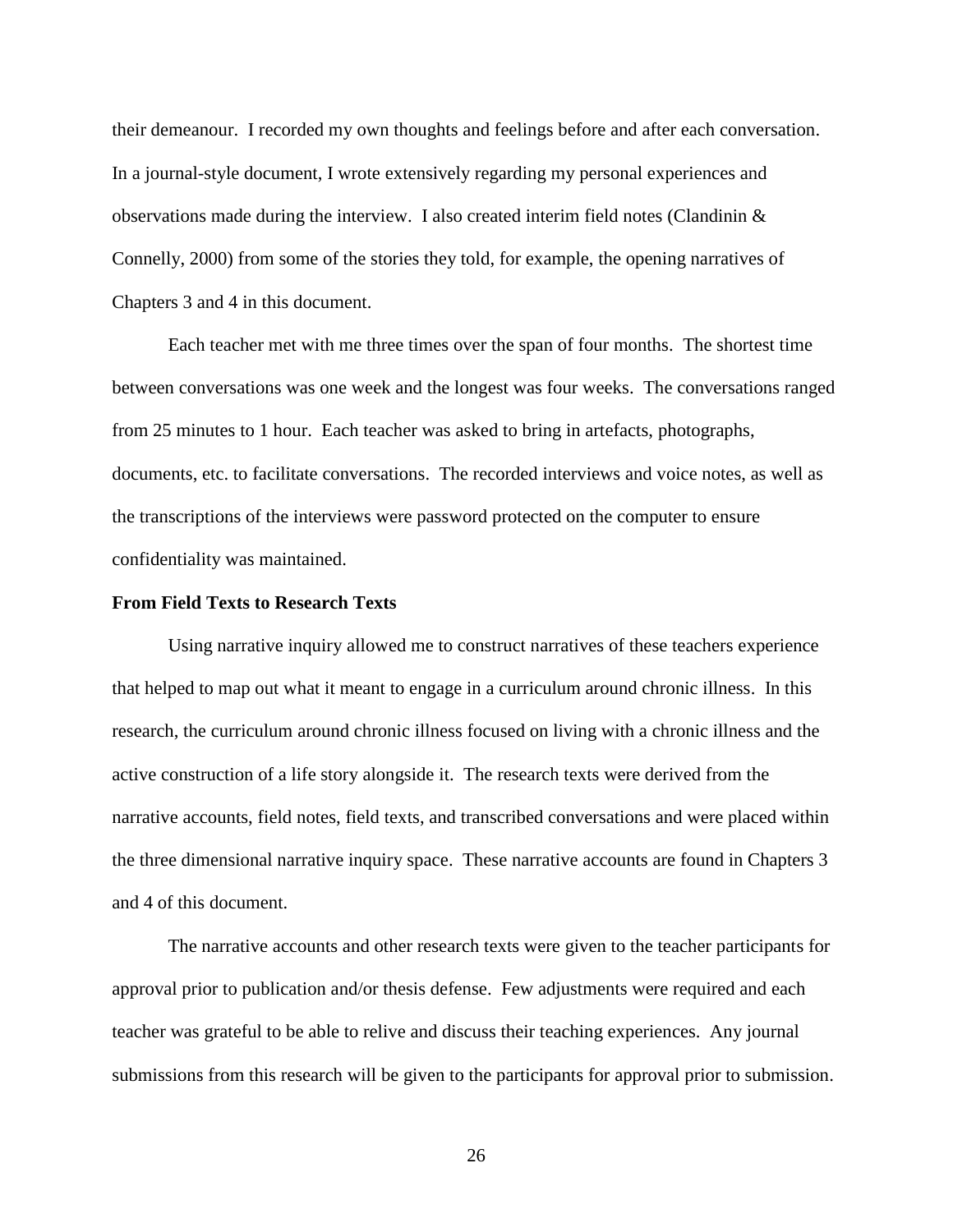# <span id="page-32-0"></span>**In the Midst**

An important consideration regarding engaging in this narrative inquiry was the understanding that stories were always in the midst (Clandinin  $&$  Connelly, 2000). The inquiry process began and ended in the middle of a story already in progress. It captured a small and partial picture of the complex lives involved in the inquiry process. The stories of the participants are positioned in this document as ongoing and dynamic. Many of these stories occurred in the past, but they are continuously being lived and told, retold, and relived in the participants' internal or external dialogue and actions [\(Clandinin et al., 2006\)](#page-104-1). As a narrative inquirer, I entered into a midst of multiple stories for each participant, positioned somewhere along the dimensions of temporality, sociality, and place. Being in this midst required a negotiation of relationships, purposes, transitions, and usefulness and was different for every relationship I formed with the teacher participants [\(Clandinin & Connelly, 2000\)](#page-104-0).

#### **Ethics**

<span id="page-32-1"></span>Relational ethics was central to this narrative inquiry and was an ongoing and dynamic process. The foundation of my work with these teachers was the establishment of a relationship with them. Building a solid relationship with my participants meant I was constantly attentive to the ethical concerns and relational responsibilities of my work. I felt it was my obligation to care for their stories. I was constantly aware of personal and professional ethical concerns and ensured that each teacher participant was fully aware of my intentions and research ideas. As [King \(2003\)](#page-108-5) reminds us, "[o]nce a story is told, it cannot be called back. Once told, it is loose in the world. So you have to be careful with stories that you tell. And you have to watch out for the stories that you are told" (p. 10). Each teacher participant was given a copy of their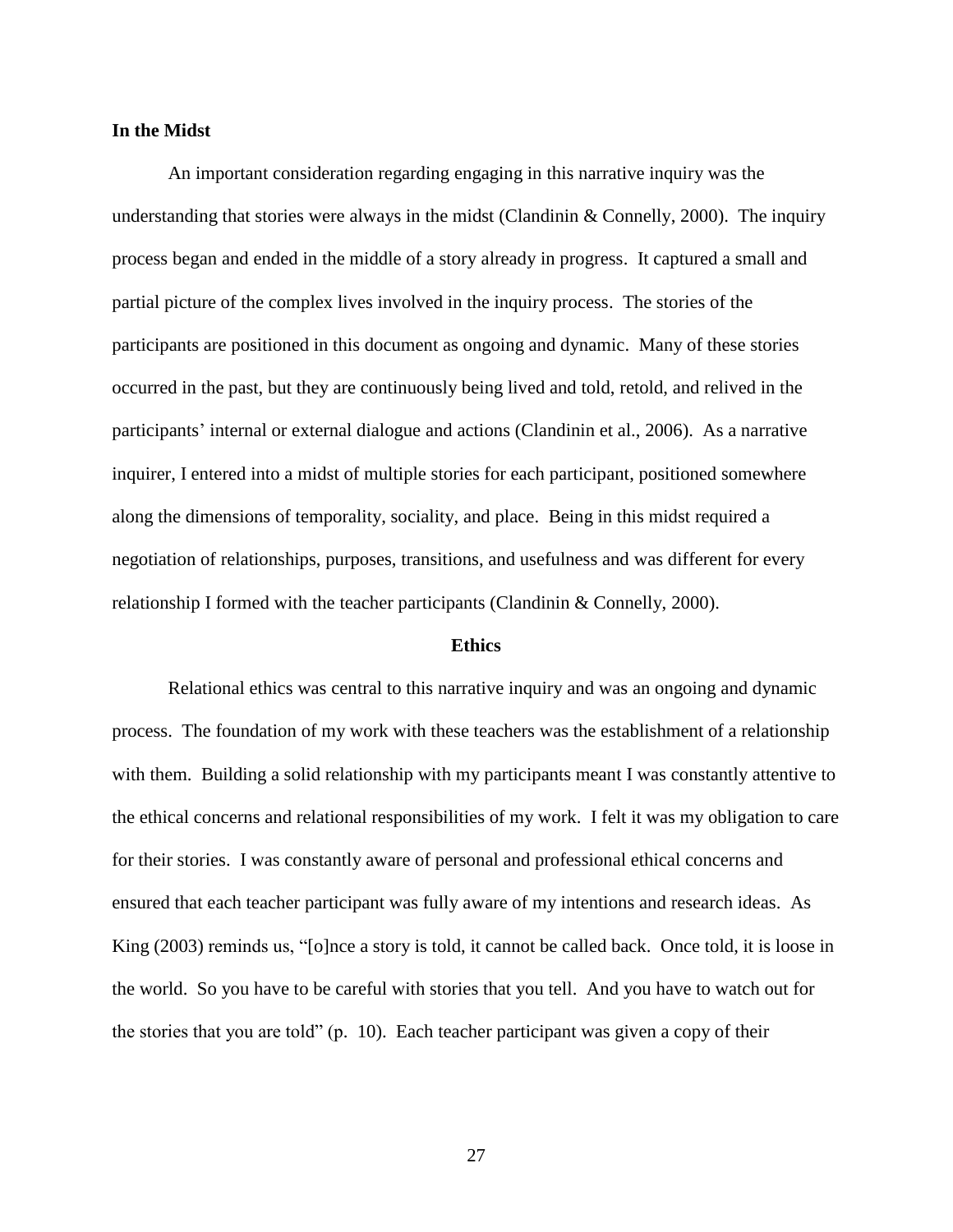narrative account and the analysis of their narrative for approval prior to finalizing this document.

In this work, I used pseudonyms for names and places to protect anonymity of the participants, the student(s), and the school. Field notes, texts, and narrative accounts were shared with the participants for ongoing communication and member checking. All of these details pertaining to the research procedure were shared with the participants at the start of the project through written and verbal communications, consent letters, and regular meetings. I was highly sensitive to both the physical and psychological demands that are placed on these teachers during this process and remained open in terms of scheduling. I also attempted to listen carefully to the stories they shared and lived with respect and gratitude.

Institutional research ethics was obtained August 2012 from the University of Saskatchewan's ethics review committee. A copy of the ethics approval, consent letters, and transcript release forms is included in the appendices of this document. Research ethics was also obtained September 2012 by the school board with whom this research took place. To protect confidentiality, this was not included in the appendices. All institutional ethics were obtained prior to initiating the research process.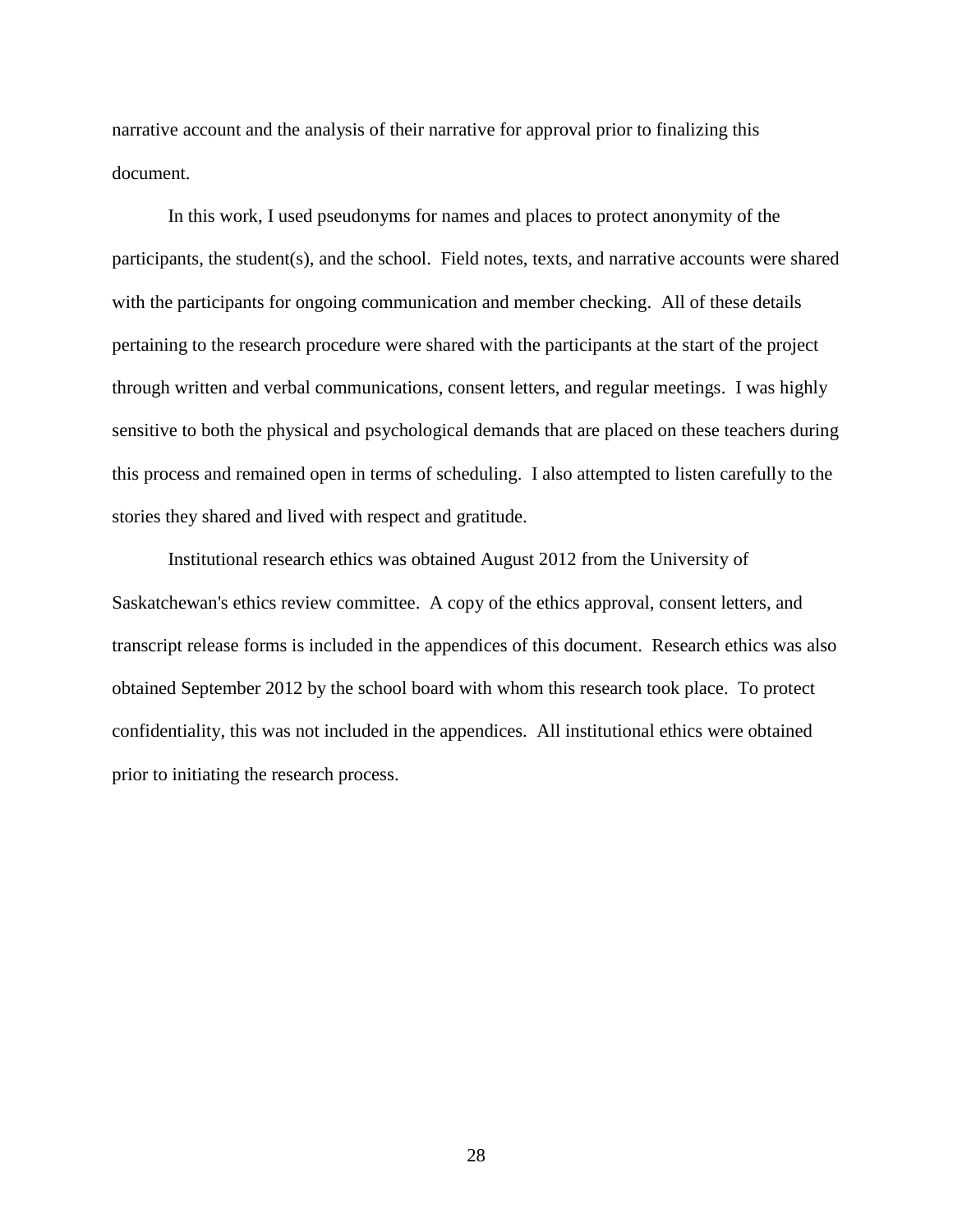# **Transitioning to Chapter 3**

The previous chapters explored personal, theoretical, social, and methodological justification. It overviewed critical narrative concepts and research pertaining to narrative inquiry, chronic illness, and education. The following chapter explores the experiences of Claire, an early childhood educator, who taught a young girl with Turner's Syndrome named Madeline. Her experiences were explored separately from the other teacher participants in order to examine the unique placement of chronic illness in a pre-Kindergarten classroom based on play and exploration. The following chapter has been submitted for publication review to the journal *Teachers and Teaching*. The subsequent chapter is an extended version of this paper.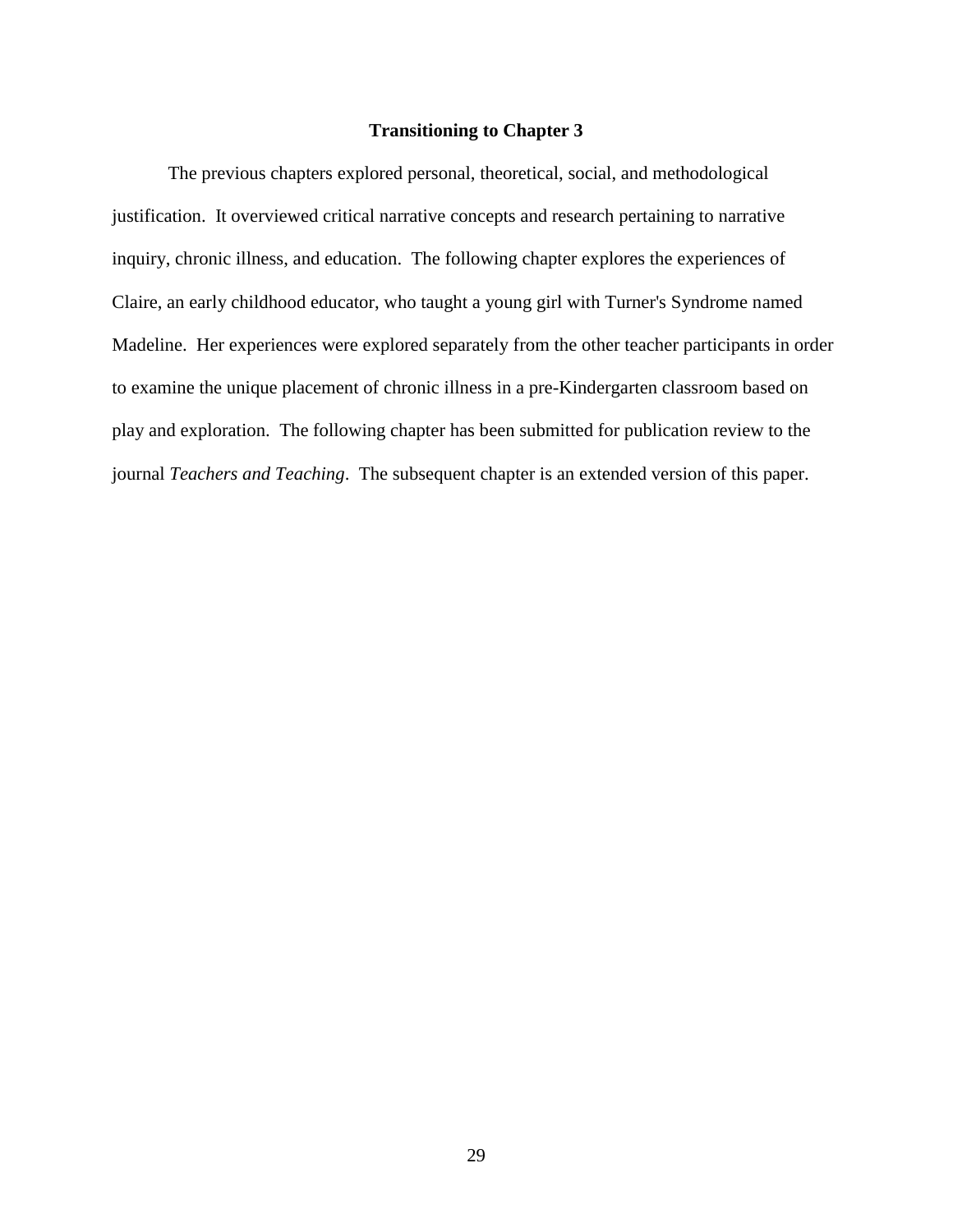# <span id="page-35-0"></span>CHAPTER THREE. PLAYING WITH MOON SAND: A NARRATIVE INQUIRY INTO ONE TEACHER'S EXPERIENCES TEACHING ALONGSIDE A STUDENT WITH A CHRONIC ILLNESS

Claire's early-childhood classroom is a treasure trove of play things hidden away throughout the room. Thick rounded letters are arranged on the walls to tell simple messages about love and family. Artwork is speckled throughout the room, highlighting each student's interests and seasonal creativity. There is very little open wall space. A few books and pillows are nestled inside a tiny teepee, seeming to act as a boundary between the carpeted area and the tiled floor with a painted hopscotch. There are two tables standing in the tiled area. Inside one of the tables was a sandy mixture called Moon Sand. Although commercially made Moon Sand is available for purchase, Claire opted to make her own. With a simple combination of flour and baby oil, Claire created a moldable and constructible mixture used for playing and creating. Moon Sand, in the same way as beach sand and water, takes and maintains the shape of whatever container it is placed into, such as a bucket or plastic starfish, but can be instantly remolded based on the creator's desire. Claire's Moon Sand mixture, because of the baby oil, does not dry up as quickly as beach sand and water or other Moon Sand recipes. Claire's students, although messy at times, thoroughly enjoy their time playing in this fine sandy mixture, imagining new stories and new never-ending possibilities. (Interim research text from field notes, 2013)

Claire's Moon Sand mixture is an apt metaphor for her pre-Kindergarten classroom. Her class is structured by pre-established routines and expectations of childcare and child safety recognized by the local school board. Claire had the opportunity to help mold her students in particular ways using the tools she has as an early childhood educator while still allowing them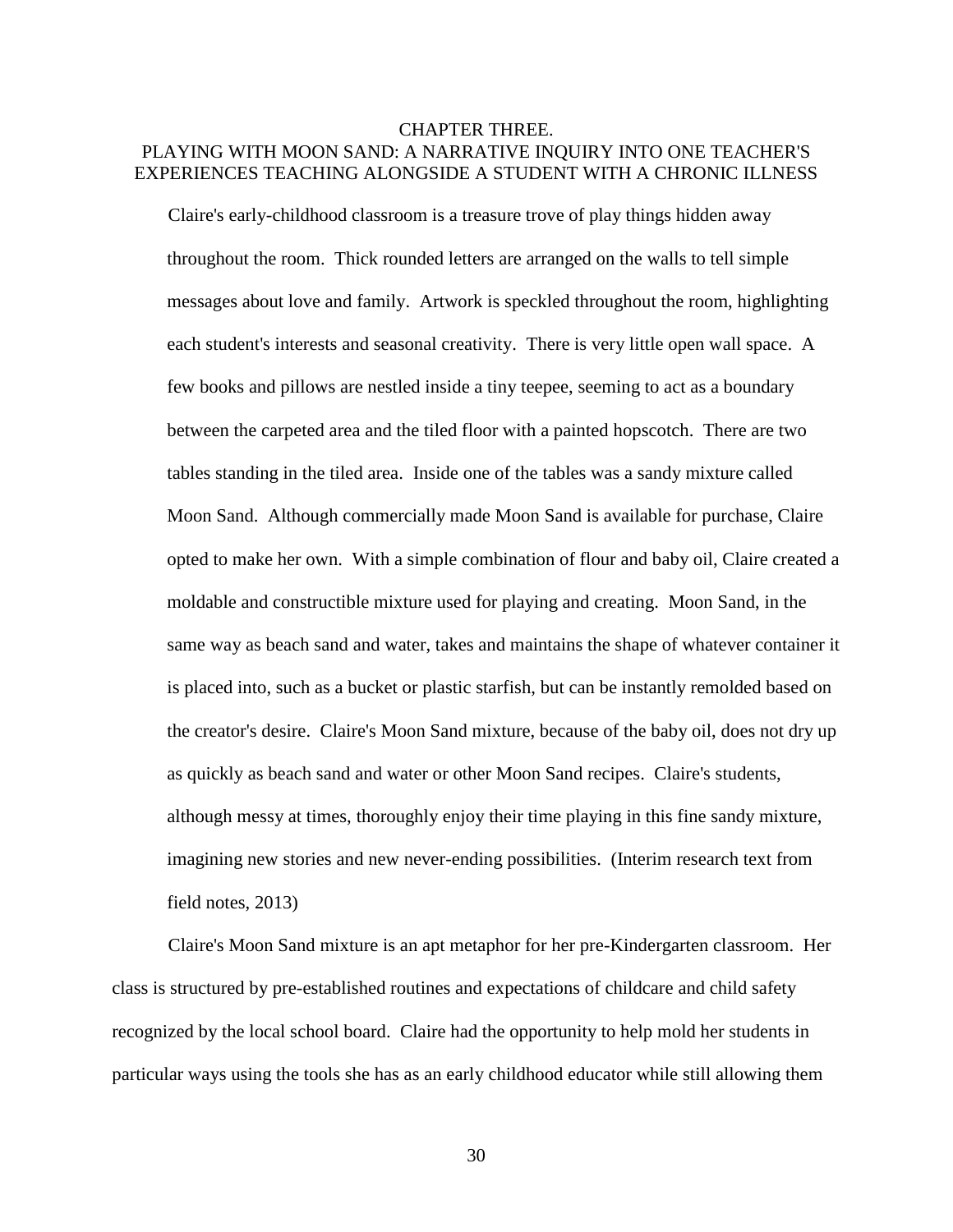to take on the forms of their desire. Claire lives alongside her diverse pre-Kindergarten children, shaping their lives as she is in turn shaped by them. In the paper that follows, this relational shaping structures an understanding of curriculum as in the making [\(Clandinin & Connelly,](#page-104-0)  [1992\)](#page-104-0).

## **Curriculum Making and Chronic Illness**

This paper grew out of research that focused on the experiences of teachers who taught and lived alongside a child in their classrooms with a chronic illness and what it means to cocompose a curriculum shaped around a chronic illness. Our view of curriculum making comes from the work of [Clandinin and Connelly \(1992\)](#page-104-0) who suggested that curriculum "might be viewed as an account of teachers' and students' lives together in schools and classrooms... [In this view of curriculum making] the teacher is seen as an integral part of the curricular process ... in which teacher, learners, subject matter, and milieu are in dynamic interaction" (p. 392). Curriculum is composed and embedded in the lives of those involved. We share their "vision of curriculum as a course of life" as lives are being lived [\(Clandinin & Connelly, 1992, p. 393\)](#page-104-0). Both teacher and student live out diverse narratives of experiences in and out of the classroom [\(Clandinin et al., 2006\)](#page-104-1). Considering the nestedness of classrooms within larger epistemological, cultural, social, and political contexts, the curriculum making in the classroom is also shaped by teachers' stories, stories of teachers, school stories, and stories of school [\(Clandinin & Connelly,](#page-104-2)  [1996\)](#page-104-2).

Using this definition of curriculum as a course of life in relation to the presence of illness in the schools, students and their teachers can be seen as engaging in a curriculum that is shaped by the presence of illness. This curriculum, a curriculum around chronic illness, entails more than a study of illness and its biological or scientific implications and its potential effects on the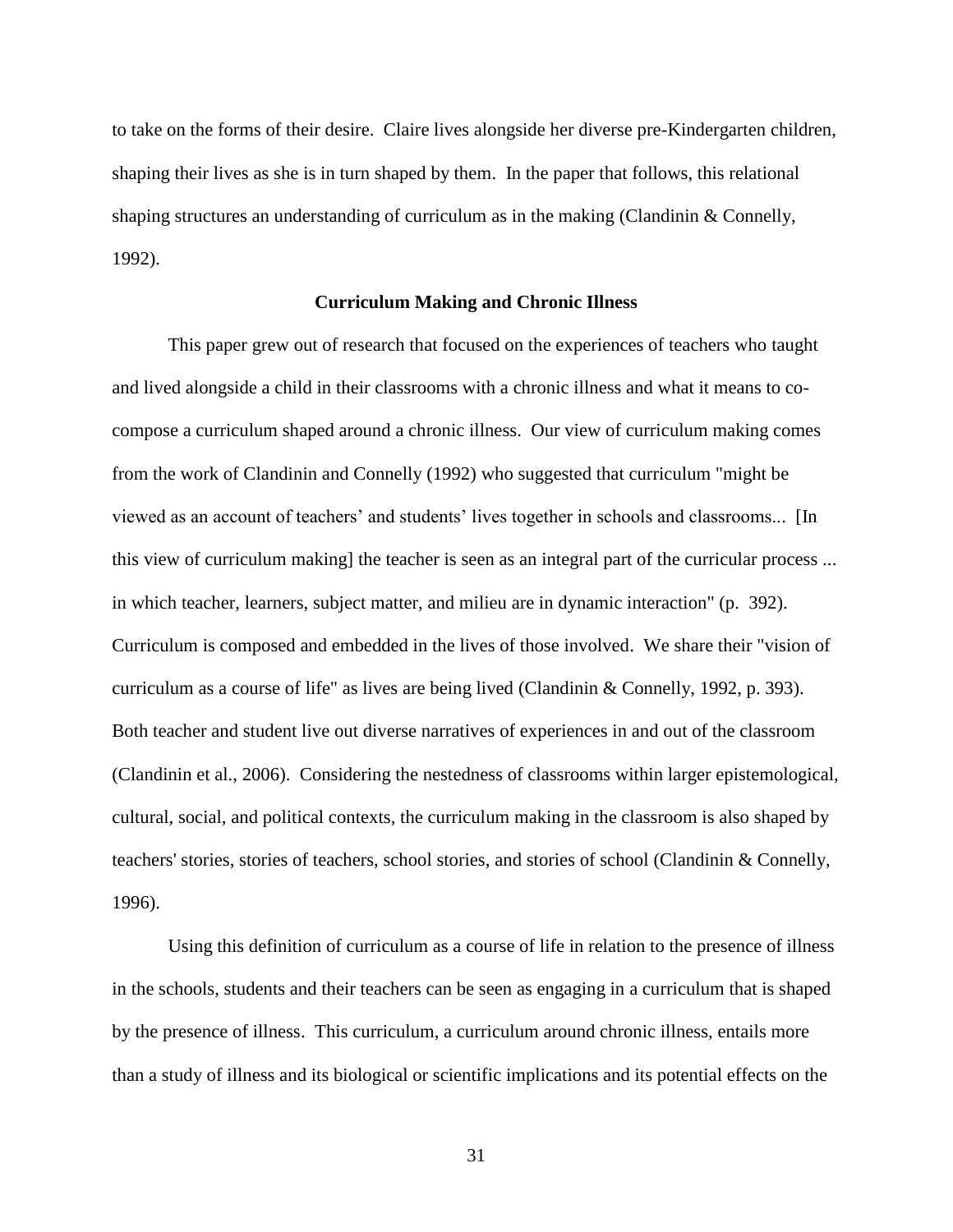implementation of government subject matter documents. It is more than a focus on symptoms, treatments, and educational problems associated with illness in schools. Although such aspects are important considerations, the curriculum around chronic illness focuses on living, and in that living attending to being chronically ill, and the active construction of a life story alongside a chronic illness. The curriculum around chronic illness is a curriculum of lives shaped by a chronic illness. Attending to the nested set of stories within the school context and their relationship to the curriculum around chronic illness allowed us to recognize the moments of bumping up of the dominant stories of school and society with the stories that the teacher and children were living, telling, retelling, and reliving [\(Connelly & Clandinin, 1990\)](#page-105-0) in the curriculum making of an elementary classroom.

Thinking of curriculum making in relation to lives being storied and restoried shape a narrative understanding of teacher identity as "stories to live by" [\(Connelly & Clandinin, 1999\)](#page-105-1). Stories to live by "attend to the historical, the temporal, the contextual, and the relational [and] interconnect teachers' personal practical knowledge with their professional knowledge contexts" [\(Huber et al., 2003, p. 347\)](#page-107-0). Personal practical knowledge is a term used to understand the specialized knowledge foundations of teachers. It is "a moral, affective, and aesthetic way of knowing life's educational situations" [\(Connelly & Clandinin, 1988, p. 59\)](#page-105-2). A teacher's personal practical knowledge blends the academic and theoretical understandings with her or his personal background and practical experiences [\(Clandinin, 1985\)](#page-104-3). A narrative understanding of curriculum and identity entails keeping stories to live by at the heart of making and remaking of a curriculum around chronic illness.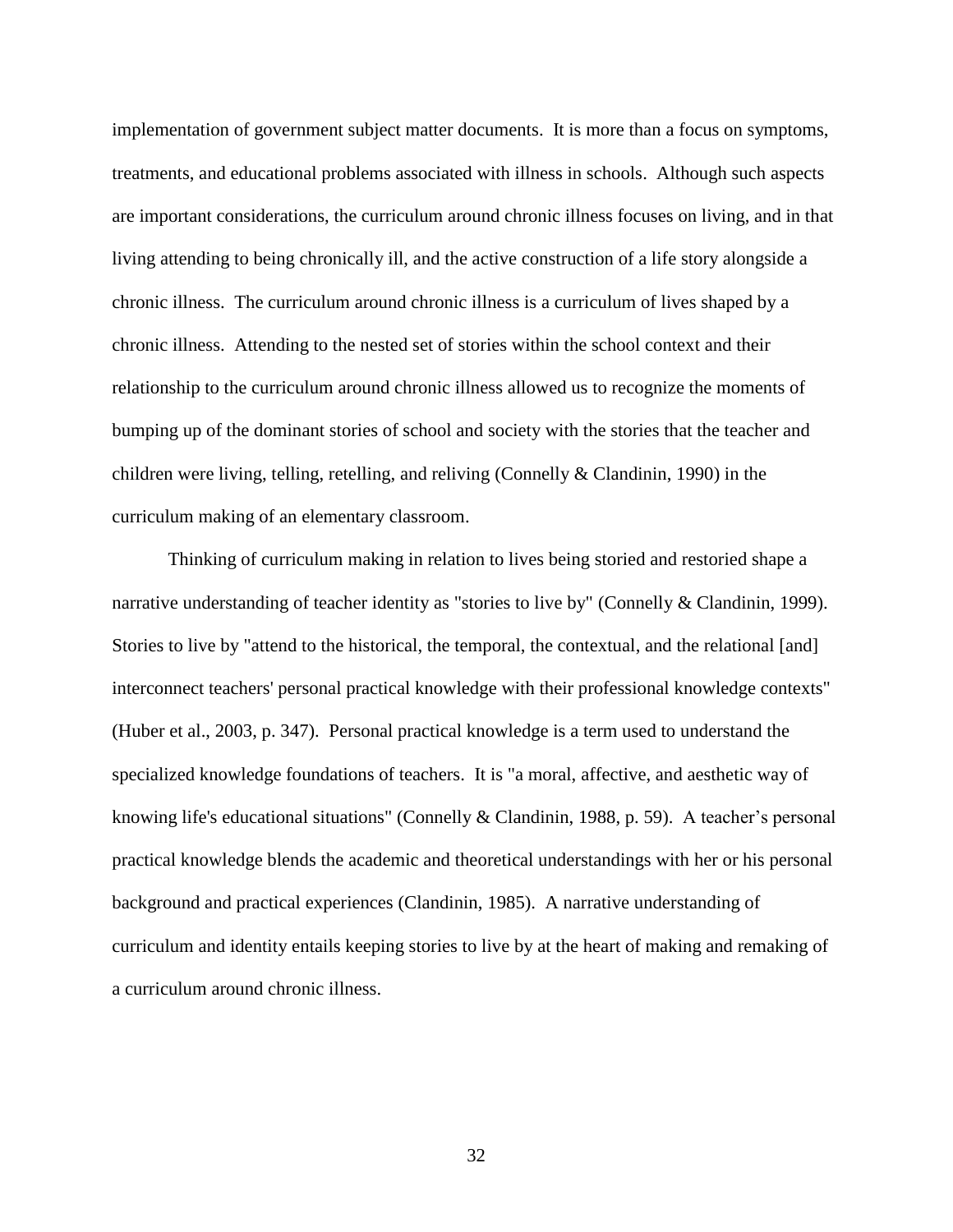#### **A Curriculum Around Chronic Illness: The Place of Liminality**

A school landscape imbued with a chronic illness can be uncertain and dynamic. Even controlled or pre-arranged events, such as regular therapeutic sessions or medical appointments, can cause disruptions in the daily lives of those in and out of the school system. Students with chronic illness often experience a wide variety of social, academic, and physical issues while attending school [\(Forrest, Bevans, Riley, Crespo, & Louis, 2011\)](#page-106-0). It is not uncommon for students with chronic illnesses to be absent from school, both physically and mentally [\(Clay et](#page-105-3)  [al., 2004;](#page-105-3) [Eiser, 1980,](#page-106-1) [1993;](#page-106-2) [Forrest et al., 2011;](#page-106-0) [Gannoni & Shute, 2010;](#page-107-1) [McCarthy et al., 1996;](#page-109-0) [Mukherjee et al., 2000;](#page-109-1) [Weitzman, 1986\)](#page-113-0). It is often the case that these students require special attention, consideration, preparation, and individualized structured support systems, such as personal care and wheelchairs [\(Eiser, 1993;](#page-106-2) [Irwin & Elam, 2011;](#page-108-0) [Sexson & Madan-Swain, 1995;](#page-112-0) [Shiu, 2001;](#page-112-1) [Thies, 1999;](#page-113-1) [Ziring, 2000\)](#page-114-0). It is easy for these students to have a daily routine unlike any other in the classroom, often shifting back and forth between the classroom and a world revolving around and designed for their condition.

Teachers may view the student's world from the edges, only glimpsing at its nature from the peripheries. When the teacher does engage with the student, they enter a place between two stories, a liminal space [\(Heilbrun, 1999\)](#page-107-2), between stories of health and stories of un-health. This state of liminality, defined by [Heilbrun \(1999\)](#page-107-2) to mean a state "poised upon uncertain ground, to be leaving one condition or country or self and entering upon another", is characterized by "its unsteadiness, its lack of clarity about exactly where one belongs and what one should be doing, or wants to be doing" (p. 3). It is a "state of necessary in-betweenness" [\(Heilbrun, 1999, p. 98\)](#page-107-2). In the school and classroom, these often tension-filled, but potentially educative spaces are places where teachers and students co-compose and enact their own storylines [\(Heilbrun, 1999\)](#page-107-2).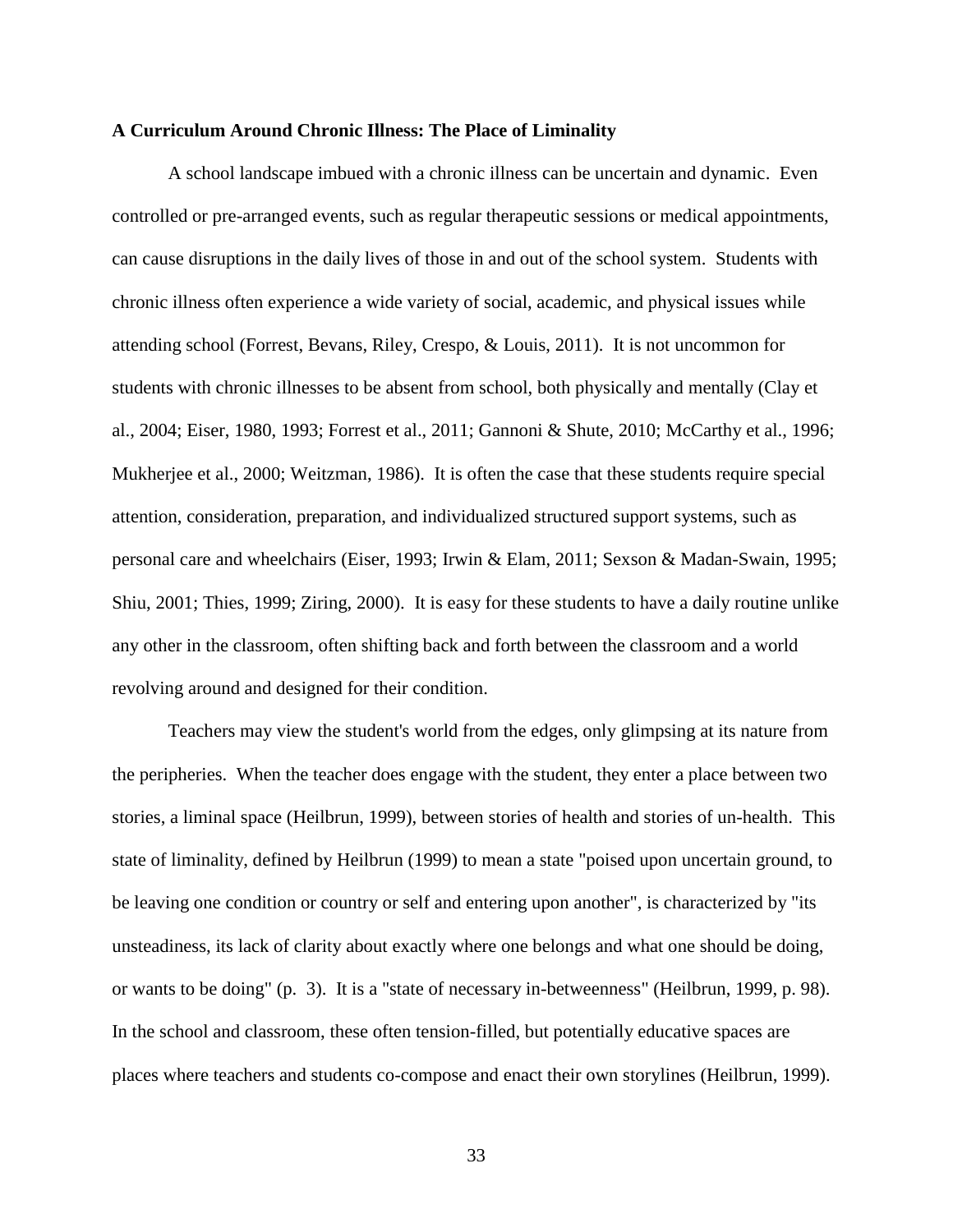Liminal spaces, by nature, are transitory and not meant for permanent residency. They exist between two places of actions, identities, stories, or plotlines. Teachers and students continuously negotiate their travel in and out of these spaces in their curriculum making. As we considered the experiences of teachers negotiating the curriculum around chronic illness, we began to puzzle over the place of liminality in these stories. How do these liminal spaces manifest themselves? How do teachers negotiate the liminal space between that of health and un-health, sickness and wellness, capability and desire? What moves them to step into these spaces and what pulls them outwards towards a new path?

# **Narrative Inquiry: Methodology and Method**

This narrative inquiry (Clandinin  $&$  Connelly, 2000) took place in small town outside a western Canadian city. Using the following definition by [Connelly and Clandinin \(2006\)](#page-105-4), this research attended to the lives, stories, and experiences of teachers with a student with a chronic illness:

People shape their daily lives by stories of who they and others are and as they interpret their past in terms of these stories. Story, in the current idiom, is a portal through which a person enters the world and by which their experience of the world is interpreted and made personally meaningful. Narrative inquiry, the study of experience as story, then, is first and foremost a way of thinking about experience. Narrative inquiry as a methodology entails a view of the phenomenon. There is a focal point, a phenomena in the present that draws our attentions, and as we open the floodgate, stories surrounding that focus become the portal to understanding that phenomena. To use narrative inquiry methodology is to adopt a particular view of experience as phenomenon under study. (p. 477)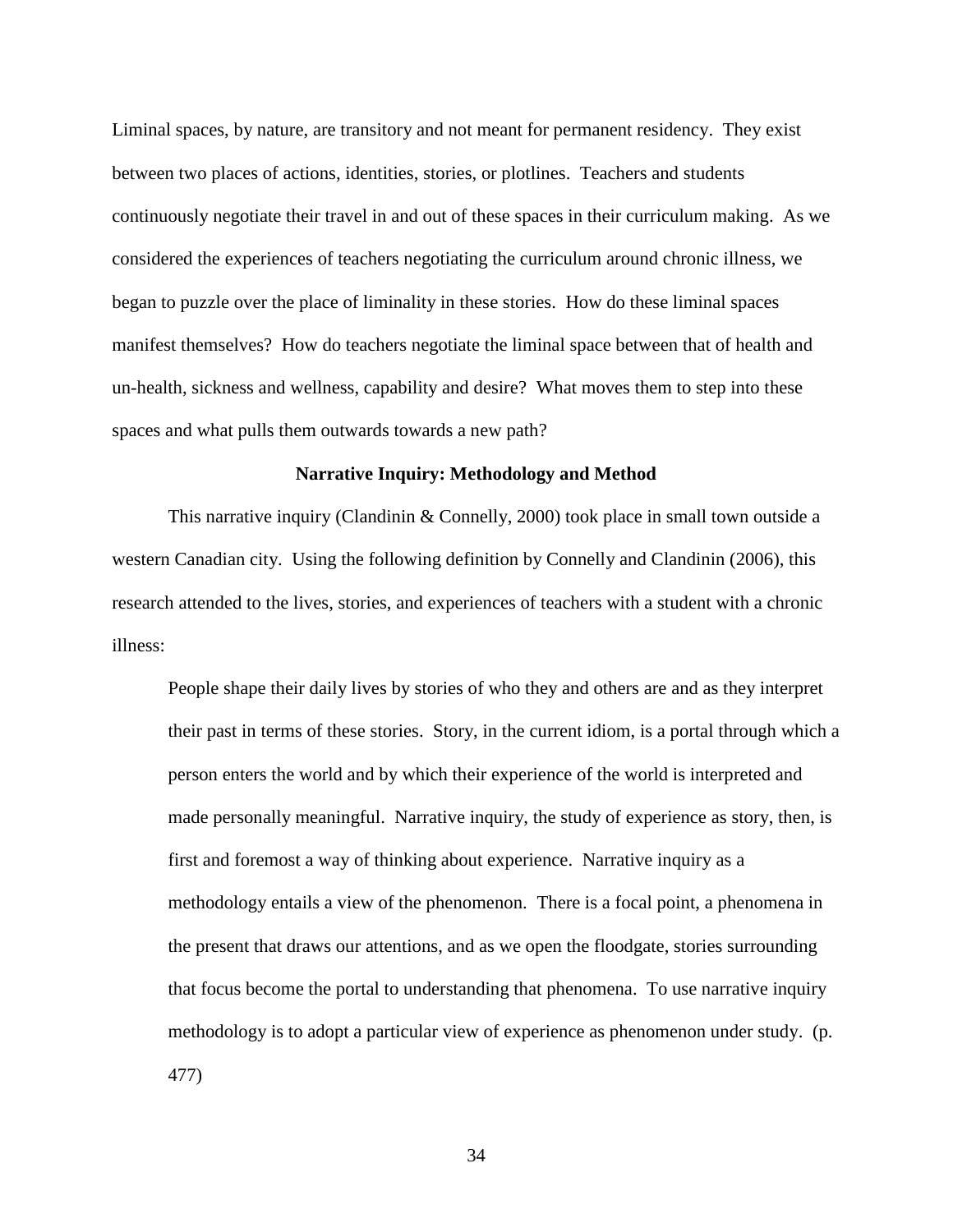Narrative inquiry occurs in the midst of storied lives and grounds the research in the experiences of the participants. It is the study of experience as both method and phenomena [\(Clandinin & Connelly, 2000\)](#page-104-4). Holding open both the beginning and the end of the inquiry process, narrative inquiry remains open for possibility [\(Clandinin et al., 2006\)](#page-104-1). The stories heard in the research process are in the midst of a greater ever-changing parade of lives, all in the process of becoming [\(Clandinin & Connelly, 2000\)](#page-104-4).

Narrative inquiry is, simply stated, stories lived and told and the subsequent inquiry into those stories. It attends to the complexities of experience as individuals live storied lives and travel through storied landscapes. It examines how we use stories to shape and create meaning in and of our lives. Using the act of creating stories of our lives to maintain coherence and clarity, we live as storied creatures on a storied landscape [\(McAdams, 1993\)](#page-109-2). [Bruner \(2002\)](#page-103-0) stated "[w]e are a species whose main purpose is to tell each other about the expected and the surprises that upset the expected, and we do that through the stories we tell" (p. 4). McAdams [\(1993\)](#page-109-2) affirmed "[i]f you want to know me, then you must know my story, for my story defines who I am... [w]e are all tellers of tales" (p. 11). These lived, told, and talked about stories are the ways in which individuals create meaning for their experiences. We make ourselves through story. In the words of [King \(2003\)](#page-108-1), "[t]he truth about stories is that that's all we are" (p. 153).

Understanding the importance of narratives in meaning making of lives, we can explore how narratives are created and understood within the school system. Using a view of education as a "process of living" proposed by [Dewey \(1929, p. 36\)](#page-106-3), narrative inquiry is a research methodology well-suited for studying lives and experiences in schools. By holding open the beginning and the end of the stories told in this process, our methodology attended to the complexities of teachers teaching a student living with a chronic illness avoiding blame or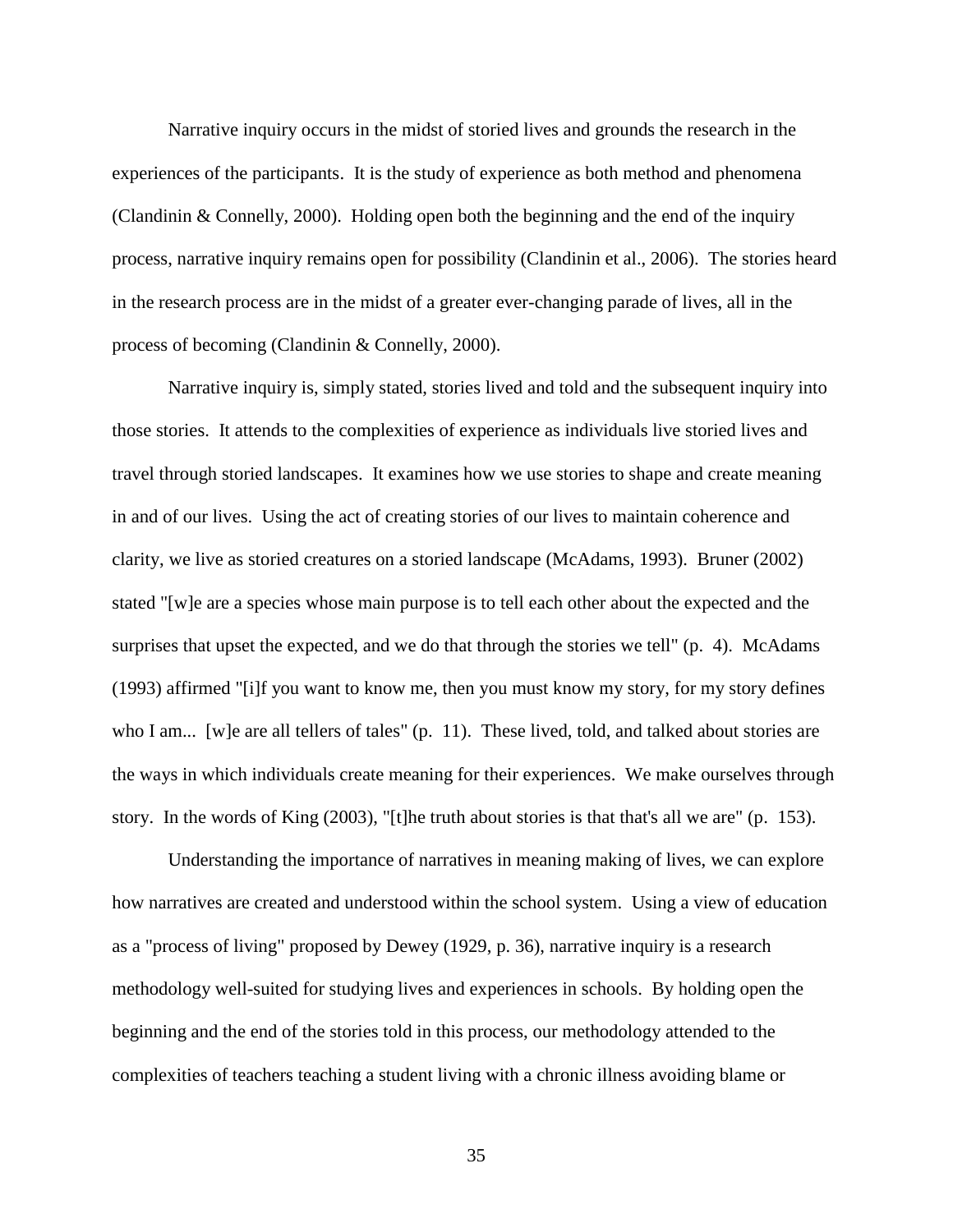judgment. It created a safe space for the teacher participants to share their experiences teaching a student with a chronic illness. Story was a "way to reflect upon the experience of illness and to construct significance and identity" [\(Clark, 2003, p. 107\)](#page-105-5) and narrative inquiry allowed us to explore the tensions and harmonies created by the weaving of chronic illness within the school landscapes. Our narrative inquiry existed within this open space and "artfully [held] open the beginning and endings of the narratives presented [\(Clandinin et al., 2006, p. 179\)](#page-104-1), focusing on the complexities and possibilities of the teachers told stories.

# **Methods**

The overall research project, from which this paper stems, traced the experiences of three elementary school teachers at East Willows Elementary School, one in pre-Kindergarten, one in primary, and one in middle years. Their personal and professional backgrounds and experiences teaching a student with a chronic illness in their classroom were explored during recorded research conversations. This paper focuses on the experiences of Claire, an early childhood educator, in order to highlight the interconnection and influence of the mandated, but malleable pre-Kindergarten curriculum on lives shaped by a chronic illness.

Research conversations over a four month time period took place with Claire in her classroom after school hours without the presence of students. Ranging from 30 minutes to one hour conversations, we discussed various aspects of her teaching, including her personal and professional background as well as her experiences teaching Madeline, a young girl with Turner's Syndrome. These conversations facilitated the creation of field texts, including transcripts from audio-taped conversations, field notes, photography, and artefact collection. Using the field texts, a narrative account was created to reflect Claire's background and experiences engaging with Madeline. These experiences are viewed and unpacked within a three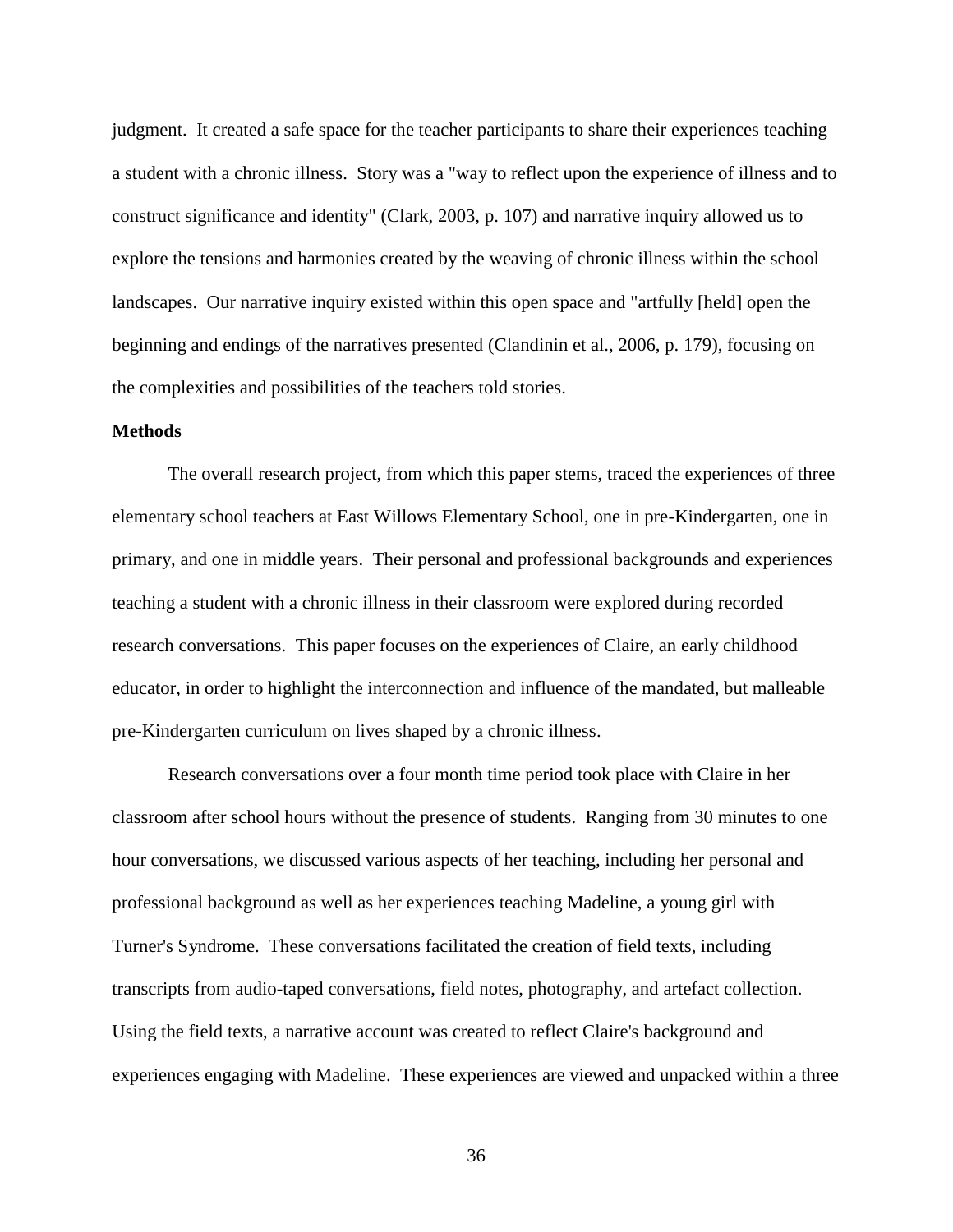dimensional inquiry space, discussed later, as defined by [Clandinin and Connelly \(2000\)](#page-104-4) to encompass temporality, sociality, and place in relation to experience.

#### **Findings: Understanding Narratives of Experience**

East Willows Elementary School was a large elementary school located outside a major western Canadian city. Over the past decade or so, it had nearly doubled in population and multiple portables were connected to accommodate the increase. It was an energetic school with a young staff. The school was also known for its early intervention program. The early intervention program had operated for many years and had only recently been shut down at the time of this inquiry. It provided support to students with high physical and cognitive needs prior to school entry. They had many skilled nurses, educational assistants, therapists, and teachers working in this program and as a result of their success, the program grew dramatically. Some students were bussed in from far distances to attend. There were stories of families moving to this town solely for their child to attend the program. When the program shut down, some of the staff associated with it stayed and worked at East Willows. Many of the students already in East Willows remained at the school after the program shut down. Madeline was one of these students who received special permission to stay even though she and her family lived far away. East Willows was also one of the first schools in the school board to implement a pre-Kindergarten program.

# **Claire's Narrative**

Early childhood education was the next logical step for Claire. As long as she could remember, she knew she wanted to work with the pre-school and pre-Kindergarten age group. She worked as a camp counsellor, summer baby-sitter, and as a coach for a children's cheerleading group. She entered into her Bachelor of Education with a focus of Early Childhood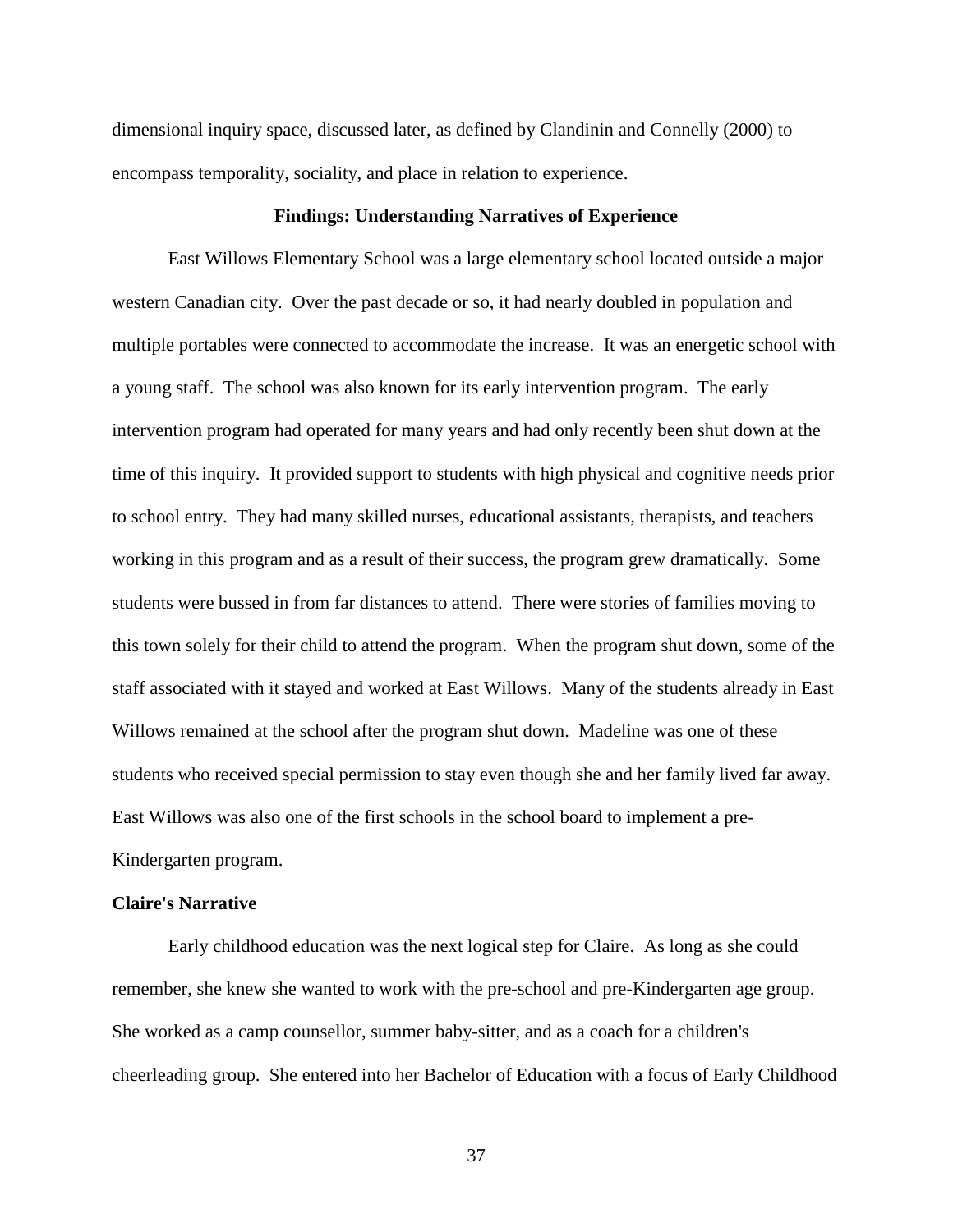Education. She worked for her first year as a Grade 2 teacher on a reserve north of her home and commuted the two hours back and forth each day. The strain of the almost four hour daily commute led her to open her own pre-school in her home town. She operated this pre-school for eight years under the belief that every child deserves the chance to benefit from pre-school. Before switching to contract teaching in the local school division, her pre-school had grown upwards of twenty pre-school aged children per class.

Claire was hired by the school division to implement the pre-Kindergarten program at East Willows Elementary School. After a steep learning curve for all involved in that first year, the program started to grow in numbers. As Claire attended Professional Development opportunities and engaged in conversations with other pre-Kindergarten teachers, she began making shifts in her teaching style. She started to release some of the control over the activities the students were engaging in and began to occasionally step down as the leader of the classroom. Although she encouraged her students to discover and engage with their environment from the beginning, students began to explore in a more centre-based, independent learning classroom structure. This meant that while some students would be crafting or building, others would be painting, while still others would be playing in Moon Sand, a moldable mixture of flour and baby oil, at their own leisure.

It was after this shift that Claire first taught Madeline, a young girl with Turner's Syndrome. Turner's syndrome is a rare condition in which females are missing or have a severely malfunctioning X chromosome, resulting in a variety of physical, cognitive, and general health conditions in early childhood. When Madeline first entered Claire's classroom, she had a very small stature for her age and low physical strength, immunity, and stamina. Although Madeline could walk small distances, she required the use of a small wheelchair, similar to a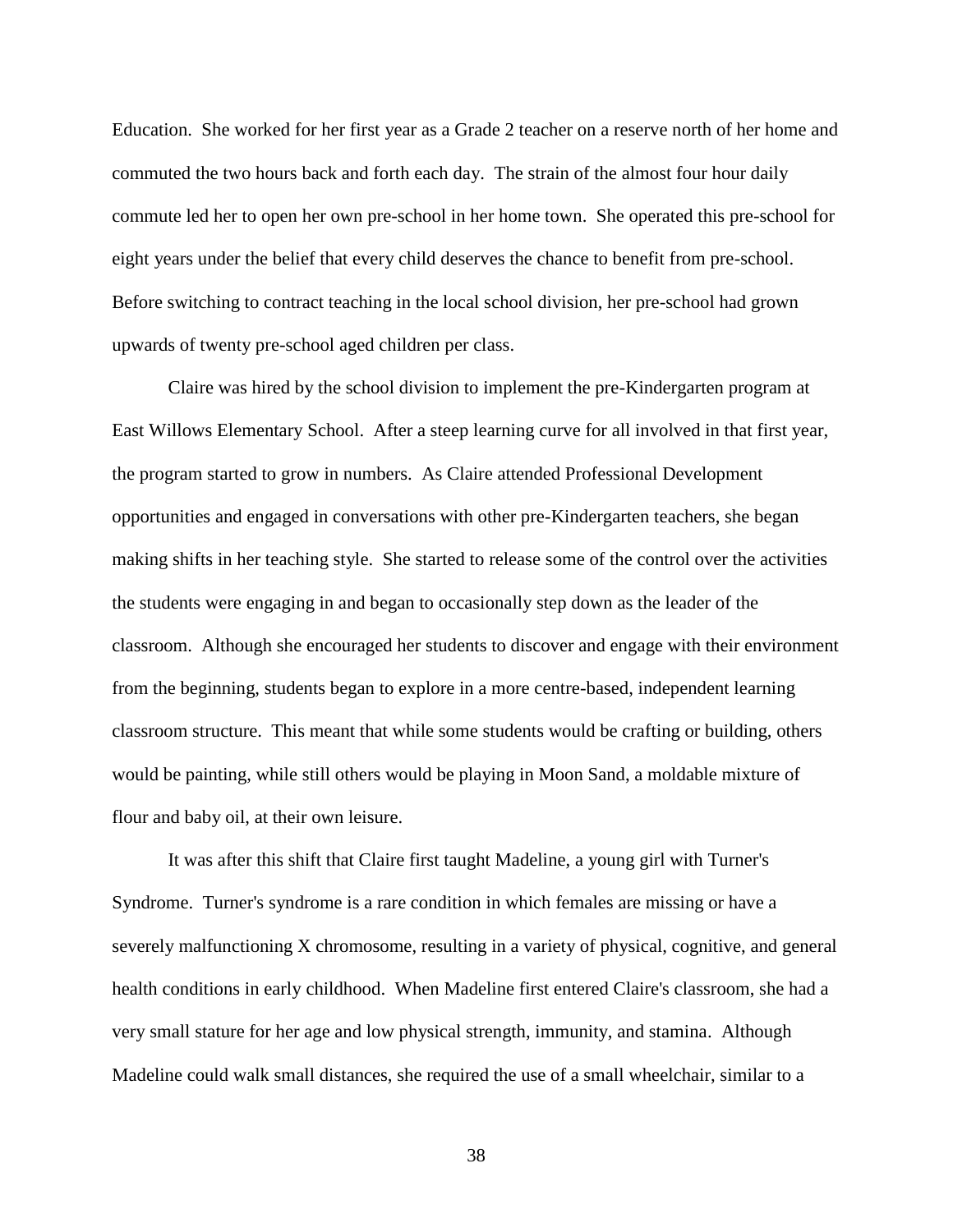stroller, to be transported to and from the bus and through the school hallways. She also had very limited oral capabilities which meant she had reduced verbal skills and also needed to be tube-fed. Claire did not experience much nervousness or anxiety when she found out Madeline was going to be in her class that year because she had met Madeline previously via the early intervention program at the school. Claire knew her as a sweet young girl before entering her classroom.

In the months that followed, Claire noticed drastic improvements in Madeline's condition. Her verbal and oral abilities improved as a result of work from the Speech and Language therapists. Her physical strength improved from occupational therapy and also from the outdoor educational adventures of Claire's classroom. The flexibility and mandated support of pre-Kindergarten meant that Claire had the freedom to take her students out every day to explore the outdoors. From her own experiences and through Professional Development and other learning opportunities from the school board, Claire firmly supported outdoor education programs and the benefits they brought. During these outdoor adventures, Claire and her students would wander around the yard, go for hikes, climb up hills, explore the forest, and play on the playground. Whatever the students engaged in, Claire was there, acting as a guide and facilitator of learning. Other times, she acted as she sometimes felt, as a five year old playing on the swings. "Why are you swinging?" a student once asked her, to which she replied simply, "Because I like to swing!"

# **Multiple Storylines**

Claire was an early childhood educator that was currently teaching pre-Kindergarten and Kindergarten at the time of this research. Drawing from her narrative account, we can see the multiple storylines that weave across her life. Claire was committed to early childhood education; a storyline that permeated much of her experiences. She valued and respected the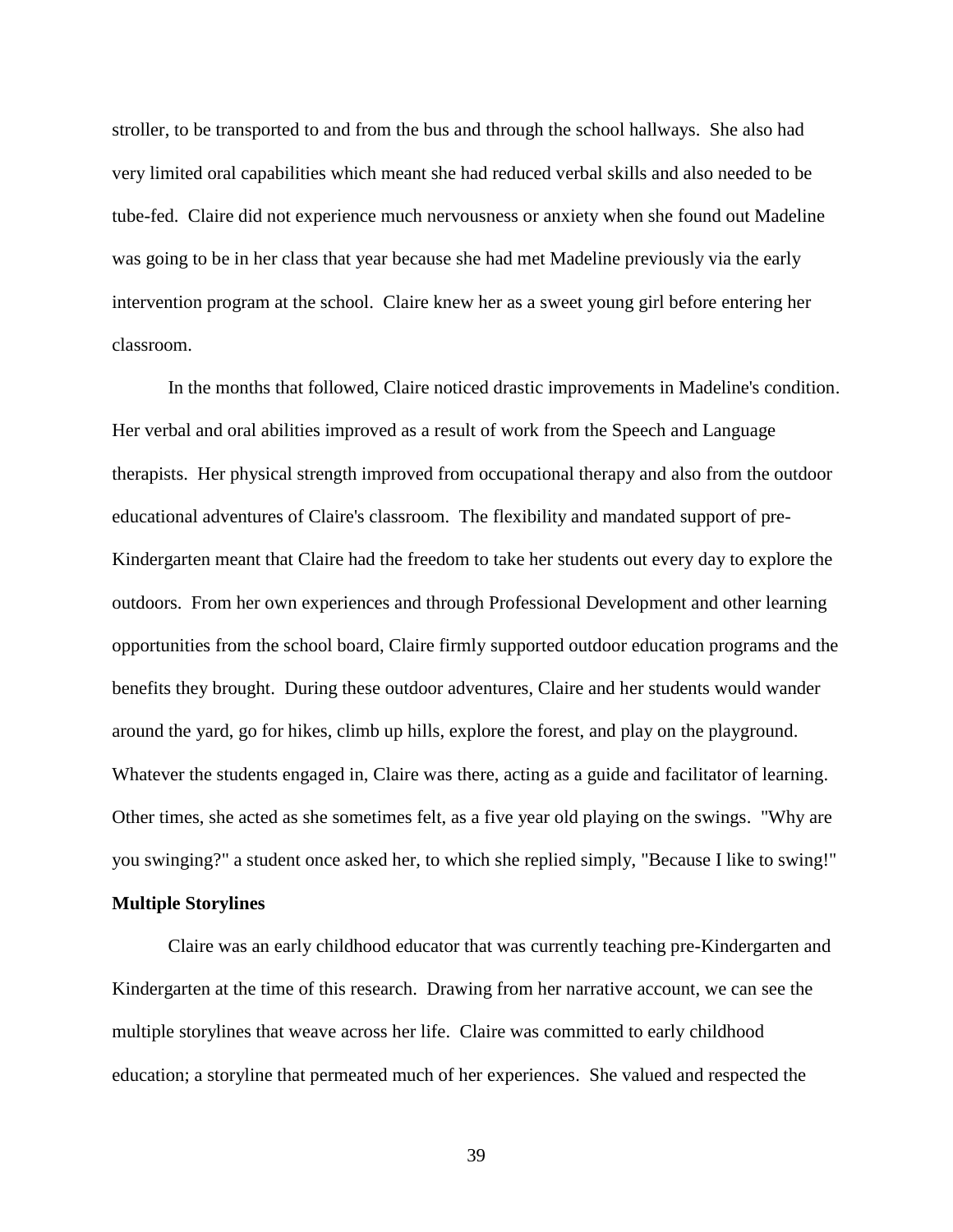story of her own family and the stories of her students' families. She accepted changes in her teaching career and teaching practices willingly and eagerly. Claire also lived and taught the story of play and exploration and outdoor education.

#### **Analysis: Emerging Narrative Threads from Claire's Account**

A term used for thinking about attending to the lives of both the participant and the researcher is the three dimensional narrative inquiry space [\(Clandinin & Connelly, 2000\)](#page-104-4). With Dewey's (1938) work and ideas of interaction, continuity, and situation as the ontological framework [\(Clandinin & Rosiek, 2006\)](#page-104-5), this metaphorical three dimensional inquiry space is defined to include "temporality along one dimension, the personal and social along a second dimension, and place along a third" (Clandinin & Connelly, 2000, p. 50). [Clandinin and](#page-104-4)  [Connelly \(2000\)](#page-104-4) further discussed the four directions of an inquiry along the dimensions of personal and social, also called sociality, and temporality to be:

... *inward* and *outward*, *backward* and *forward*. By inward, we mean toward the internal conditions, such as feelings, hopes, aesthetic reactions, and moral dispositions. By outward, we mean toward the existential conditions, that is, the environment. By

backward and forward, we refer to temporality – past, present, and future. (p. 50) The place dimension refers to the dimension that "attends to the specific concrete physical and topological boundaries of inquiry landscapes" (p. 51). Claire's experiences were understood as existing simultaneously between these three interacting dimensions and were analyzed as such within the following threads of citizenship, shared authority, and curriculum making as a counterstory.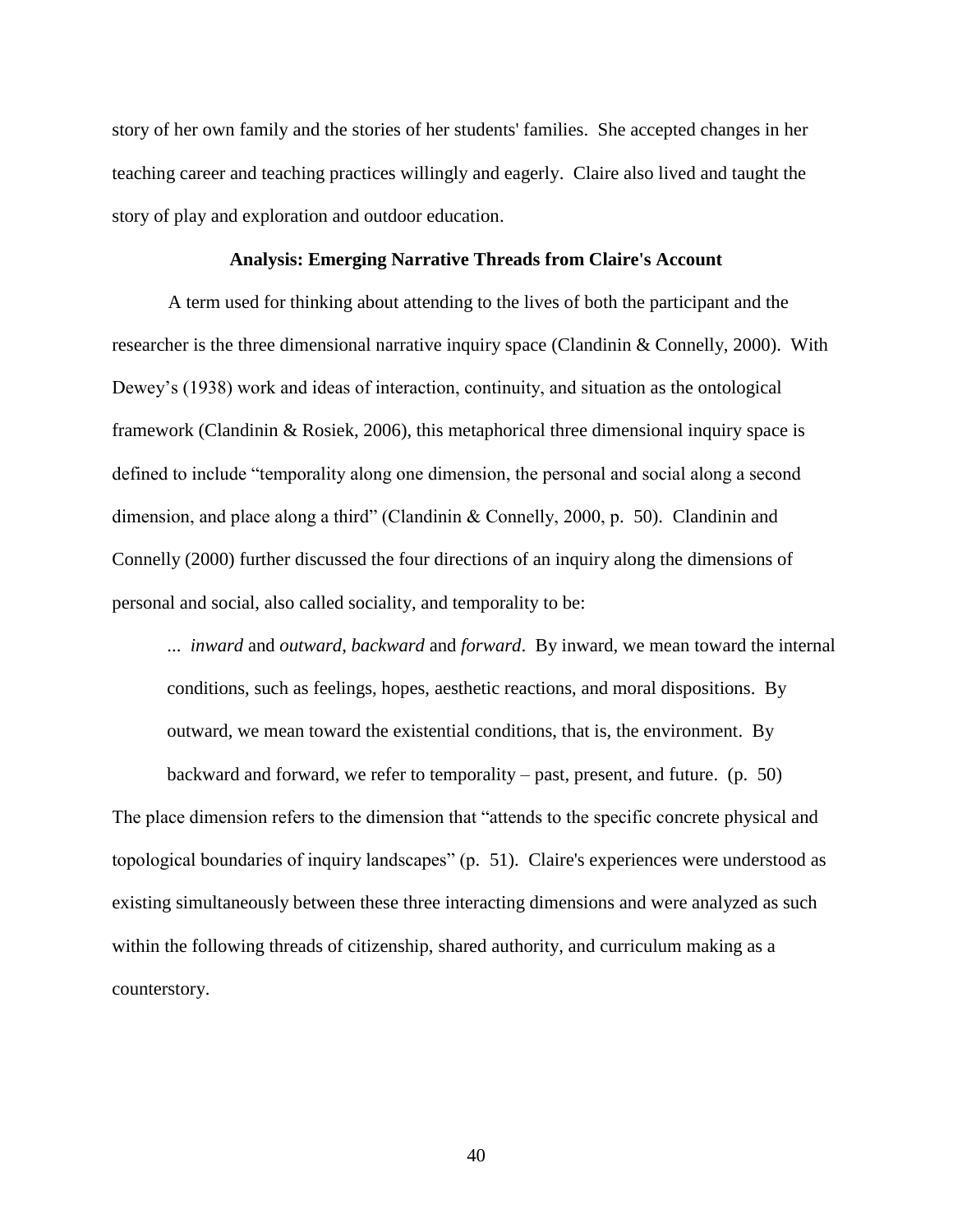## **Citizenship**

Compared to the long history of schooling and education, it has only been relatively recent that students with special or exceptional needs have been included in the mainstream classroom. Examining the personal and social dimension of experience, we can see that in the past, students with chronic illnesses or disability often lived a story of segregation, either through specialized schools or institutions or segregated special education programs [\(Kliewer, 1998;](#page-108-2) [Mukherjee et al., 2000\)](#page-109-1). Although some of these pupils experienced segregation due to medical needs or concerns, others experienced it from cultural norms and expectations. Belief in the inability of these students to benefit from a mainstream education predicated their separation.

However, with shifting societal ideals and governmental mandates, the education system began to position students with a chronic illness and other special needs alongside those of full health and full ability in the mainstream classroom with the ultimate goal of full "citizenship" [\(Kliewer, 1998\)](#page-108-2). Citizenship, as defined by [Kliewer \(1998\)](#page-108-2) in the context of students with Down syndrome and other disabilities, means viewing those with a disability "not as social burdens but as valued human beings" and requires the "ongoing realization of each individual's value to the larger group" (p. 12). Citizenship is the assignment of equal status and worth to all individuals. As [Marshall \(1963\)](#page-108-3) describes, citizenship entails more than a physical presence:

I propose to divide citizenship into three parts ... I shall call these three parts, or elements, civil, political, and social. The civil element is composed of the rights necessary for individual freedom - liberty of the person, freedom of speech, thought, and faith, the right to own property and to conclude valid contracts, and the right to justice... By the political element I mean the right to participate in the exercise of political power, as a member of a body invested with political authority or as an elector of the members of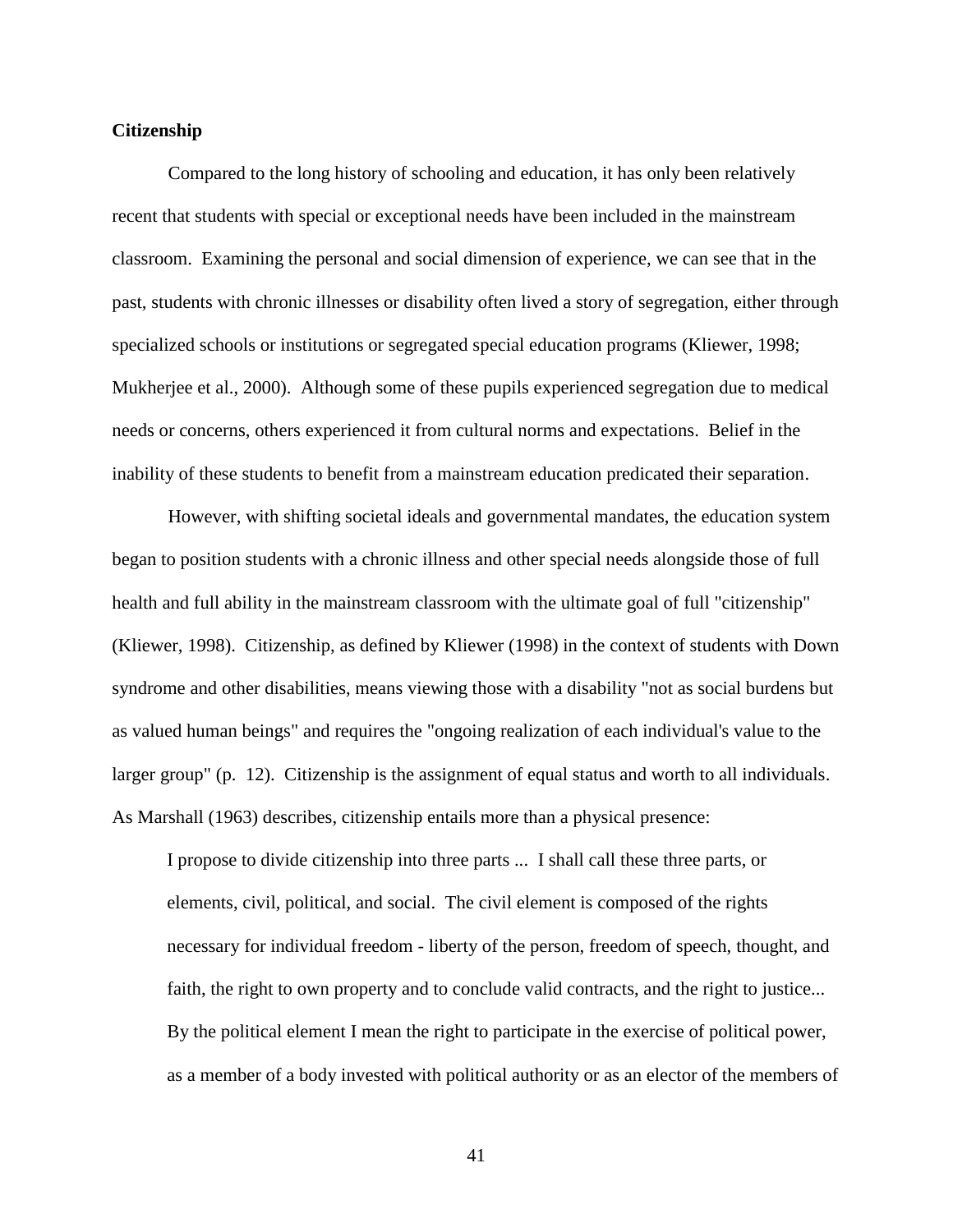such a body... By the social element I mean the whole range, from the right to a modicum of economic welfare and security to the right to share to the full in the social heritage and to live the life of a civilized being according to the standards prevailing in the society. (p. 30)

To achieve citizenship, then, is to have rights recognized and practiced in each of the civil, political, and social domains of a community.

Considering this definition of citizenship within the classroom, we can see that citizenship entails more than a physical body in a room passively participating in the classroom activities. It is a holistic approach and requires an active and negotiated participation of both teachers and students. [Kliewer \(1998\)](#page-108-2) further described classroom citizenship by explaining that "one's human development does not set the conditions for community acceptance; rather, acceptance is the terrain on which development occurs" (p. 12). Kliewer described the person who is overtly denied membership into a community as an "alien" and the person who exists within the community, but only on the peripheries to be a "squatter." The squatter struggles for citizenship, but is "stalled at the margins of the classroom community" (p. 12).

Madeline had the potential to become a squatter and to exist along the peripheries of the classroom and the school, but Claire was able to engage Madeline, and the other children in the classroom, into full citizenship. Using the dimensions of place and sociality proposed by [Clandinin and Connelly \(2000\)](#page-104-4) to understand experience, we can see that acceptance was the terrain upon which Claire built her classroom [\(Kliewer, 1998\)](#page-108-2). There was an inherent connection between this sense of citizenship and both the local and larger community.

The surrounding school community undoubtedly influenced Madeline's acceptance by telling stories of inclusion and safety. Within Madeline's local community, Claire's tiny pre-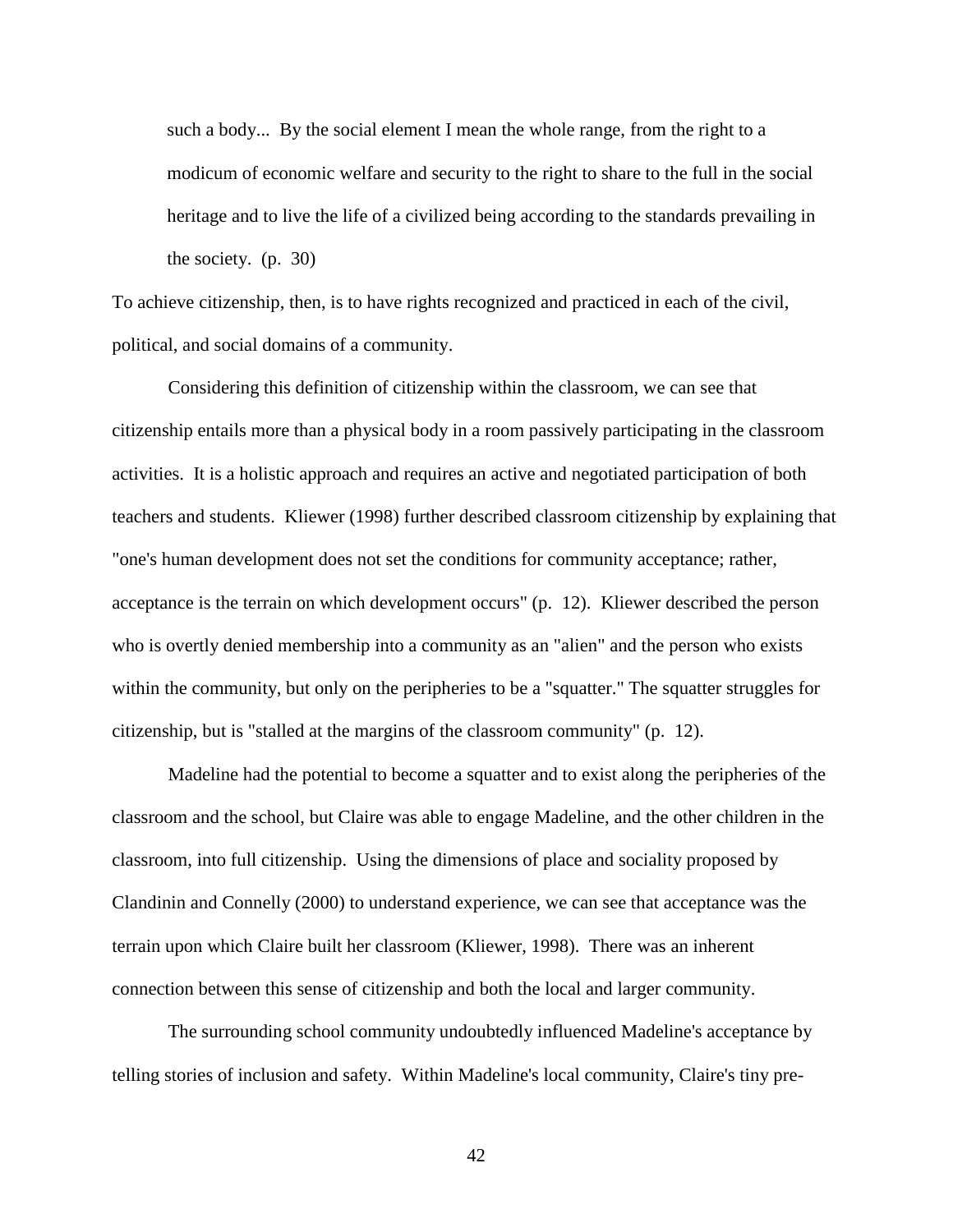Kindergarten classroom meant a very socially interactive atmosphere and consequently, this arrangement promoted inclusion. Madeline always had someone near her, whether it was Claire, an EA, or another student. It was nearly impossible for Madeline to be separated from her peers in this room. This aided in Madeline's citizenship as it did not require much effort for Madeline to be physically present and included in activities; the activities, more or less, all happened in the same place. She did not have move long distances between areas of the room and could gradually build up her strength in small incremental steps. Even if her movements were only two or three feet in one direction, we are left to wonder about the increasing sense of independence Madeline gained by both controlling when and where she could move and the omnipresent potential for social interaction.

Claire negotiated these tensions in citizenship between ability and inability, sickness and wellness, participation and exclusion in order to create an inclusive classroom focused on play, exploration, and fun. She used outdoor education to broaden Madeline's story of capability; she used play and exploration in an independent centre-based classroom to encourage Madeline to grow and learn at her own pace; she taught and lived by the golden rule of treating others the way one wants to be treated and by doing so, fostered an atmosphere of acceptance and kindness. Through her curriculum making, Claire was able to bring Madeline into full citizenship.

## **Sharing Authority: Making Room Through Play**

In her privately owned pre-school, Claire interacted with her students for two hours a day three times a week. For Claire, this necessitated the creation of a highly organized and uniformed classroom routine. For example, if she planned for painting, then all her students painted at the same time before moving onto another activity. In the beginning of her career at East Willows, Claire continued to teach in the same way as her pre-school. However, the longer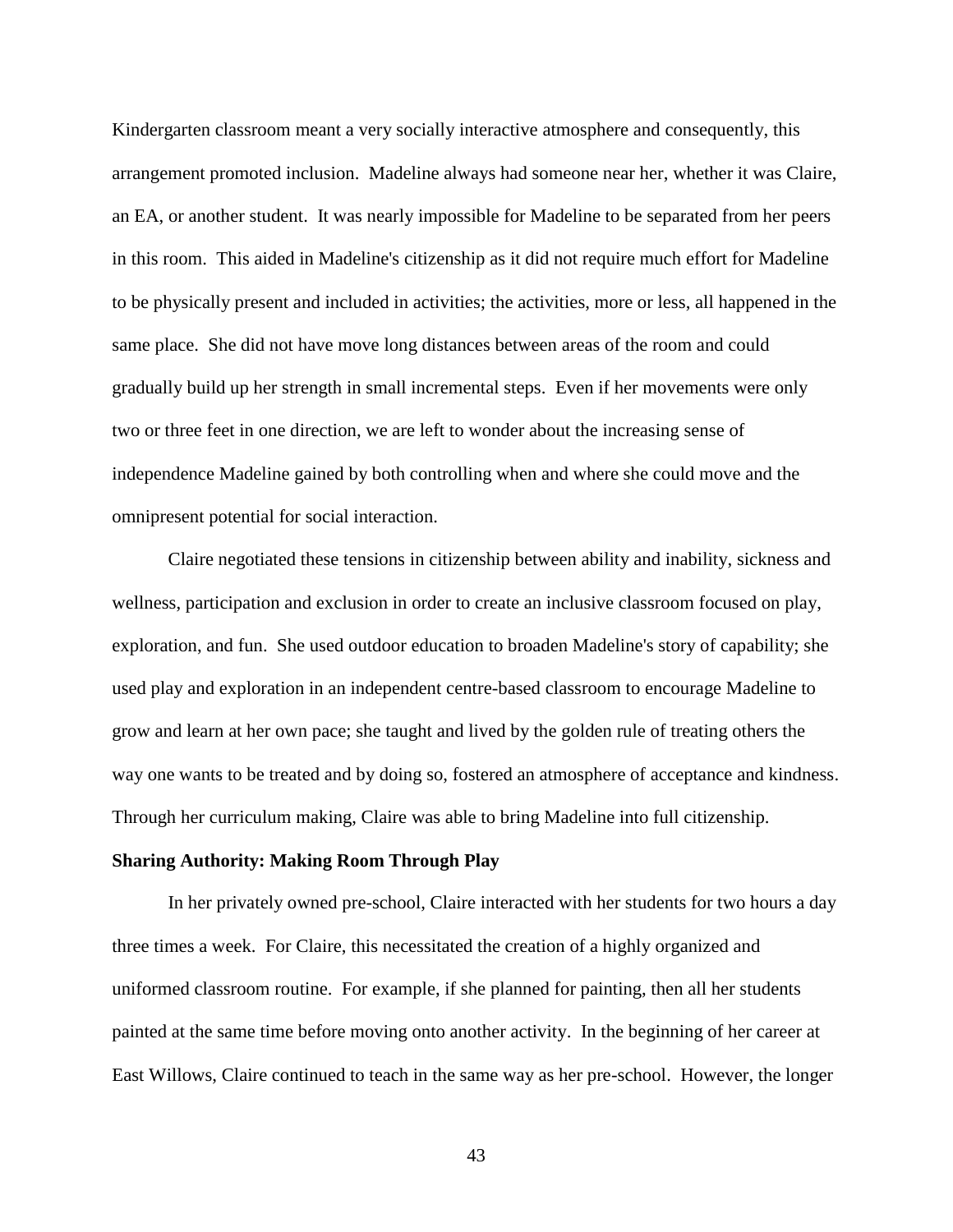half-day classes five days a week at this new school created tensions regarding the way she organized her classroom. After reflection on these tensions and after learning from other pre-Kindergarten teachers, Claire shifted her classroom pedagogy. What was once a uniformed, teacher-led classroom structure became an independent exploration of the surrounding environment.

Understanding these tensions and her shift in teaching style within the dimension of temporality, we can see Claire initially attempting to maintain a sense of coherence with her previous personal practical knowledge. There was a disconnect between Claire's teaching practice and the increasing knowledge foundation that guided it. [Carr \(1986\)](#page-103-1) would describe these tensions as distractions and disconnections in the construction of meaning for one's life and narrative coherence. These disruptions can cause confusion in a life story until remade or restoried. Here, Claire maintained coherence by shifting her teaching practice and teaching story to accommodate her growing knowledge and awareness of pre-Kindergarten teaching.

In this new way of teaching, Claire created concurrent play-based opportunities for student learning and allowed her students to freely explore them. She began to let go of some control and found herself stepping down as leader more often and playing alongside them as equals. She realized she did not have to be the driving force behind every activity. As she did this, the students began to take more initiative in their learning and Claire noticed that they were more engaged with their environment and with each other. Her new stance in her personal practical knowledge shifted her authority in the classroom in such a way that permitted the expression of student stories alongside her own teacher stories. Claire invited her students to contribute directly to the momentum of the classroom [\(Oyler, 1996\)](#page-110-0).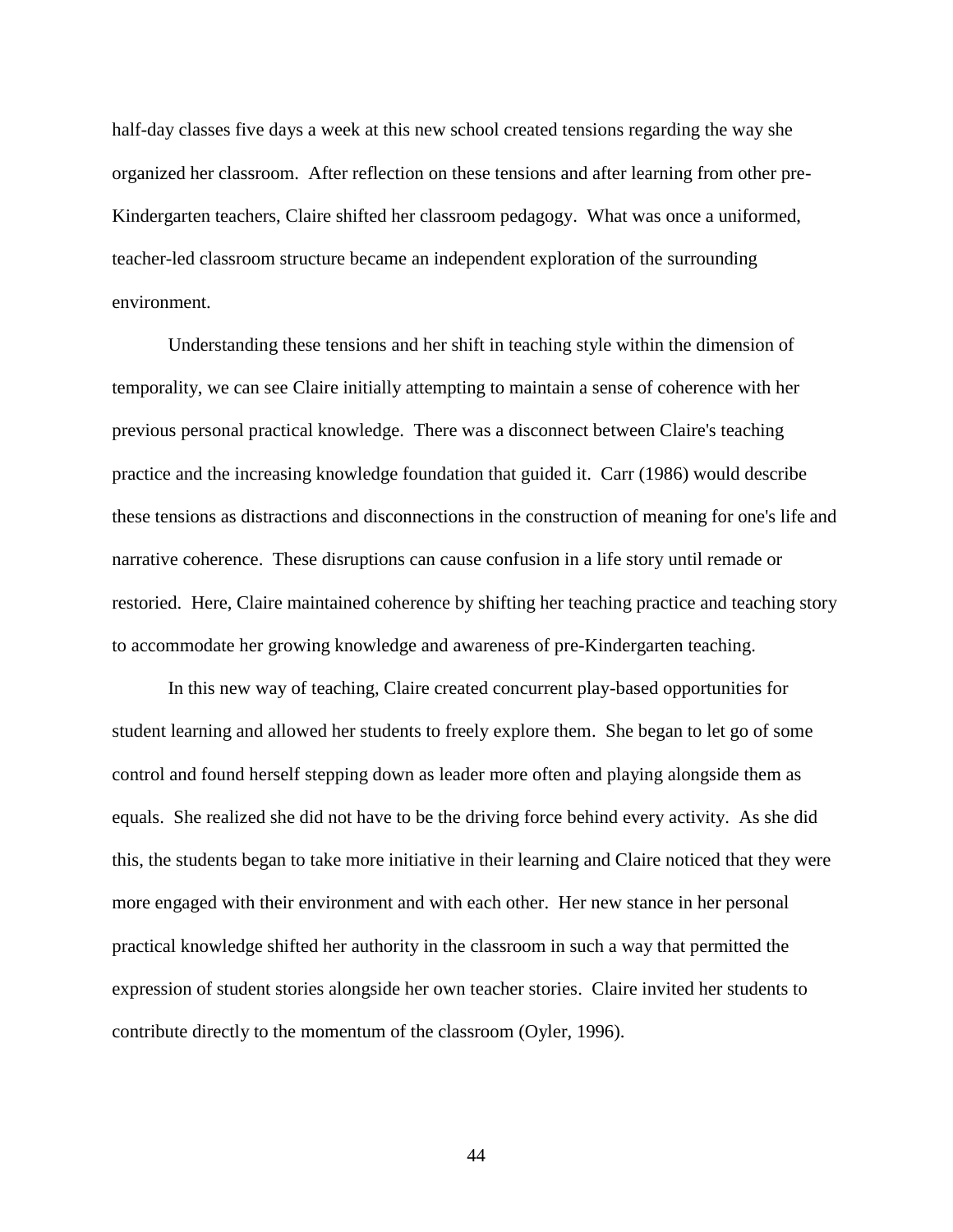[Oyler \(1996\)](#page-110-0) described this invitation as a sharing of authority between the students and the teacher. This sharing manifests as a shift in the manner in which authority is maintained and expressed, rather than a complete abdication or negation of teacher authority. Sharing authority allowed for Claire's students to participate in directing and co-directing their learning in the classroom. It allowed for students like Madeline, who are perhaps living in a story of mainstream incoherence, to contribute equally to the classroom knowledge and process, learning from and with her peers and teachers.

Viewing Claire's sharing of authority along two dimensions of process, such as managing classroom procedures, and content, such as validating particular knowledge contexts [\(Oyler,](#page-110-0)  [1996\)](#page-110-0), we can see some of this sharing in Claire's stories of outdoor education. Claire allowed free, but structured, access to the outdoors. Claire shared her knowledge and awareness of the outdoors with her students and arranged for her students to participate in a variety of activities, such as climbing hills and walking through forests. The students participated in Claire's activities, but also began to create their own meaning of the activities and take initiative over the direction and momentum of play. Additionally, Claire often engaged in the playful activities herself, co-constructing knowledge and meaning, and learning from and with her students in this playful curriculum making.

## **A Curriculum Making Counterstory: Playfulness and Play in the Classroom**

[Nelson \(1996\)](#page-110-1) described a counterstory to be a narrative whose "aim is to resist and undermine a story of domination" (p. 97/98) and to open up possibilities for different interpretations and conclusions from that of the dominant perspective. The teller of the counterstory "redescribes a dominant story, repudiates it for her- or himself, and sets a new course that commits her or him to certain values for the future" (p. 98). In order to create a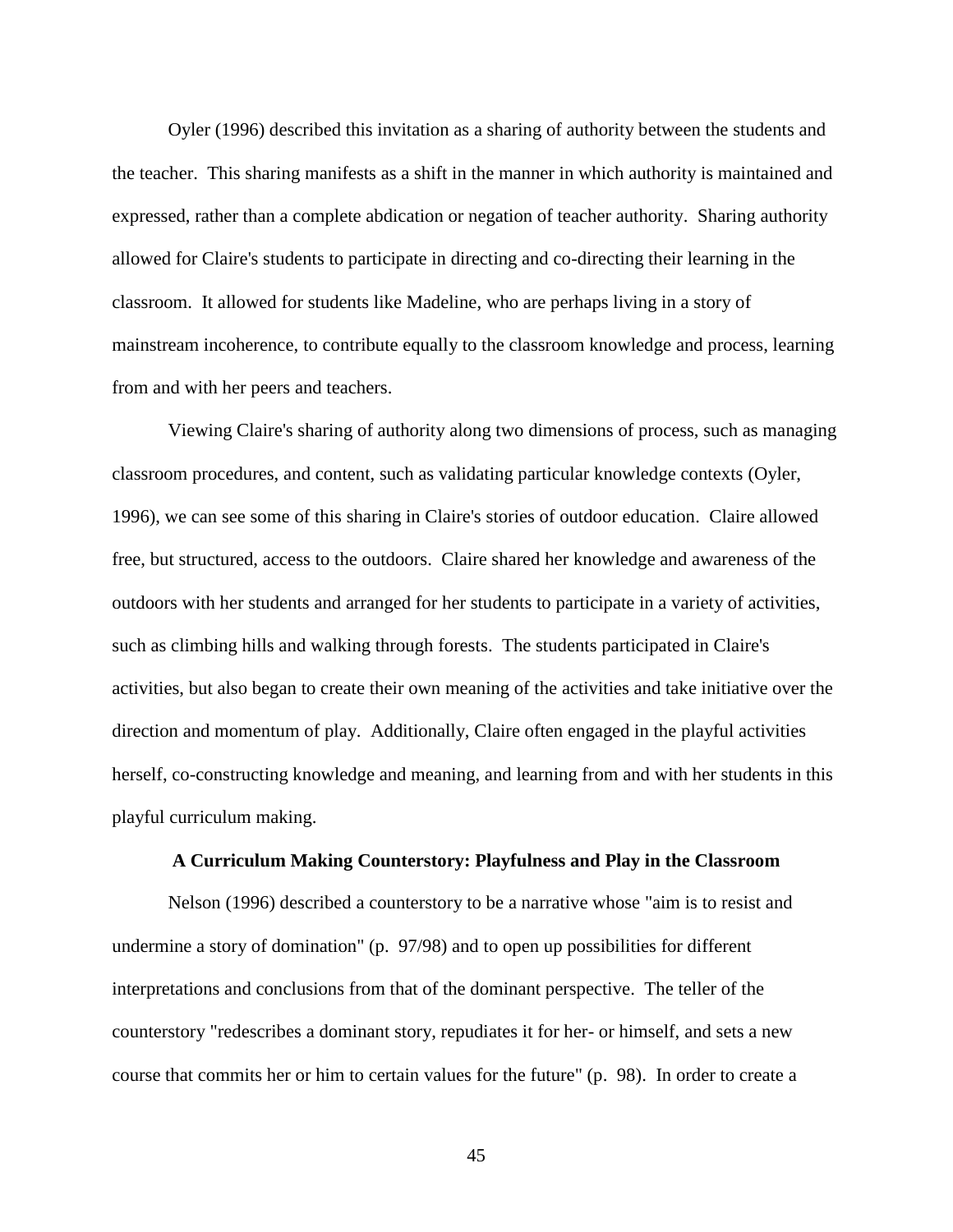counterstory, one must first understand the particulars of the dominant narrative. As we looked into the experiences of Claire and Madeline and their curriculum making, we began to puzzle about the nature of the dominant narrative(s) surrounding the curriculum around chronic illness. What were these narratives? How did Claire define them, if she believed in them at all?

Claire recognized that the pre-Kindergarten classroom structure was different than other classrooms:

And I would say that another great thing about pre-[Kindergarten] is that [Madeline's] day looks the same... as everybody else's day... they're exactly the same. (Transcript from research interview, 2013)

Here and elsewhere in our research conversations, Claire acknowledged a dominant narrative. Such a dominant narrative tells stories of students positioned differently in terms of what their day looks like; transient students existing on the peripheries of the classroom community prone to academic, social, and physical limitations [\(Forrest et al., 2011;](#page-106-0) [Pinquart & Teubert, 2012\)](#page-111-0). However, Claire distinguished her pre-Kindergarten classroom and program from this dominant narrative of structure. There was no difference between Madeline's day, a day typically designed around a sickness, and the day of any other student in her class.

Claire, at the time of this research, was currently teaching a Kindergarten group as well as her regular pre-Kindergarten class, one in the morning and one in the afternoon. She was able to glimpse at and compare the effects that a higher level of structure and standards in upper grades can have on students like Madeline:

*Beth*: Do you think ... things would have been different if ... you had taught [Madeline] in [Kindergarten?]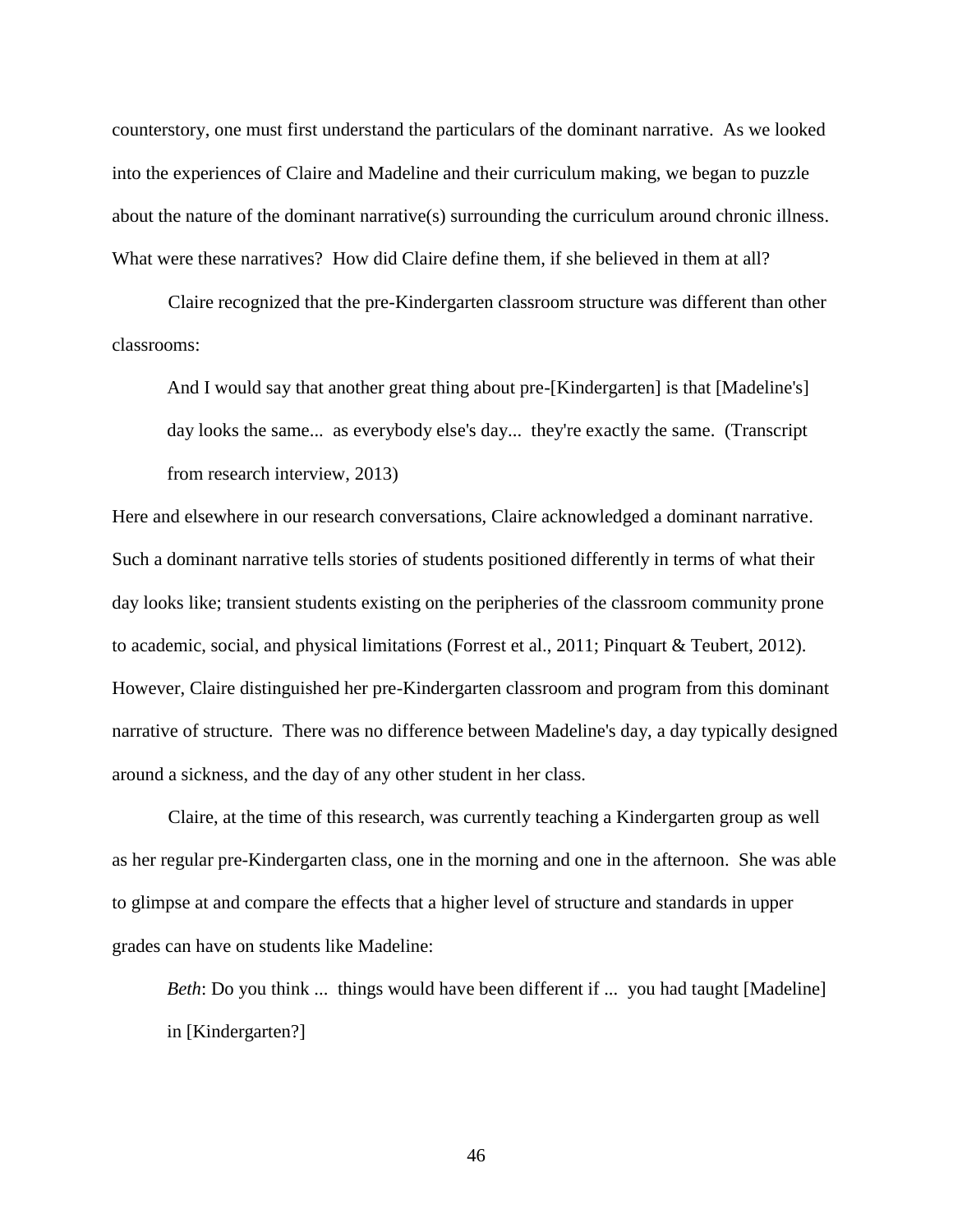*Claire*: ... I think a little bit, because ... I still have very ... structured activities in Kindergarten that she would've missed ... and then maybe would have missed that building step to that next activity ... because she, obviously, was missing ... a good portion of days from school ... especially during the winter due to illness ... so... I think it probably would have looked a little bit different for her. (Transcript from research interview, 2013)

Compared with the more structured and organized classroom and mandated curricular guidelines of other Kindergarten to Grade 12 classrooms, Claire's implementation of curricular mandates remained open and flexible. She acknowledged that a malleable classroom structure was beneficial for Madeline. Here, Claire imagined a counterstory, a different possibility for what a classroom could look like. She imagined a classroom not based on the typical scaffolded or stepping block format. A classroom flexible and pliable enough to accommodate the working ability of each student while having everyone on the same plane, none higher or further than another, was the format for Claire and her students.

This flexibility allowed a student with a necessarily irregular day from such excursions as physiotherapy and personal care to feel included in the ebbs and flows of a classroom. It allowed Madeline, who was frequently absent due to illness, to rejoin the classroom after a prolonged absence without major tensions or concerns. Instead of being part of the dominant narrative of difference in daily structure, Madeline easily transitioned to and from Claire's room without having to live a completely different and detached life.

In other ways, Claire and Madeline could be telling another counterstory to the dominant or expected narratives of chronic illness. Claire never viewed Madeline as a challenge or a burden. Claire's classroom, a small assembled community in which its members are required to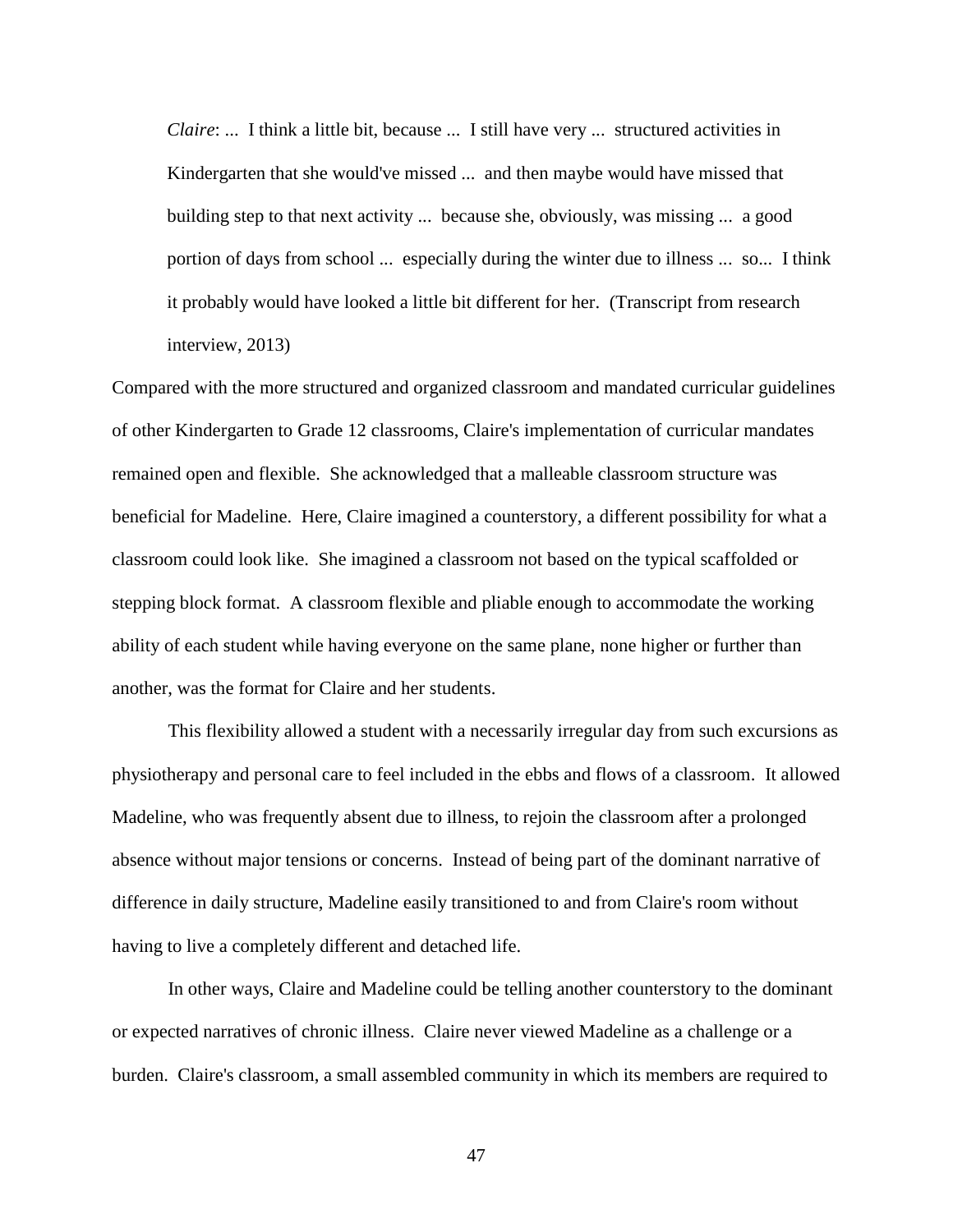participate, was an inclusive setting. In this "found" community [\(Nelson, 1995, p. 24\)](#page-110-2), Madeline was never viewed as someone who was treated differently from her other peers in a significant way. The ways she was given different care, for example maintaining a communication book with Madeline's mother, was not viewed as abnormal or significant. It was part of knowing and living alongside Madeline. Although her classroom was not a "chosen" community [\(Nelson,](#page-110-2)  [1995, p. 24\)](#page-110-2), a community in which people can form based on voluntary association, Claire created an atmosphere of mutual respect where her students could benefit and gain from the community resources equally, as if they chose to be together.

However, we also puzzled about a competing dominant narrative, one which views stories of students with chronic illness as simply narratives of inclusion. If we take the inclusive narrative, often promoted by East Willows and other schools in the division, to mean that all students are included all the time regardless of ability or health and that difference is not overlooked, but added to the natural diversity of all people, Claire was no longer living or telling a counterstory. She would, instead, be in harmony with it. Here, Claire acknowledges the diversity of all students and that inclusion extends beyond those with disability or illness:

I think [having students with chronic illness in your classroom] just reminds you that ... kids come in all different ways ... and that you need to have patience and enjoy everything about them ... and I think it's really good, it teaches me too that ... or I guess it just confirms that kids are all kids and they accept each other however they are, which I think sometimes we find difficult as adults ... I think that it ... always just gives me that joy of knowing that we're all just here together, working together, being a team together. (Transcript from research interview, 2013)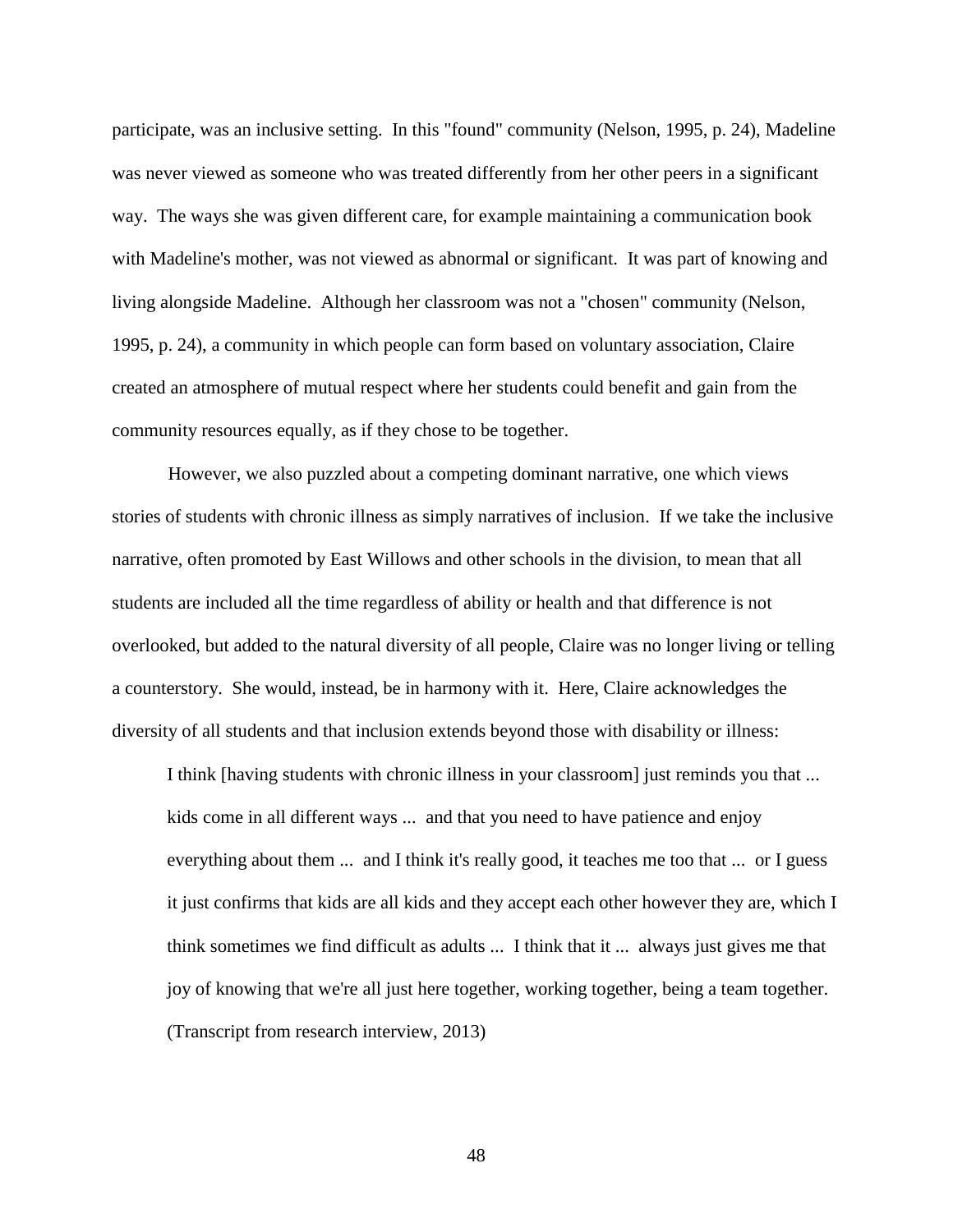Attending to the complexities of experience of lives in schools, we can see Claire balanced between these two narratives, between these two different professional knowledge landscapes. Her story can be considered both as a counterstory and not. The lives in Claire's "found" community were inextricably woven together, moving in and out of alignment with the dominant narrative. In her curriculum making, Claire's story was both becoming and unbecoming a counterstory. As she used play and exploration to guide her teaching, she was concomitantly negotiating Madeline's passage between a world defining illness as unusual and the inclusive classroom world where difference is normal.

In defining and shaping a counterstory in Claire's narrative, the influence of play cannot be overlooked. In children's play, there is an ultimate openness, forgiveness, and creativity. Play enables the reconstruction and remaking of the past, present, and future [\(Clark, 2003\)](#page-105-5). It allows children and adults alike to cope with extraordinary life circumstances, such as living with a chronic illness, by creating a space for meaning and understanding that perhaps could not be articulated directly [\(Clark, 2003\)](#page-105-5). Even when in a bounded framework, there is a sense of unlimited possibilities in playfulness, transforming fear into hope and hopelessness into fearlessness [\(Clark, 2003\)](#page-105-5). Playfulness can let a person feel "like a new being, free of destructive forces within and capable of fighting off without"[\(Clark, 2003, p. 112\)](#page-105-5).

In psychological terms, playfulness is a psychological trait characterized by internal motivation, orientation toward process, attributing one's own meanings to objects or behaviours, focusing on pretend and nonliterality, seeking freedom from externally imposed rules, and being actively involved (Rubin, Fein, & Vandenberg, 1983). Using [Lugones \(1987\)](#page-108-4) idea of playfulness, it is the internal state of mind, the underlying attitude that one holds, that defines an action as play. Play is not playful if the individual is not of a playful spirit, but such a spirit can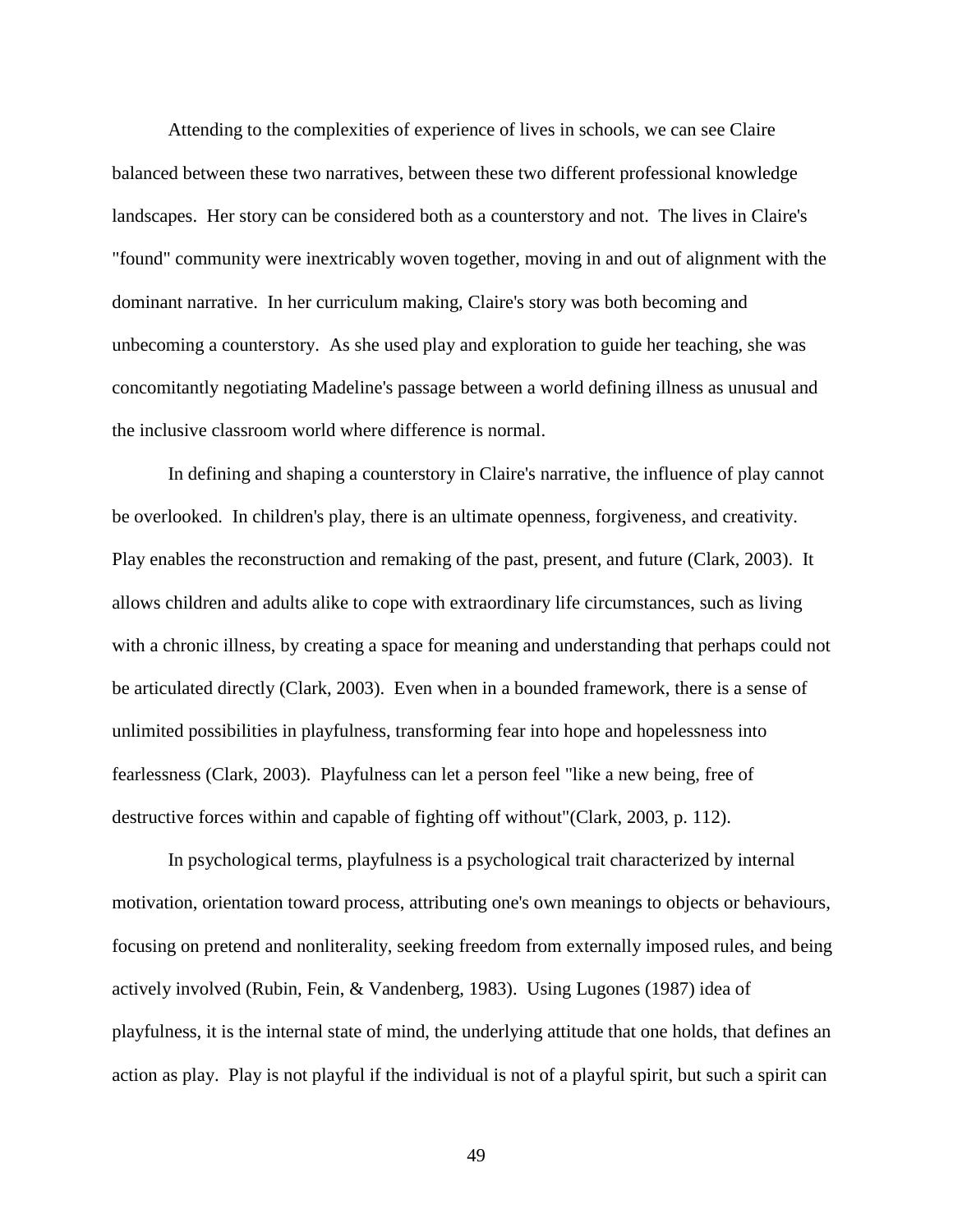transform any activity into play, mundane or otherwise [\(Lugones, 1987\)](#page-108-4). A playful attitude is not bound by externally imposed rules or expectations, but rather remains open to surprise and uncertainty, open to creativity and possibilities, open to re-defining one's construction of oneself, and openness to being a fool [\(Lugones, 1987\)](#page-108-4). Playfulness is characterized by "uncertainty, lack of self-importance, absence of rules or a not taking rules as sacred, a not worrying about competence and a lack of abandonment to a particular construction of oneself, others and one's relations to them" [\(Lugones, 1987, p. 17\)](#page-108-4).

The playful attitude described here is not agonistic. A playful spirit is not worried about competence and living up to norms; it is not self-important and finds delight in ambiguity [\(Lugones, 1987\)](#page-108-4). In a school world often dominated by agonistic stories of play, where the antecedent of winning is losing and the presence of a loser validates the winner's accomplishment, competence-based standards and outcomes can impose stories of what it means to be successful in school. This common school story, for example, views a student who consistently achieves 5 out of 5 as more successful in school than a student consistently achieving a 3 out of 5. Adopting a non-agonistic playfulness and a playful attitude in curriculum making may not be an easy task for teachers working in schools and societies dominated by agonistic stories of play. However, in Claire's classroom, these stories were re-positioned. There was no loser in the play in Claire's classroom. All worked together and delightfully existed in ambiguity to be successful together. Claire created a safe space for Madeline to grow and explore her capabilities without concern of having to perform for evaluative purposes. Through play and exploration, Claire was able to engage in meaningful curriculum making with Madeline and with her other students.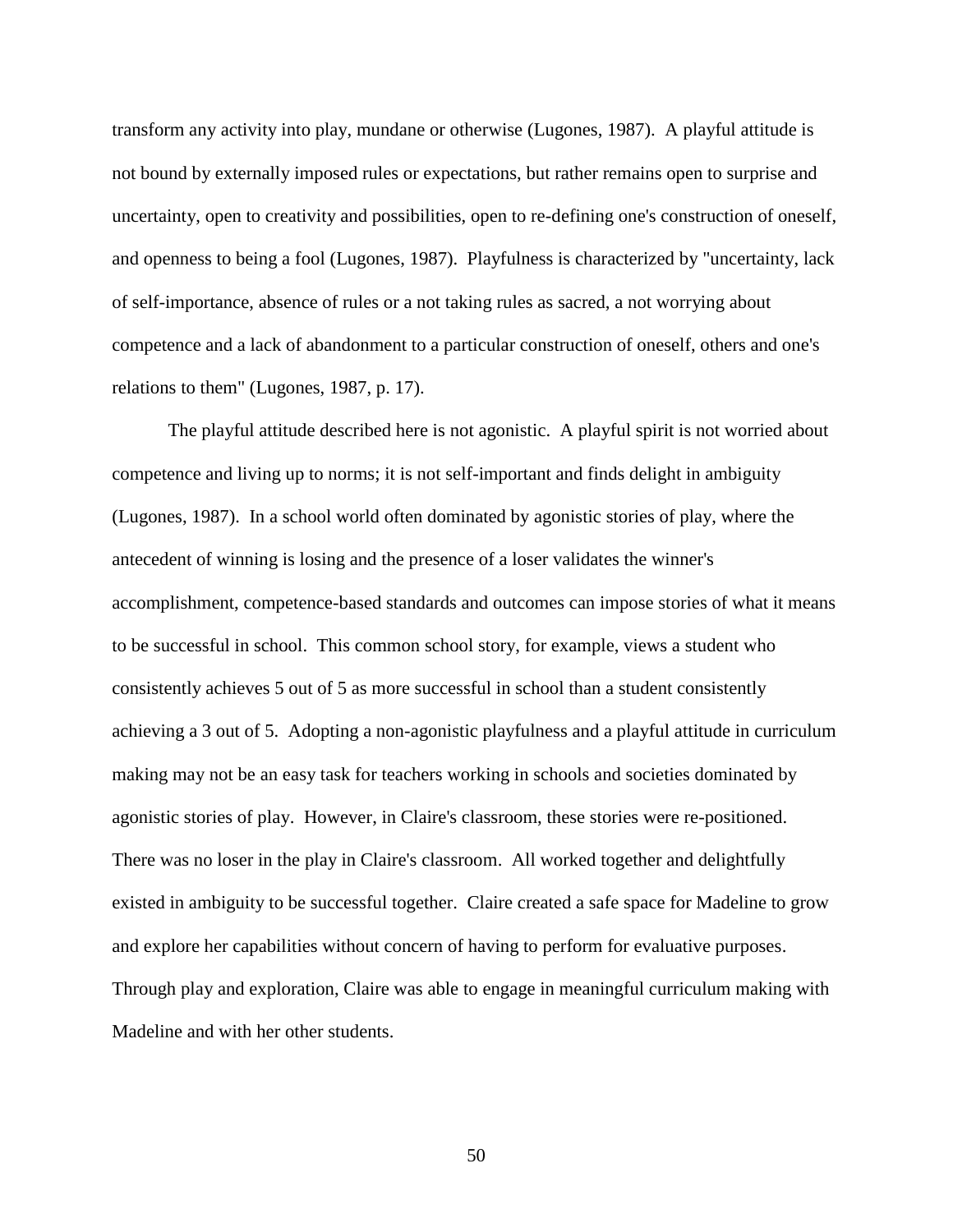It was also in Claire's playful attitude, characterized by an openness and adaptability, that Madeline's position as a possible squatter was shifted within the classroom into full citizenship [\(Kliewer, 1998\)](#page-108-2). The mandated support and inherent flexibility in the pre-Kindergarten program of this Canadian province meant Claire was free to create educative experiences for her students of her own desire. This freedom meant that Claire could adopt a post-planning curricular agenda which based the "curriculum-as-planned" on the "curriculum-as-lived-experiences" of that day instead of the typically found vice versa [\(Aoki, 1986/1991, p. 159\)](#page-102-0). [Aoki \(1986/1991\)](#page-102-0) described this curriculum-as-planned to entail mandated and often positivist curricular objectives that teachers are asked to teach. These are imbued with societal orientations and ideas and the creators, the curriculum planners, are "condemned to plan for faceless people, students shorn of their uniqueness or for all teachers, who becomes generalized entities often defined in terms of generalized performance roles" [\(Aoki, 1986/1991, p. 160\)](#page-102-0). Claire was highly aware of the increased rigidity of the curriculum teachers are asked to teach in other grades.

On the other hand, the curriculum-as-lived-experiences, also called the lived curriculum, was described to be different in kind than that of the curriculum-as-planned [\(Aoki, 1986/1991\)](#page-102-0). The lived curriculum was a plan lived out with face-to-face interactions disturbing "the traditional landscape, with its single privileged curriculum-as-planned awaiting implementation" as teachers and students live and compose individual narratives of their experiences" [\(Aoki,](#page-102-1)  [1993, p. 204\)](#page-102-1). Claire found a place in the midst, between and among these two curricula worlds; however, this space was not a space of tension for Claire. The mandated pre-Kindergarten curriculum of Claire's classroom seemed to hold open the curricular landscape. The pre-Kindergarten curriculum of this province allowed for the juxtaposition of freedom and possibility alongside that of mandated standards and expectations. In Claire's post-planning curricular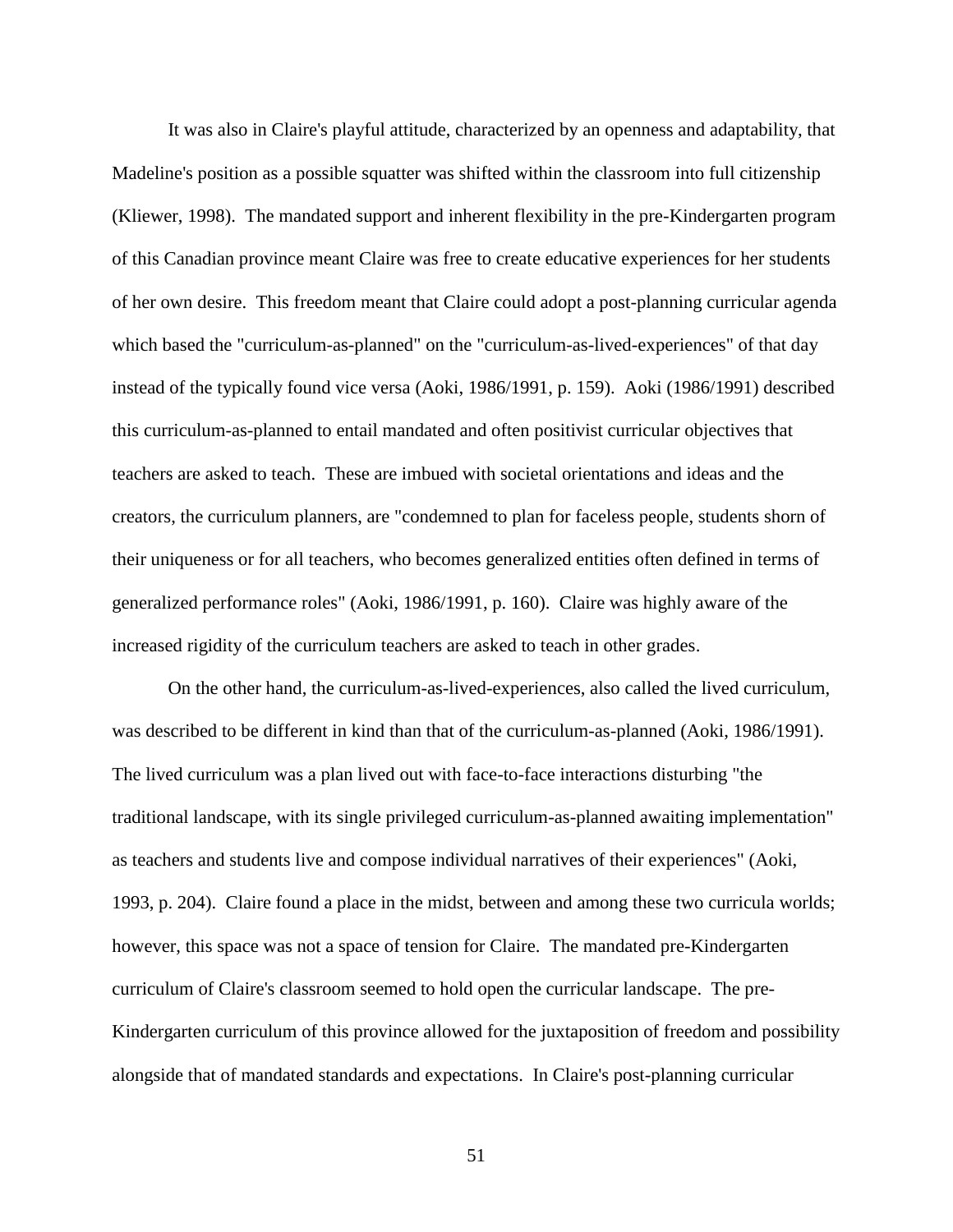story, she imagined another possibility for her classroom and the curriculum around chronic illness became indistinguishable from that of the curriculum of the class and the curriculum of all.

Claire's playfulness can be seen as shifting her stories of academic success for her and her students and shifting the way in which she planned her daily routines, living and telling a playful counterstory in her curriculum making. It was through this playful curriculum making that Claire was able to disrupt Madeline's expected narrative of physical and verbal limitations as a result of living with Turner's Syndrome. It was through play that Claire sought and reframed meaning from their experiences, meaning that chronic illness frequently disrupts [\(Clark, 2003\)](#page-105-5). Claire entered a liminal space between wellness and sickness and through play, a playful personality, outdoor education, and the recreational therapies of the school, Madeline experienced much growth in her physical and cognitive realms. By the end of the year, Madeline rarely used her wheelchair and participated more fully in the activities of the classroom.

#### **Playing in Curriculum: Remaining Open for Possibilities**

With this openness to possibility and with a playful attitude, Claire was able to fully integrate Madeline into the classroom activities with ease. Madeline could have lived a story of incoherence, of being perceived arrogantly as different, separate, and failed, a story found in many experiences of those living with a chronic illness. But it was through play and a playful attitude that Claire disrupted these narratives. She was able to adopt a "loving perception" and playfully and lovingly travel to and from Madeline's world (Lugones, 1987, p. 18). These worlds, as defined by Lugones (1987), are constructions of life and descriptions of experience. Small or large, full or incomplete, these worlds must be inhabited by people or constructed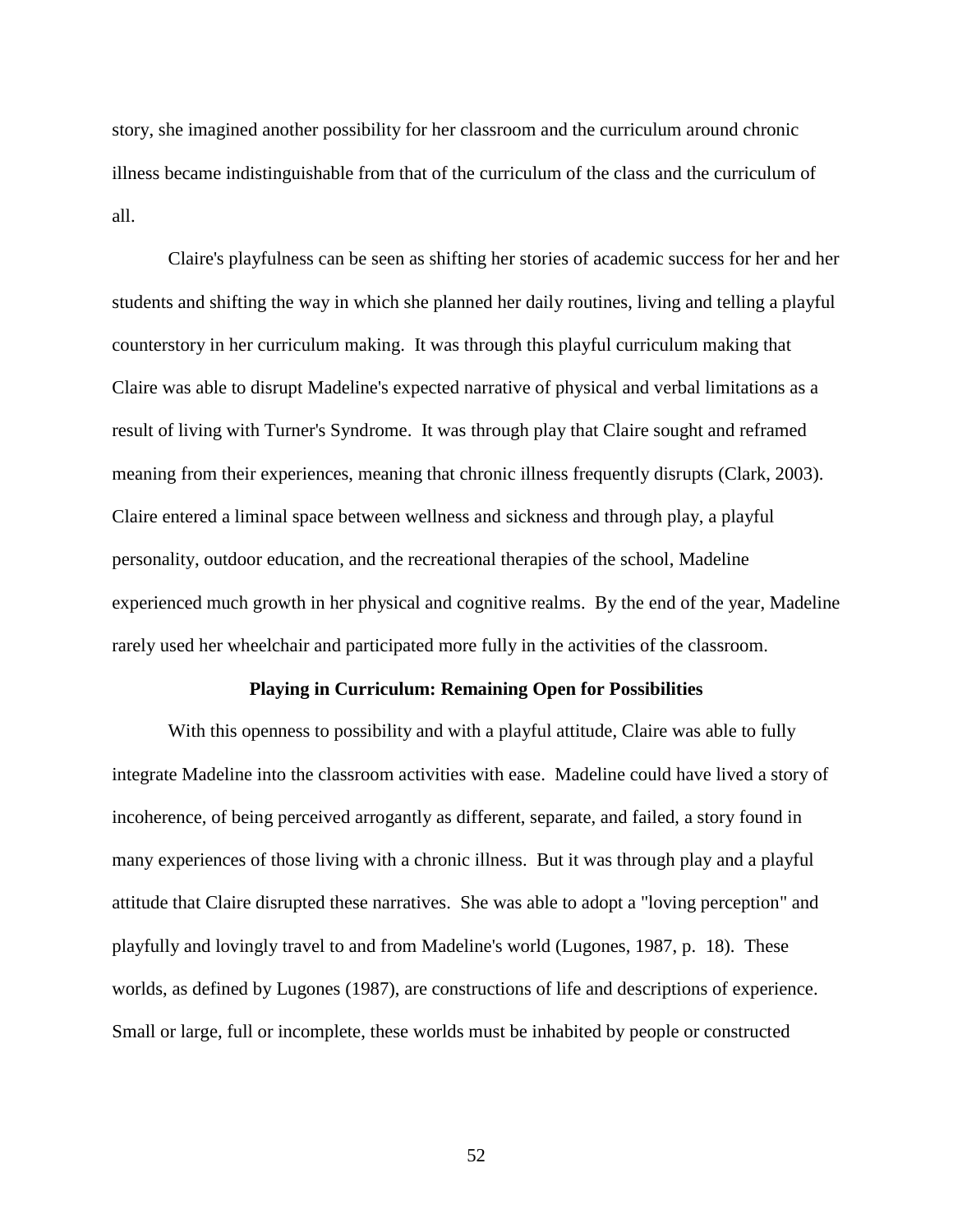images of people. The people it encompasses may not understand how they are constructed within it or may not hold themselves to such constructions.

We cannot know for sure how Madeline constructed or viewed herself within the school world, but with the adoption of a "loving perception" and a playful attitude, Claire entered the liminal spaces between the multiple boundaries of health and created a new forward-looking story with Madeline [\(Nelson, 1999\)](#page-110-3); one of understanding, play, acceptance, coherence, care, and one of universal success and accomplishment.

Other liminal spaces manifested themselves in the daily transitioning to and from Claire's classroom, through Madeline's frequent absences and re-entry due to sickness, through the space between the lived and planned curriculum, through the juxtaposition of a rigid school bound story of expectations and the freedom of play. Claire was moved to step into liminal spaces by her desire to create a safe and fun environment for all her students. She entered this liminal place in order to connect with Madeline and understand her world. We can see Claire negotiate these in-between stories of health and un-health, illness and wellness, capability and desire, citizenship and segregation through her playfulness in her teaching and the curriculum of play.

Claire's playfulness had the capacity to see the past, present, and future while also imagining and believing in an alternative. This playfulness amongst a discomfort of chronic illness created a forward-looking story [\(Nelson, 1999\)](#page-110-3) for Claire and Madeline; new identities and stories to live by pulled outwards from this place of liminality by a mutual playfulness in curriculum making. This making of a new curriculum, a curriculum perhaps defined more by the attitude of its foundation rather than subject at the centre, allowed easy travel through worlds defined by illness. This playful curriculum, this curriculum of play, could be the negotiated story to live by for Claire and Madeline at East Willows Elementary School.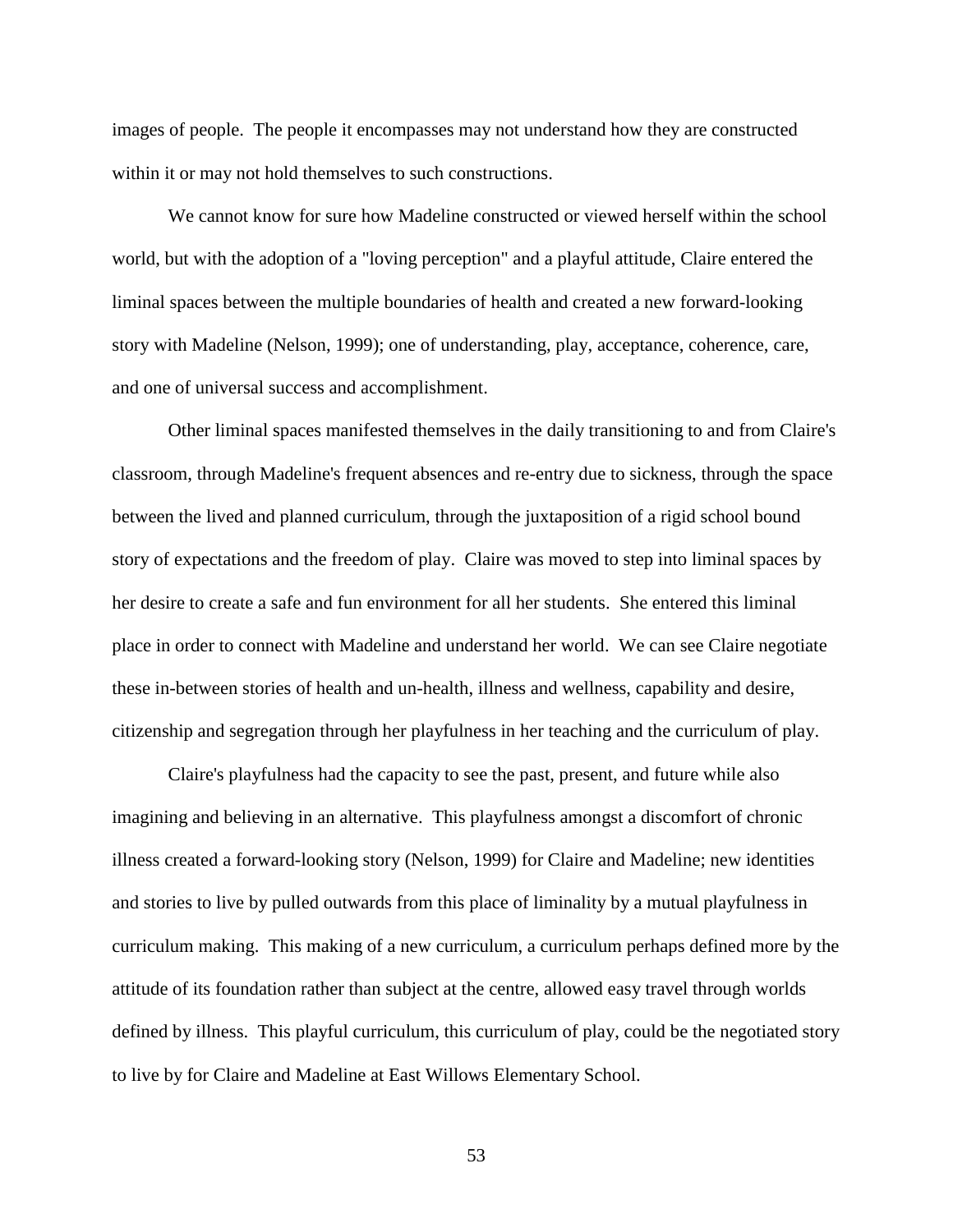#### **Final Words: The Ones Who Play**

It is estimated that upwards of 20% of children in schools will have a chronic illness of some form<sup>3</sup> and the prevalence rates continue to rise as medical care improves (Hamlet et al., [2011;](#page-107-3) [Mukherjee et al., 2000;](#page-109-1) [Shaw & McCabe, 2008\)](#page-112-2). As these advances in medical technology allow students living with a chronic illness to better manage their condition and attend school regularly, there is a growing need for teachers and school staff to be aware of and respond to these students in meaningful ways. Claire showed us how a playful attitude and a play-based curriculum can naturally and delightfully accommodate the ambiguities of students who have a chronic illness living alongside students of full health. This curriculum of play shifts these ambiguities found in the curriculum of chronic illness into a place of curiousity and potential. The curriculum of play does not overlook student need or difference, but seems to accept students as they come; it does not assume children are inadequate and consequently require fixing. It assumes children come complete, that they are adequate, and can participate fully as equal citizens in the classroom dynamic.

This playful curriculum allowed Claire to share her authority in the classroom. Play repositioned authority in the classroom. It positioned Claire and her students as knowledgeable citizens of their own domains. The one who plays is an expert, all-knowing creator of worlds, who is, at once, a supreme leader, a follower, a lion, a magician, a superhero, a villain, and more. The one who plays with a playful attitude encounters few obstacles that cannot easily be overcome. The one who plays transforms those with her into characters of a continuous story, to

 $\overline{a}$ 

<sup>&</sup>lt;sup>3</sup> The World Health Organization [\(2012\)](#page-114-1) defines a chronic illness as a disease of long duration and slow progression. The specifics of duration will depend on the location of the individual. Literature pertaining to this subject, mostly stemming from the United States, defines a chronic illness to be a health condition that lasts, or is expected to last, at least 3 months [\(Kaffenberger,](#page-108-5)  [2006;](#page-108-5) [McCarthy et al., 1996;](#page-109-0) [Perrin et al., 1993;](#page-111-1) [Shiu, 2001;](#page-112-1) [Thies, 1999\)](#page-113-1).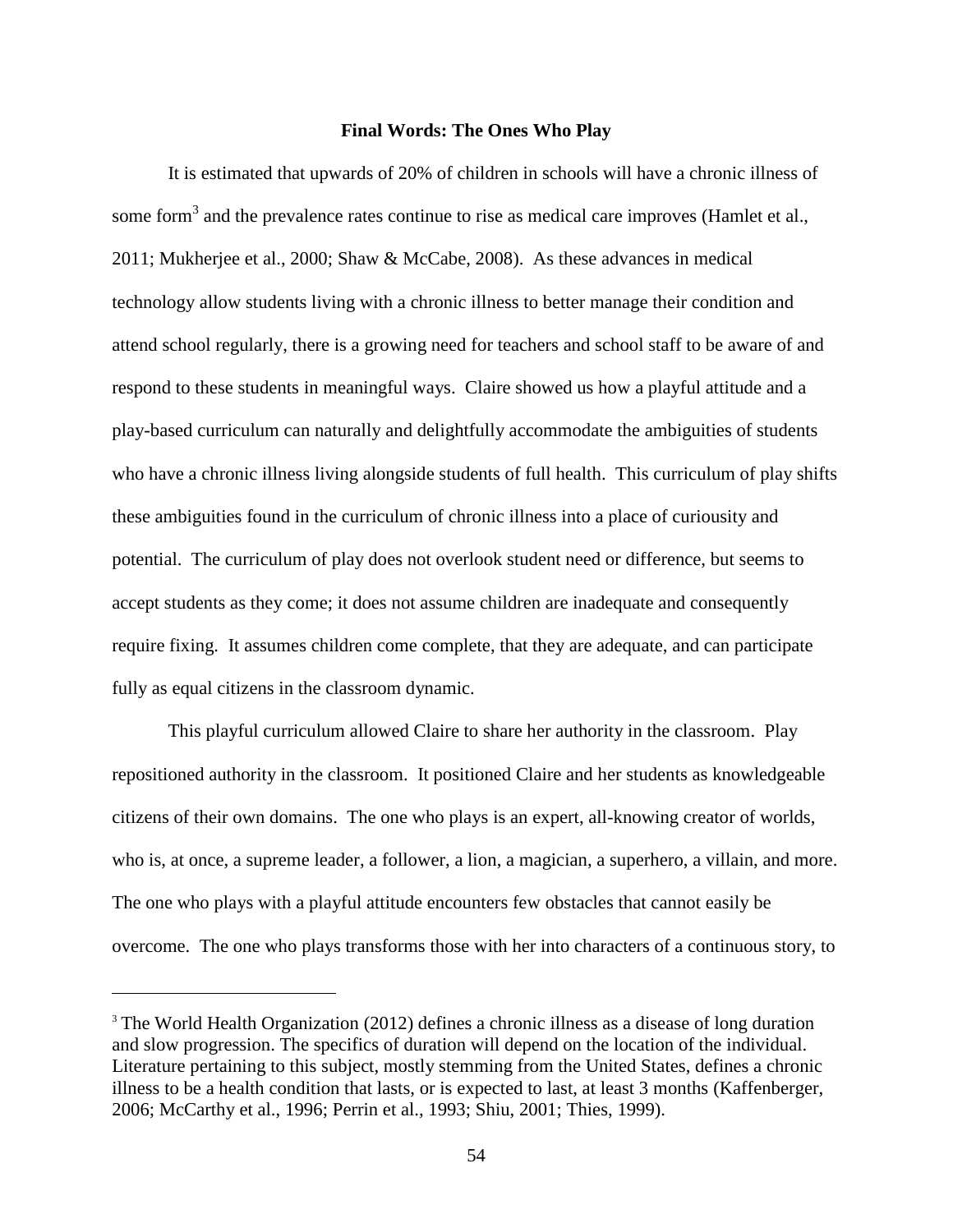be lived and re-lived, told and re-told many times over, each character defined and re-defined for a potentially new adventure. We can see Claire playing in her curriculum making, imagining and re-imagining possibilities, rethinking her character in the classroom, existing in a liminal space of dreams and potential, where, in a traditionally bounded environment, she creates her own version of Moon Sand.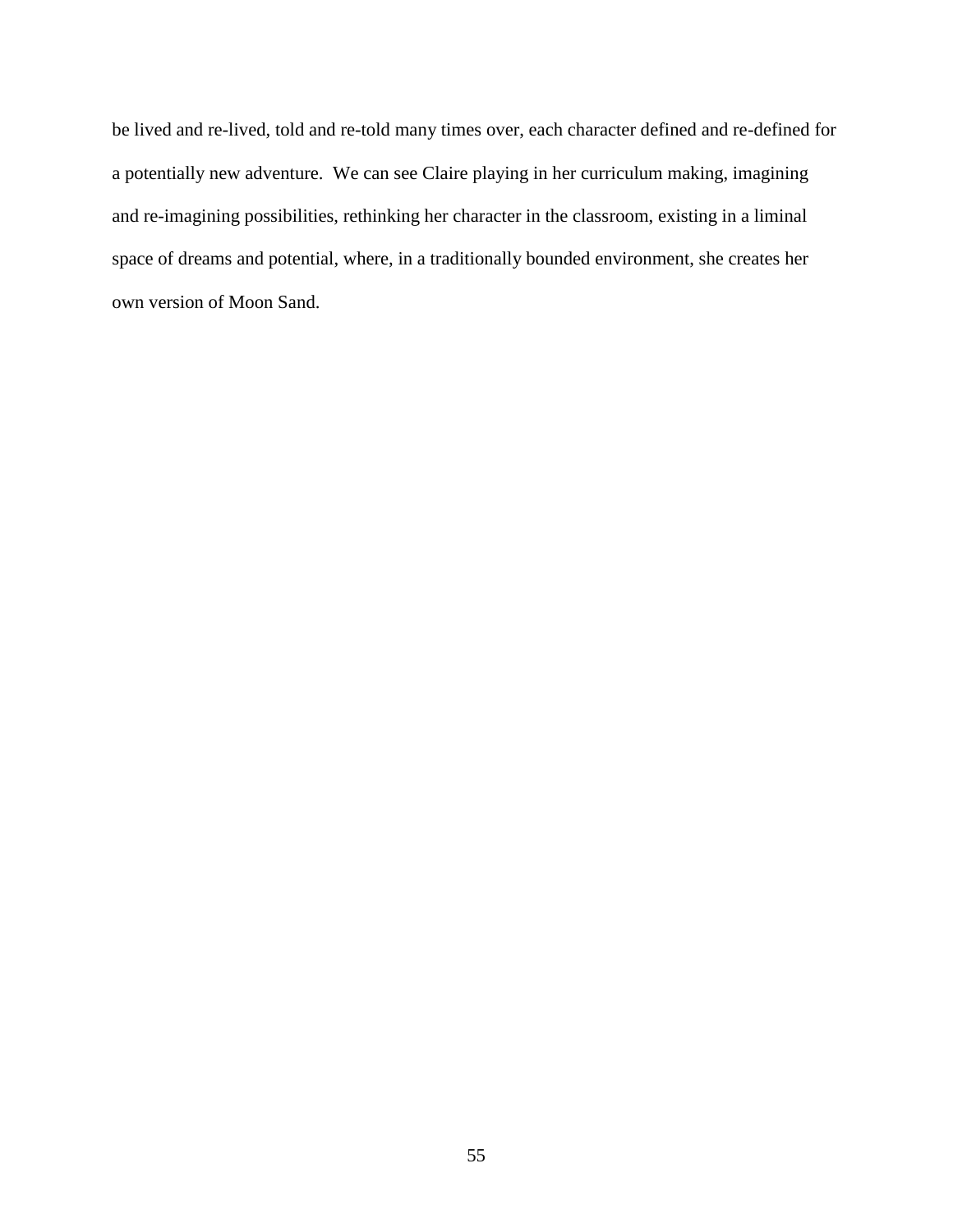# **Transitioning to Chapter 4**

The previous chapter explored how a curriculum of play naturally and delightfully accommodated the tensions created by the presence of a chronic illness. It showed how a playful attitude towards teaching and learning can negotiate liminal spaces into a new forward-looking story of acceptance and belonging.

The following chapter explores the experiences of Leah and Rita as they enter the liminal spaces in curriculum making created by encountering a chronic illness. As they used their relational knowing of their students, they lovingly travelled to their students' worlds and negotiated their unique forward-looking story. This chapter is an exact version of a paper that will be submitted for publication.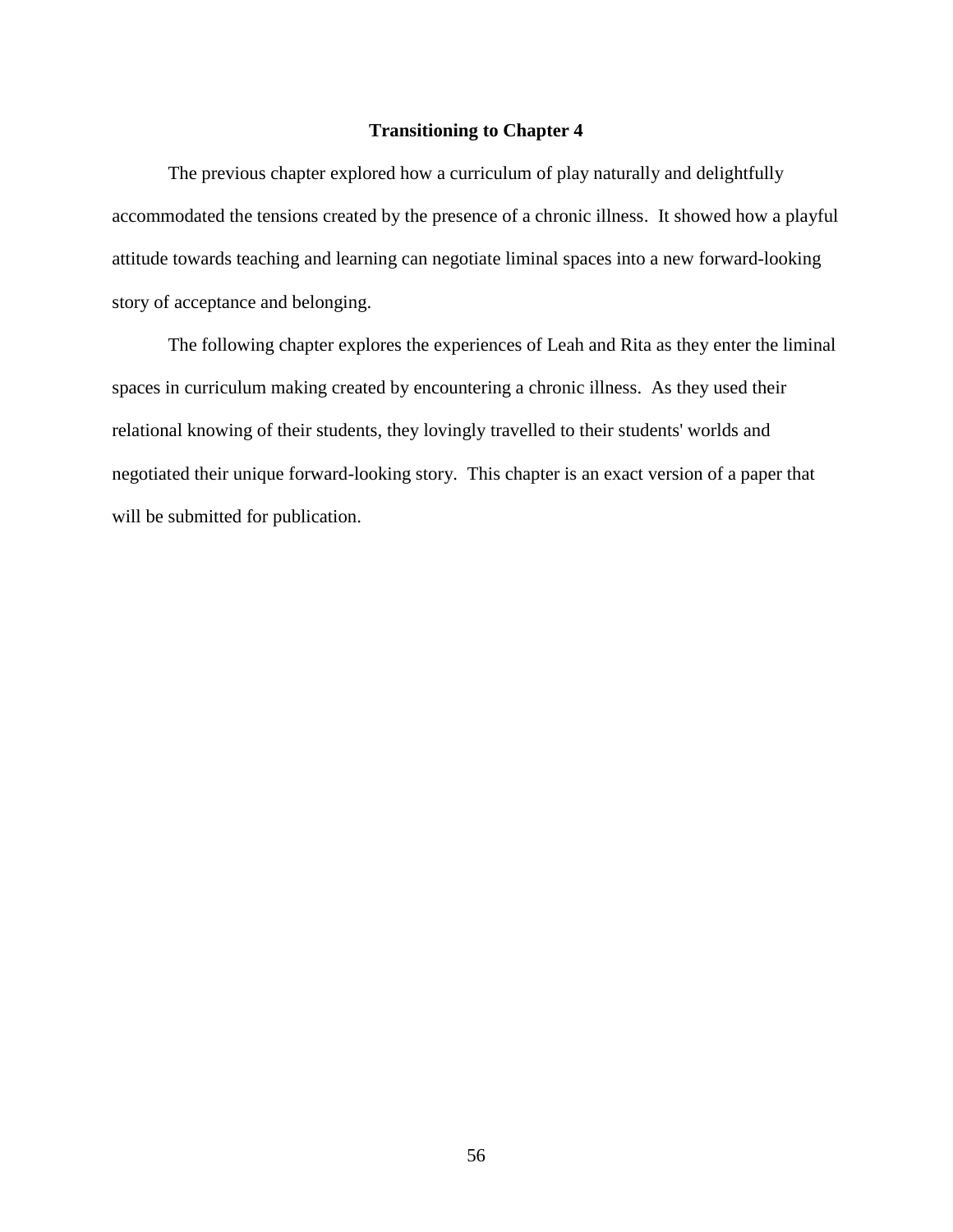# CHAPTER FOUR. NEGOTIATING LIMINALITY: THE EXPERIENCES OF TWO ELEMENTARY TEACHERS WHO TAUGHT A STUDENT WITH A CHRONIC ILLNESS

Molly<sup>4</sup> and Jacob were working together on the computer, finishing up a video project for Rita's middle years class. Jacob was patient and understanding as he diligently asked Molly if she liked or disliked every edit he made to the video. Molly, a young girl with cerebral palsy, pressed her communication switch accordingly. Rita watched as the two of them finished the project. After Jacob pressed play, Rita heard Molly laugh like never before. It was infectious. It seemed every student looked towards the pair and started to smile. Many joined in with the laughter. Confused, but delighted, the other students were curious as to what was happening with Molly. When the video ended, Molly got upset and started to cry. The students, quite concerned, tried to console her and prompted Jacob to play the video again. Molly's bellowed laugh began once more and the smiles on Rita's students' faces quickly returned. (Field text created from interview, 2013)

The above narrative describes a moment Rita noticed, and subsequently talked about in a research conversation, her class acting as a caring community; a community she strove for diligently in her classroom. Rita, an experienced middle years teacher at East Willows Elementary School, proudly told stories like this one to highlight the moments where Molly, profoundly disabled because of her chronic illness,<sup>5</sup> was treated with respect and kindness and where Rita saw one of her dreams of an inclusive classroom, built on caring relationships, being

 $\overline{a}$ 

<sup>&</sup>lt;sup>4</sup> All names and locations in this paper are pseudonyms.

 $<sup>5</sup>$  The World Health Organization [\(2012\)](#page-114-1) defines a chronic illness as a disease of long duration and generally slow</sup> progression. The specifics will depend on the location of the individual. Literature pertaining to this subject, mostly stemming from the United States, defines a chronic illness to be a health condition that lasts, or is expected to last, at least 3 months [\(Kaffenberger, 2006;](#page-108-5) [McCarthy et al., 1996;](#page-109-0) [Perrin et al., 1993;](#page-111-1) [Shiu, 2001;](#page-112-1) [Thies, 1999\)](#page-113-1).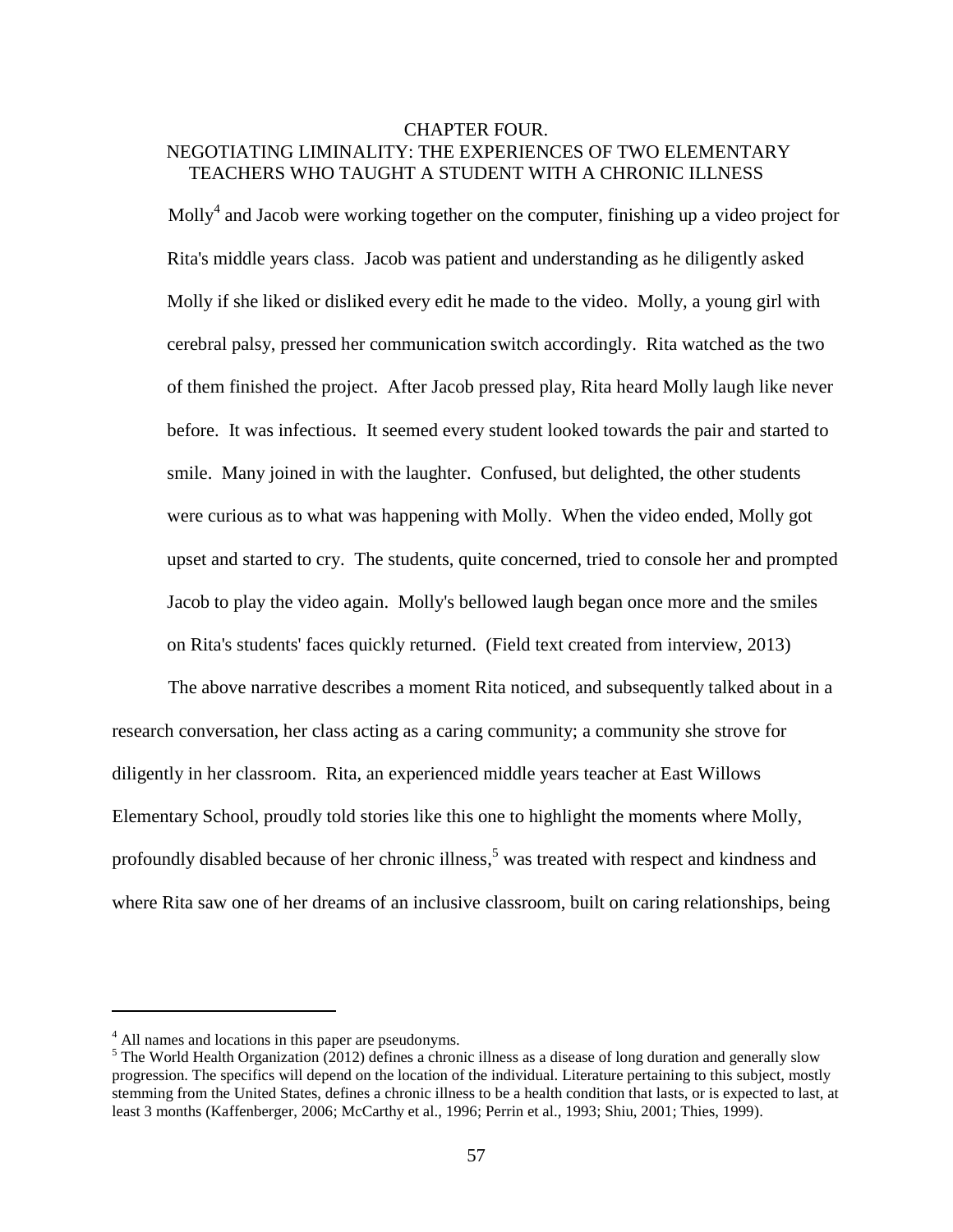fulfilled. These small moments were happy moments for Rita as she looked back on teaching this young girl with a chronic illness.

Such small moments are often overlooked against the backdrop of educational problems and concerns associated with chronic illnesses in the schools. The above narrative shows a moment where the richness and complexity of human experience shown by the simple act of laughter repositioned illness as a secondary consideration. What follows is an inquiry into the experiences of two elementary teachers, Rita and Leah, as they negotiated teaching and living alongside a student with a chronic illness.

## **Chronic Illness and Liminal Spaces**

Due to the incredible variance within and among chronic illnesses and the increasingly available mis/information around it, people involved with illness may form different views of its impact, also called its chronicity [\(Charmaz, 1991\)](#page-104-6). Chronicity, here, refers to the prevalence and persistence of an illness in a person's life [\(Charmaz, 1991\)](#page-104-6). How a person defines the impact of the condition will vary based on previous experience and current knowledge foundations.

According to [Charmaz \(1991\)](#page-104-6), people around a chronic illness may define its chronicity in one of three ways: as an interruption, as an intrusion, and as an immersion. People may frequently shift between these perspectives based on their experience. Defining an illness as an interruption refers to a perspective that the illness is temporary, of short duration, and a recovery is imminent. As an intrusion, illness is seen to demand continual attention, time, and moderate accommodations and therefore, threaten the perceived control a person has over her or his life. As an immersion, illness and disability are constantly at the forefront of decisions, actions, and interactions. The individual's identity and self-concept revolve around the illness and its implications [\(Charmaz, 1991\)](#page-104-6).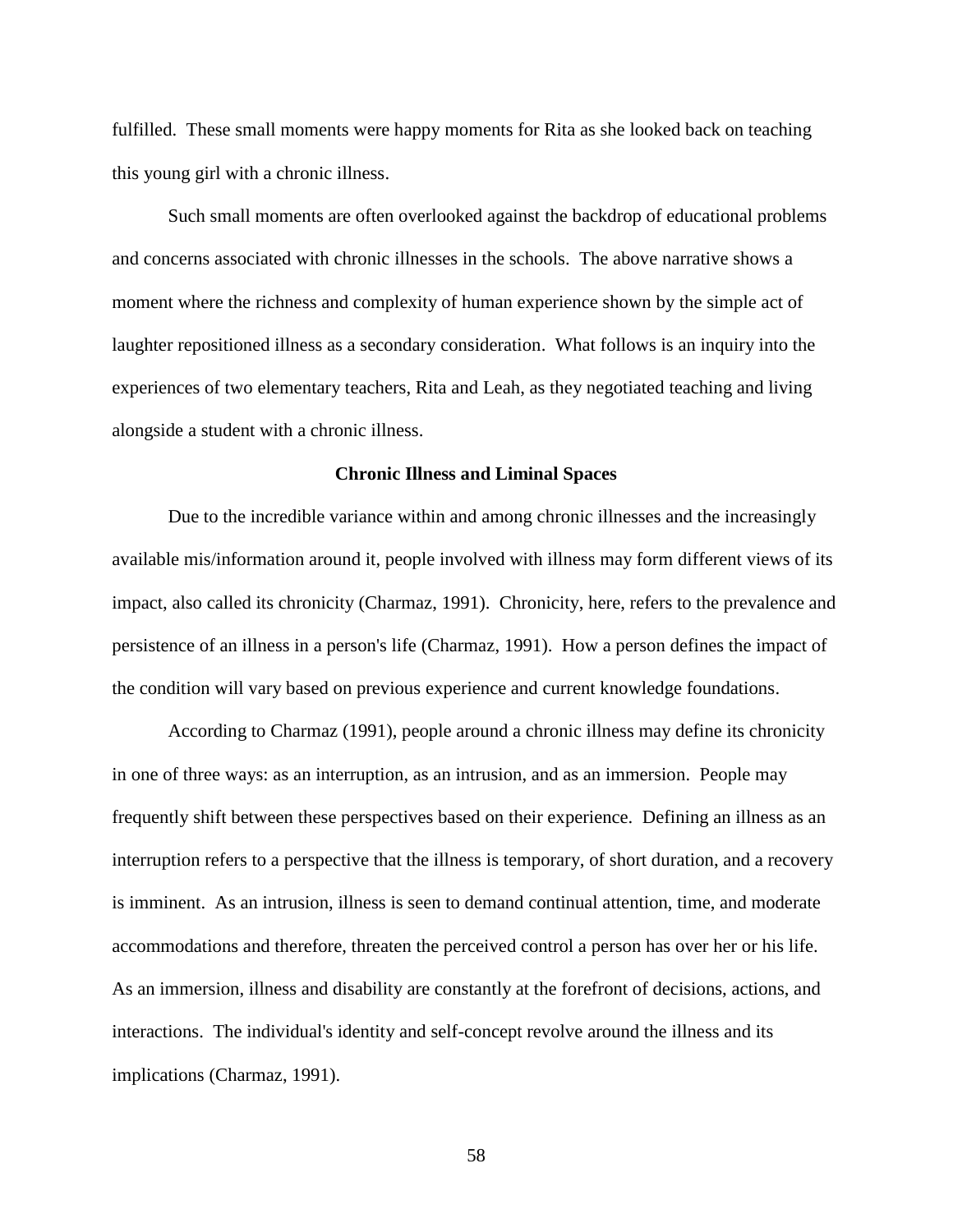How a person defines the chronicity of the disease may not be related to the actual impact of the disease; rather, it may depend upon the person's perception of the illness' power over her or his life and may be based on previous experience with illness instead of the actual current illness [\(Charmaz, 1991;](#page-104-6) [Martin & Peterson, 2009\)](#page-108-6). For example, many teachers reported inaccurate beliefs regarding students living with epilepsy and congenital heart disease and frequently overestimated the risks involved with such conditions [\(Bozkaya et al., 2009;](#page-102-2) [McCarthy et](#page-109-0) al., 1996) while others underestimated the impact of more common diseases, such as diabetes and asthma, on the lives of their students [\(Clark, 2003;](#page-105-5) [Olson et al., 2004\)](#page-110-4). People will ultimately shift and redefine their perspectives of illness as they gain more experience and knowledge of the illness.

The disruptions caused by a chronic illness on the school landscape may be small or large, inconsequential or severely profound. At the most basic level, the illness may cause a teacher to pause and reconsider an action. These moments when the presence of a chronic illness leads to tension for the self may bring teachers into a place of difference; a place between their old knowledge and ways of thinking and a new place of shifted cognition, where the impact of an illness is acknowledged, but perhaps not yet fully defined. This place of difference is a liminal space [\(Heilbrun, 1999\)](#page-107-2). A limen is a threshold between two places or rooms and by extending this into metaphor, liminal spaces can be considered spaces where a person is "betwixt and between, neither altogether here nor there, not one kind of person or another, not this, not that" [\(Heilbrun, 1999, p. 8\)](#page-107-2). To be in a state of liminality is to be uncertainly positioned between two states, leaving one condition or self and entering into another.

When a teacher encounters a student with a chronic illness in their classroom, they enter a place of liminality. Their knowledge of how to respond appropriately to the student and her or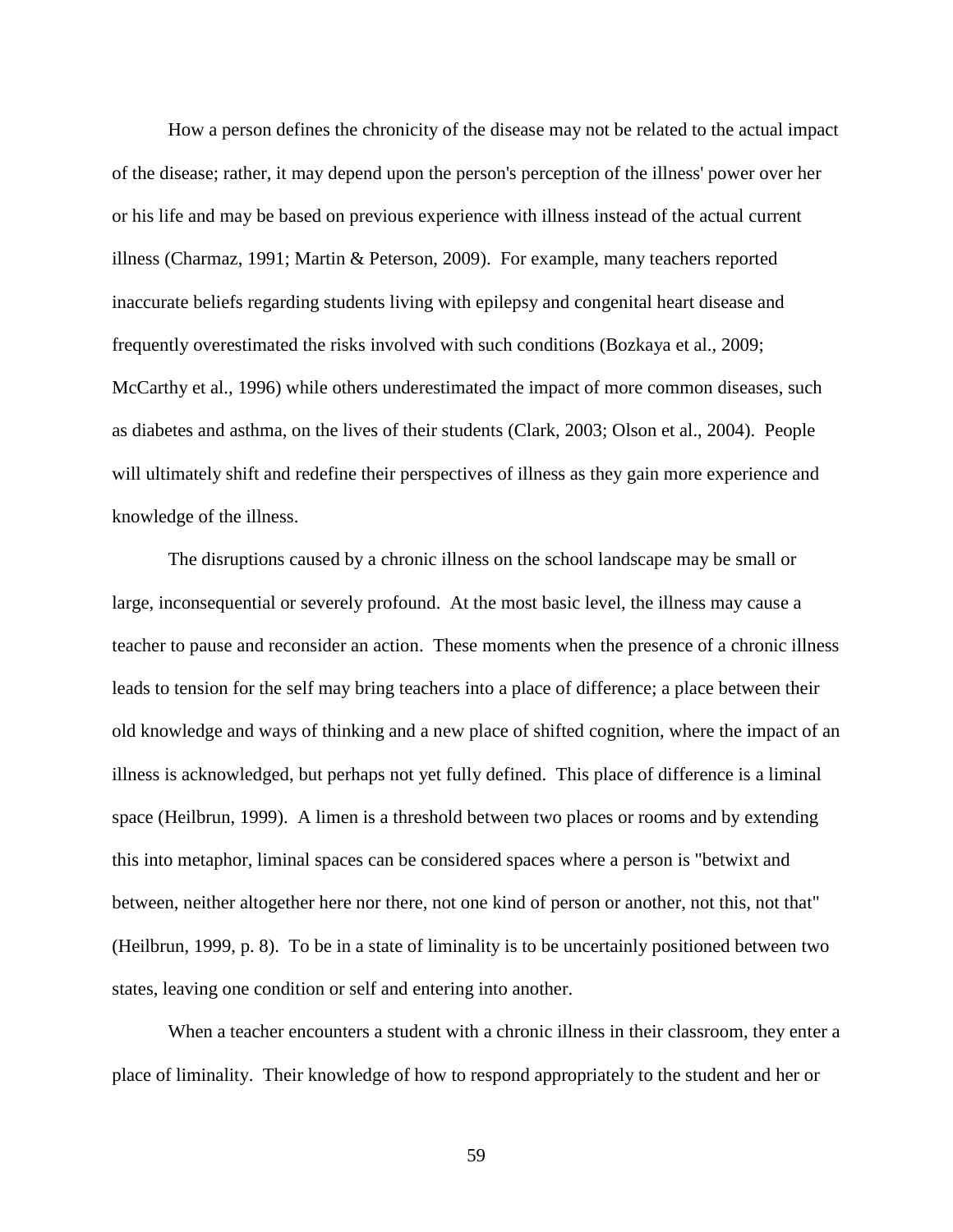his needs may come into question. This paper explores the experiences of two elementary teachers, one in primary years and one in middle years, as they taught students with high needs chronic illness. It inquires into the following questions: how did these teachers recognize and negotiate these liminal spaces in their curriculum making with their students? How did these spaces shift their trajectory of their stories to live by and personal practical knowledge? These questions, which shape this paper, are derived from a larger wonder of an overall research project. The larger wonder inquires into the meaning and positioning of three elementary teachers in the curriculum around chronic illness, specifically, what does it mean to engage in a curriculum around chronic illness and how are the teachers positioned and shaped by it?

# **The Students**

The students, Jeremy, Chris, and Molly who were taught by the teachers in this research, were profoundly disabled due to cerebral palsy. All three had limited control over their body and limbs, required the use of a wheelchair for mobility, and were transferred to and from school separately on a specialized school bus. All three had extremely low oral and verbal ability and they had to be tube-fed as a result. None could speak or communicate complex thoughts with words, but they could smile, laugh, and cry depending on how they felt. Molly and Jeremy also had access to a button system in which they could use a button or switch to communicate basic messages, such as yes or no and other choice based options. Molly and Jeremy were also around the same age as their peers. Chris was in his late teens when he first entered Rita's classroom. These students also required highly individualized care and were frequently taken in and out of the classroom for personal care, therapy, and specialized education.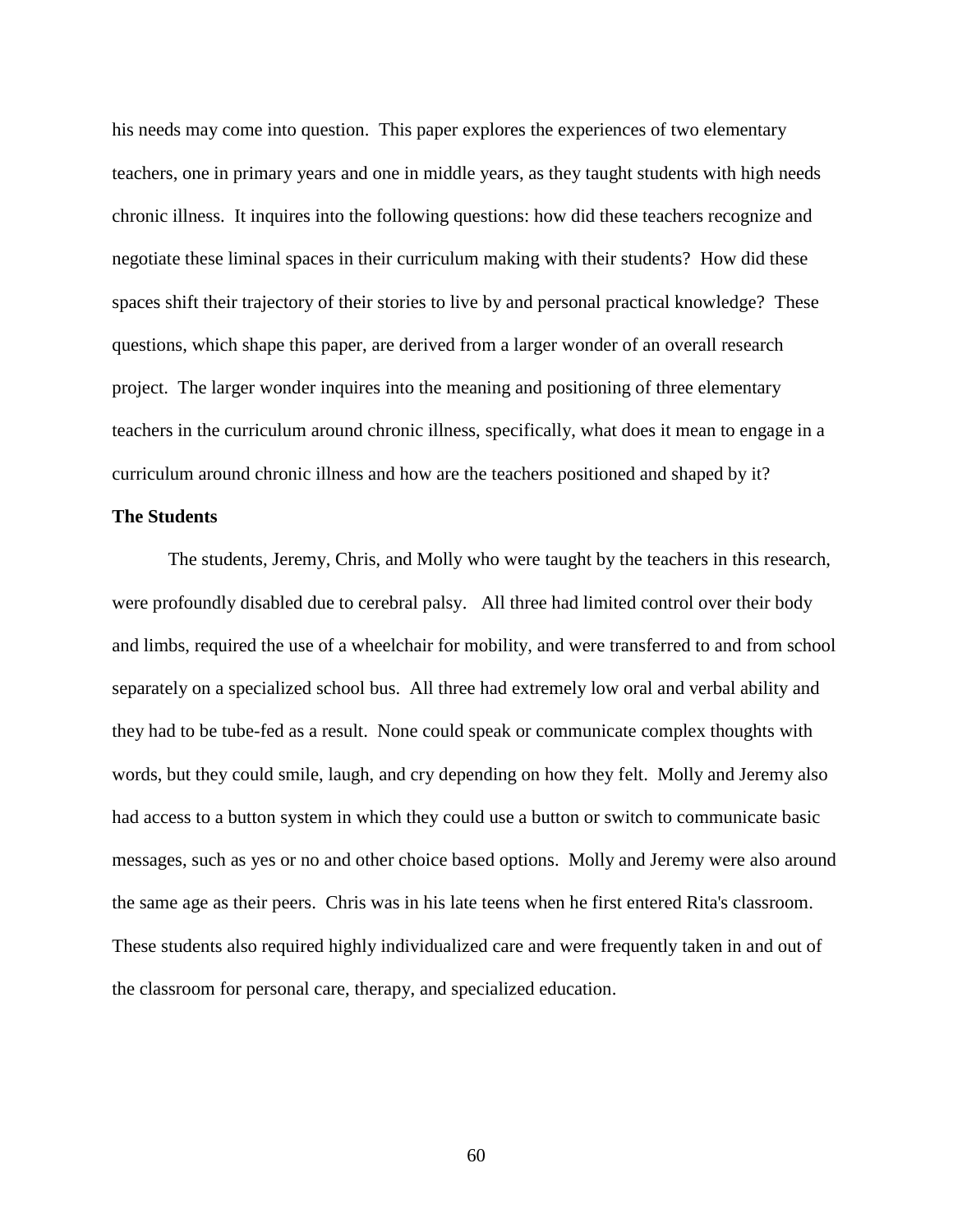# **Rita's Narrative**

Rita's family was a close-knit and busy family full of sports, music, dance, and trips to their cabin on the lake. Her mother worked as a nurse and eventually as the director of care at a neighbouring community's nursing home for the elderly, and some individuals with special needs. She would often tell stories to Rita and the rest of the family of her frustration with having to remind the nurses that their patients still had a voice and deserved the right to make their own choices. Her parents did not prioritize high grades, but rather focused on the effort behind it. Rita described herself as a "real kid... very practical" and stated with emphasis that she "wasn't a bookworm keener" (Transcript from research interview, 2012).

Her teaching career began with much bed-jumping excitement on a spring day in May. She was hired on as a full time middle years teacher at East Willows Elementary School. Her summer was spent in anticipation and in arm-tingling excitement of the months and years to come. She felt confident; she felt great going into September. She lived and breathed school that year and loved every minute. This tight-knit school of no more than 300 students felt like a great match to her.

Rita learned much in the years to come and continued to enjoy her time at this growing school. She approached each challenge as an opportunity for new learning. A few years<sup>6</sup> went by and she encountered her first high needs student, Chris, a young man in his late teens with cerebral palsy. Rita, with a sense of nervous excitement and despite have no forewarning of his arrival, looked upon Chris's placement in her class as an opportunity for growth and learning. She did not know him and neither did her other students. As a result, some students were hesitant towards Chris. She understood how they felt, having little experience with high need

 $\overline{a}$ 

 $<sup>6</sup>$  Rita taught Chris prior to this research thesis.</sup>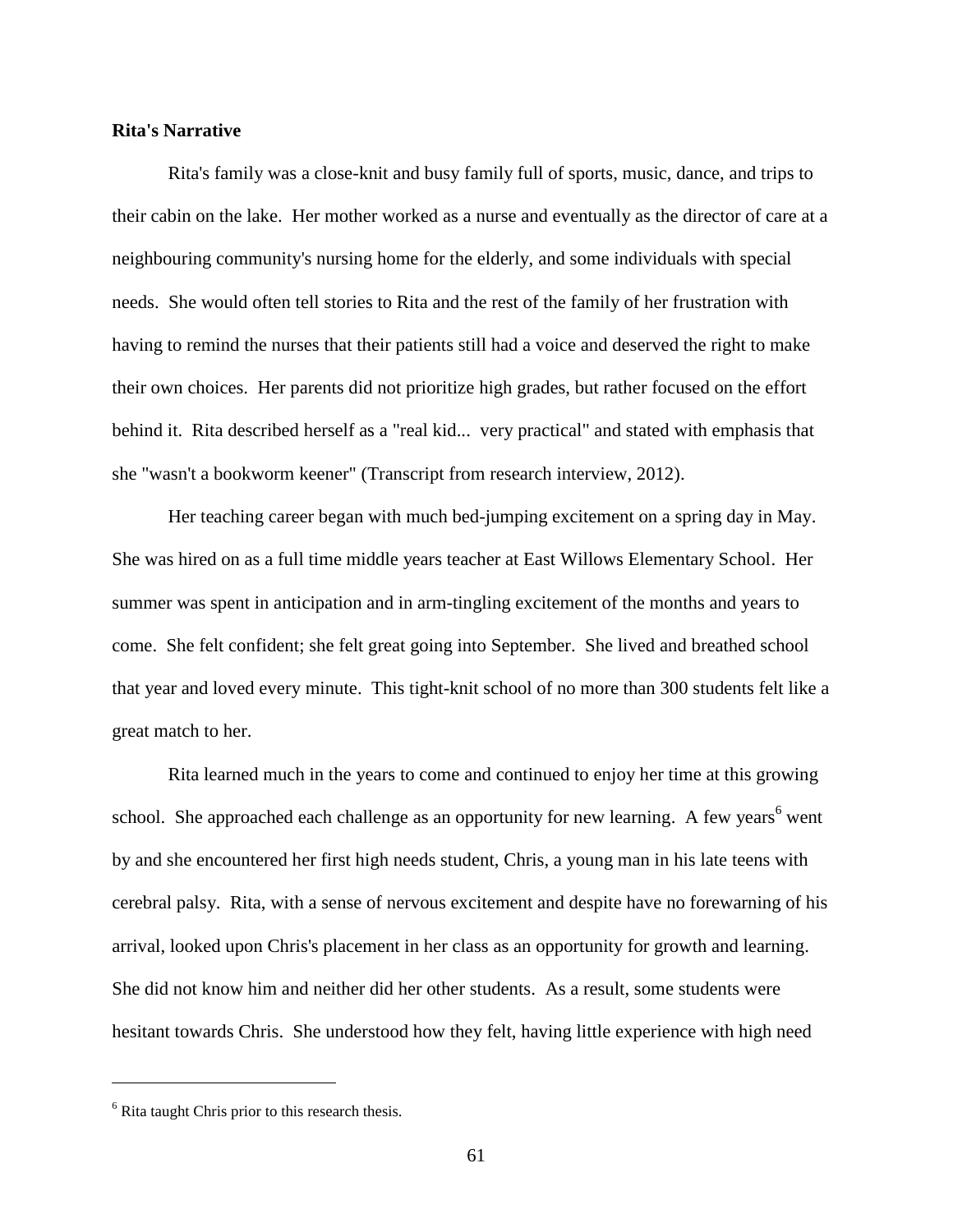illnesses or disabilities herself. In her mind, it was alright to feel uncomfortable with unfamiliar situations, but she expected herself and her students to push themselves and expand their comfort levels.

Although Chris' Educational Assistant  $[EA]^7$  was able to maintain Chris' day without much disruption to the whole class dynamic, Rita felt that Chris should be involved more. She knew he had potential. After she initiated meetings with the itinerant nurse, Chris' mother, the EA, and the people in Special Education, she made steps to fully integrate Chris into her classroom. In her mind, Chris was to be more than a mere presence, more than a "bump on a log" (Transcript from research interview, 2013). They got to know him more and as the months rolled by, a shift in her teaching occurred. In her mind, inclusion was no longer about Chris. Inclusion was about everyone.

At the time of this research, she had a family of her own, was completing a Masters of Education, and was currently teaching another student with cerebral palsy named Molly. This time, however, she found out in June that young Molly was going to be in her classroom in September. With the same excitement and eagerness as before, but with more experience behind her, she started to plan for Molly. She pushed to observe Molly in her old classroom before the year ended, but the busyness of middle years teaching and demands of the end of school year took hold and interfered with her plans.

After the students were gone for the summer, Rita was in her classroom as Molly's EA from the previous year started to bring in Molly's equipment. Molly had separate tables, a separate desk platform, and a separate box of supplies; the traditional equipment for high needs

 $\overline{a}$ 

 $<sup>7</sup>$  An Educational Assistant [EA] is an individual assigned to support students in multiple ways depending on the</sup> needs of children or a classroom. In this research they were assigned specifically to the individual children with expectations of helping the rest of the class as well.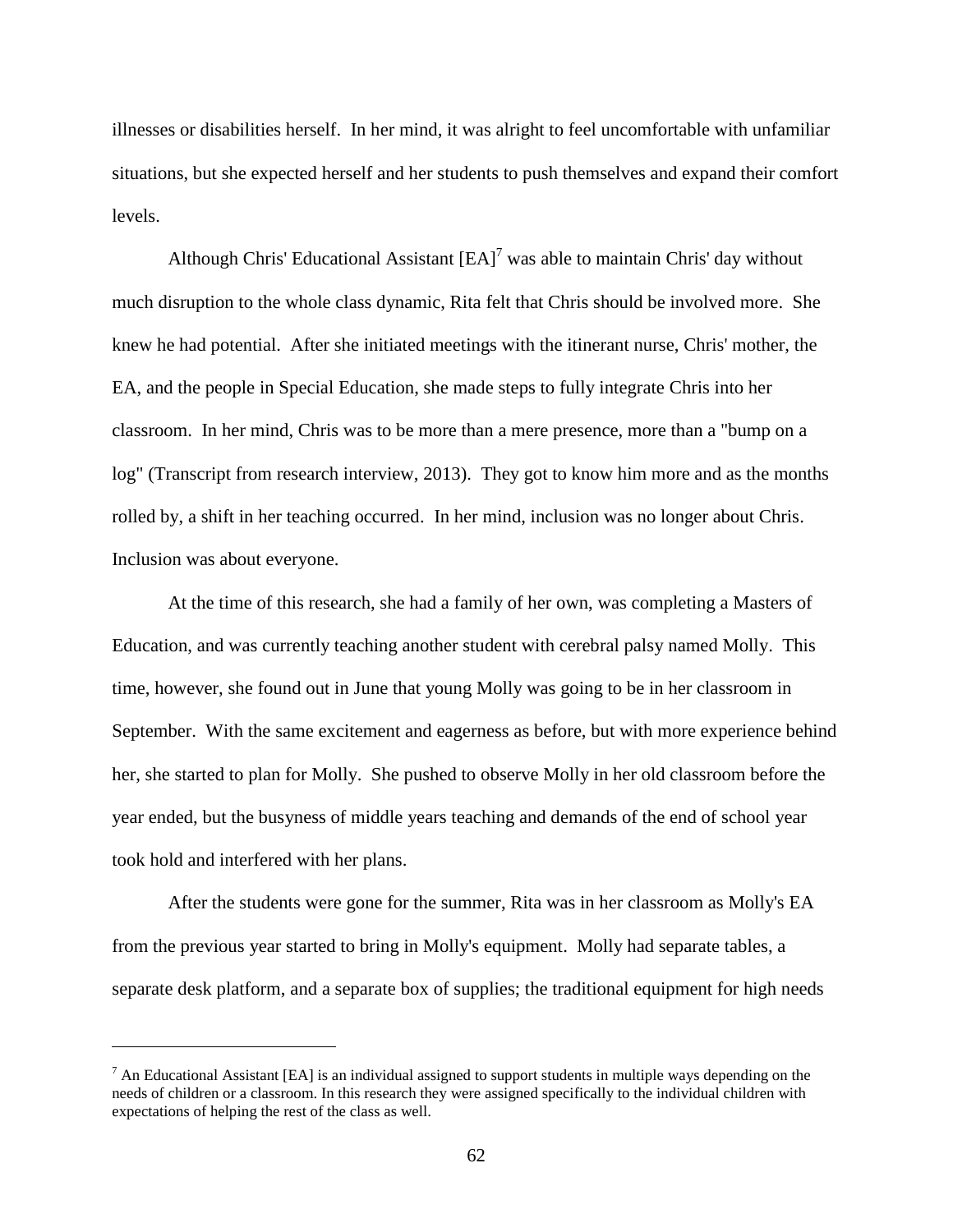students at the school. Rita knew her own tables were adequate for her other students and would be fine for Molly as well. In her usual straightforward manner, she asked the custodian to adjust her tables so that Molly could sit, in her wheelchair, anywhere in the room. Rita, again with very little hesitation, got rid of Molly's desk.

At the beginning of the year, both Molly's EA and Rita were still unfamiliar with Molly and the necessities of her care. After a few weeks of feeling like they were floundering, Rita and her EA actively sought out people for help. Rita, a now highly experienced teacher at East Willows, went out of her way to express her frustrations to pivotal people in the school.

Molly was also part of the school system since the age of three and was able to grow up with a stable set of peers since Kindergarten. As a result of this familiarity, Rita noticed that the other students often forgot about her. Whereas a verbal student would have the ability to speak up to be included, Molly had to be a conscious inclusive effort. It became as important as ever to make inclusion an expectation of everyone. Although Molly's parents had expressed that Molly was having the best year in school she had ever had, Rita knew that there were so many more ways to be meeting Molly's needs and she was still passionately seeking them out at the time of this research.

## **Leah's Narrative**

Leah has always believed that she has the power and the ability to control her destiny and travel down any path in whatever way she wants. She grew up in a small town in the northern part of a western Canadian province. She played soccer and softball and took horseback riding lessons, an activity she continued into her university years. In her post-secondary years, she had moved to many cities across Canada and had also taken time off to ride horses, volunteer in schools, and travel to Europe to volunteer at an orphanage.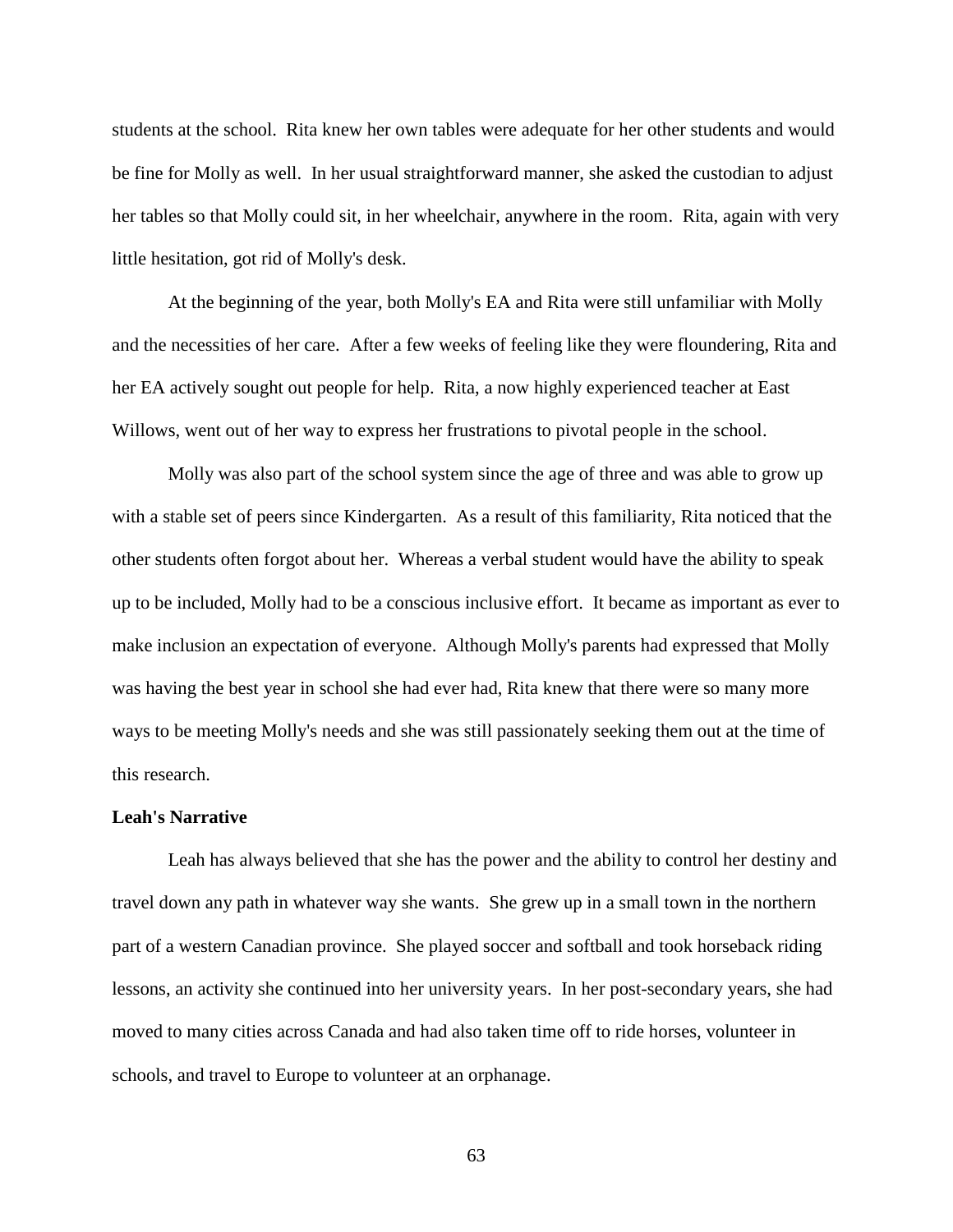After graduation, she moved to the United Kingdom and worked as a supply teacher for a few months. Free from concern about making mistakes, free from worrying over her reputation, she thoroughly enjoyed her stay there. After moving back to Canada, she started to work as a substitute teacher and found a part-time position at East Willows Elementary School working as a classroom support. One day, she was offered a full-time position as a primary years teacher at another school. Although initially she was upset to leave East Willows, she found her new school to be well-suited for her needs. After a few years of shifting between teaching Grades 1 and 3 at this school, she was offered a full-time position as a primary grades teacher at East Willows. For a variety of reasons, she moved back to this new and upcoming school.

Leah's first year at East Willows was tough for her. East Willows was larger and structured differently than her previous school. The first thing she noticed was the lack of desks and tables in the hallway for students to work independently, a feature that was valued by Leah and the staff at her old school. She immediately felt it was her job to keep the students in the class despite feeling tensions about it. Though subsequent years have been an improvement, she found it difficult to seek support during this time, partly due to being a new teacher in a large school and partly due to her perception of what it meant to be a good teacher at this school.

At the time of this research, Jeremy, a small young boy with cerebral palsy, was in her classroom at East Willows. Leah had never taught a student with as high physical needs as Jeremy before. She was overwhelmed with information regarding the technological systems available for Jeremy at the beginning of the school year. Jeremy's previous teacher, although positive and encouraging, could not provide constructive advice for including Jeremy in the classroom. She had said that Jeremy was very sweet and quiet and that his EA did most of the work. The classroom EAs who were currently taking on the majority of Jeremy's care, one in the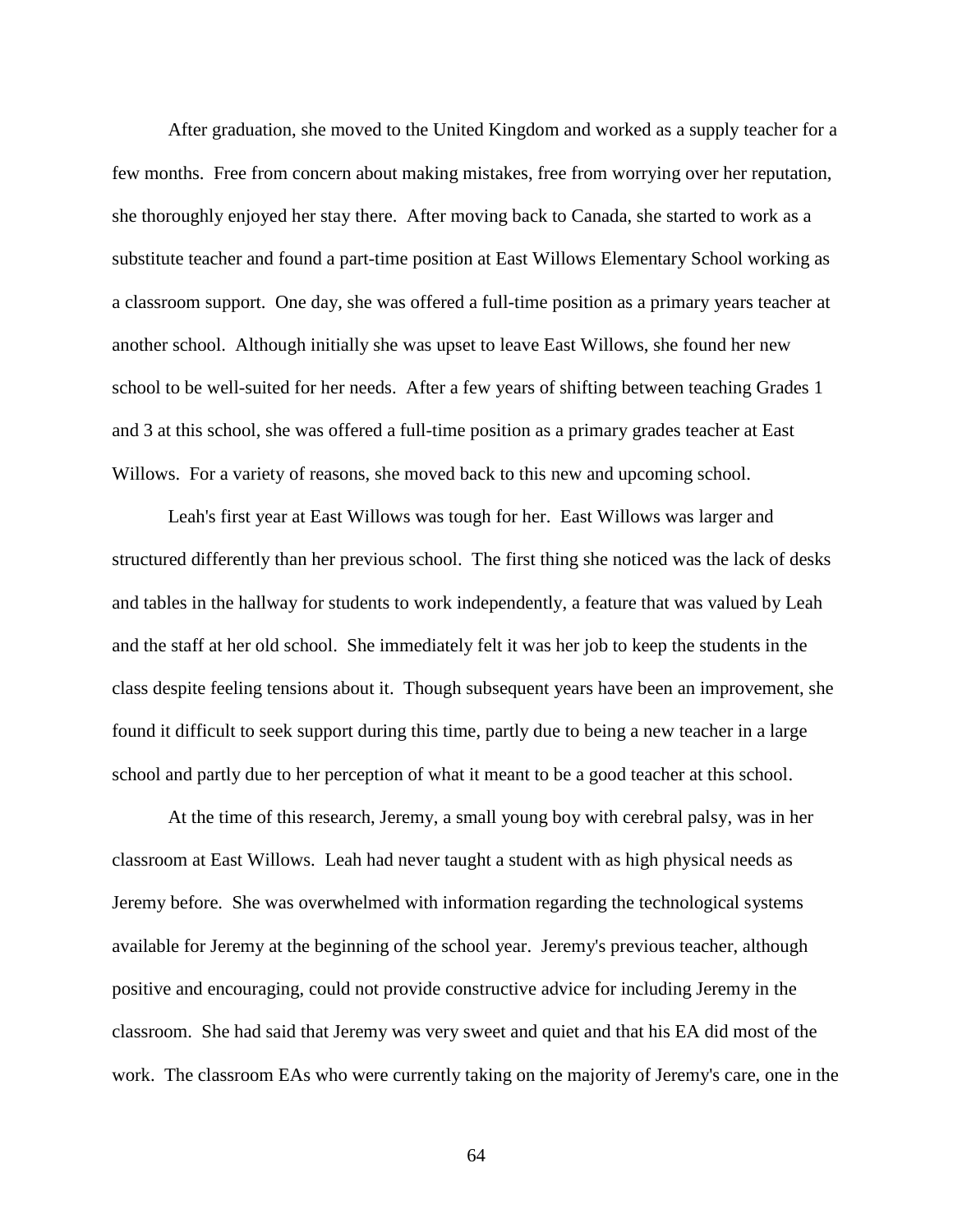morning and one in the afternoon, were highly experienced with a long history in the school. They spent most of their day with him. Jeremy spent surprisingly little time in the classroom without an EA by his side.

Jeremy was frequently taken in and out of the classroom for various care and therapies throughout the day. Leah often noticed how this transient and isolated daily structure contributed to a perception of Jeremy as a plus 1 in a class of 25. Although 26 students were enrolled in her classroom, Leah was displeased about the positioning of her students as "25 plus 1" (Transcript from research interview, 2013) rather than an integrated population of 26.

Leah also noticed her students and EAs sometimes treating this tiny young boy like a baby or toddler, often cooing and cuddling him. She wanted him to be treated like any other student, with the same freedom, respect, and dignity afforded to any other. She wanted to be more involved with his life and certainly wanted Jeremy to be more involved with the classroom, but expressed some uncertainty about which direction to take. Despite this doubt, at the time of this research, Leah, who had placed a table and chair in the hallway, was pursuing opportunities to evoke a positive shift in her students and her EAs perspective of Jeremy.

#### **Curriculum Making and the Curriculum Around Chronic Illness**

This paper grew out of research that focused on the experiences of teachers, described above, who taught a child or youth in their classrooms with a chronic illness and what it meant to co-compose a curriculum shaped around a chronic illness. This view of curriculum making comes from the work of [Clandinin and Connelly \(1992\)](#page-104-0) who suggested that curriculum "might be viewed as an account of teachers' and students' lives together in schools and classrooms... [In this view of curriculum making] the teacher is seen as an integral part of the curricular process ... in which teacher, learners, subject matter, and milieu are in dynamic interaction" (p. 392).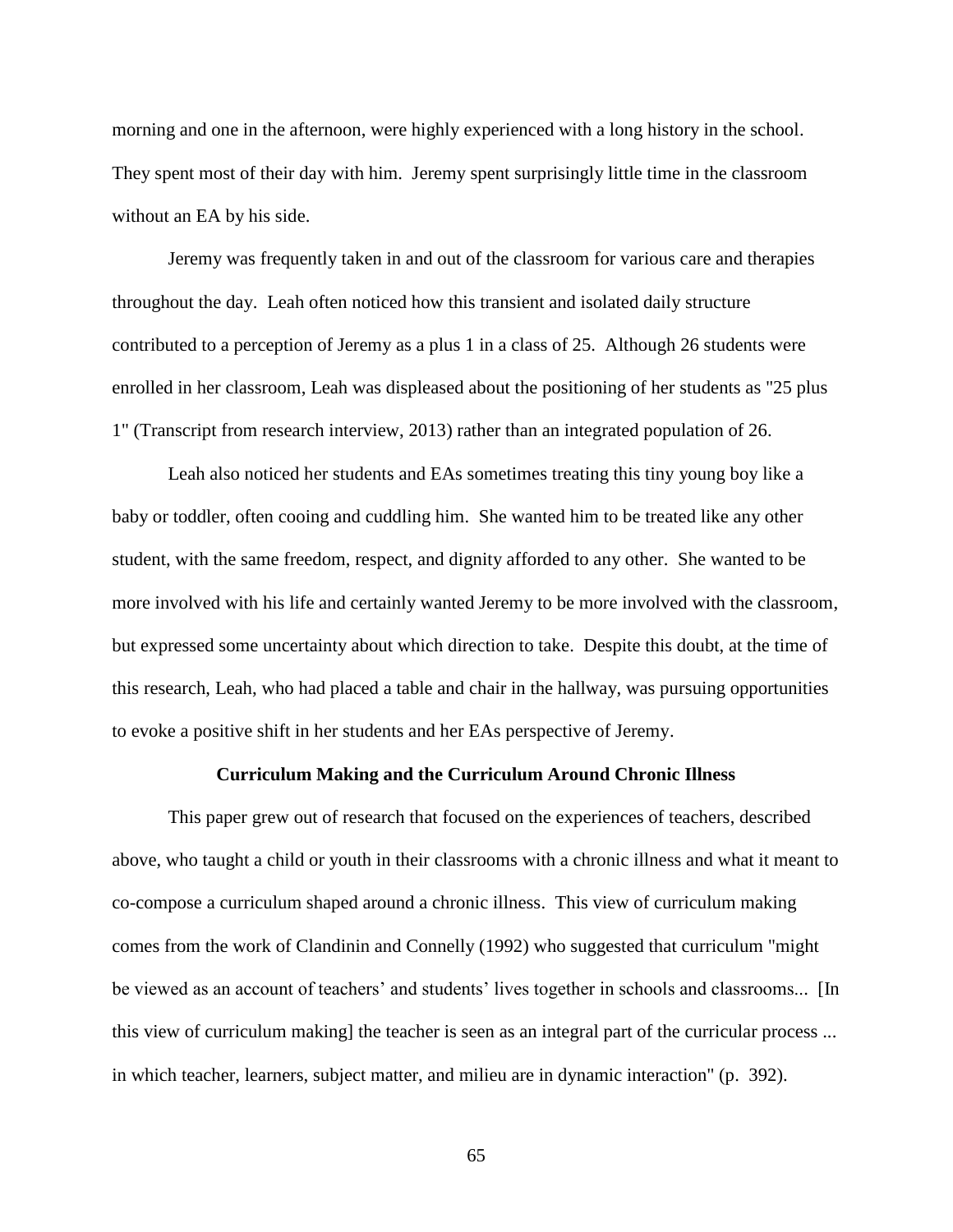Sharing the "vision of curriculum as a course of life," curriculum is seen as composed and embedded in the lives of those involved [\(Clandinin & Connelly, 1992, p. 393\)](#page-104-0). It is a curriculum of lives. Considering broader epistemological, cultural, social, and political contexts, curriculum making in the classroom is shaped by teachers' stories, stories of teachers, school stories, and stories of school [\(Clandinin & Connelly, 1996\)](#page-104-2).

Using this definition of curriculum as a course of life in relation to the presence of illness in the schools, students and their teachers can be seen as engaging in a curriculum that is shaped by the presence of illness. This curriculum, a curriculum around chronic illness, focuses on living and in that living attending to being chronically ill. It focuses on the active construction of a life story alongside a chronic illness. The curriculum around chronic illness is a curriculum of lives shaped by a chronic illness. This paper attends to the bumps in the navigation of such a curriculum and focuses on the stories that two elementary teachers were living, telling, retelling, and reliving [\(Connelly & Clandinin, 1990\)](#page-105-0) in relation to teaching a student with a chronic illness.

Thinking of curriculum making in relation to lives being storied and restoried shapes a narrative understanding of teacher identity as stories to live by [\(Connelly & Clandinin, 1999\)](#page-105-1). Stories to live by "attend to the historical, the temporal, the contextual, and the relational [and] interconnect teachers' personal practical knowledge with their professional knowledge contexts" [\(Huber et al., 2003, p. 347\)](#page-107-0). Personal practical knowledge is a term used to understand the specialized knowledge foundations of teachers as "a moral, affective, and aesthetic way of knowing life's educational situations" [\(Connelly & Clandinin, 1988, p. 59\)](#page-105-2). A teacher's personal practical knowledge blends the academic and theoretical understandings with her or his personal background and practical experiences [\(Clandinin, 1985\)](#page-104-3). Attending to teacher identity narratively permits an understanding of teacher identity as "collections of stories about persons"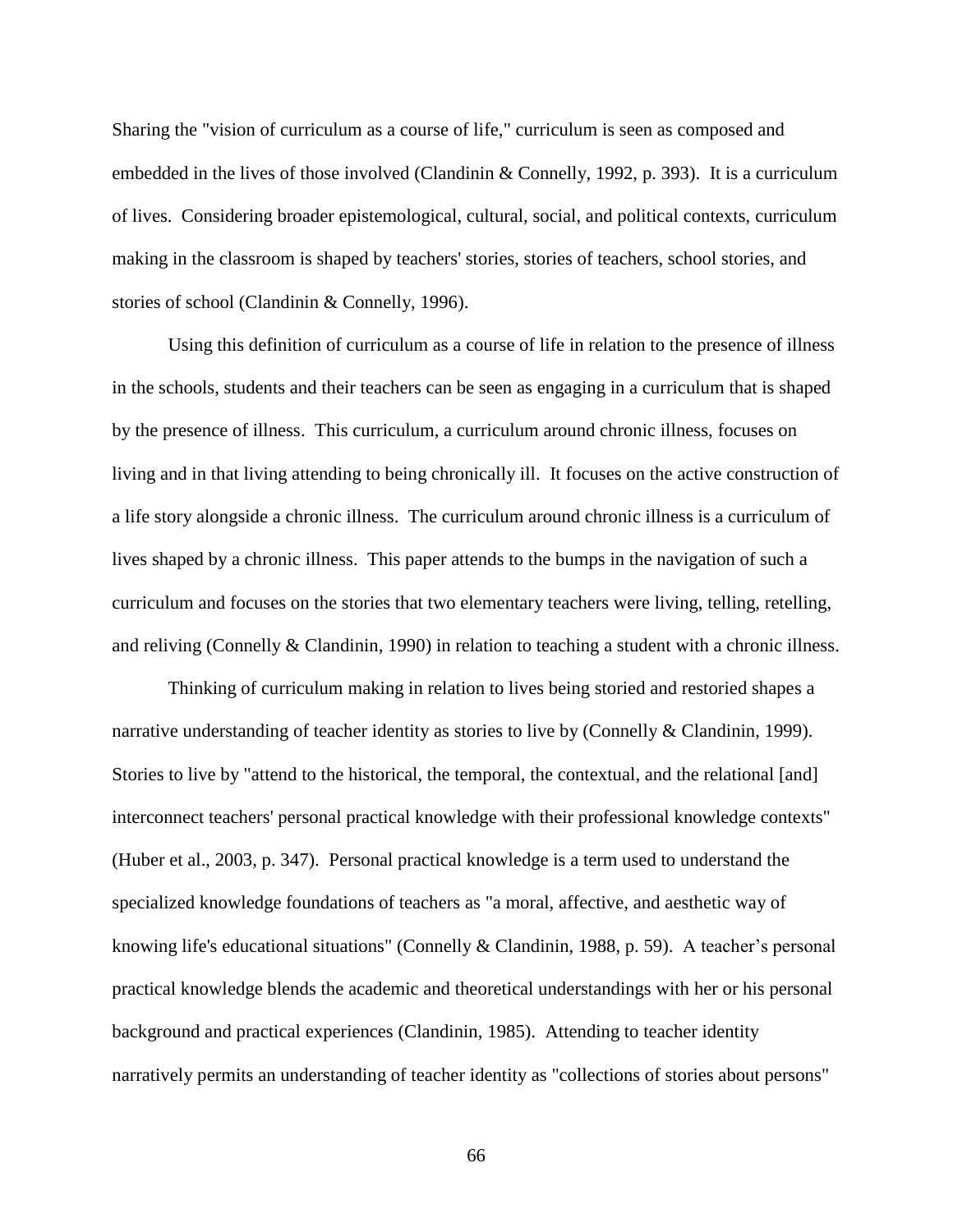and explores the richness and complexity of the connection between experience, lived and told stories, and identity [\(Sfard & Prusak, 2005, p. 16\)](#page-112-0). A narrative understanding of curriculum and identity requires keeping stories to live by at the heart of making and remaking of a curriculum around chronic illness.

### **Narrative Coherence and Dis-Ease: Shifting Stories of Inclusion**

Leah and Rita were confronted with tensions as their stories of what it meant to be good teachers who practice inclusive education bumped up against the events of their classroom being lived out in relation to Jeremy, Chris, and Molly. Leah and Rita did not have extensive backgrounds with such high needs students and had very little experience with chronic illness in general. Although both teachers had a few years of teaching background before encountering these students, each teacher, in her own way, had to confront the reality of not being the knowledgeable leader of the classroom and not being aware of which action or pathway would be the most suitable for these students in order to create an inclusive setting. Both Rita and Leah expressed considerable states of indecision, doubt, questioning, and uncertainty during our conversations regarding their approach to teaching these students. However, they never seemed to lose confidence in themselves. They always knew there was a way; they just had to find it.

Both teachers experienced a tension in their story of themselves as teachers, their story to live by. In a narrative understanding of lives, this tension is understood as a disruption in their narrative coherence [\(Carr, 1986\)](#page-103-0). Maintaining narrative coherence is not an easy task and at different times, a person's life may exhibit more or less coherence. A gap can form between the stories of one's perceived self and the lived and told stories of oneself and others [\(Sfard &](#page-112-0)  [Prusak, 2005\)](#page-112-0). According to [Carr \(1986\)](#page-103-0), when we struggle for unity and continuity, "[w]hat we are doing is telling and retelling, to ourselves and to others, the story of what we are about and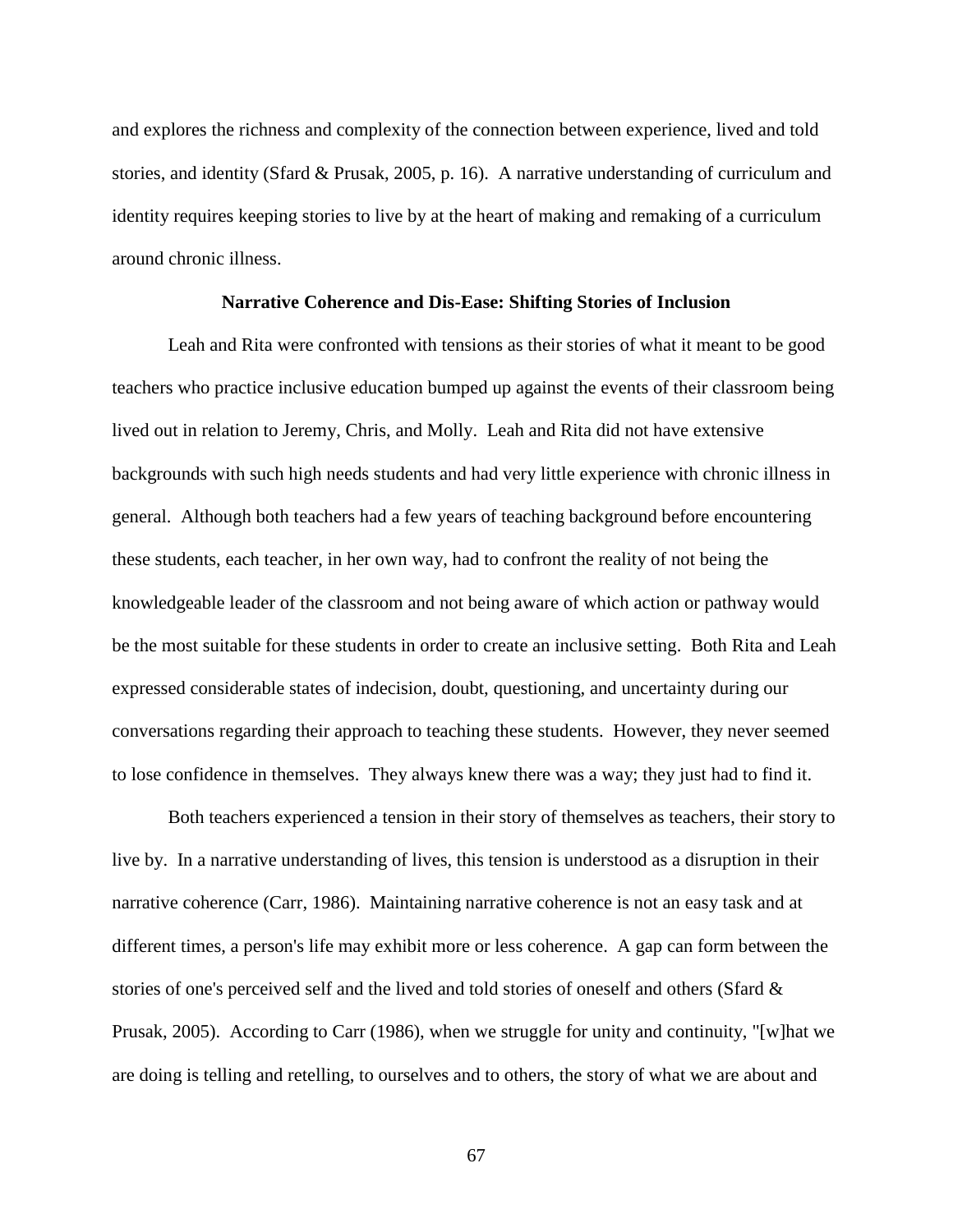what we are" (p. 97). Carr continued by saying that coherence "seems to be a need imposed on us whether we seek it or not. Things need to make sense" (p. 97). Leah and Rita told stories to and of themselves of being competent knowledgeable teachers with inclusive educational practices. Each aimed to create a classroom community and such an aim was part of their story to live by, their storied teacher identity. When the unity of their stories to live by was interrupted because of new experiences teaching a student with a high needs chronic illness, they looked for and anticipated ways in which these new stories belonged. They worked to restore their narrative coherence when it seemed lost or misplaced by seeking out and imagining new opportunities and new realities [\(Carr, 1986\)](#page-103-0).

#### **Rita: Rediscovering Coherence**

In Rita's narrative, the struggle to find ways to include Chris into her classroom can be seen as an act to restore her coherence as an inclusive teacher. Her prior ways of teaching worked well with her previous students, but it seemed she needed to do more with Chris in order to foster inclusion. She relied heavily on the EA, but also worked to maintain coherence by diligently seeking information, guidance, and advice from other members of the school staff. She asked many questions of the special education staff and nursing staff and invited Chris' mother to come into talk with her and the class. She strongly encouraged, if not mandated, that Chris, and later Molly, were part of all classroom activities and that her other students were to include them as they would others. Rita sought ways to foster an inclusive setting for her students despite being in a situation she had never found herself before and consequently sought coherence with her identity of herself as an inclusive educator.

However, it was in this struggle to maintain her first story of inclusion with Chris, a narrative that shaped her story to live by, that her ideas of what it meant to be an inclusive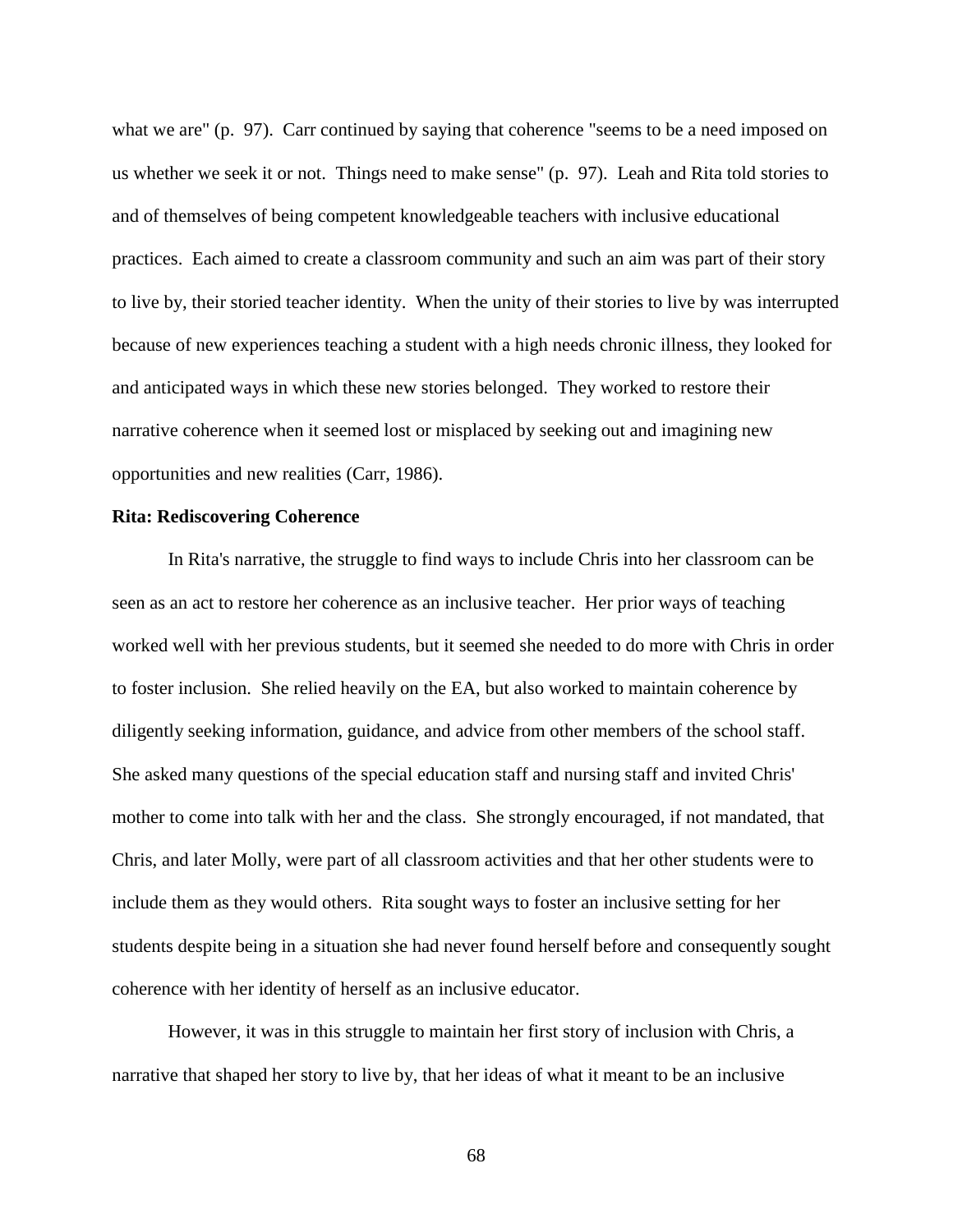educator began to shift. In this struggle, she came to a new understanding of her practice. In her attempt to maintain coherence by externally negotiating her classroom, she was shifting her internal state and her personal practical knowledge. From working outwards to change her external environment and create a safe place for Chris, Rita ventured inward to find a new story to live by. She learned that inclusion was more than simply including students with special needs in her classroom:

When I first ... had the opportunity to teach students with special needs, I came at it from [thinking] inclusion meant they became a part of my classroom and then as that idea evolved ... inclusion became about everybody ... because inclusion was socially about the shy girl who's afraid to ask to sit with the other girls ... inclusion is about that athletic boy who passes the basketball to the boy who can't dribble the ball, inclusion is about ... everyone all the time, it's not [just] about taking time to include [people with special needs]. (Transcript from research interview, 2013)

It's not just the expectation for [Chris] ... it's the expectation for everyone. (Transcript from research interview, 2013)

She learned from Chris that inclusion was for all students, regardless of ability or health, and she maintained this new story to live by in her teaching practices with Molly and her other students at the time of this research.

When she found out that Molly was going to be in her classroom, she was eager to engage in the rich educative learning experiences brought about by the presence of a visibly diverse child. Because she knew of the promise from such students, she became frustrated when Molly's potential was not being met in the first few weeks of class. She felt that Molly, Molly's EA, and she were floundering during this time. She did not have the answers, but knew they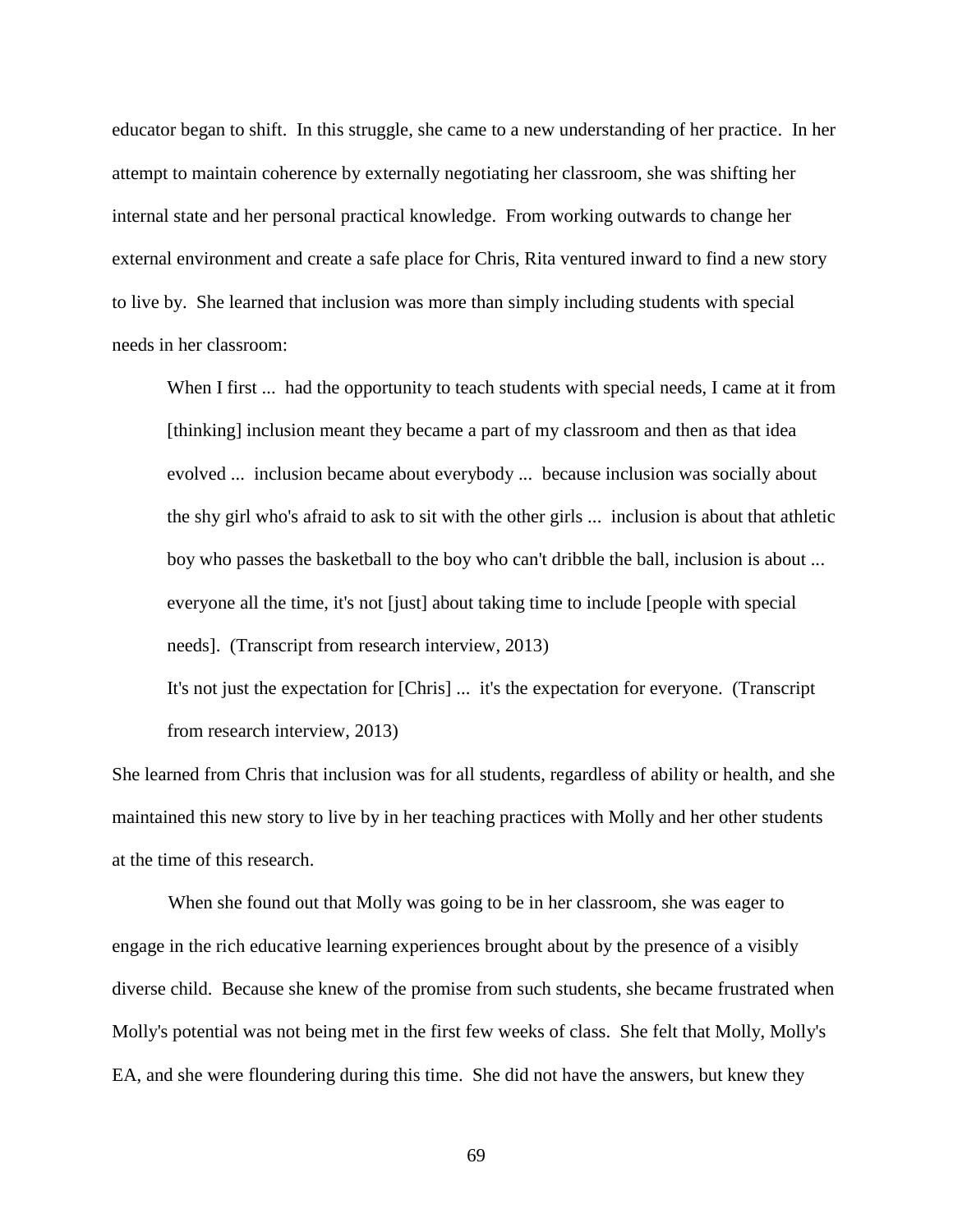existed. Rita had to work hard and persist in order to seek resources and knowledgeable people to help her through this struggle. In this, she actively sought ways to maintain a coherent sense of inclusion in her classroom.

### **Leah: Negotiating Coherence**

Leah also worked to maintain coherence in her stories of what it meant to be a good teacher with inclusive educational philosophies and practices. She worked to maintain this perception of herself and her practices in a school that adhered to different values and beliefs. In her teaching, Leah worked towards an inclusive setting by creating safe places for children to work together and talk to one another; safe places emotionally, physically, and intellectually. She strove to interact with each student every day and to listen genuinely to them in order to foster meaningful relationships. Jeremy was Leah's first very high needs student in this capacity. When he entered her classroom, Leah's personal practical knowledge of how to create an inclusive setting built upon relationships was brought into a place of tension. She found it challenging to form a meaningful relationship with Jeremy due to his inability to communicate and she found herself, to her dismay, sometimes forgetting about this very quiet young boy amid the busyness of a primary grade classroom. During our conversations, Leah would express how she felt unable to include him in the daily classroom routines. This created tension in Leah's story to live by and interrupted her narrative coherence.

Throughout our conversations, Leah grew in her commitment to create opportunities for her classroom and EAs to learn how to interact with Jeremy as an equal. She was planning to ask Jeremy's family and siblings to come into her classroom and talk about how they interact with him in order to demonstrate to the class that Jeremy can and should be treated as an equal. Here, Leah was in the midst of seeking ways to maintain coherence of herself as an inclusive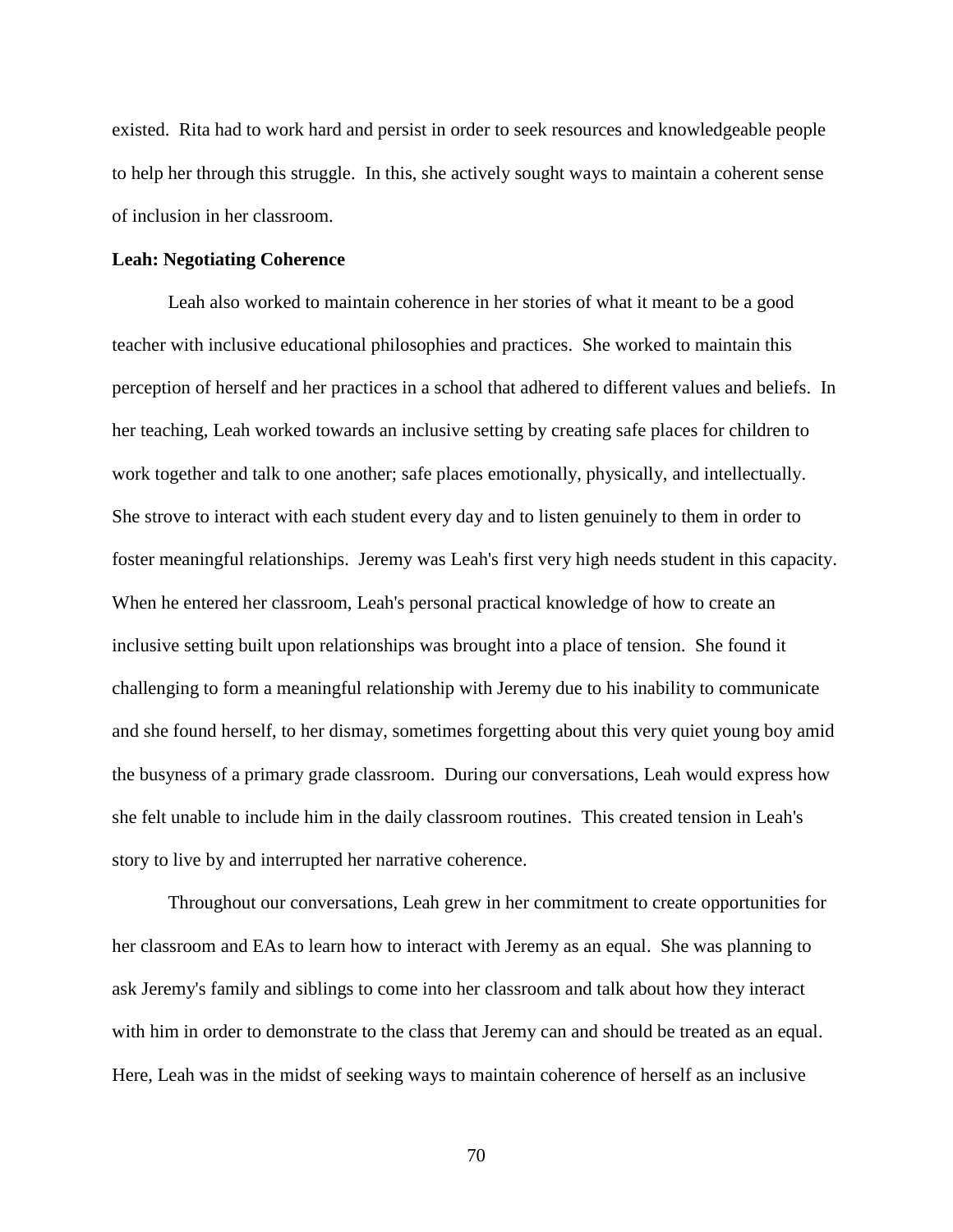educator by actively pursuing opportunities for classroom growth and learning. One is left to wonder how this quest and its outcomes will shift her teaching stories to live by.

### **Making Meaning from Liminal Spaces**

As each teacher struggled to find and maintain narrative coherence in their inclusive curriculum making amidst an environment disrupted by a chronic illness, they were negotiating their travel into and out of liminal spaces. Rita and Leah were brought into a liminal space as they encountered Chris, Molly, and Jeremy and strove to understand and make meaning of these new relationships. Marked by uncertainty and doubt, they negotiated the liminal spaces created by chronic illness and its effects on their curriculum making and practices. Each teacher entered a liminal space in a similar manner, but upon exiting, they were able to create a new "forwardlooking story" [\(Nelson, 2000, p. 501\)](#page-110-0); a future oriented story that guides their actions. This new story held their definition of themselves in harmony with the new classroom circumstance.

Rita's narratives were riddled with stories of optimism, passion, and confidence. She used this determination to actively and persistently seek support and resources. She created learning opportunities from moments of tensions and eagerly promoted relationships within her classroom with an open mind and a kind heart. Her forward-looking story [\(Nelson, 2000\)](#page-110-0) was marked by excitement, understanding, passion, and empathy. It became one of social justice and agency. She persisted against inequality on behalf of and for her students and fought for her students' right to make their own place in the world and control their own destiny.

Leah's narrative was permeated with freedom of place, freedom of movement, and freedom of transition. She valued her ability to choose her own place and consequently promoted this aspect in her teaching. When she noticed the perception the class and EAs were taking towards Jeremy, she felt considerable tension. She knew Jeremy had the right and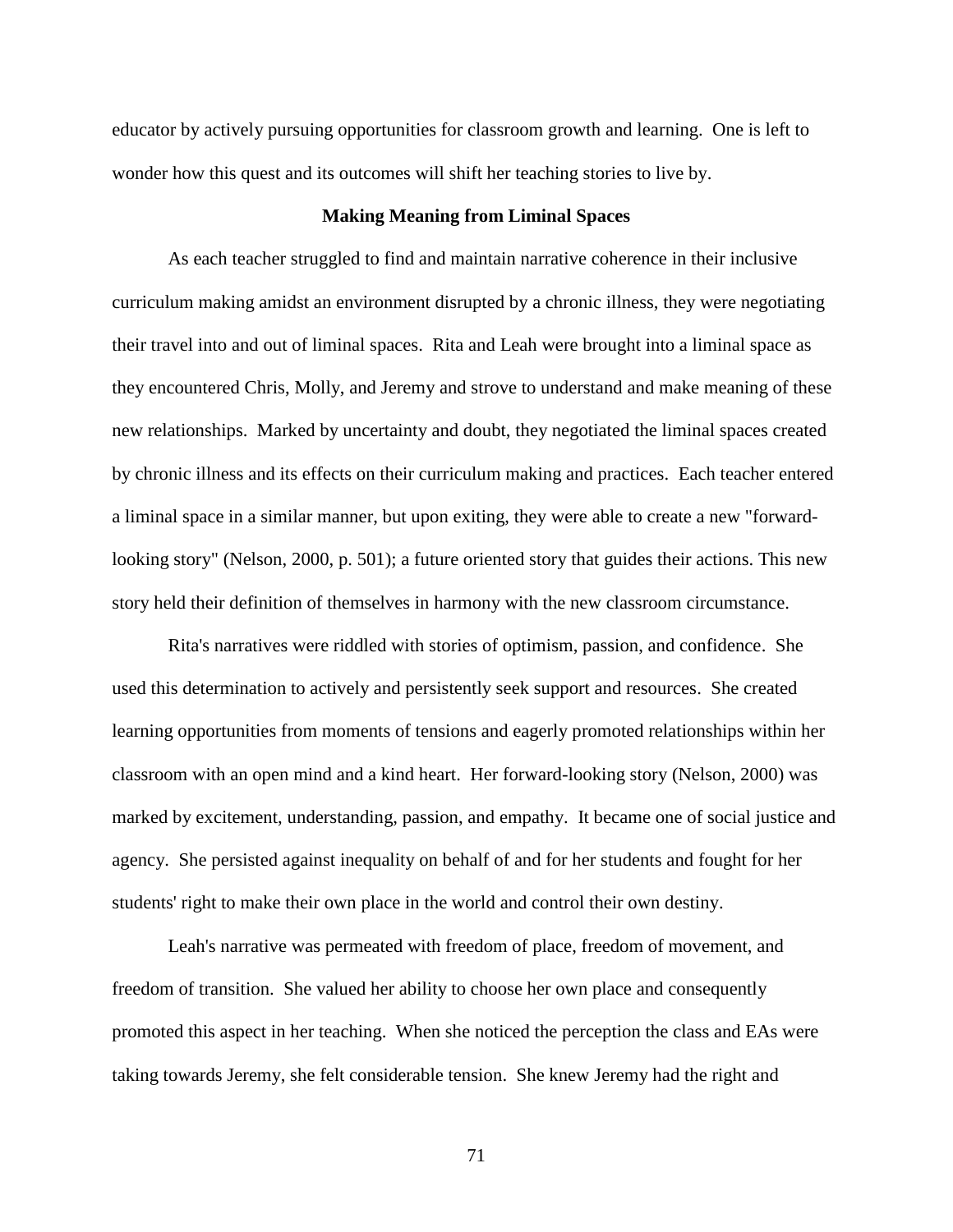freedom to choose his place in the classroom, to make his own decisions, and find his own destiny. This conflicted with how Jeremy was being treated, as a baby or toddler within the classroom, cooed and cuddled. Leah's tension brought her into a liminal space. She knew the way Jeremy was viewed and treated was not congruent with her perception of her students as having freedom and choice, but she was unsure of how to address the issue. She also knew she needed to do more than what she had previously done, but did not quite know what path to take.

It was in this liminal space that Leah began to imagine new, although slightly nebulous, stories to live by in her classroom [\(Huber et al., 2003\)](#page-107-0). Leah was stepping away from a scripted story of this school in order to negotiate the curriculum around chronic illness that "fit the moment and the lives being lived there" through entering a place of liminality [\(Huber et al.,](#page-107-0)  [2003, p. 359\)](#page-107-0). At the time of the research, she was negotiating this transition, this liminal space, with her new forward-looking story in the making. The beginnings of this new story were carved out by a sense of freedom in transition and place; a freedom to choose, and re-choose, one's own destiny. It will undoubtedly continue to be marked by such a freedom.

#### **Shifting Perspectives of Chronicity: Redefining Illness Boundaries**

In creating a new forward-looking story from the liminal spaces created by the chronic illnesses of the children, Leah and Rita started to look past the physical implications of the illness. Although it was clear from the beginning that Leah and Rita recognized there was more to these students than their illness, they started to weave the story of illness into their perception of the student, rather than having the illness as the most visible characteristic of their identity. They began to look past their condition and came to know the person behind the veil of illness.

In Leah's experience, such a mask was slowly being uncovered as she was working towards creating an inclusive setting. Her experiences doing so were also made more complex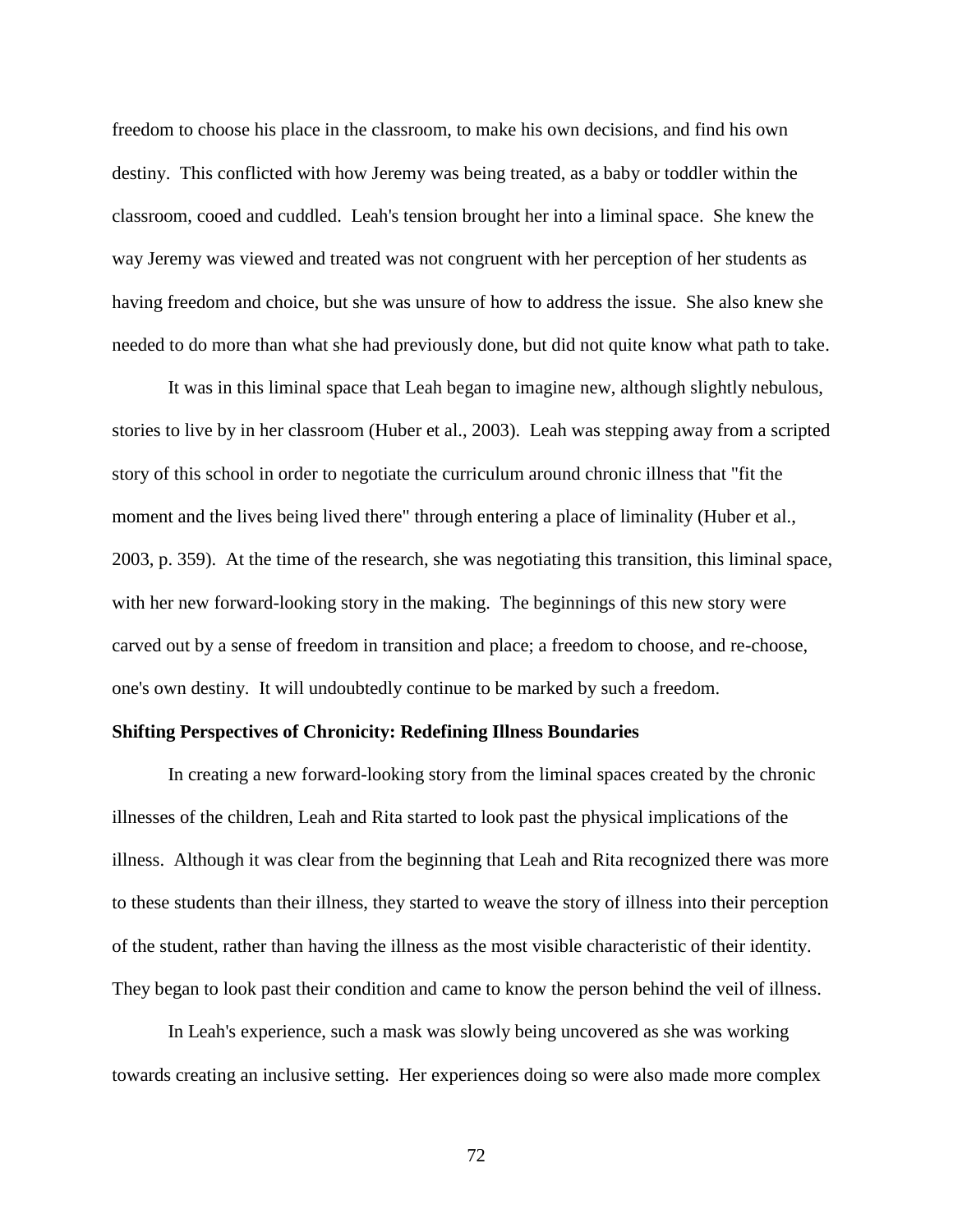by her position as a relatively new teacher at East Willows Elementary School and by her working through a story of finding her place in this large school. It was also made more complex by her relationship with the EAs assigned to the children. The EAs had many more years of experience in education and working at this school than Leah. They had a different perspective of what was best for Jeremy which often conflicted with what Leah thought was appropriate. Leah expressed tensions regarding this situation that manifested themselves through concerns with communication, authority, and relationships that grew over the course of our conversations.

These growing tensions alluded to a shifting definition of the priority of the student(s) condition. Both Rita and Leah experienced such a shift. Their students' illnesses were impactful in the daily life and the lives of others around them; these students and the ones who cared for them were immersed in the chronic illness [\(Charmaz, 1991\)](#page-104-0). However, over time, this immersion was woven into the story of these students. Leah, as with Rita, knew the children and youth with whom they taught were bounded by illness, but they also knew they were more than that. Both Leah and Rita realized their students would always be immersed in illness and that they would never make them able-bodied. Instead, they thought of the illness as a part of knowing and living alongside them. Rita's and Leah's physical lives were characteristic of being immersed in illness, but they lived a teaching story that believed otherwise.

## **World-Traveling and Relationships: Worlds and Arrogant or Loving Perception**

Both Rita's and Leah's narratives were permeated with stories of trying to understand their students; a task made more challenging by the limited capacity for Molly, Chris, and Jeremy to respond back. In their attempts at understanding, Rita and Leah were travelling to the worlds of their students. [Lugones \(1987\)](#page-108-0) argues that these efforts to identify with and know a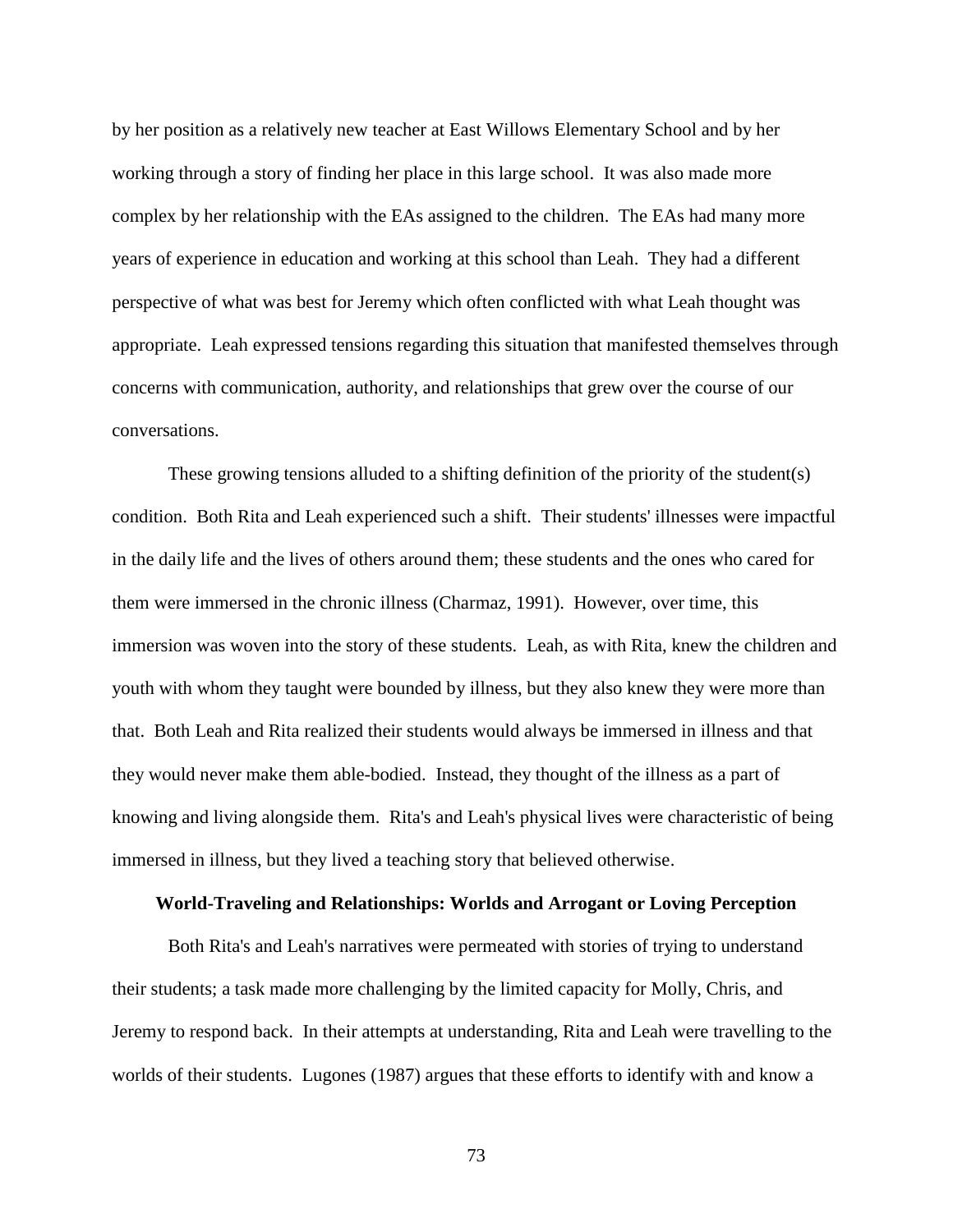person of a different "world" are part of a loving perception. On the contrary, an "arrogant perception" perceives others arrogantly and fails to identify with them. A "world" is defined by Lugones (1987) to mean constructions of life and experience. Worlds must be inhabited by people or imagined people; they may be complete or incomplete; they may be part of a larger society or may be the larger society itself.

People can travel from world to world willfully or unknowingly. They may be different people in each world. A person can inhabit multiple worlds at the same time. A world may construct a person in a certain way, but she or he may not hold, adhere to, or believe the construction of him or her in that world. To understand someone else, according to [Lugones](#page-108-0)  [\(1987\)](#page-108-0), is to lovingly travel to their world.

### **Relational Knowing: Challenges Faced on the Peripheries of Relationships**

Leah and Rita both expressed difficulties learning about their students and lovingly travel to their worlds. When these women were unable to travel into their students' worlds, they became world-observers; looking at the lives of their students from the outside. These women knew that in order to achieve their inclusive classroom community, they needed to know and understand their students; to travel to their worlds. They knew that this understanding came through relationships. They wanted to form meaningful relationships with their students, Jeremy, Chris, and Molly, but expressed that they faced many challenges brought about by the limited ability of these students to communicate. They spoke of how challenging it was learning to create and maintain a relationship differently than before.

Rita sought to form relationships with Chris and Molly from the peripheries. Rita asked many questions of their parents, siblings, other family members, and support staff who worked extensively with the students. She learned about Chris and Molly through those closest to them.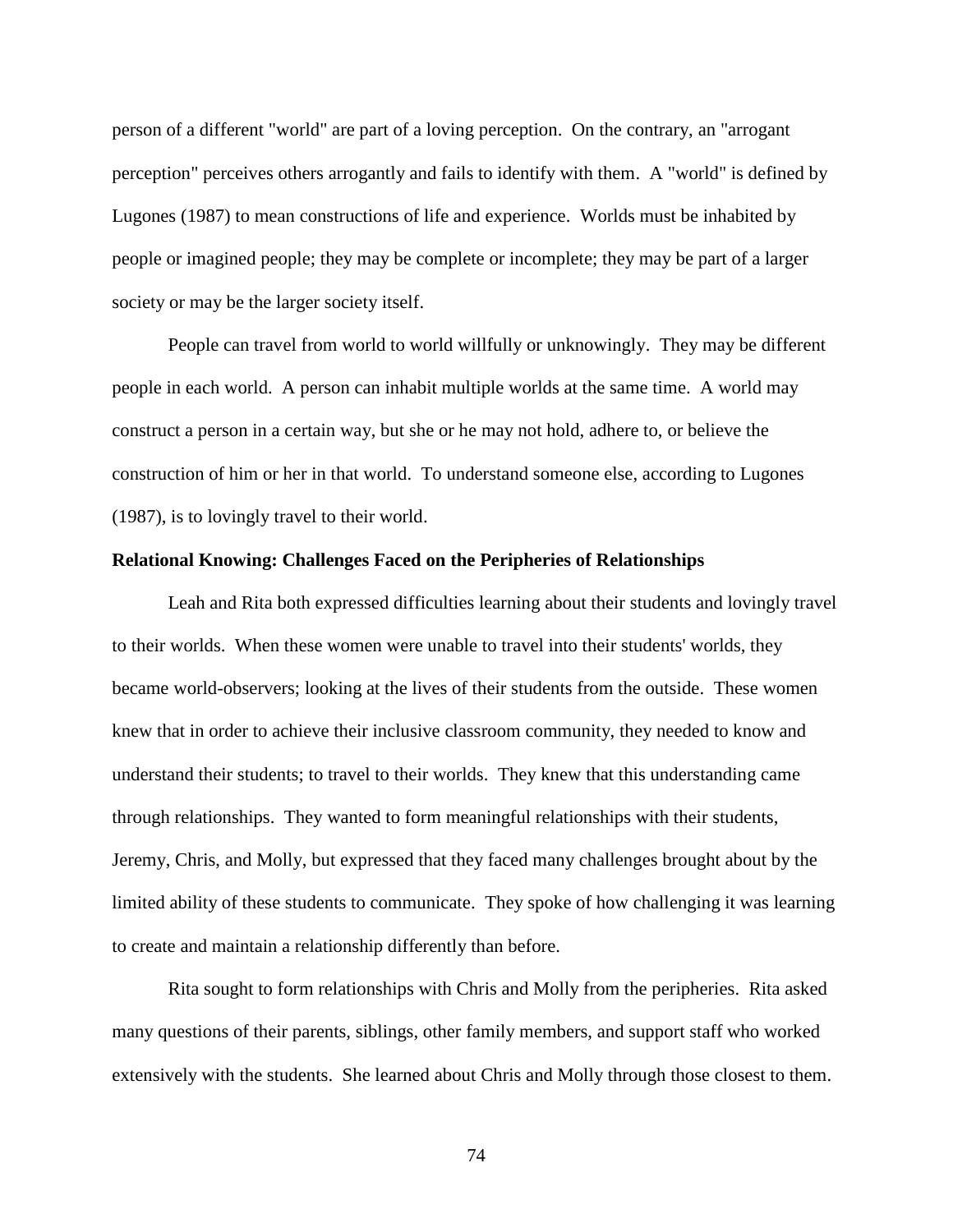All along the way, Rita made purposeful interactions and observations of Chris and Molly in order to understand them and better meet their needs. Rita also reflected upon her experiences teaching Chris to inform some of her practices with Molly.

In Leah's classroom, Leah began to form relationships through observation and intuition. Leah empathized with Jeremy by putting herself in Jeremy's "shoes." She would try to perceive as Jeremy did and would ponder about what action she would prefer if she was in Jeremy's position. She made her decisions based on her intuition and observation. She learned to see Jeremy and his actions differently. It was through this difference she learned to read Jeremy's signals and place different meanings on his actions.

Rita and Leah learned how to make curriculum with Chris, Molly, and Jeremy through this "relational knowing" of the student [\(Hollingsworth, Dybdahl, & Minarik, 1993, p. 8\)](#page-107-1). This relational knowing is central to teaching any child or youth. It "occurs as much in energy or intuitive perception as in either concrete or languaged form" and "evokes past memories of stored knowledge transformed into knowing through not only cognitive, but moral, spiritual, psychological, and physical responses" [\(Hollingsworth et al., 1993, p. 10\)](#page-107-1). Undoubtedly, the way Rita and Leah grew in their relational knowing of these particular students was different than they had experienced before. Rita's and Leah's relational knowing informed their personal practical knowledge and their curriculum making with these students.

## **Filling in the Gaps: Shifting Perceptions**

Both teachers worked to fill in the relationship gaps created by the boundary of illness and health. They were aware that the nature of their students' condition could result in an incomplete relationship. They knew that they could not have the same relationship with these students as with students of full communicative ability. Rita and Leah were required to shift the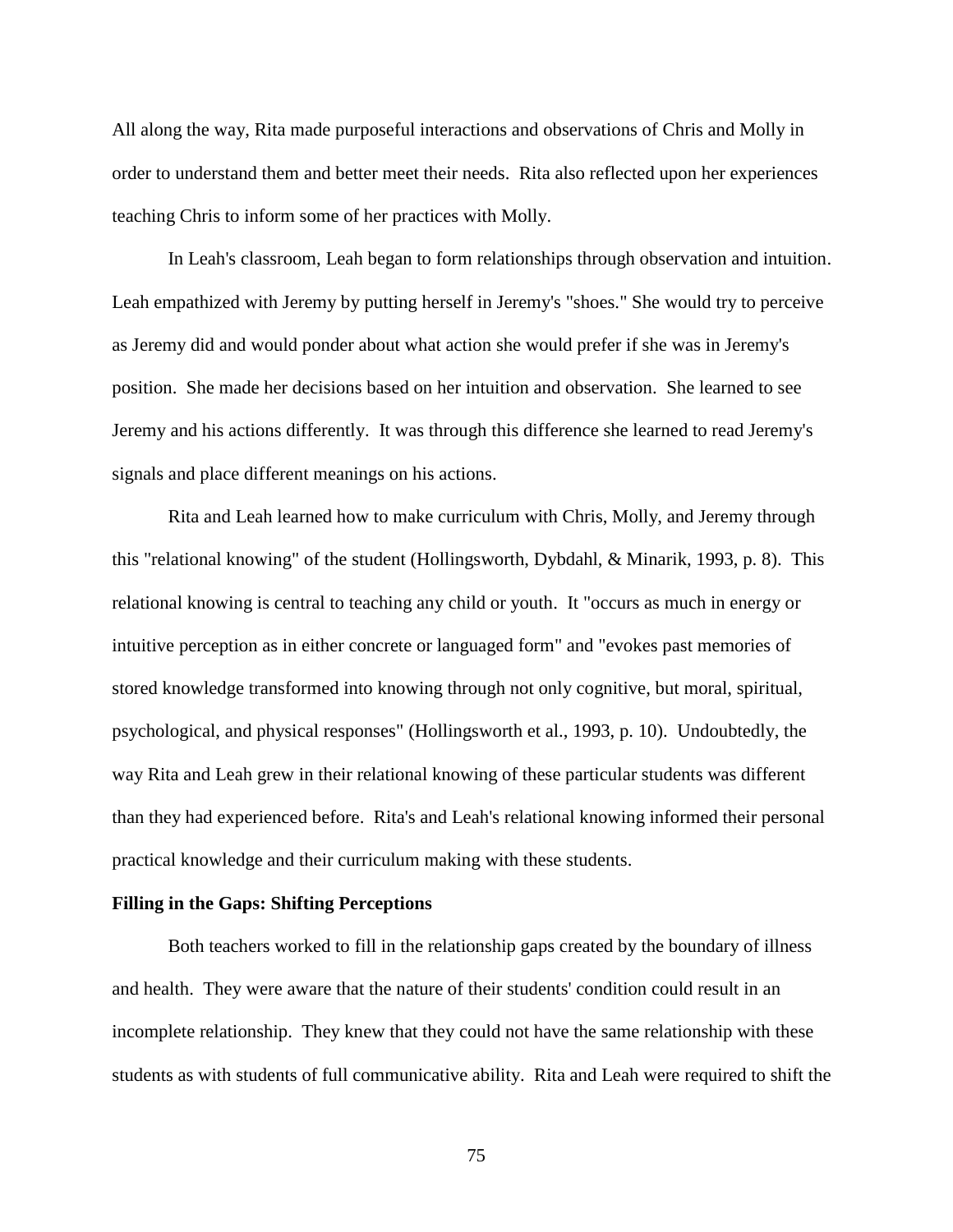way they learned about their students. As [Bateson \(1994\)](#page-102-0) explains, "sometimes change is directly visible, but sometimes it is apparent only to peripheral vision, altering the meaning of the foreground" (p. 6). Leah and Rita sought to form relationships in unfamiliar ways, through ways perhaps only visible in the peripheral visions of experience [\(Bateson, 1994\)](#page-102-0).

Rita worked from the outside in, filling in the centre of the relationship by seeking out external answers with a passionate drive. Leah worked from the inside out, filling the gaps with empathy and observation. Through patience and understanding, they learned to appreciate "doing without answers ... and making do with fragmentary ones" [\(Bateson, 1994, p. 9\)](#page-102-0). These women learned to perceive their students lovingly and were able to playfully travel to their world. They learned how to perceive and accept the incompleteness of relationship created by high needs and non-communicative cerebral palsy. They learned to perceive lovingly while having an incomplete picture and find their coherence within this complexity and multiplicity [\(Bateson, 1994\)](#page-102-0). As [Noddings \(2003\)](#page-110-1) explained, "[t]o cultivate our happiness, we must enjoy situations and relationships that are less than perfect but, as we are open to them, yield moments of great joy" (p. 132).

Through this relationship building, Rita and Leah were able to shift their curriculum making from prioritizing the chronic illness to being able to weave it into knowledge of Chris, Molly, and Jeremy. They were able to shift away from an arrogant perception that saw only the overwhelming problems and troubles associated with the chronic illness. Although still recognizing such problems, they learned to perceive lovingly [\(Lugones, 1987\)](#page-108-0). Their relational knowing of the student shifted as they learned to see past the implications, symptoms, treatments, and therapies that dominated the students' lives. Chronic illness became a part of the student's identity rather than the largest identifier.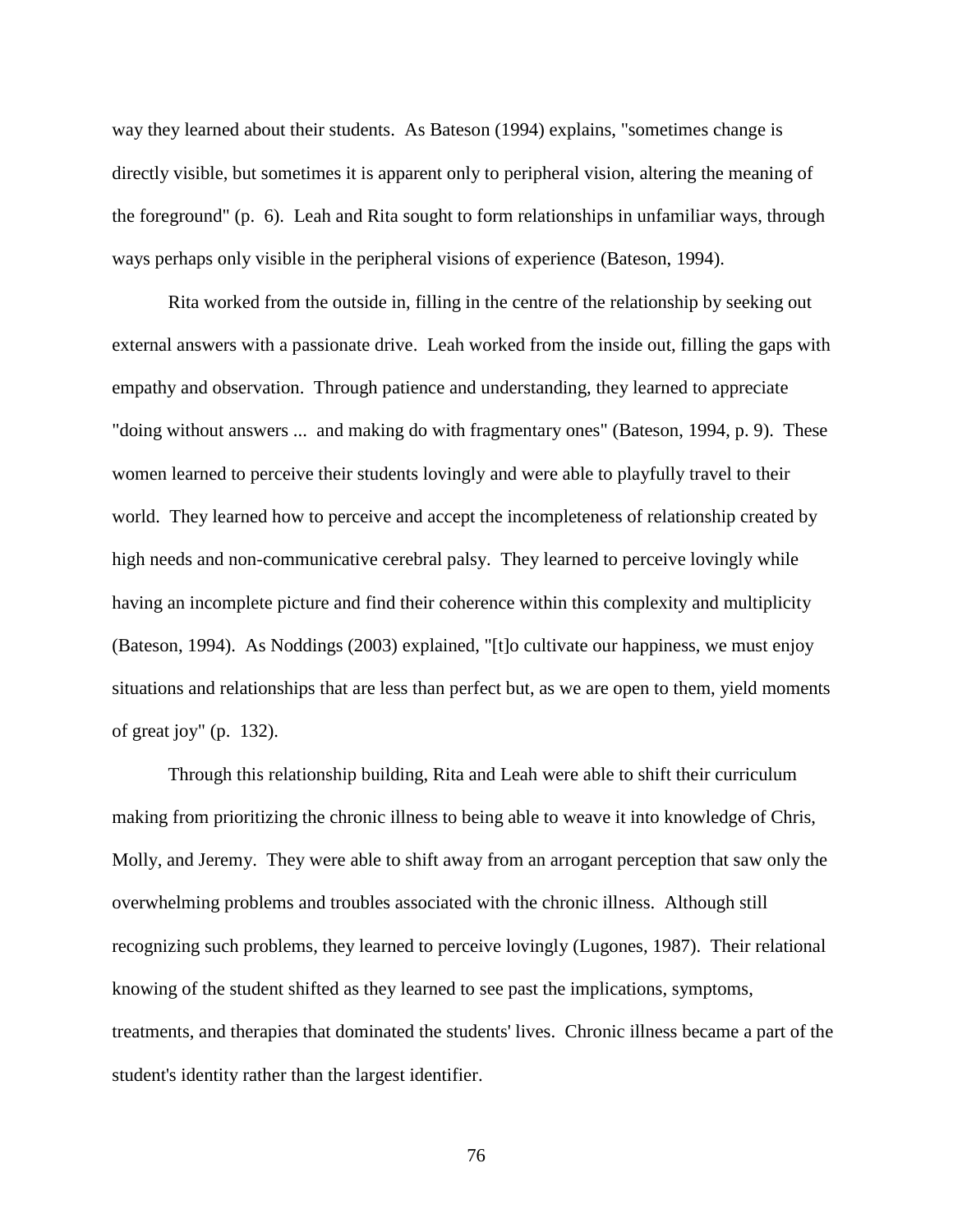They also learned how to perceive themselves lovingly in their recognition that they may not always know what is "best" for their students. This manifested in their curriculum making by the knowledge that students themselves could help inform decisions regarding their care and education and that the adults responsible for them should not dictate every action or decision. Leah recognized this more subtle arrogant perception in one classroom's EA. The EA, although doing what she thought was best for Jeremy, seemed to rely heavily on her previous experience to inform her decisions. Leah felt she doted on Jeremy at the expense of the rest of the class and at times, even isolated him. Leah, recognizing that she herself did not have all the answers regarding Jeremy's care either, had hoped that the EA would be more understanding towards her desires for a classroom community. In a way, Leah hoped the EA would be more open to new circumstances and opportunities in her classroom rather than relying on her experience with Jeremy from years previous.

Rita encountered another subtle arrogant perception. This perception purports that teachers should be able to "figure it out" when it comes to the unique care of students with high needs. Rita received very little training regarding accommodating health care needs. She received very little instruction regarding Molly's educational technology and asserted that such training would have been highly valuable. Rita exhibited a passionate drive in her efforts to find more information. She was also highly aware that such persistence was easier for her because of her years of experience at East Willows Elementary School.

Such arrogant perceptions work to suppress liminality. Dominant stories, such as the stories that say "the cerebral palsy kid," "you'll figure it out," and "I know what is best for him or her," halt the negotiation of meaning across difference [\(Huber et al., 2003\)](#page-107-0). Places of liminality vanish as the dominant stories of school and illness are imposed. Moments of uncertainty,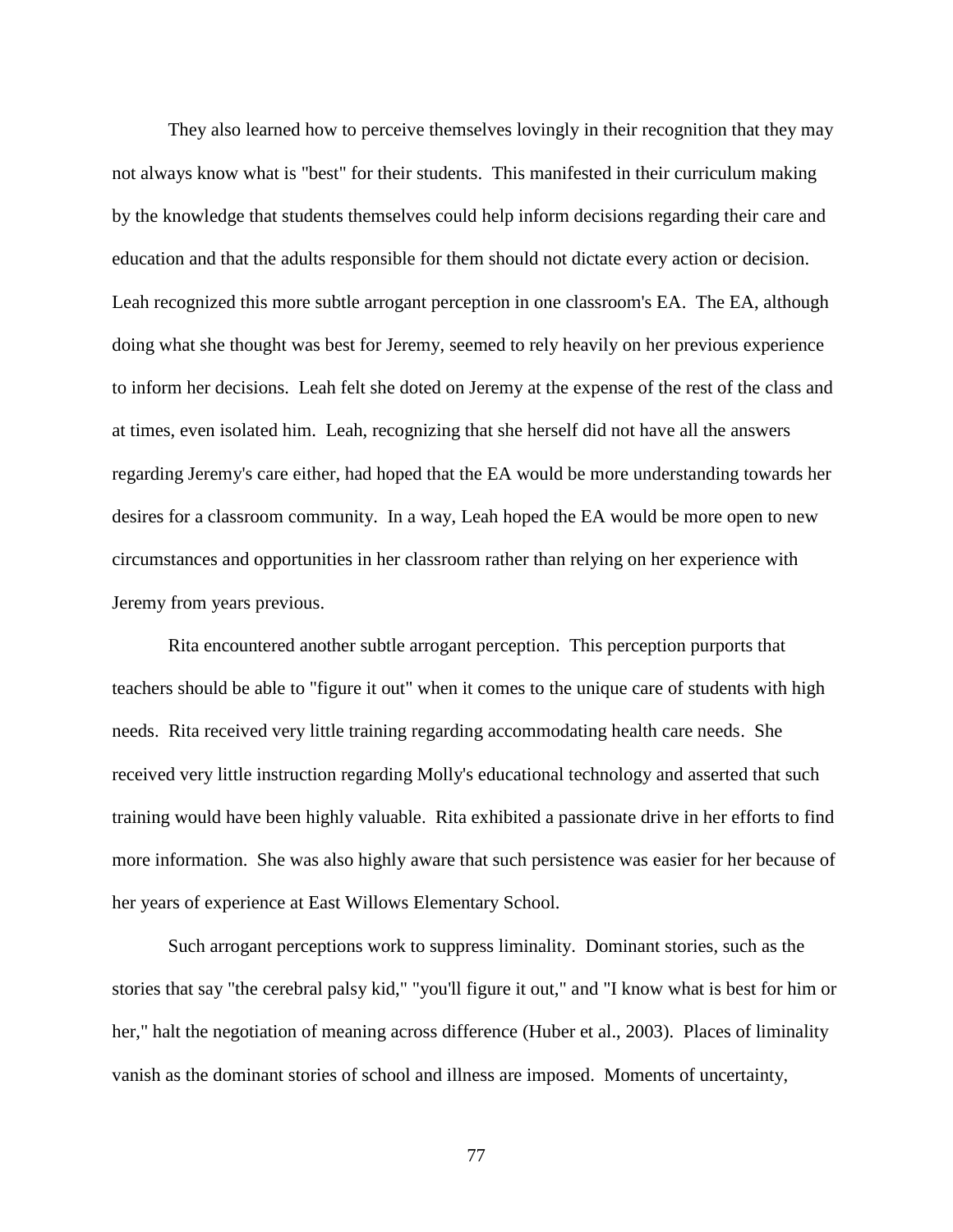unknowing, and unfamiliarity, necessary for curriculum making, disappear as arrogant perceptions take hold. These arrogant perceptions impose certainty and stability on a landscape full of ever-changing and complex lives; lives that enter and exit liminal spaces in dynamic relations oriented towards new forward-looking stories. Although liminal spaces can be onerous as teachers transition from certainty to uncertainty, these spaces allow teachers to imagine new possibilities and new stories to live by [\(Huber et al., 2003\)](#page-107-0).

### **Social Significance and Liminality Revisited**

It is estimated that upwards of 20% of students currently in schools have a chronic illness of some form and these numbers are expected to rise as medical care advances allow a child or youth and her or his family to better manage the illness [\(Hamlet et al., 2011;](#page-107-2) [Mukherjee et al.,](#page-109-0)  [2000;](#page-109-0) [Shaw & McCabe, 2008\)](#page-112-1). Consequently, there is an increasing need for people involved in these students education to be responsive to the student's educational concerns and needs. This paper explored the experiences of two elementary teachers as they negotiated their actions and decisions on a school landscape shaped by the presence of a chronic illness.

It can be said that teachers always have an incomplete picture of their students and that they, in different ways at different times, perceive their students arrogantly. There is simply not enough time in the regular school year to know the ever-changing lives of children and youth or to account for all the varying circumstances that affect the way teachers view their students. In Leah's and Rita's experiences, their curriculum making bumped up against a landscape marked by a chronic illness. They were confronted with tensions when their hopes and aims of building a classroom community were interrupted by various arrogant perceptions suppressing places of liminality. They worked towards world-travelling and learned to perceive the incompleteness created by illness as whole. They knew the worlds of their students were complete and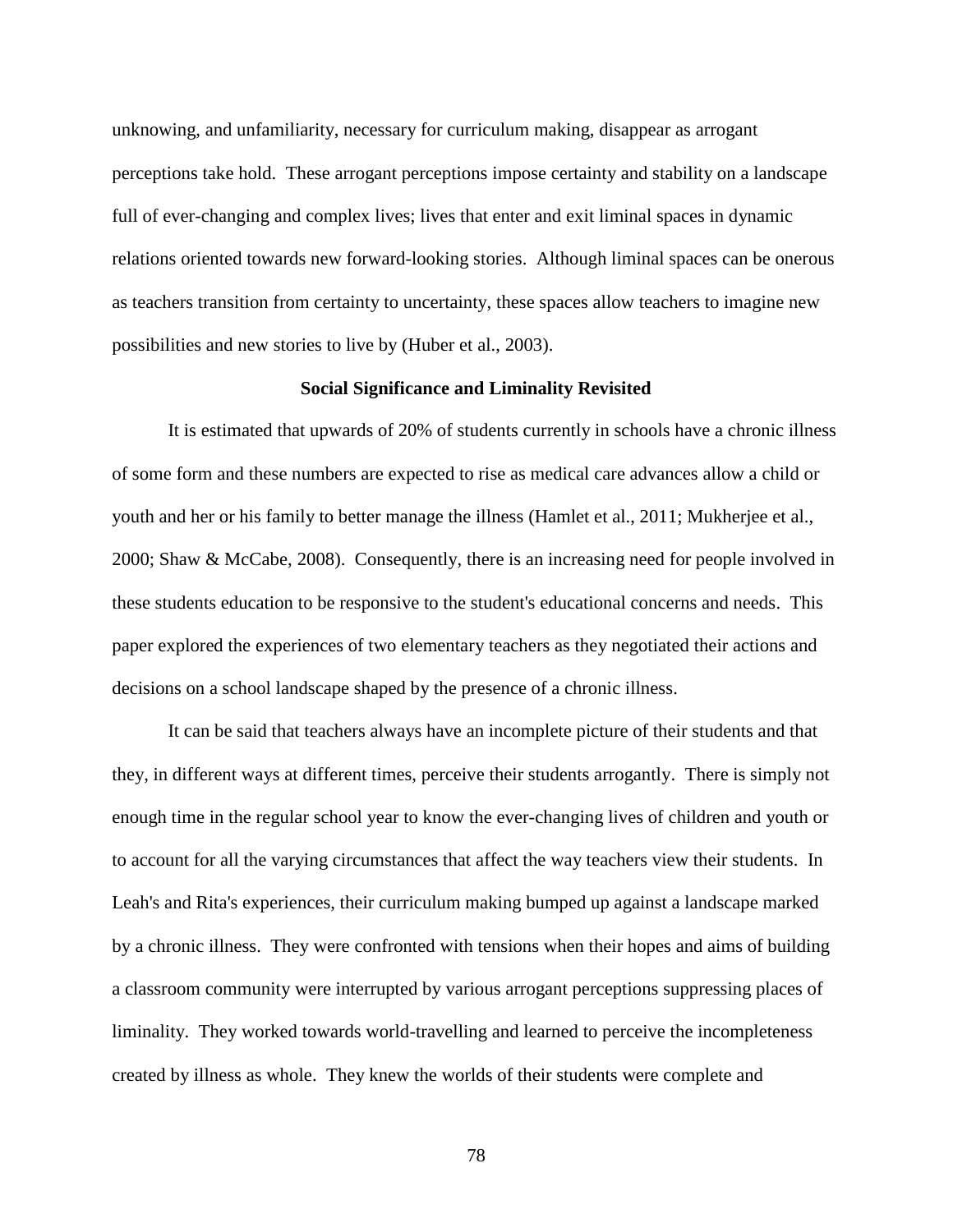integrative. Through their relational knowing of the students, they lovingly negotiated their travel to and from different worlds and places of liminality and were continuing to do so at the time of this research.

## **An Aside for Time**

At the beginning of the school year, each teacher struggled with understanding and coping with the demands of the illness, which seemed, at the time, to be the most visible identifier of the student. The various therapies, personal care excursions, and illness symptoms seemed to dominate each teacher's pedagogical actions. Their attention was directed towards management rather than obtaining and fostering an inclusive community. As the teachers learned to perceive their relationship with the child not as different and incomplete, but as whole and full within, and learned how to manage effectively the implications of their students' illness, a key feature became apparent: time. The settling of their relationship negotiation and their curriculum making simply took time. The negotiations of liminal spaces and new forwardlooking stories required time. It required time for the arrogant perception of the students as only their illness to subside and to learn to perceive lovingly. It took them time to learn how to worldtravel and accept the inconclusiveness of their curriculum making in the curriculum around chronic illness; a trait undoubtedly found in all curriculum making. It took time to not only look towards their students with loving eyes, but also look towards themselves with the same loving and forgiving eyes.

#### **Final Words**

When teachers teach a child or youth with a chronic illness, when they attend to a child and her or his lived experiences, they are called into transition. Engaging in a curriculum around chronic illness called Rita and Leah to see and observe differently, to see the same story through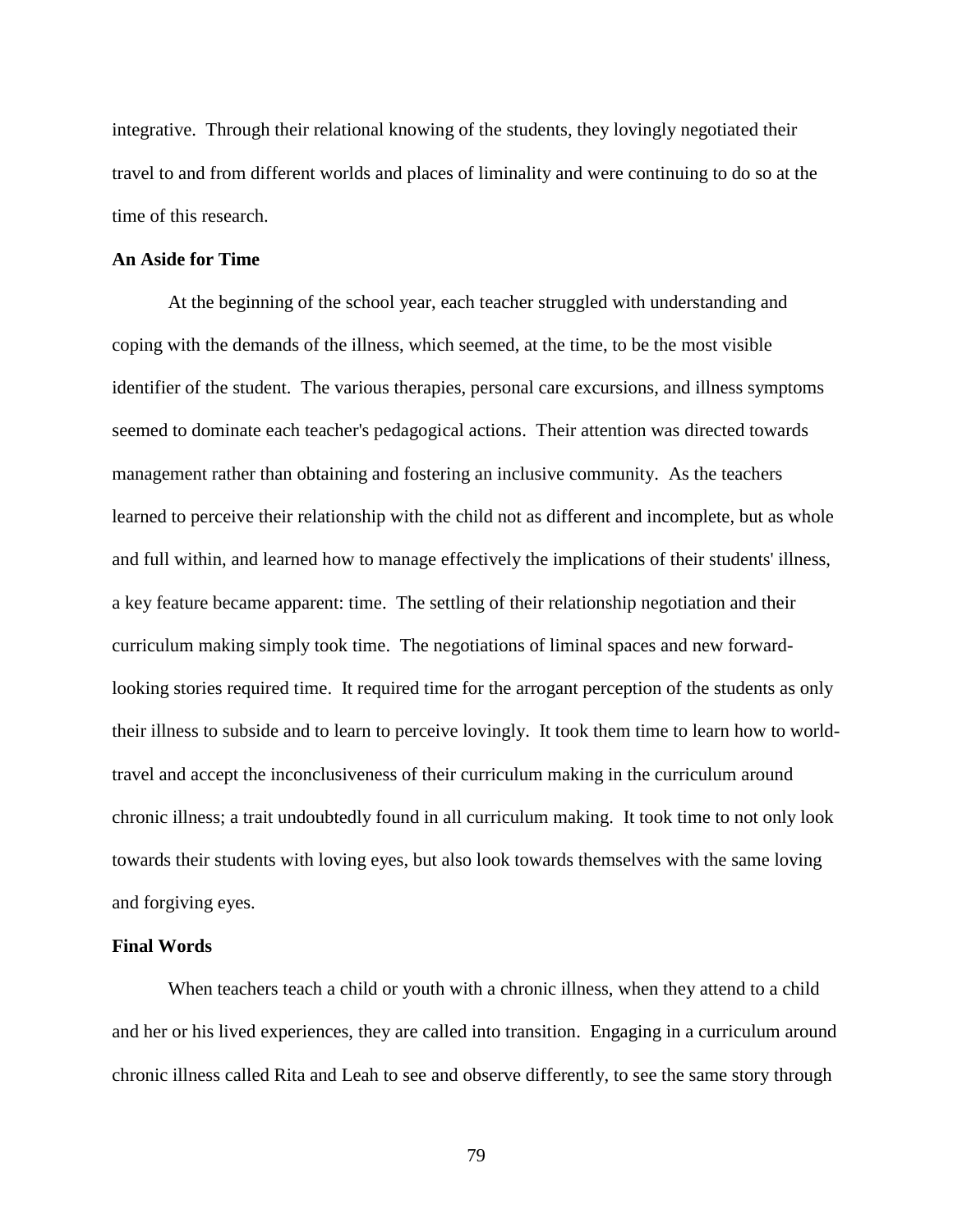a different lens. Rita and Leah entered a liminal space in their curriculum making and were learning to perceive wholly as they were brought into a new forward-looking story. They entered into a place of difference, a liminal space between health and un-health, illness and wellness, capability and desire. A space created, in time, by the transitioning from a story they lived by beforehand and the story they will come to, a new story to live by. The act of curriculum making around chronic illness requires time and possibilities present in liminal spaces. It was through these teachers' relational knowing of themselves and their students in liminality, developed through patience and ingenuity, that they were able to, and were still learning to, see past the illness and perceive their students and themselves with loving eyes.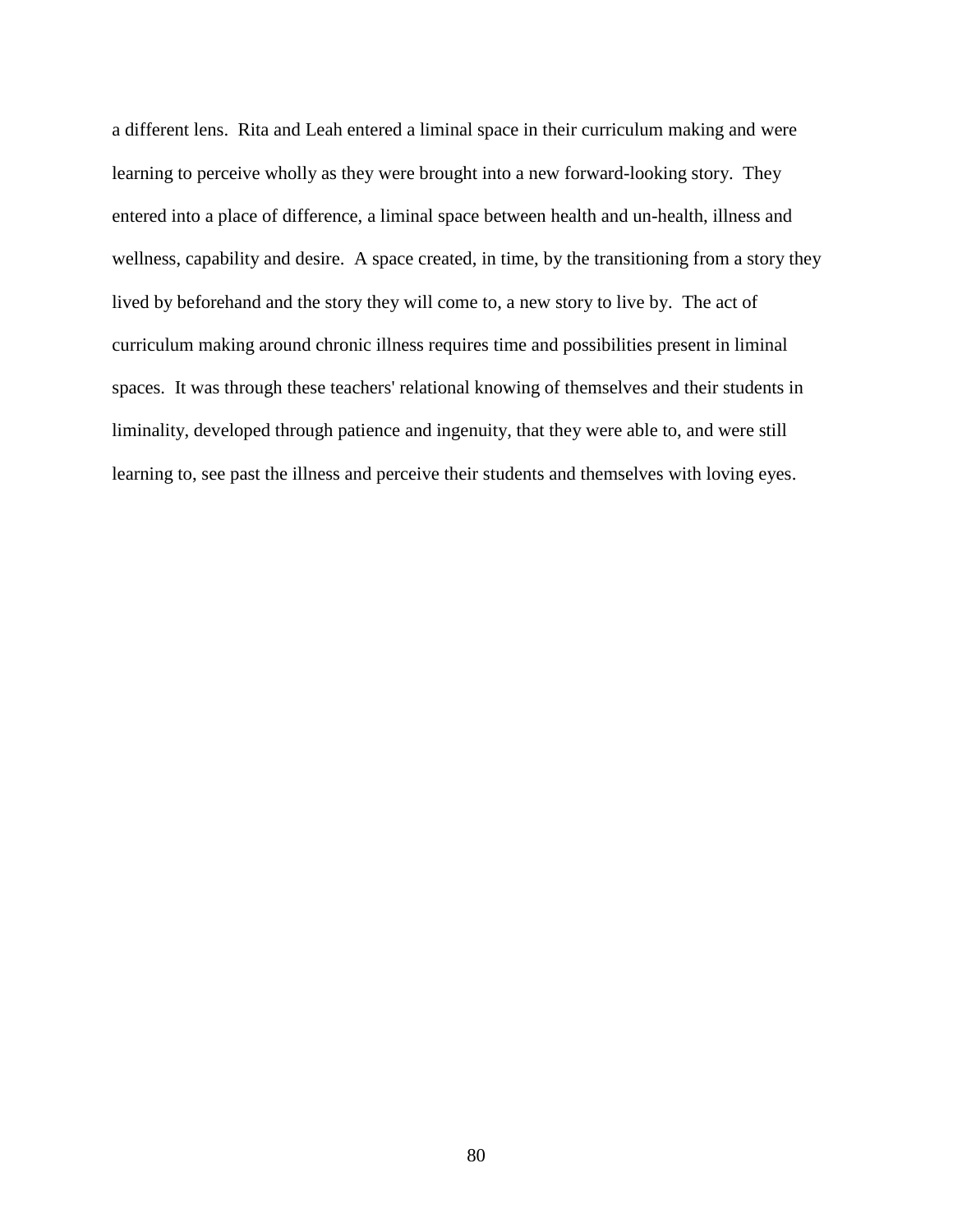# CHAPTER FIVE. **CONCLUSION**

## **Overview of Document**

Chapter 1 of this thesis opened with a narrative that highlighted a moment of tension in a teacher's curriculum making that was created by the unforeseen events in the curriculum around chronic illness. Following this narrative beginning, the chapter explored the definition of chronic illnesses, chronicity, the curriculum around chronic illness, relevant research literature, and the unique placement of this thesis in the broader research field.

Chapter 2 focused on the methodology and methods of this research. It explored narrative concepts including professional knowledge landscapes, stories to live by, personal practical knowledge, and narrative coherence. It also described the research process and detailed ethical considerations of this research.

Chapter 3 and 4 inquired into the experiences of the teacher participants. Chapter 3 explored Claire's experiences as an early childhood educator and highlighted the way Claire's playful curriculum making and playful teaching attitude naturally and delightfully negotiated the ambiguities and tensions in the curriculum around chronic illness. Chapter 4 explored the experiences of Rita and Leah as they taught students with high needs cerebral palsy. This chapter inquired into the place of liminality in the curriculum around chronic illness and explored how world-travelling and loving and arrogant perceptions can manifest on a school landscape marked by chronic illness.

This chapter details some common concerns and stories of the teacher participants that were not previously addressed directly and discusses historical perspectives of chronic illness and the ethic of care. The chapter contains a reflection of my experiences in this research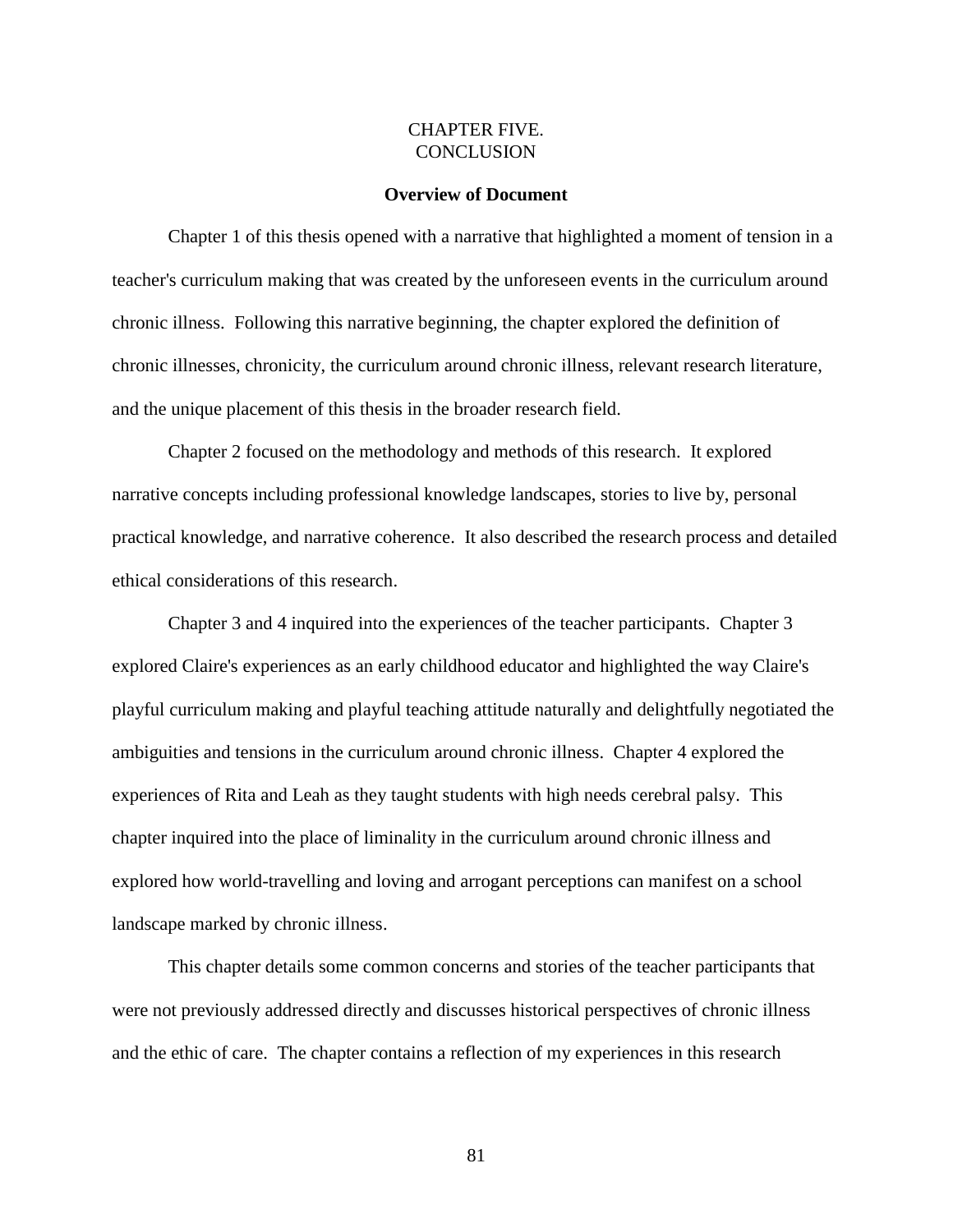process and revisits key concepts and terms explored in this research. This chapter ends with some thoughts about the curriculum around chronic illness.

# **Common Concerns**

Each teacher participant had a unique background, approach to teaching, and personality. However, they shared many similar concerns that were not mentioned directly in the previous chapters. Considering the complexity and importance of the lives of teachers and students in school, they warrant discussion. Some of these concerns will be addressed here.

All three women strove to create a safe place in their classroom for all their students. Although sometimes not directly naming it as such, all three teachers worked towards fostering inclusion and a sense of community in their classroom. It was apparent in our conversations, both recorded and casual, that these women cared deeply for both their students with chronic illnesses and those of full health. They genuinely wanted the best for all their students. It was clear that their students' happiness and safety were a high priority in their teaching.

All three women expressed the importance of administrative support and other support structures within the school. The support of the EAs was consistently acknowledged as invaluable and crucial for maintaining the classroom. All were appreciative of the support and guidance of the itinerant nurse working at this school, to which I am also grateful, and members of the special education department. All three teachers valued the support they did receive, but Rita and Leah expressed a desire for more consistent and easily accessible support. Claire explained that the provincial pre-Kindergarten program mandated that there must be one adult for every eight children with a maximum of 16 children per class. As a result, she felt she received considerable support.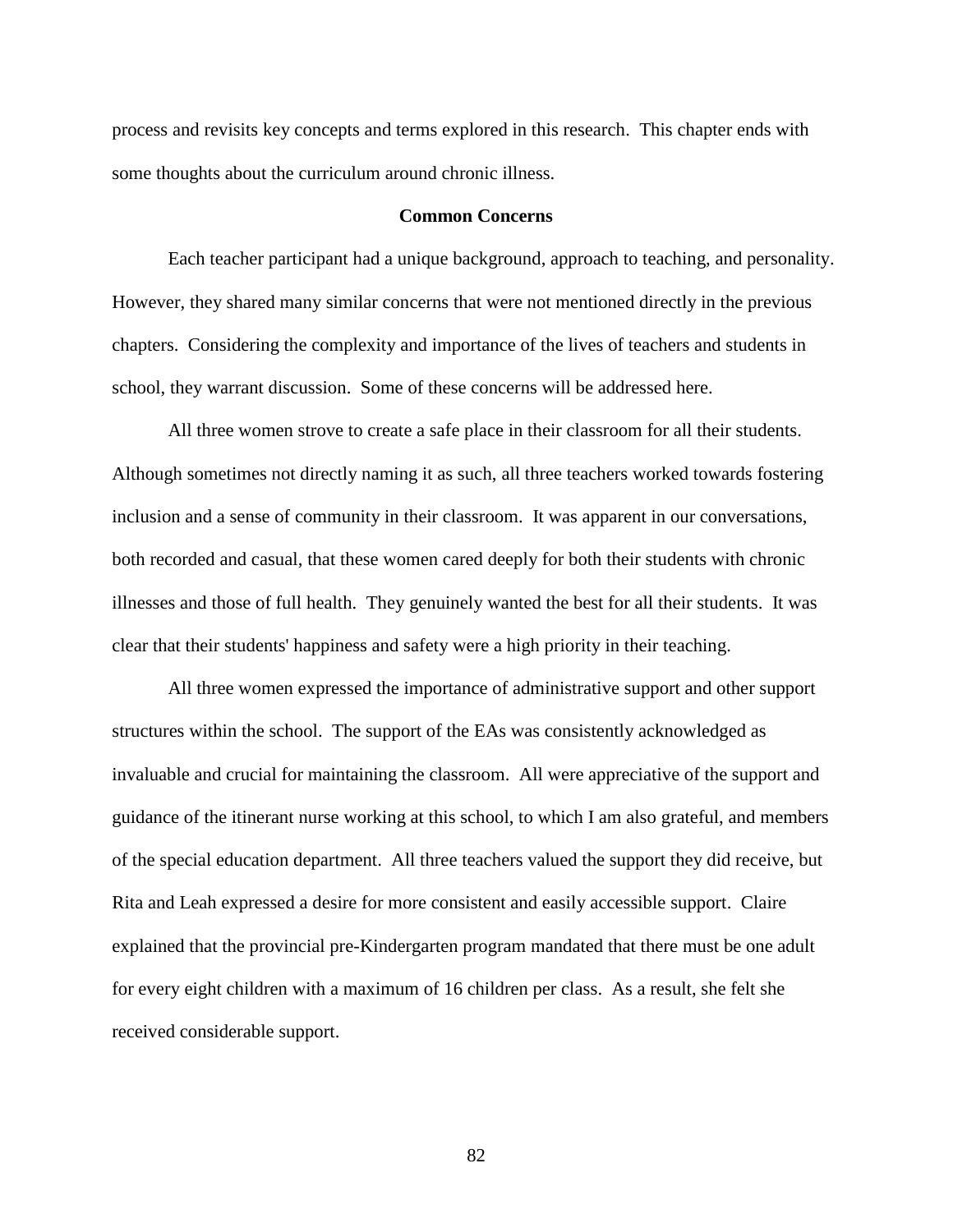The teachers also expressed little concern regarding taking on responsibility for the physical safety and medical care of the students. Personal liability was not alluded to or mentioned directly. They were not concerned about any physical or political harm for themselves and did not express any fear for the safety of their students in the classroom. The teachers also expressed thoughts, both positive and negative, pertaining to the large student population at East Willows Elementary School.

Rita and Leah expressed other unique concerns regarding Chris, Molly, and Jeremy. At times, they felt they did not have enough time to appropriately meet and address the student's needs. They expressed concern over how much time and attention Chris, Molly, and Jeremy were getting in comparison to the other students in the classroom. They felt that there should be a more balanced and equitable approach.

Rita and Leah did not feel that their teacher preservice programs adequately addressed the issues created by chronic illness and other high needs in the classroom. Both told stories of a sharp learning curve in their first few years of teaching and when they encountered their students with chronic illnesses. They also mentioned or alluded to their willingness to engage in additional training specific to their situation and to learn more about the student and her or his condition.

There was a common storyline pertaining to peer relationships. Both Rita and Claire explained that some of the students who exhibited physically and emotionally aggressive behaviour towards others formed caring and loving relationships with Chris, Molly, or Madeline, respectively. For example, in Claire's classroom, a young boy who exhibited aggressive and unkind behaviour towards the children in her pre-Kindergarten class would never hurt Madeline.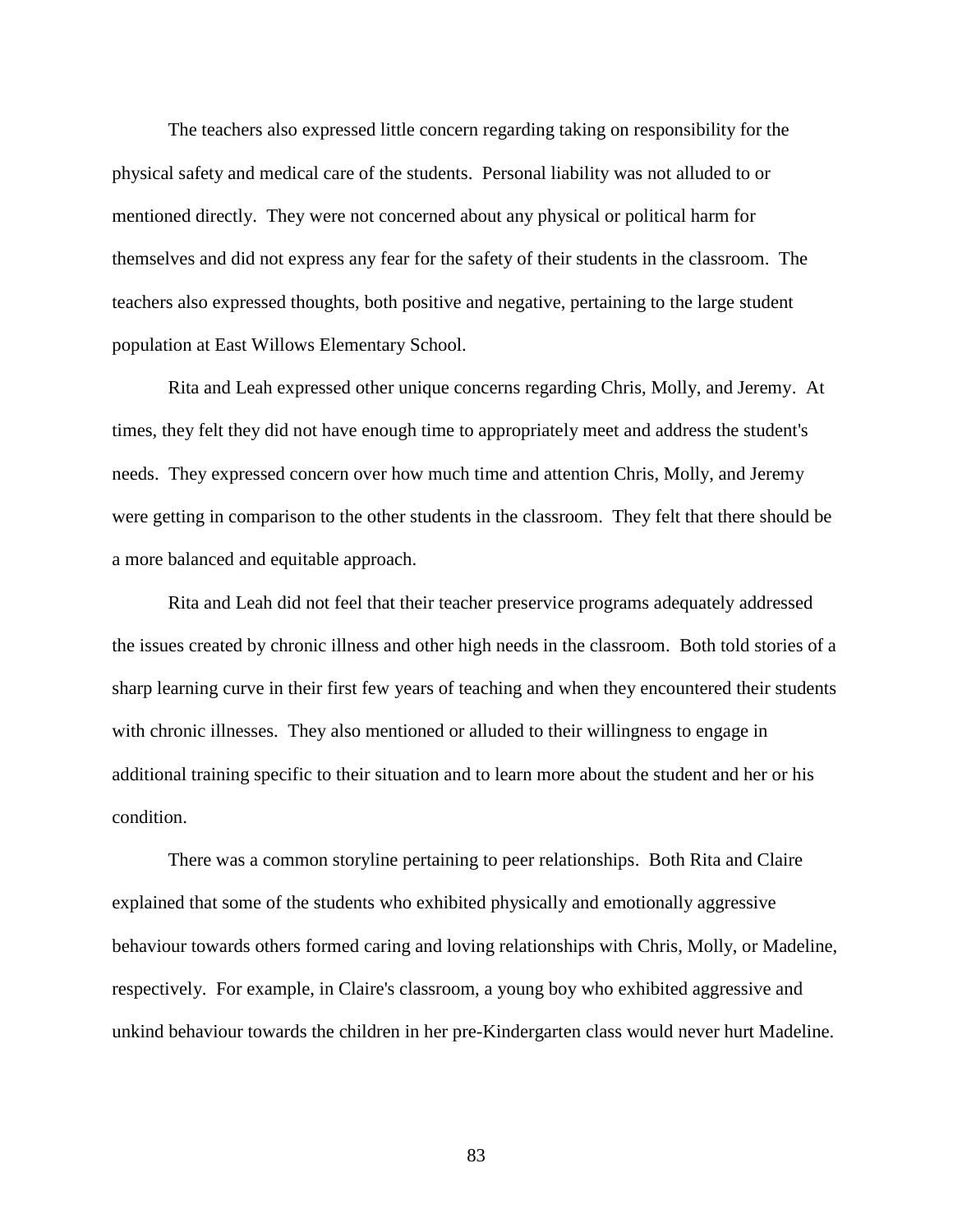Claire described moments when this typically physically aggressive young boy, who practically tackled other students in the class, would lean in and give Madeline the kindest, gentlest of hugs.

### **Historical Perspectives: From Segregation and Misconceptions to an Ethic of Care**

There have been a wide variety of perspectives towards chronic illnesses in the past. Shamans and healers turned to supernatural, spiritual, or intangible aspects of human existence to understand the meaning of sickness and work towards healing [\(Eisenberg, 1977\)](#page-106-0). Many religious groups of the past and some in present times believed that illness was a plight or punishment from a deity [\(Pargament, Smith, Koenig, & Perez, 1998\)](#page-111-0). Illness was also thought to be manifestations of psychological disturbances, such as "hysteria" [\(Micale, 1995\)](#page-109-1). On the other end of the spectrum, the treatment of chronic illnesses did not often consider the quality of life for the patient, focusing on symptom diminishment rather than enjoyment of life [\(Cella, 1995\)](#page-103-1). Increasingly, the patient's subjective experience has become an important factor in considering future treatments [\(Burckhardt, Woods, Schultz, & Ziebarth, 1989\)](#page-103-2). There has been a push towards investigating the psychological and social influences on illness, such as looking at the effects that social support and psychological states, including high stress, negative affectivity, depression, and emotionality, can have on body and its relationship to illness and quality of life [\(Biondi & Zannino, 1997;](#page-102-1) [Ostfeld, Lebovits, Shekelle, & Paul, 1964;](#page-110-2) [Renn, Feliciano, & Segal,](#page-111-1)  [2011;](#page-111-1) [Watson & Pennebaker, 1989\)](#page-113-0).

Care for those with chronic illnesses has also shifted away from a burden and loss conceptualization towards imaging health within illness, transformation, and normality [\(Thorne](#page-113-1)  [& Paterson, 1998\)](#page-113-1). It works more towards ensuring a quality of life and a sense of normalcy for the patients in addition to the required treatments and regimens. The mass public is also better informed than in years previous. For example, in 1961, a survey regarding the public's opinion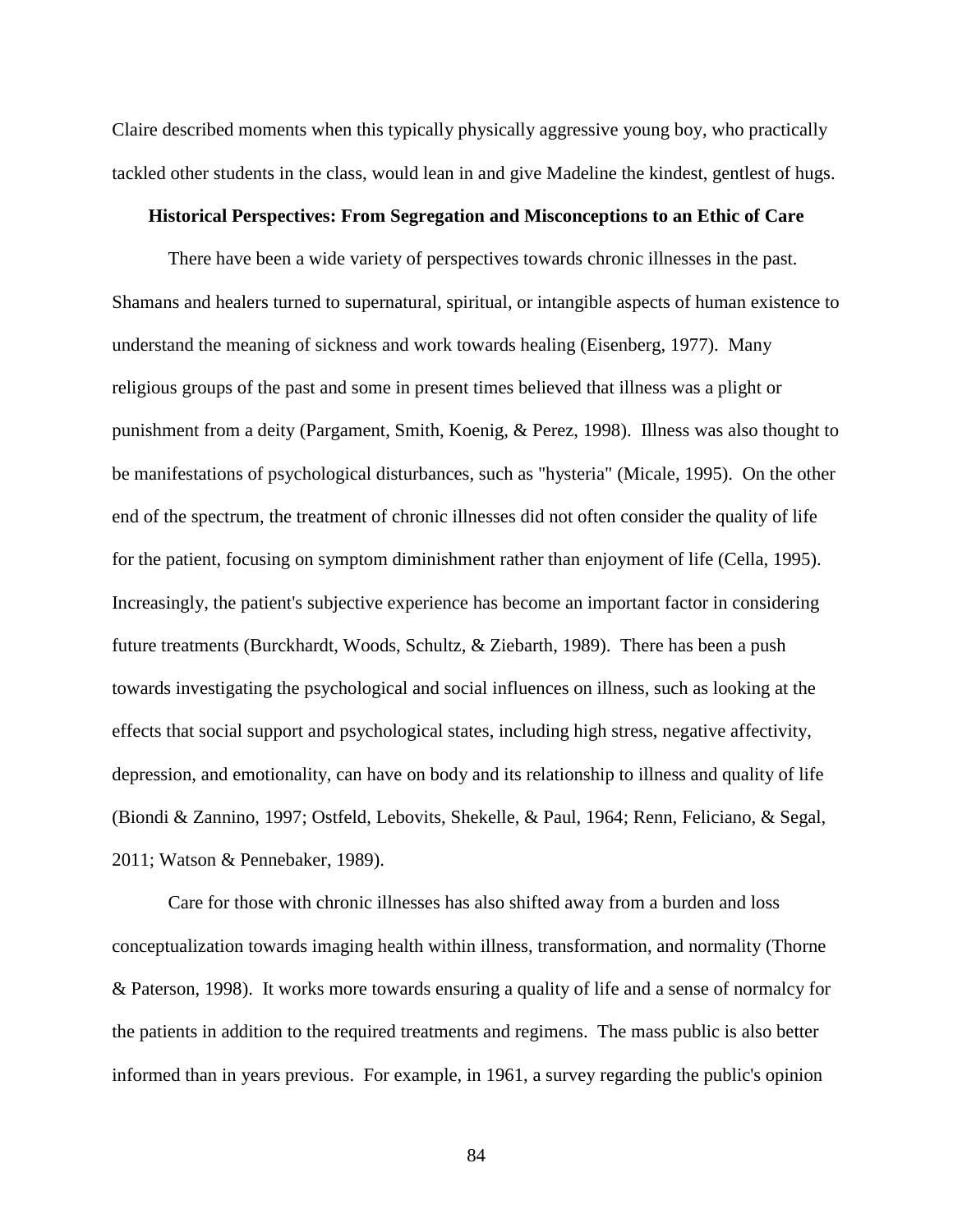of the causes of cancer revealed that the majority of those surveyed did not know any causes of cancer or believed that it was caused by neglect of skin bruises, irritations, infections, or sores; the remaining believed in a wide variety of reasons including, but not limited to, poor sleep, smoking, infections, pollution, lack of cleanliness, stress, drinking, babies, and sexual intercourse [\(Toch, Allen, & Lazer, 1961\)](#page-113-2). It is apparent that public knowledge of cancer, and other chronic illnesses, has improved since this survey and are still improving.

Such conceptions and misconceptions of people living with chronic illness were based upon their knowledge of the disease and its implications and side effects, often without consideration of the individual behind it. The teachers involved in this research thesis, Claire, Rita, and Leah, through their personal commitment to care and educate these students to the best of their ability, experienced a shift in their knowledge. Their knowledge of the disease shifted into a knowledge of the student.

This personal and professional obligation to care and learn was part of their ethic of care, as described by [Noddings \(2002\)](#page-110-3). Noddings (2002) advocated that the way to create a better world is through better people. She argued for an ethic of care that is fundamentally based on the caring relation between the carer and the cared-for. Noddings further argued that educators abide by the obligation of genuine care of the cared-for not because of a pre-existing set of principles or virtues, but because of a "response-ability" [\(Noddings, 2003, p. 35\)](#page-110-1) to their students, meaning that they willingly respond positively to their students through dialogue, observation, and meaningful relationships [\(Murphy, 2013\)](#page-109-2). Response-ability, accordingly, is deeply relational [\(Noddings, 2003\)](#page-110-1).

In contrast to response-ability, [Noddings \(2003\)](#page-110-1) described accountability; a term commonly used in discussions of education and standards. This term stems from the business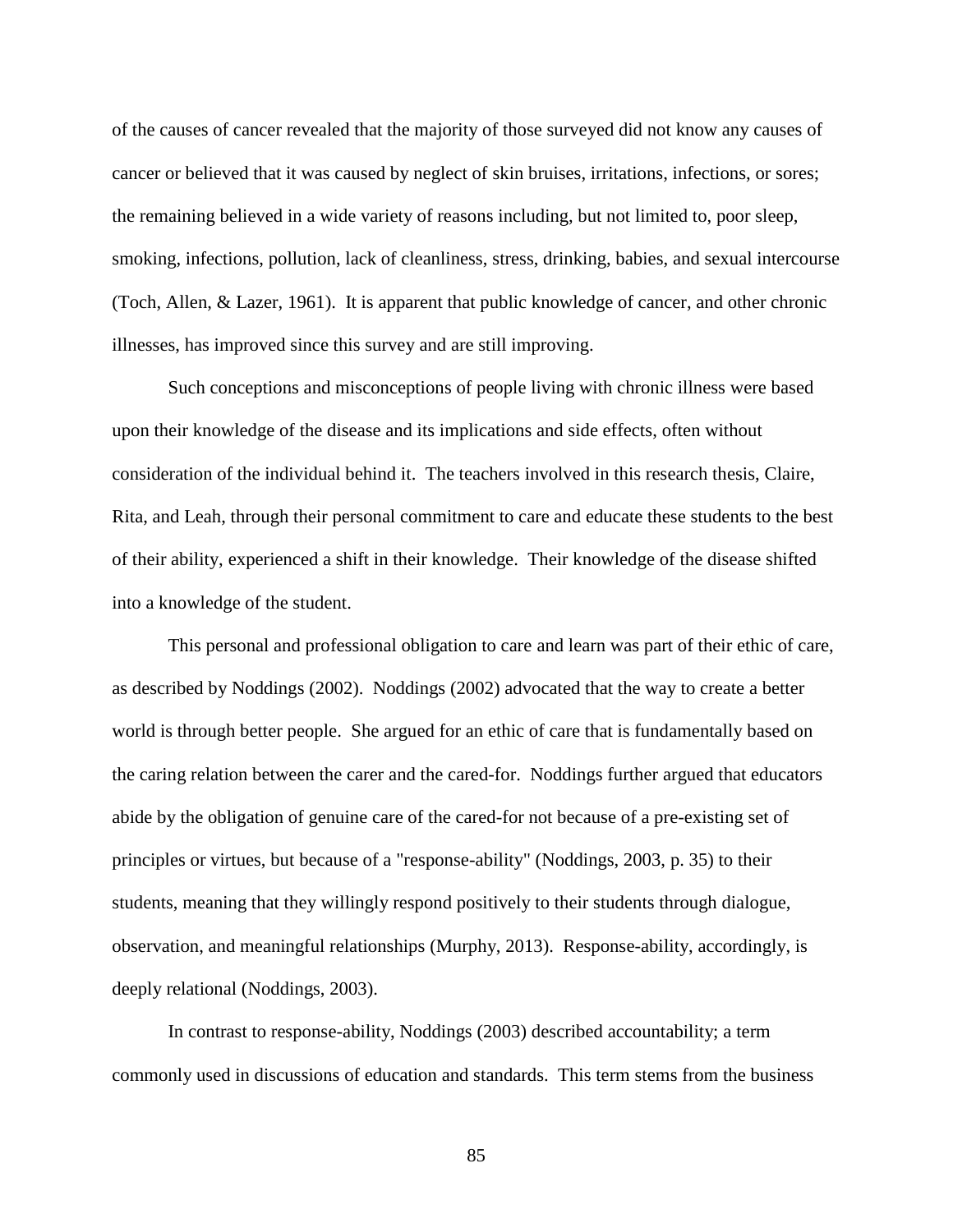world and focuses on a person's vulnerability. Accountability creates a sense of worry about reputation as it forces individuals to find ways to prevent accusations or look for excuses when she or he does not fit within the imposed standards [\(Murphy, 2013\)](#page-109-2). Although accountability is important in the school setting, for example being accountable to arrive at work on time, Noddings stressed that educators should focus on the ones they are responsible for, namely, the students [\(Murphy, 2013\)](#page-109-2). In this research thesis, Claire, Rita, and Leah expressed a strong ethic of care and a strong desire to be response-able. They felt both a personal and a professional responsibility to provide an inclusive and meaningful education for their students and to be responsive to their needs. Such an ethic of care, in a landscape shaped by a chronic illness, focuses on the education of the child rather than a segregated management of disease.

## **Social Significance and Future Implications**

In comparison to the long history of discrimination and segregation that children with chronic illnesses or disability have experienced, it has been relatively recent that these students have been included in mainstream education [\(Collins, 1995;](#page-105-0) [Kliewer, 1998\)](#page-108-1). Considering the unique needs of these students and the rising prevalence rates of chronic illness in the schools, it is important to explore ways to appropriately respond to the educational needs of these students.

The social significance of this research thesis was in its ability to retell the stories of the teachers who worked and lived alongside a student with a chronic illness; stories typically underrepresented in the literature of this topic. It neither reduced the complexity of the stories nor prioritized the educational problems associated with chronic illness; instead, it allowed for the complexities, both positive and negative, to exist freely without judgement or blame. It focused on the stories of these teachers, lived and told, so that others may find a reflection of themselves in them and learn from these experiences.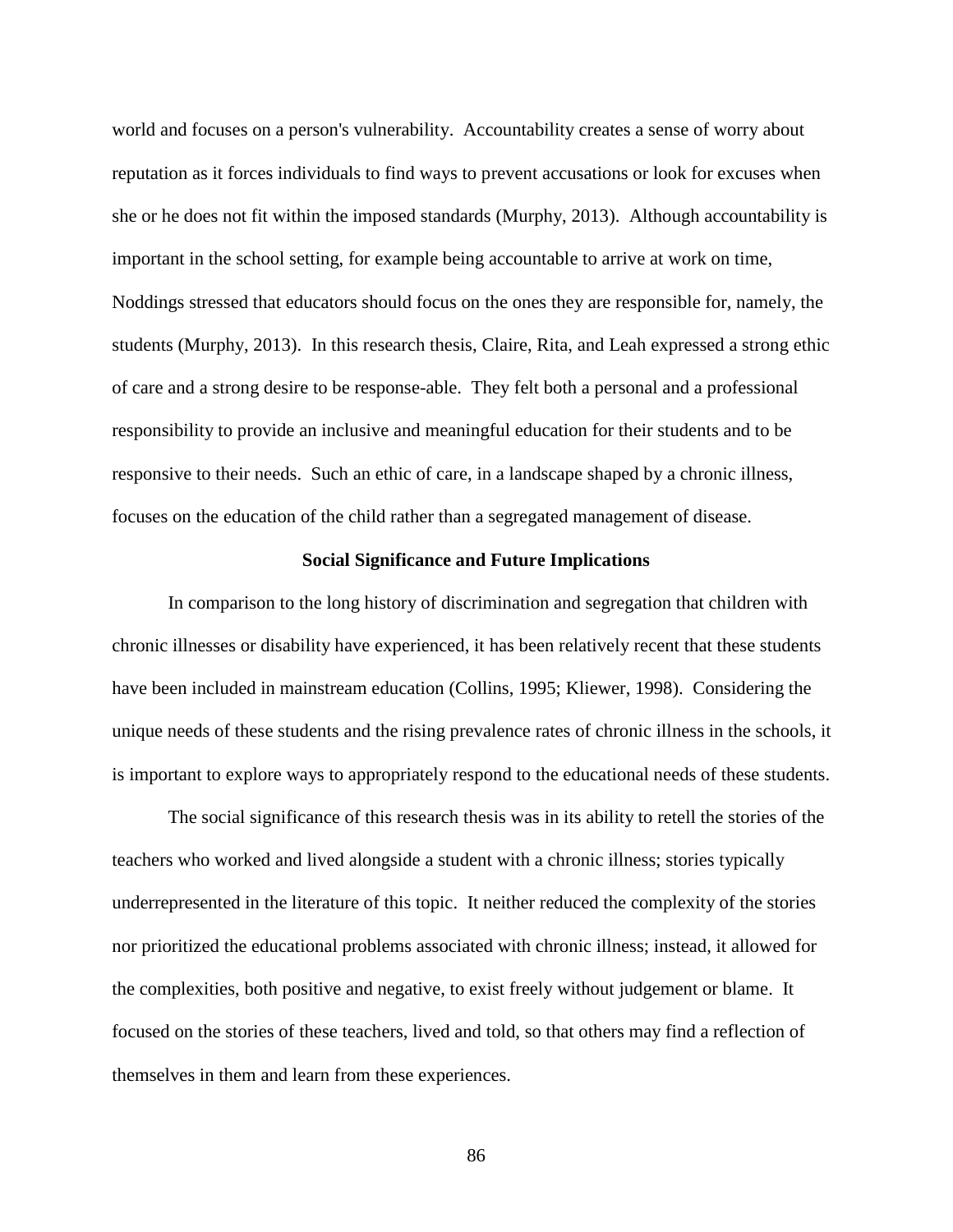Given that this inquiry was a *telling* narrative inquiry (Connelly & [Clandinin, 2006\)](#page-105-1), meaning that the stories, experiences, and field notes were collected through interviews, future research could entail living alongside a teacher for an extended period of time as she or he teaches the student with the chronic illness. This would entail what [Connelly and Clandinin](#page-105-1)  [\(2006\)](#page-105-1) call a *living* narrative inquiry. Further research in this topic includes gathering the stories from a broader range of individuals involved, such as families, peers, educational assistants, itinerant or school nurses, special education teachers, and administrators. Stories could also be gathered from the students themselves.

# **Reflection on the Research Process**

This research was a powerful learning experience for me as I travelled along a path that started with telling a story of a school assembly. From this single story grew research wonders that guided the process and creation of this thesis. One of the most rewarding and challenging aspects of conducting this research was listening to the stories of others who either lived through a chronic illness themselves or knew and cared for someone with one. It became apparent that many of those who I spoke with, both in and out of the research context, needed to tell these stories and needed to have them heard. It also seemed that many people, in some way, had a personal or professional connection to this topic. I found it increasingly important to listen attentively to these stories, both good and bad, in many aspects of my life. It was challenging to hear stories of shame, fear, and sadness, but it was highly rewarding to listen to stories marked by optimism, courage, healing, and friendship. It was these latter stories that encouraged me along the way as I negotiated my own personal and professional stories of chronic illness.

I was surprised and overjoyed about how open and honest the teacher participants were during our conversations. Considering the uncertain and possibly fearful nature of chronic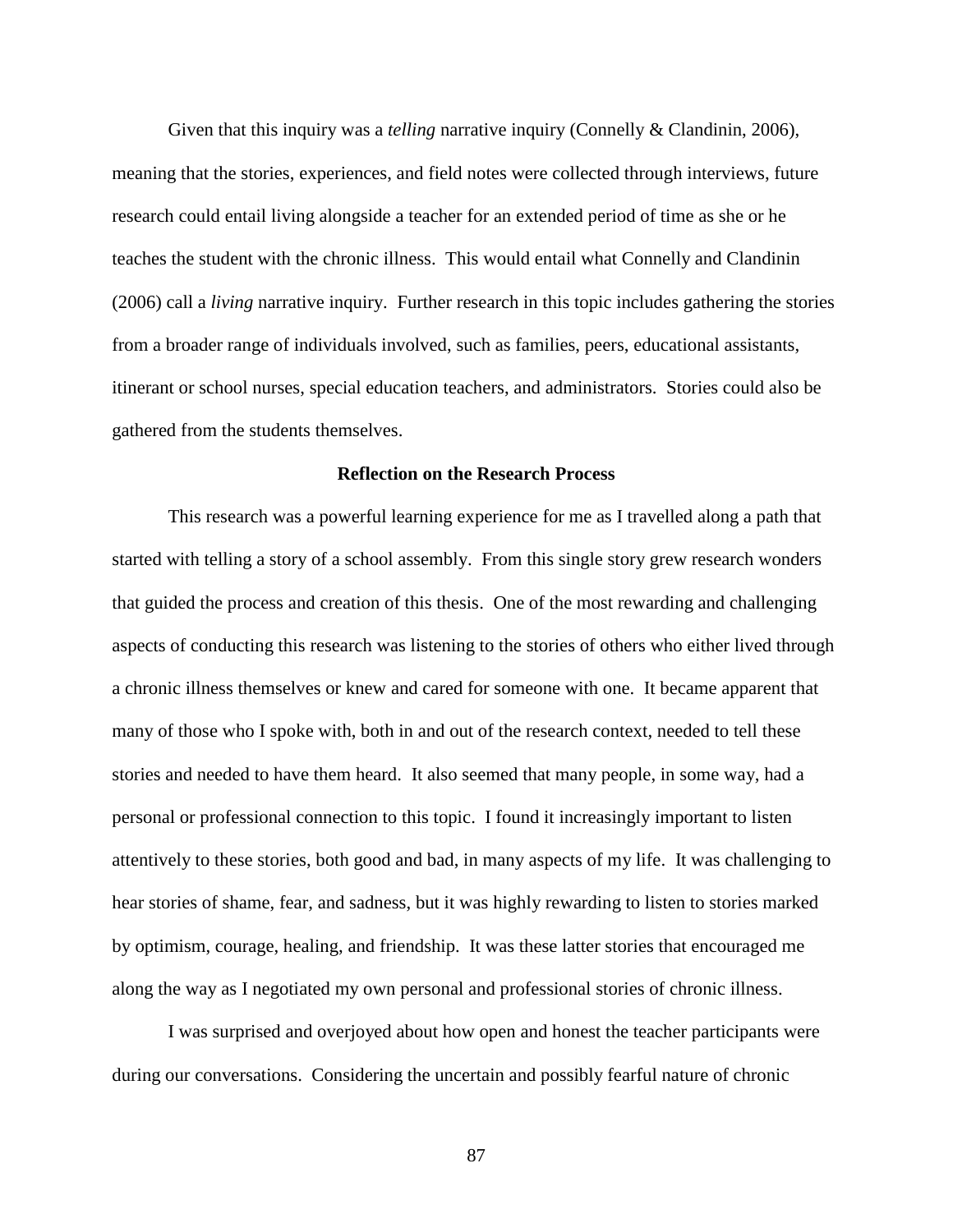illness, I was expecting some hesitation or concern over sharing their experiences. Instead, these women were forthcoming and direct and were eager to share. It was a pleasure getting to know these women and listening to their stories.

## **Revisiting Key Terms**

The following sections revisit key terms and concepts presented in this research in relation to the experiences of Claire, Rita, and Leah. These include: citizenship, sharing authority, counterstories, liminality, forward-looking stories, personal practical knowledge, stories to live by, narrative coherence, world-travelling, and arrogant and loving perceptions. It also explores some shifting peripheries from this research and revisits the curriculum around chronic illness.

# **Citizenship**

In the past, children or youth with a chronic illness have lived a story of discrimination and segregation in their education and it has only been relatively recent that these students have been included in mainstream education [\(Kliewer, 1998;](#page-108-1) [Mukherjee et al., 2000\)](#page-109-0). With shifting societal ideals and governmental mandates, these students have been included in mainstream schools and classrooms with the goal of full citizenship. Citizenship refers to viewing those with a disability as valued human beings and recognizing their significance in the larger community [\(Kliewer, 1998\)](#page-108-1). Working towards citizenship in the classroom requires the active and purposeful participation of all students and teachers in multiple realms. In citizenship, acceptance is the foundation for development [\(Kliewer, 1998\)](#page-108-1).

In their curriculum making, teachers can work towards engaging students with chronic illness into full citizenship. Using a playful attitude and spirit to guide their curriculum making, as was shown in Claire's teaching, teachers can create a safe and accepting place for students like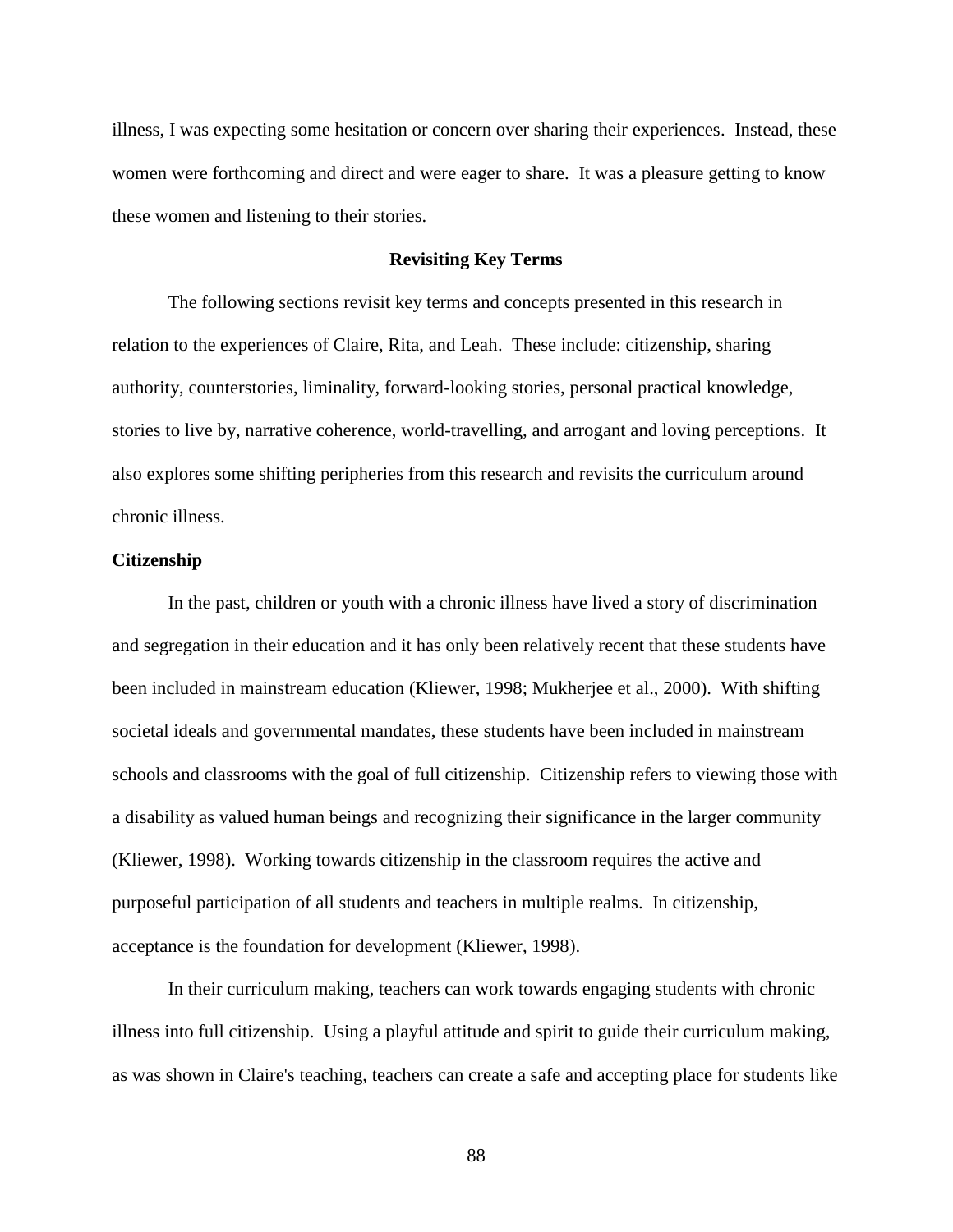Madeline in the classroom. Claire's playful spirit was boundless, adaptable, and open to possibilities. Adopting such a playful attitude in teaching means that teachers view the discomforts and disruptions created by a chronic illness as obstacles to overcome or, in lieu of the imaginative plotlines of young children, mighty dragons to slay. This playfulness imagines possibilities and hope where limitations and fear reside. In this curriculum of play, teachers can negotiate the tensions and ambiguities of a curriculum shaped by a chronic illness and help bring these students into full citizenship.

## **Sharing Authority**

[Oyler \(1996\)](#page-110-4) described a sharing authority to entail a joint construction of knowledge where students are invited and encouraged to direct their learning towards a mutually developed agenda. It is not a dismissal or negation of teacher authority, but rather a co-participation between teacher and student in directing the process and content of the classroom [\(Oyler, 1996\)](#page-110-4). When a teacher shares her authority with her student with a chronic illness, as Claire did with her pre-Kindergarten children, it allowed for these students, who often have lives dictated by those more knowledgeable in their illness [\(Charmaz, 1991\)](#page-104-0), to contribute equally to the classroom process, content, and learning. As Claire shared authority with her classroom, she engaged Madeline and other students into full citizenship and equal standing. This sharing of authority in the classroom allows students with a chronic illness to co-construct meaning and contribute equally to the momentum and direction of the curriculum making in a curriculum around chronic illness.

### **Counterstories**

[Nelson \(1996\)](#page-110-5) described a counterstory to be a narrative that resists and challenges dominant stories and stories of domination. A counterstory "redescribes a dominant story,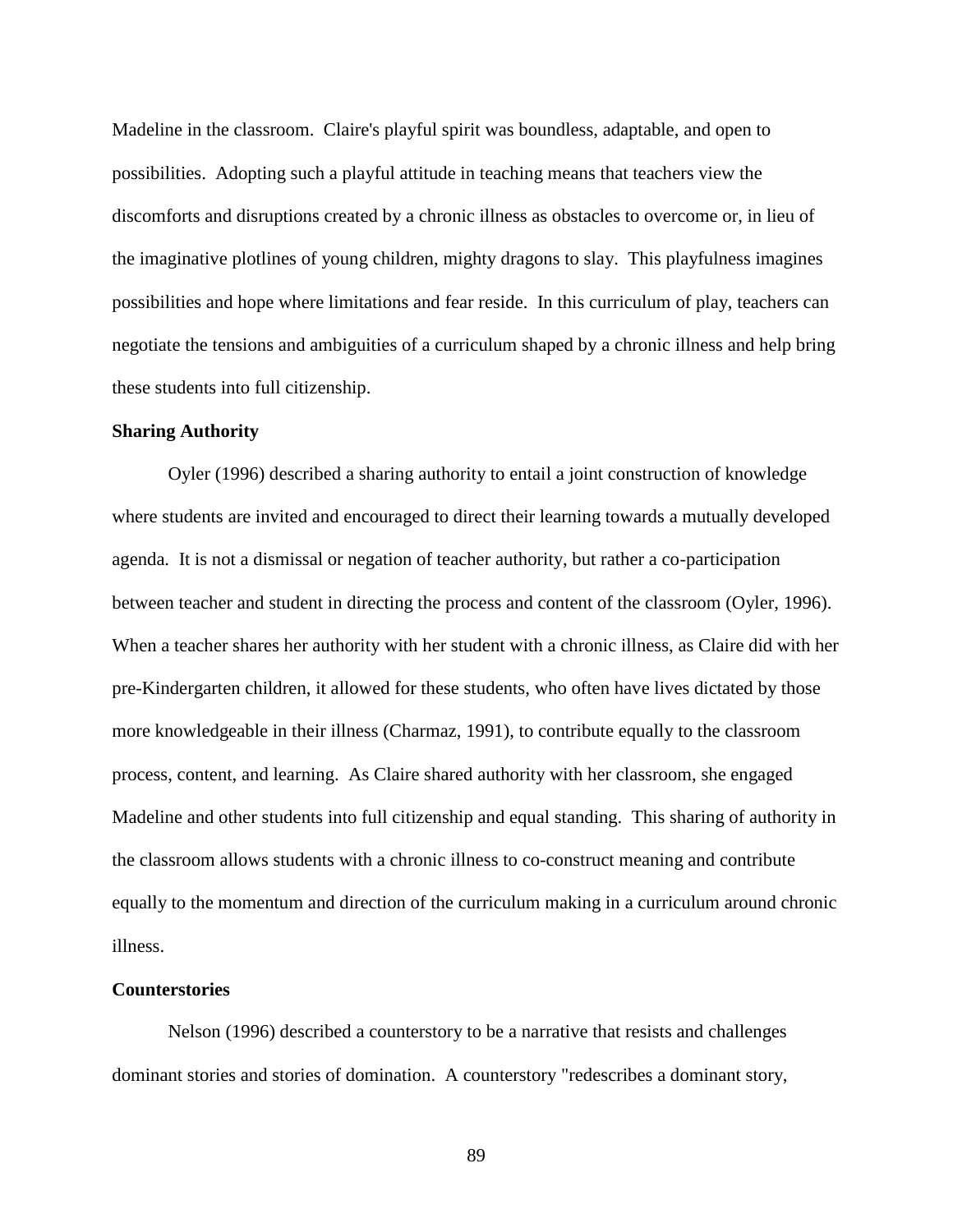repudiates it for her- or himself" and opens up alternative interpretations while undermining the dominance of dominant stories [\(Nelson, 1996, p. 98\)](#page-110-5). On a school landscape shaped by a chronic illness, many possible dominant stories exist. These stories speak of standards and expectations, rigid governmental subject matter topics, and lack of support. It also portrays students with chronic illness as transient, problematic, and existing on the peripheries of inclusion.

The teachers in this research recognized some of these dominant stories, but did not live by them; instead, these teachers repudiated them and worked towards living a counterstory of acceptance and care based on their background and personal beliefs. It was through their loving and caring curriculum making that they disrupted the expected narratives of limitations from living with a chronic illness. They sought to reframe meaning from their experiences, meaning that chronic illness frequently disrupts [\(Clark, 2003\)](#page-105-2), by working towards a loving and caring counterstory.

#### **Liminality and Forward-Looking Stories**

Liminal spaces are transitory spaces where a person is exiting one place or condition and entering another; it is an in-between place, neither here nor there [\(Heilbrun, 1999\)](#page-107-3). The disruptions caused by chronic illness can bring a person into this place of difference, into a liminal space. On a school landscape marked by a chronic illness, these liminal spaces can manifest when teachers negotiate the multiple boundaries of health, such as the ones between illness and wellness, capability and desire, citizenship and segregation. Liminal spaces manifest when a teacher's ideas of what it means to create meaningful and educative experiences with students bumps up against the disruptions and limitations found in dominant stories of school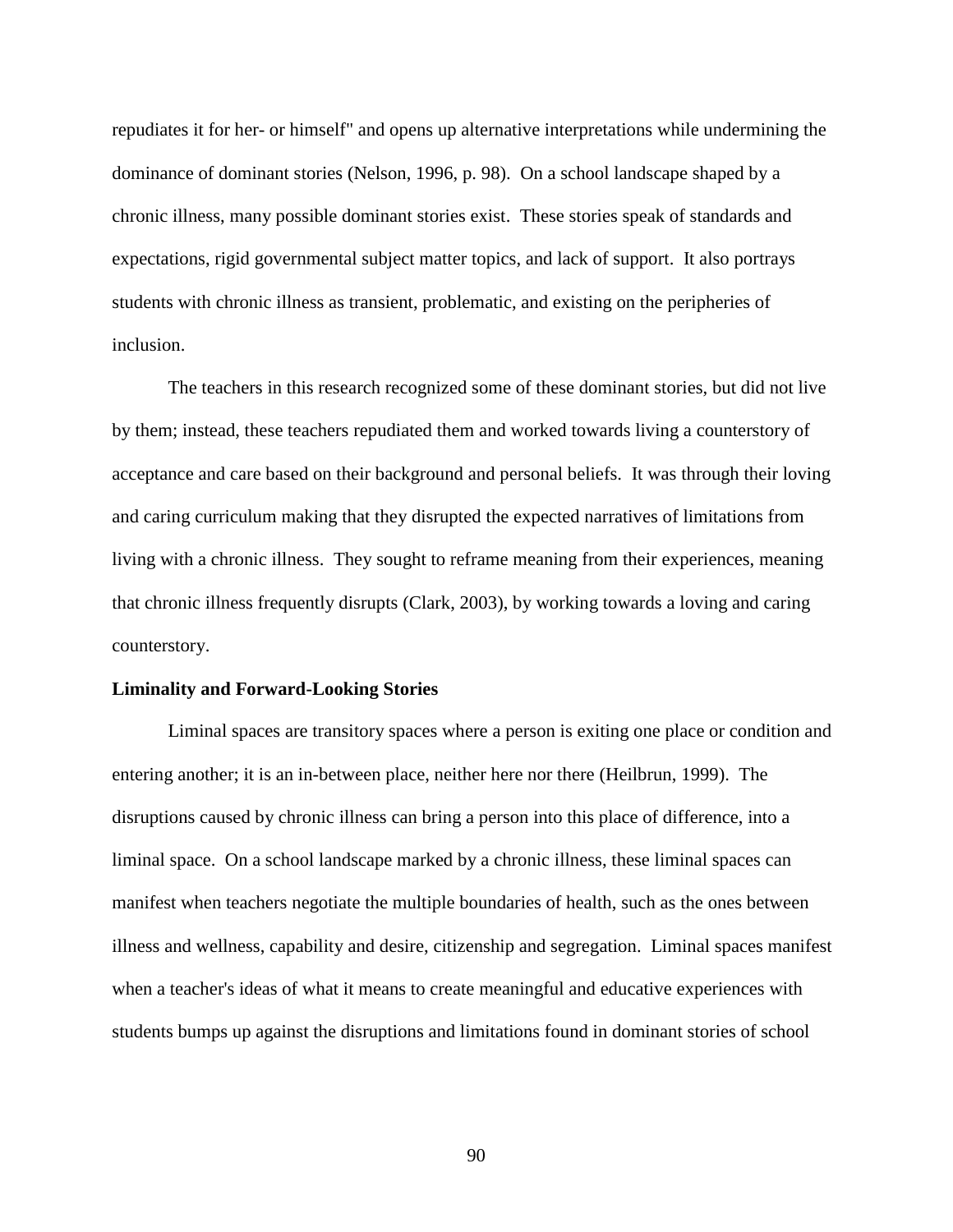and illness. Liminal spaces can manifest when there is a disconnect between identity and practice, when a teacher steps away from a previous story to live by and moves towards another.

Claire, Rita, and Leah entered a liminal space when they desired to know and understand their students with a chronic illness, students of another world [\(Lugones, 1987\)](#page-108-0). These teachers entered liminal spaces in order to create a new forward-looking story that was based on the relational knowing of their students and themselves. They were moving away from a dominant story of what it meant to teach a student with a chronic illness; stories that portray these students as transient, isolated, on the peripheries of a classroom, and prone to academic, social, and personal problems. Instead, Claire, Rita, and Leah imaged a new forward-looking story, one that holds the definition of themselves as teachers in harmony with their new classroom circumstances.

Claire's forward-looking story was marked by a playful attitude towards teaching and life, with family and kindness at the core of her curriculum making. Rita, a dedicated middle years teacher, had a forward-looking story riddled with passion, drive, and a clear idea of what inclusion meant for her classroom. Leah's forward-looking story was in the making at the time of the research, but with her background marked by freedom, transition, and autonomy, her new forward-looking story in the making hinted at such a freedom for herself and her students. These teachers were drawn into spaces of liminality in a similar way, through their desire to create safe, meaningful, and enjoyable experiences for their students in the most appropriate ways, but they were pulled out of these liminal spaces by their unique stories to live by and personal professional knowledge.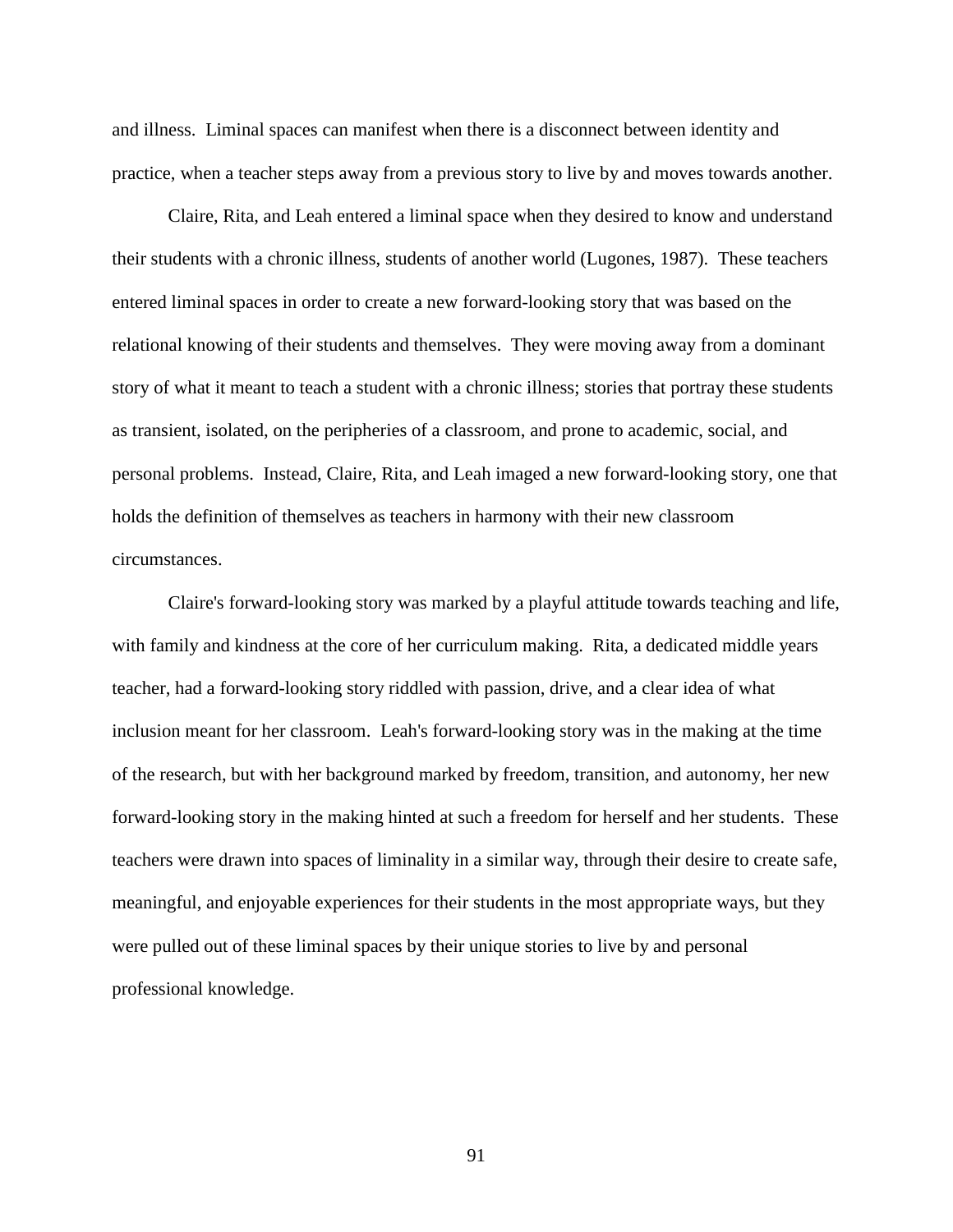#### **Personal Practical Knowledge, Stories to Live By, and Narrative Coherence**

[Clandinin \(1985\)](#page-104-1) explored teachers' personal practical knowledge as the blending between the academic and theoretical underpinnings of a teacher's knowledge with their practical experiences. It has a temporal quality as it exists in the teacher's past experiences, current mind and body, and her or his intentions for the future. Stories to live by is a narrative understanding of teacher identity that attends to the historical, temporal, contextual, and relational aspects of identity [\(Huber et al., 2003\)](#page-107-0). Stories to live by are at the heart of making and remaking a curriculum around chronic illness.

Understanding narrative as the organizing principle of experiences and actions, [Carr](#page-103-0)  [\(1986\)](#page-103-0) asserted that we find meaning in our lives through a narrative coherence. He explained that to experience, act, or live, at the most basic level, is to work towards maintaining or restoring narrative coherence. Coherence, Carr (1986) stated, "seems to be a need imposed on us whether we see it or not. Things need to make sense" (p. 97). When such a coherence is lost, we experience a "lack of sense" and work towards finding it again by telling and retelling stories of who and what we are to others and to ourselves (Carr, 1986, p. 97).

Given that chronic illness has the potential to be a biographically disruptive event for both the patient and those that care for him or her [\(Bury, 1982\)](#page-103-3), teachers negotiating the curriculum around chronic illness are also susceptible to such disruptions in their personal practical knowledge and stories to live by. Teachers can experience tensions in their narrative coherence when the idea of themselves as inclusive educators bump up with the events of their classroom being lived out in relation to students with chronic illness. They may have to confront a new storyline that positioned them not as the knowledgeable leader of the classroom; they may have to confront the reality that there was no easy answer to what path they should travel along.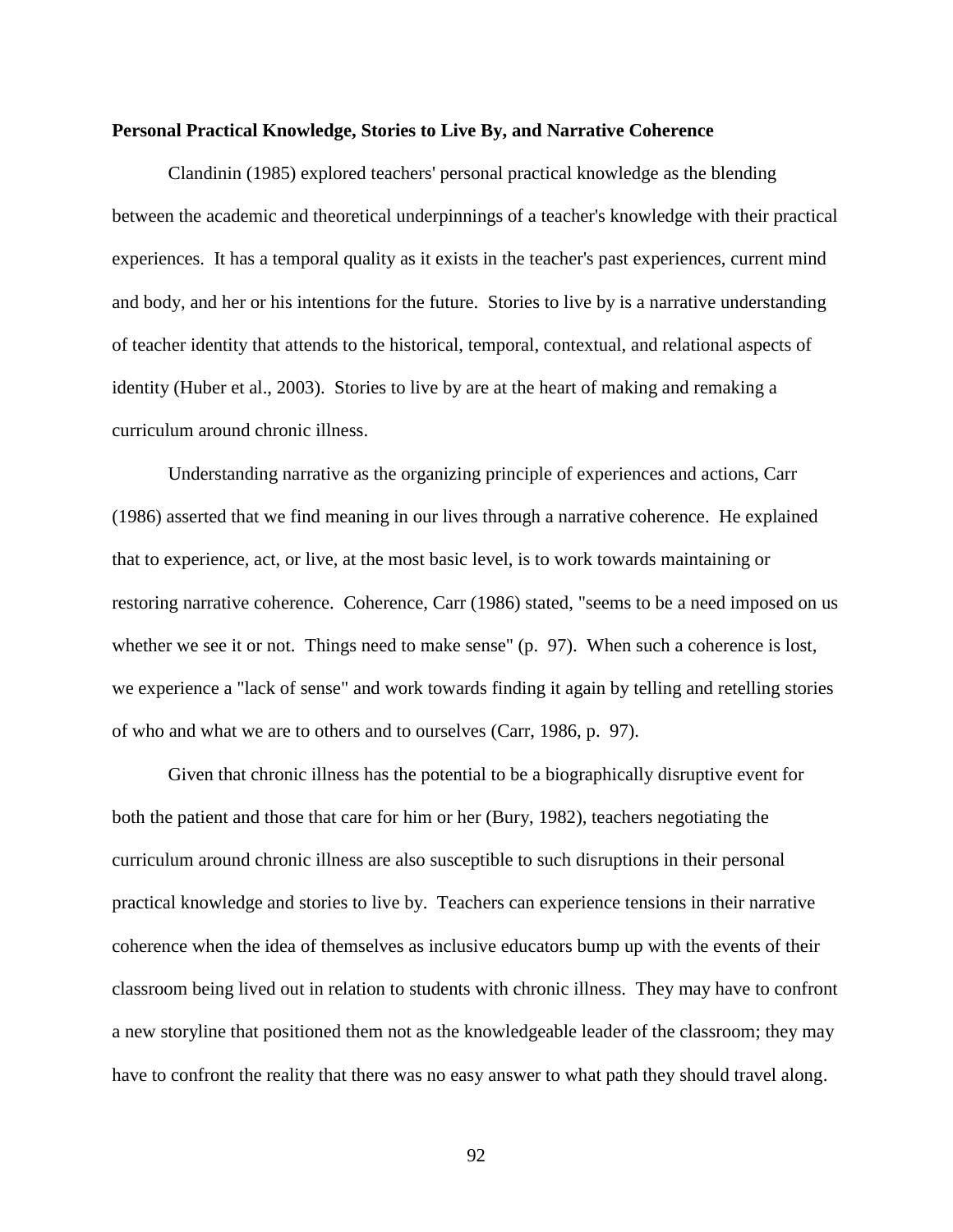In this research, the teacher participants, confident that answers did exist, sought ways to maintain a certain level of narrative coherence in their stories to live by. Rita diligently asked questions and expressed her concerns to stakeholders in the school while seeking out and creating new ways to foster inclusion, such as the buddy system<sup>8</sup>. Leah was looking for ways to restore her coherence at the time of the research. She was considering incorporating Jeremy's family into her curriculum making to teach the students, the EA, and herself how to include Jeremy in the everyday activities of the classroom.

### **World-Travelling and Arrogant and Loving Perceptions**

 $\overline{a}$ 

[Lugones \(1987\)](#page-108-0) argued that to know another is to identify with them and lovingly and playfully travel to her or his world. These worlds are constructions of life and experience; they must be inhabited by people or images of people and may be complete or incomplete. Worlds may construct their inhabitants in a particular way, even though the people may not hold to that construction. Lugones asserted that people can travel between worlds willingly or unknowingly and can inhabit multiple worlds simultaneously. To understand and identify with someone of a different world is to adopt a loving perception; on the contrary, an arrogant perception is a failure to love and a failure to identify with someone [\(Lugones, 1987\)](#page-108-0).

Teachers of students with chronic illness may find it challenging to adopt a loving perception on a landscape often dominated with arrogant perceptions. Some of the arrogant perceptions in this research told stories of segregation and incomplete relationships; some told stories that say "you'll figure it out" or "I know what is best for her." Such arrogant perceptions suppress educative moments of transition and halt the negotiation of meaning across difference and across liminality. Arrogant perceptions work against inclusive educational efforts. On the

<sup>&</sup>lt;sup>8</sup> The buddy system assigns a specific student or students to be a helper for the student with a chronic illness. These helpers stay with the student during recesses and lunch and help them with classroom activities.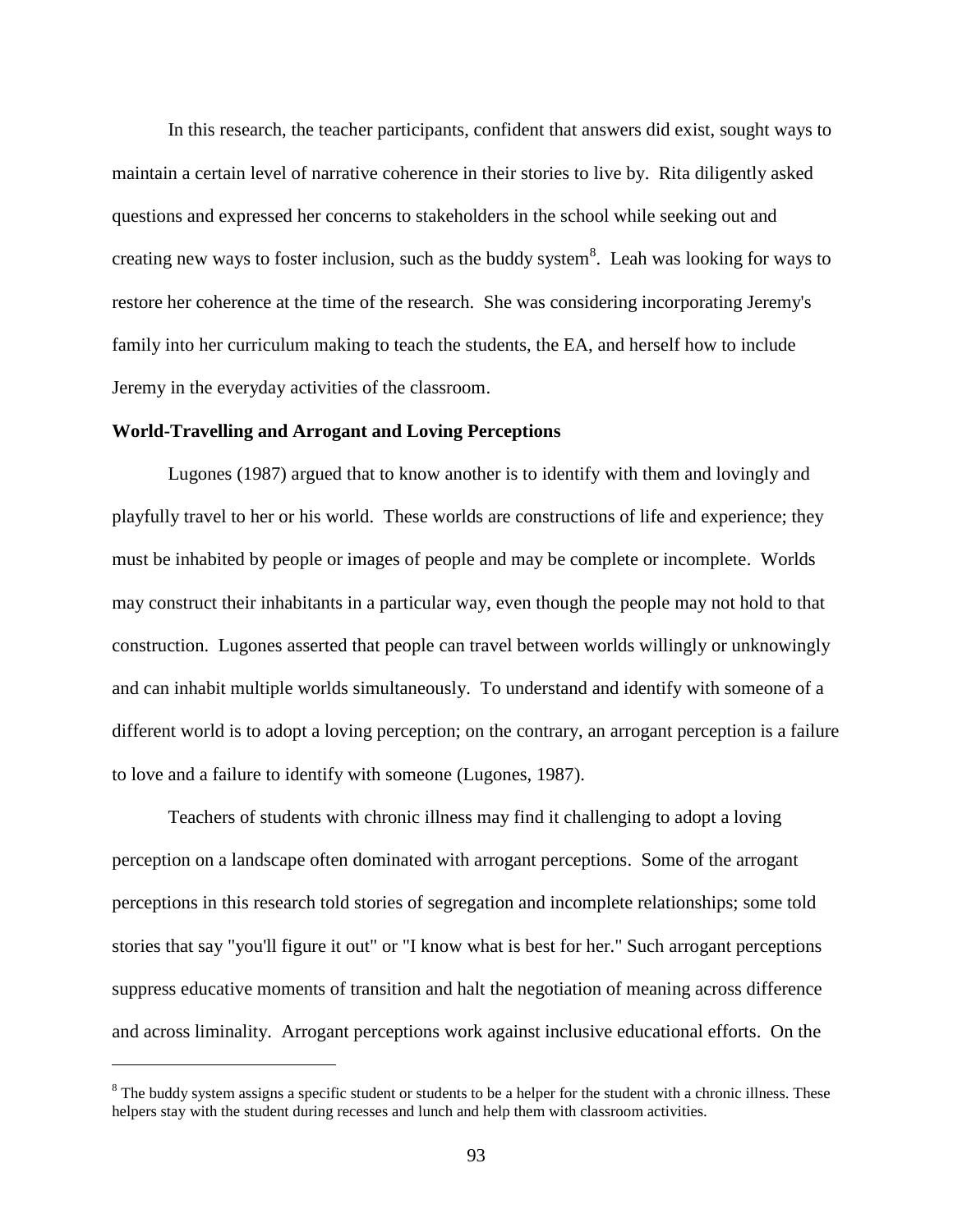contrary, adopting a loving perception allows teachers to see past the implications, side effects, symptoms, and treatments of chronic illness. Chronic illness, seen with loving eyes, becomes a part of the student's identity and is woven into the relational knowing [\(Hollingsworth et al.,](#page-107-1)  [1993\)](#page-107-1) of that student. Rita and Leah, although initially overwhelmed by the outcomes of their students' illness, learned to perceive their students and themselves lovingly and wholly.

## **Shifting Peripheries**

The teachers in this research, Claire, Rita, and Leah, spoke of some of the challenges forming relationships with their students with chronic illnesses. Absences and excursions that took the student out of the classroom were aspects of a life with chronic illness that reduced the interactions between student and teacher. Consequently, it made it more challenging to foster relationships. The students' limited verbal ability to communicate also created obstacles in forming meaningful relationships. As a result, the teachers had to form relationships with these students in unfamiliar ways. These efforts, perhaps only visible from the peripheries, were unique to each teacher. Claire based her relationships on play, outdoor education, kindness, and unfaltering acceptance. Rita used persistence and questioning to form a relationship with Chris and Molly, pushing herself and her students to know and learn more. Leah was thoughtful and observant, relying on her intuition and empathy to guide her relational knowing of Jeremy.

However, it is in the peripheries of knowing that change is possible. These peripheral visions are liminal moments where a teacher can learn to see and hear differently, where they can learn to accept a potentially incomplete relationship created by a high needs chronic illness as whole and complete from within, and where they can learn to perceive their students and themselves with a loving perception. In these liminal moments, where a teacher's vision is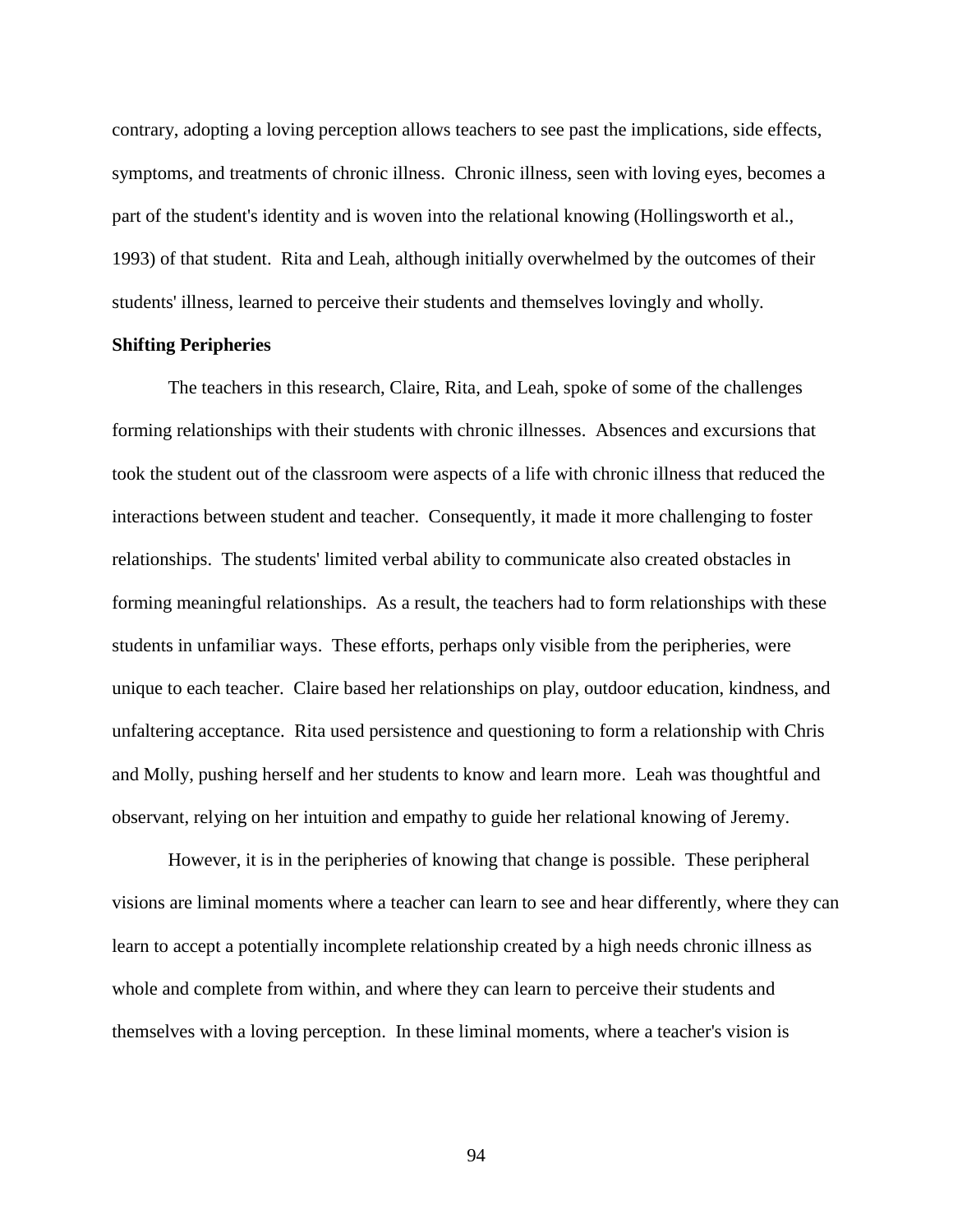centred in the peripheries of a student's world, the teacher can learn to appreciate "doing without answers … and making do with fragmentary ones" (Bateson, 1994, p. 9).

### **Curriculum Making and the Curriculum Around Chronic Illness**

Drawing on Clandinin and Connelly's (1992) definition of curriculum as a course of life, curriculum is composed and embedded in the lives of teachers and students as they live out storied lives in and out of the school context. A narrative understanding of lives views curriculum as a course of lives being storied and restoried on a complex and dynamic landscape [\(Clandinin, 2006\)](#page-104-2). Accordingly, curriculum making is a form of identity making [\(Clandinin et](#page-104-3)  [al., 2006\)](#page-104-3).

When this definition of curriculum and curriculum making is considered in terms of the lives shaped by a chronic illness, the making of a curriculum is undoubtedly shaped by the presence of such an illness. Although such a curriculum recognizes the significance of illness on the lives involved, this curriculum around chronic illness is founded on the active construction of a life story alongside the illness. The curriculum around chronic illness focuses on the rich and complex lives shaped by a chronic illness, lives not to be overpowered by illness.

In this research, the curriculum around chronic illness required the negotiation, and sometimes renegotiation, of liminal spaces. It brought about questions of citizenship often answered by a playful story of the sharing of authority. It opened up potential for counterstories and other forward-looking stories; it caused shifts in the teacher's personal practical knowledge and in their stories to live by. The liminal spaces of the curriculum around chronic illness created new opportunities to world-travel and to form relationships in unfamiliar ways, guiding new ways of relational knowing. Liminality, found in the making of a curriculum around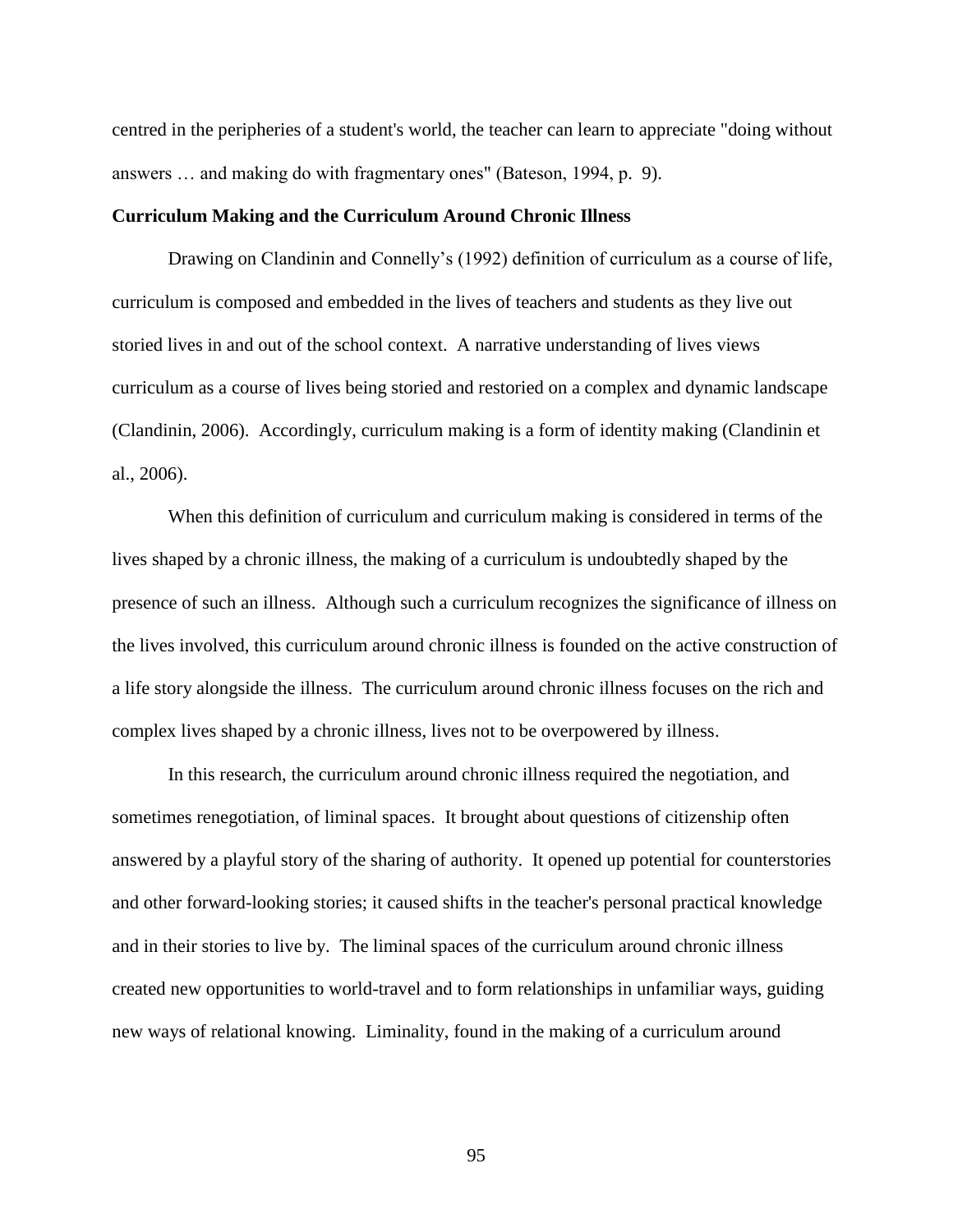chronic illness, brought the teachers of this research to the peripheries of their students' worlds, where they learned, in time, to perceive their students and themselves wholly.

# **Ending with the Research Wonders**

The research wonders of this thesis asked the following questions: what did it mean to engage in the curriculum around chronic illness? How did the teachers influence such a curriculum? What was the teacher's position within it? Did they experience a shift in knowledge, awareness, perception, or practice while engaged in this curriculum making? Throughout this document, there were stories where the curriculum around chronic illness required the entering, exiting, and negotiation of liminal spaces. The three teachers, through their unique positioning of their stories to live by, created new forward-looking stories that guided their teaching; stories marked by inclusion, community, loving perceptions, and care. Their position as world-travelers in the curriculum around chronic illness necessitated a relational knowing of their students. They sought inclusion through many paths and in many forms, with some aspects of their teaching shifting while others were reaffirmed. They recognized, as Claire stated poignantly in one of our conversations (2013), that they all were there together, working and being together, "no matter how you come to school."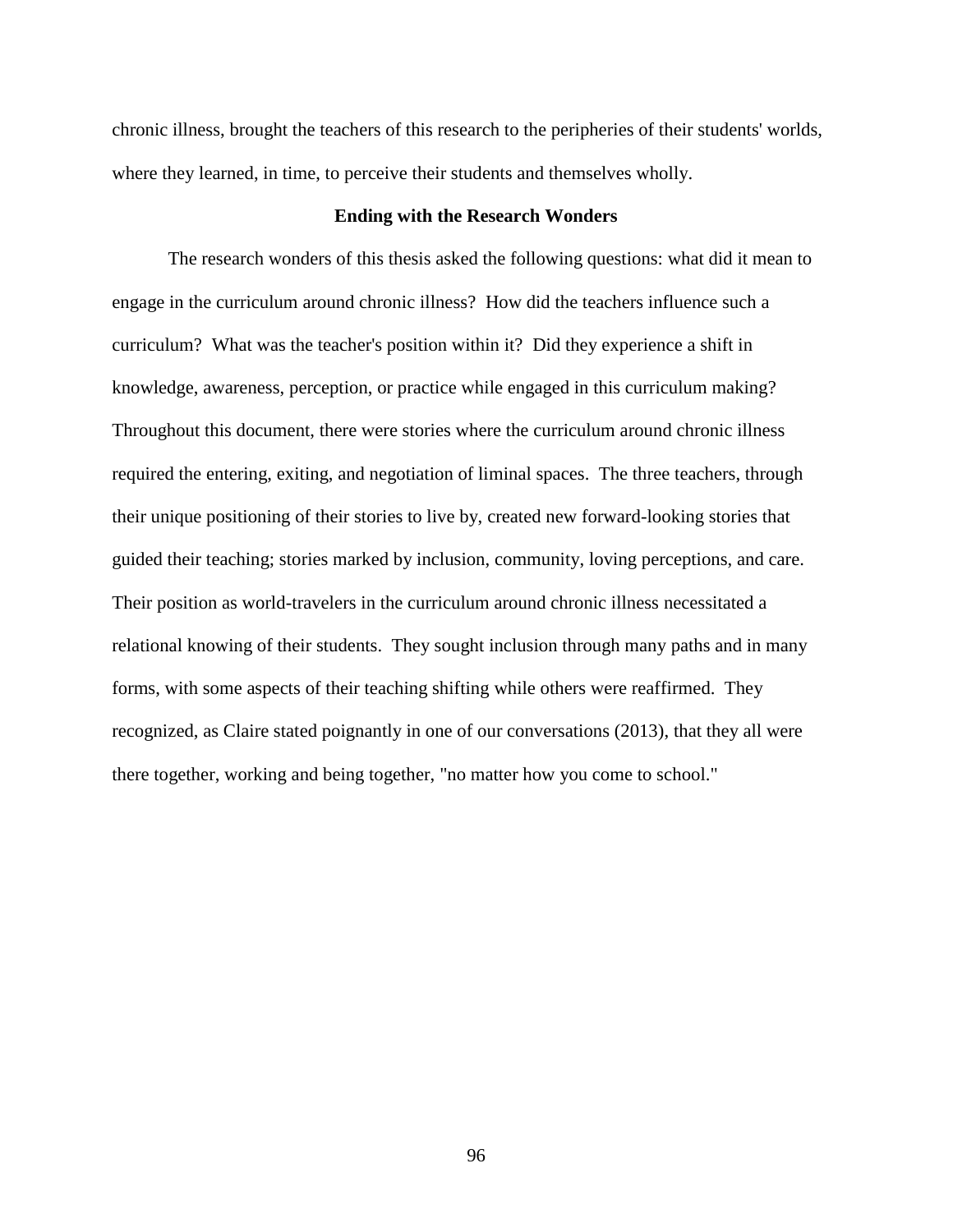### **REFERENCES**

- Alsup, J. (2002). *Teacher identity discourses: Negotiating personal and professional spaces*. Mahwah, NJ: Lawrence Erlbaum Associates, Inc.
- Aoki, T. T. (1986/1991). Teaching as indwelling between two curriculum worlds. In W. F. Pinar & R. L. Irwin (Eds.), *Curriculum in a new ey: The collected works of Ted T. Aoki* (pp. 159-166). Mahwah, NJ: Lawrence Erlbaum Associates.
- Aoki, T. T. (1993). Legitimating lived curriculum: Toward a curricular landscape of multiplicity. In W. F. Pinar & R. L. Irwin (Eds.), *Curriculum in a new key: The collected works of Ted T. Aoki* (pp. 199-215). Mahwah, NJ: Lawrence Erlbaum Associates.
- <span id="page-102-0"></span>Bateson, M. C. (1994). *Peripheral visions: Learning along the way*. New York, NY: HarperCollins Publishers.
- Beijaard, D., Verloop, N., & Vermunt, J. D. (2000). Teachers' perceptions of professional identity: An exploratory study from a personal knowledge perspective. *Teaching and Teacher Education, 16*(7). doi: 10.1016/S0742-051X(00)00023-8
- <span id="page-102-1"></span>Biondi, M., & Zannino, L. G. (1997). Psychological stress, neuroimmunomodulation, and susceptibility to infectious diseases in animals and man: A review. *Psychotherapy and Psychosomatics, 66*(1), 3-26. Retrieved from http://cyber.usask.ca/login?url=http://search.proquest.com/docview/78779721?accountid  $=14739$
- Bozkaya, I. O., Arhan, E., Serdaroglu, A., Soysal, A. S., Ozkan, S., & Gucuyener, K. (2009). Knowledge of, perception of, and attitudes toward epilepsy of schoolchildren in Ankara and the effect of an educational program. *Epilepsy & Behaviour, 17*, 56-63. doi: 10.1016/j.yebeh.2009.10.011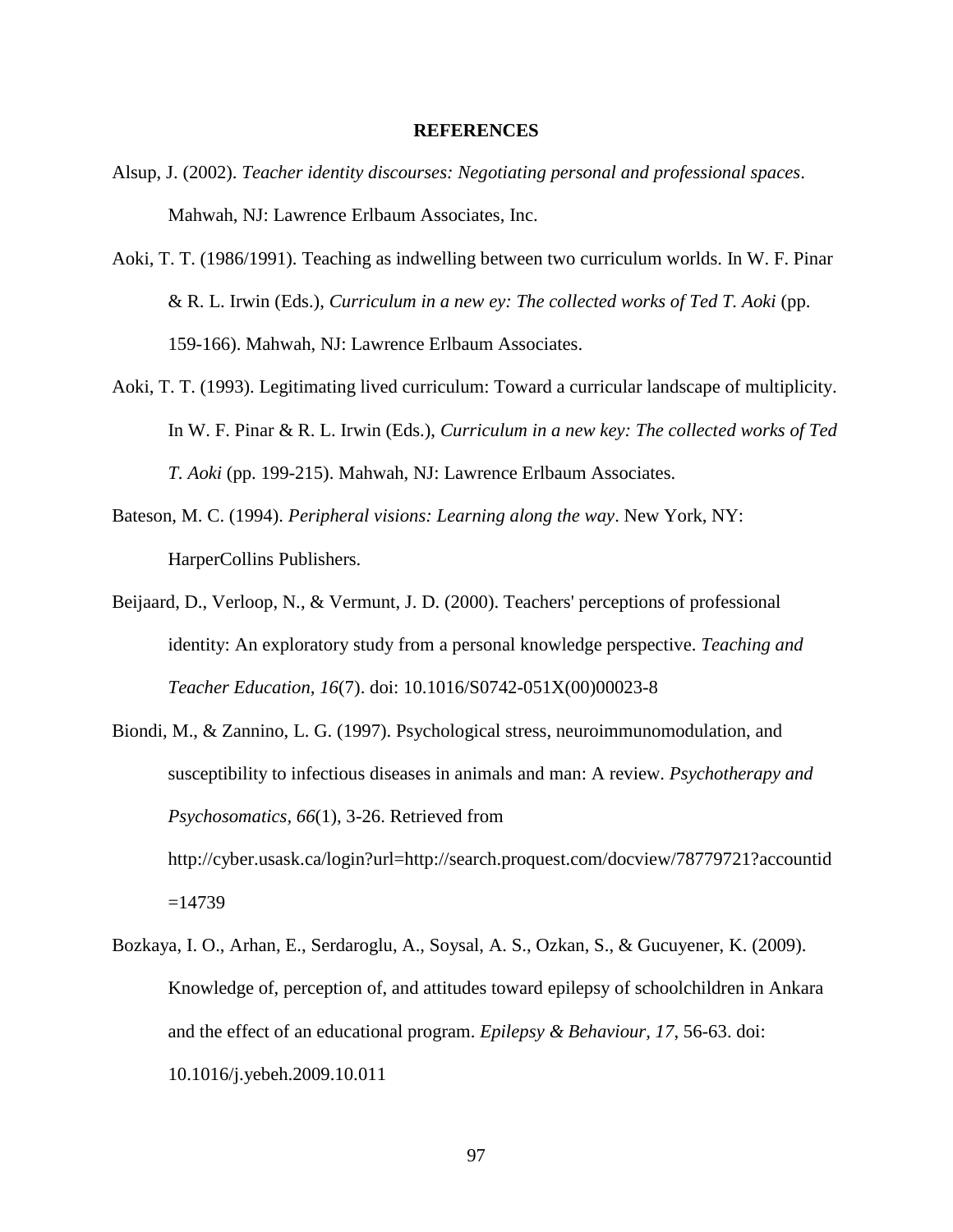- Brook, U., & Galili, A. (2000). Knowledge and attitudes of high school pupils towards children with special health care needs: An Israeli exploration. *Patient Education and Counseling, 40*, 5-10.
- Brook, U., & Galili, A. (2001). Knoweldge and attitudes of high school teachers towards pupils suffering from chronic illness. *Patient Education and Counseling, 43*, 37-42.
- Bruner, J. (1987). Life as narrative. *Social Research, 54*(1), 11-32. Retrieved from http://www.jstor.org/stable/40970444
- Bruner, J. (2002). Narratives of human plight: A conversation with Jerome Bruner. In R. Charon & M. Montello (Eds.), *Stories matter: The role of narrative in medical ethics* (pp. 3-9). New York, NY: Routledge.
- Bruner, J., & Weisser, S. (1991). The invention of self: Autobiography and its forms. In D. R. Olson & N. Torrance (Eds.), *Literacy and orality* (pp. 129-148). Cambridge, UK: Cambridge University Press.
- <span id="page-103-2"></span>Burckhardt, C. S., Woods, S. L., Schultz, A. A., & Ziebarth, D. M. (1989). Quality of life of adults with chronic illness: A psychometric study. *Research in Nursing & Health, 12*(6), 347-354. doi: 10.1002/nur.4770120604
- <span id="page-103-3"></span>Bury, M. (1982). Chronic illness as biographical disruption. *Sociology of Health & Illness, 4*(2), 167-182. doi: 10.1111/1467-9566.ep11339939
- <span id="page-103-0"></span>Carr, D. (1986). *Time, narrative, and history*. Bloomington/Indianapolis, IN: Indian University Press.
- <span id="page-103-1"></span>Cella, D. F. (1995). Measuring quality of life in palliative care. *Seminars in Oncology, 22*(2), 73- 81.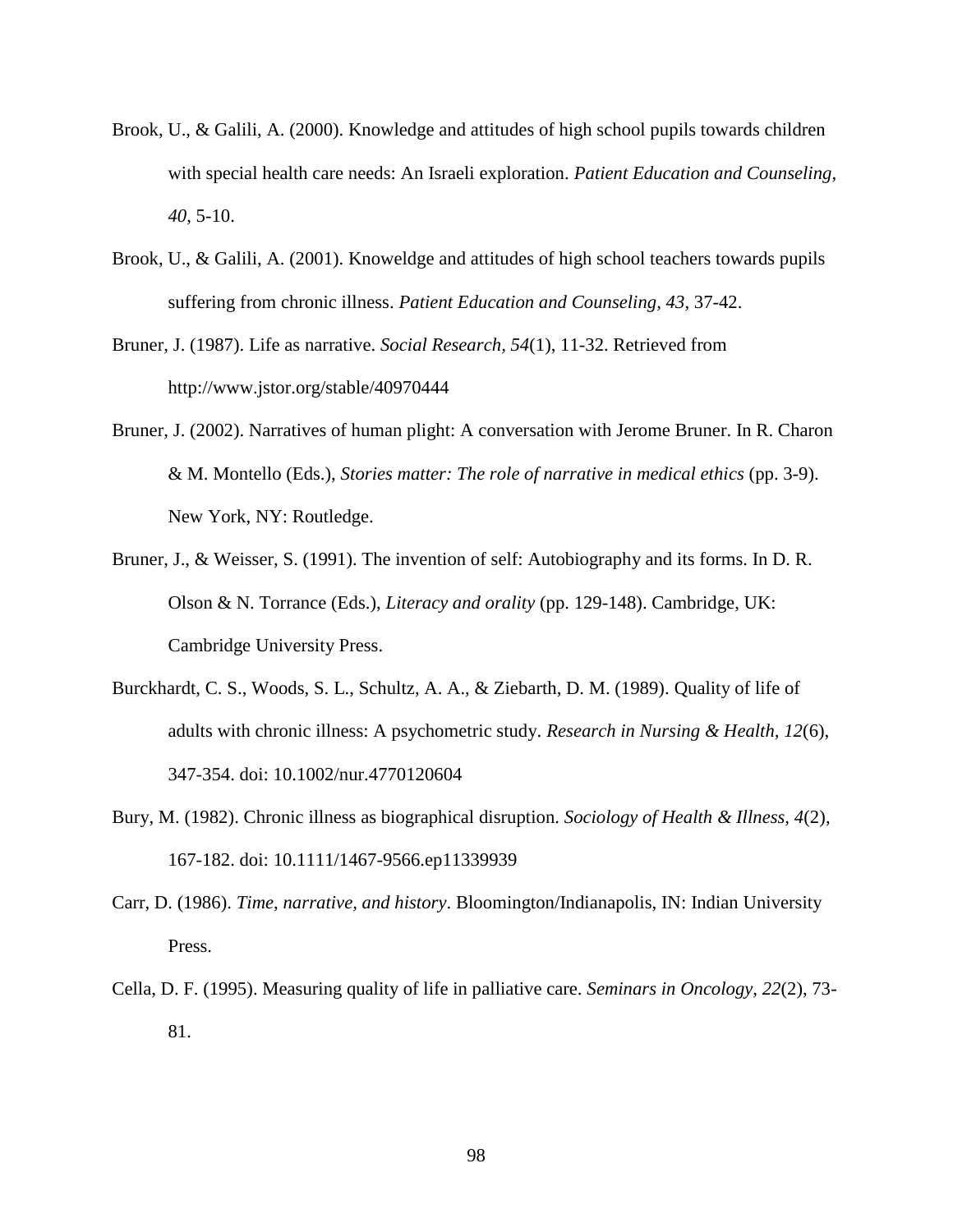- Chambers, T., & Montgomery, K. (1999). Plot: Framing contingency and choice in bioethics. In R. Charon & M. Montello (Eds.), *Stories Matter: The role of narrative in medical ethics* (pp. 77-84). New York, NY: Routledge.
- <span id="page-104-0"></span>Charmaz, K. (1991). *Good days, bad days*. New Brunswick, NJ: Rutgers University Press.
- Charmaz, K. (2002). Stories and silences: Disclosures of self in chronic illness. *Qualitative Inquiry, 8*, 302-328. doi: 10.10.1177/107780040200800307
- <span id="page-104-1"></span>Clandinin, D. J. (1985). Personal practical knowledge: A study of teachers' classroom images. *Curriculum Inquiry, 15*(4), 361-385. Retrieved from http://www.jstor.org/stable/1179683
- <span id="page-104-2"></span>Clandinin, D. J. (2006). Narrative Inquiry: A methodology for studying lived experiences. *Research Studies in Music Education, 27*, 44-54. doi: 10.1177/1321103X060270010301
- Clandinin, D. J., & Connelly, F. M. (1992). Teacher as curriculum maker. In P. W. Jackson (Ed.), *Handbook of research on curriculum* (pp. 363-401). Toronto, ON: Macmillan.
- Clandinin, D. J., & Connelly, F. M. (1996). Teachers' professional knowledge landscapes: Teacher stories. Stories of teachers. School stories. Stories of schools. *Educational Researcher, 25*(3), 24-30. Retrieved from http://www.jstor.org/stable/1176665
- Clandinin, D. J., & Connelly, F. M. (Eds.). (2000). *Narrative inquiry: Experience and story in qualitative research*. San Francisco, CA: John Wiley & Sons, Inc.
- <span id="page-104-3"></span>Clandinin, D. J., Huber, J., Huber, M., Murphy, M. S., Orr, A. M., Pearce, M., & Steeves, P. (2006). *Composing diverse identities: Narrative inquiries into the interwoven lives of children and teachers*. New York, NY: Routledge.
- Clandinin, D. J., & Rosiek, J. (2006). Mapping a landscape of narrative inquiry: Borderland spaces and tensions. In D. J. Clandinin (Ed.), *Handbook of narrative inquiry: Mapping a methodology*. Thousand Oaks, CA: Sage Publications Inc.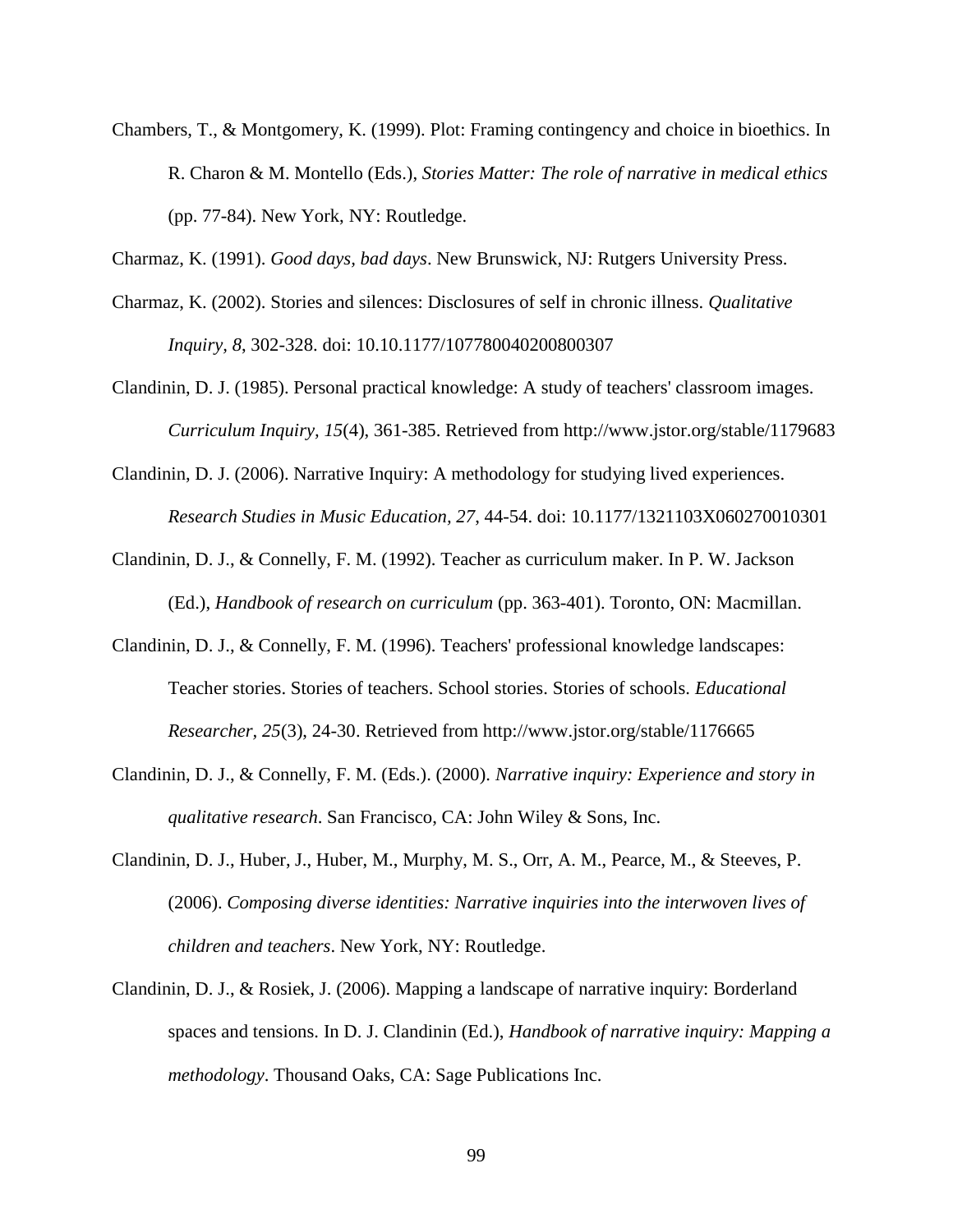- <span id="page-105-2"></span>Clark, C. D. (2003). *In sickness and in play: Children coping with chronic illness*. New Brunswick, NJ: Rutgers University Press.
- Clay, D. L., Cortina, S., Harper, D. C., & Cocco, K. M. (2004). Schoolteachers' experiences with childhood chronic illness. *Children's Health Care, 33*(3), 227-239. doi: 10.1207/s15326888chc3303\_5
- <span id="page-105-0"></span>Collins, M. T. (1995). History of deaf-blind education. *Journal of Visual Impairment & Blindness, 89*(3), 210-213.
- Connelly, F. M., & Clandinin, D. J. (1988). *Teachers as curriculum planners: Narratives of experience*. Toronto, ON: OISE Press.
- Connelly, F. M., & Clandinin, D. J. (1990). Stories of experience and narrative inquiry. *Educational Researcher, 19*(5), 2-14. Retrieved from http://www.jstor.org/stable/1176100
- Connelly, F. M., & Clandinin, D. J. (1995). Teachers' professional knowledge landscapes: Secret, sacred, and cover stories. In D. J. Clandinin & F. M. Connelly (Eds.), *Teachers' Professional Knowledge Landscapes* (pp. 3-15). New York, NY: Teachers College Press.
- Connelly, F. M., & Clandinin, D. J. (1999). *Shaping a professional identity: Stories of educational practice*. New York: Teachers College Press.
- <span id="page-105-1"></span>Connelly, F. M., & Clandinin, D. J. (2006). Narrative inquiry. In J. L. Green, G. Camilli & P. Elmore (Eds.), *Handbook of complementary methods in education research* (3rd ed., pp. 477-487). Mahwah, NJ: Lawrence Erlbaum Associates.
- Cooper, K., & Olson, M. (1996). The multiple 'I's' of teacher identity. In M. Kompf, T. Boak, W. R. Bond & D. Dworet (Eds.), *Changing research and practice: Teachers' professionalism, identities and knowledge* (pp. 78-89). London, UK: Falmer Press.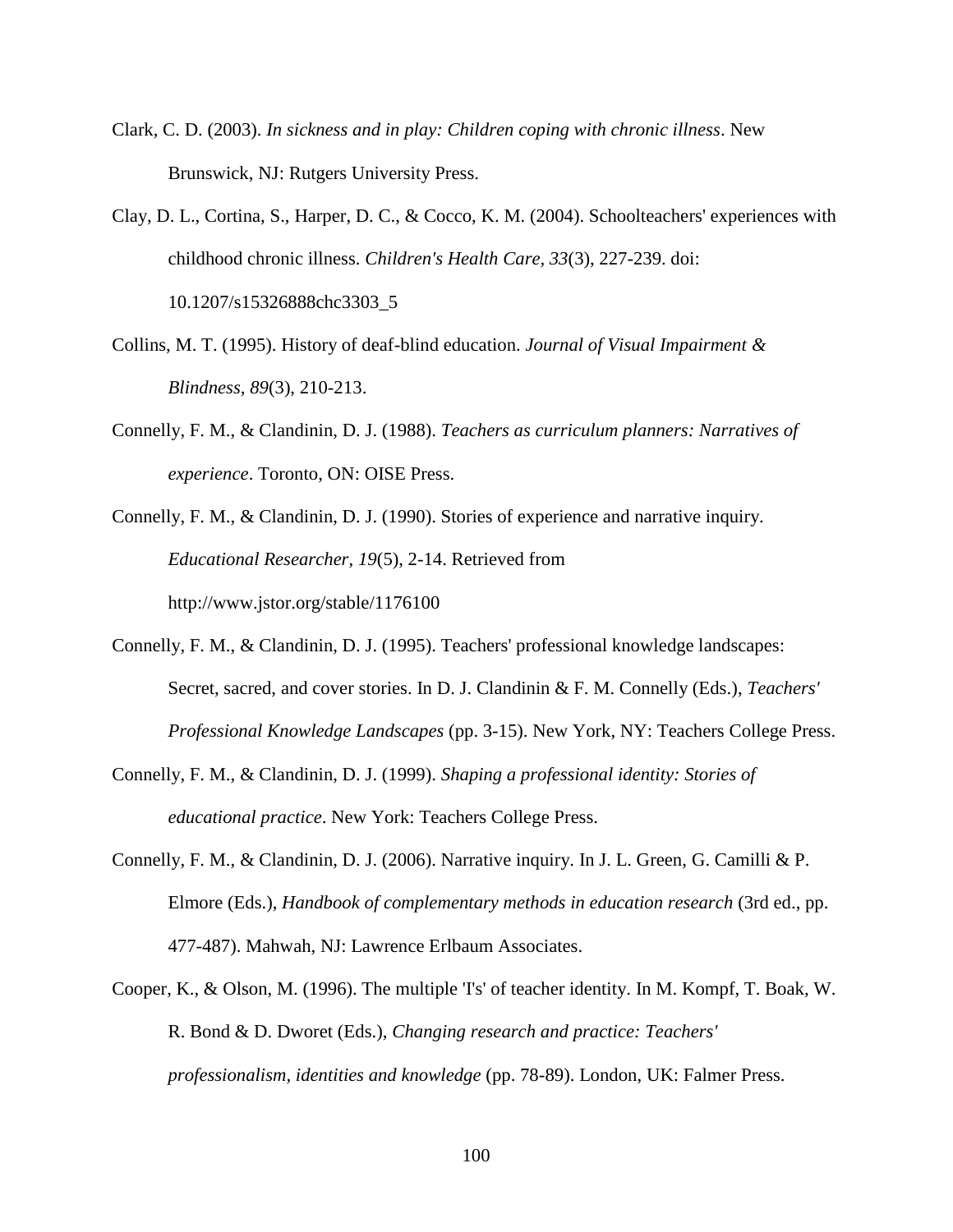- Day, C., Kington, A., Stobart, G., & Sammons, P. (2006). The personal and professional selves of teachers: Stable and unstable identities. *British Educational Research Journal, 32*(4), 601-616. Retrieved from http://www.jstor.org/stable/30032695
- Dewey, J. (1929). My pedagogic creed. In D. J. Flinders & S. J. Thornton (Eds.), *The curriculum studies reader* (3rd ed., pp. 34-41). New York, NY: Routledge.
- Dewey, J. (1938). Criteria of experience. In J. Dewey (Ed.), *Experience and Education* (pp. 33- 50). New York: Collier Books.
- <span id="page-106-0"></span>Eisenberg, L. (1977). Disease and illness: Distinctions between professional and popular ideas of sickness. *Culture, Medicine and Psychiatry, 1*(1), 9-23. doi: 10.1007/BF00114808
- Eiser, C. (1980). How leukemia affects a child's schooling. *British Journal of Clinical Psychology, 19*(4), 365-368. doi: 10.1111/j.2044-8260.1980.tb00366.x
- Eiser, C. (1990). *Chronic childhood disease: An introduction to psychological theory and research*. Cambridge: Cambridge University Press.
- Eiser, C. (1993). *Growing up with a chronic disease: The impact on children and their families*. London: J. Kingsley Publishers.
- Elbaz, F. (1983). *Teacher thinking: A study of practical knowledge*. New York, NY: Nichols Publishing Company.
- Ferguson, P., & Walker, H. (2012). 'Getting on with life': Resilience and normalcy in adolescents living with chronic illness. *International Journal of Inclusive Education*, 1-14. doi: 10.1080/13603116.2012.676082
- Forrest, C. B., Bevans, K. B., Riley, A. W., Crespo, R., & Louis, T. A. (2011). School outcomes of children with special health care needs. *Pediatrics, 128*(2), 303-312. doi: 10.1542/peds.2010-3347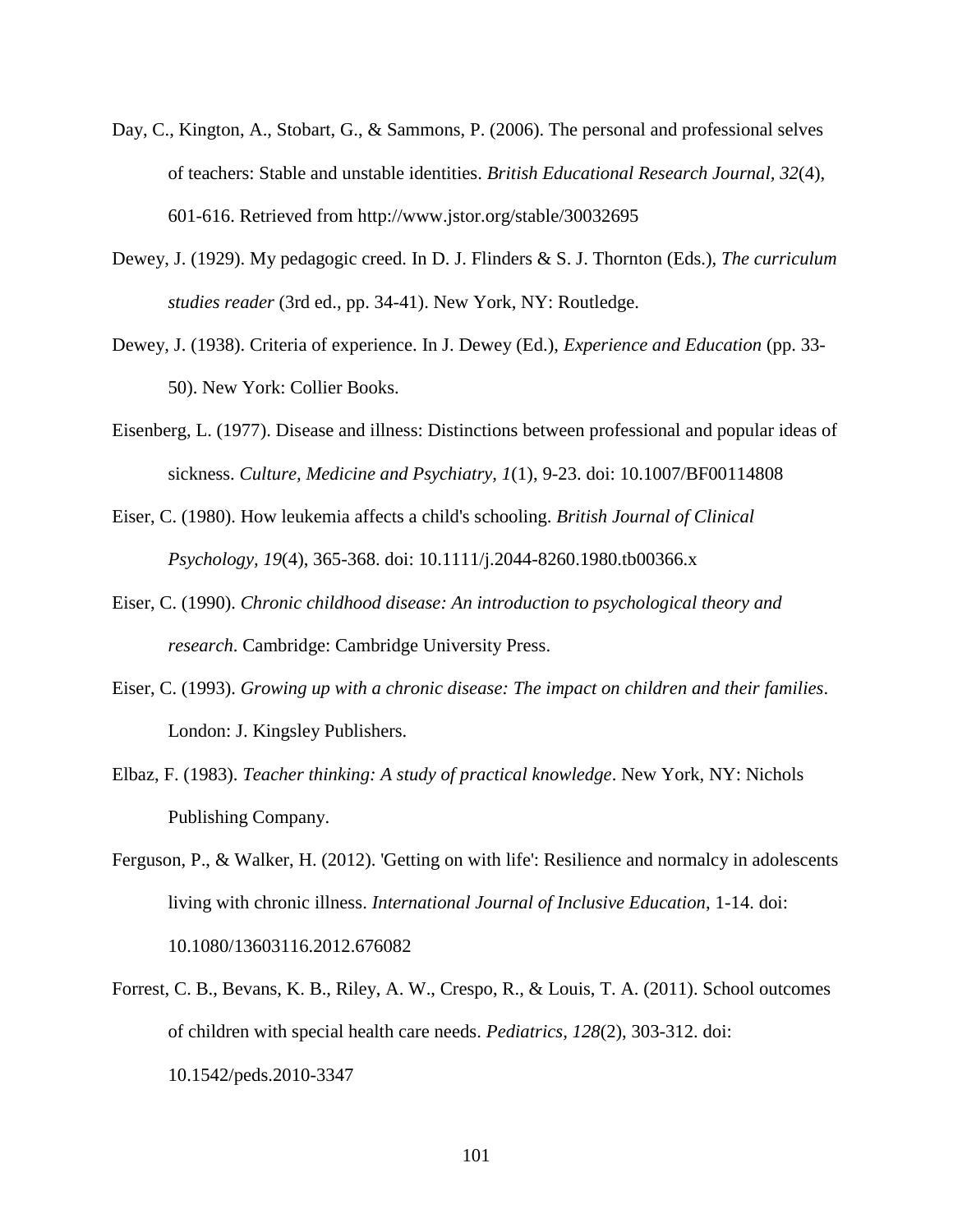- Gannoni, A. F., & Shute, R. H. (2010). Parental and child perspectives on adaptation to childhood chronic illness: A qualitative study. *Clinical Child Psychology and Psychiatry, 15*(1), 39-53. doi: 10.1177/1359104509338432
- Gergen, K., & Gergen, M. (1983). Narratives of the self. In T. Sarbin & K. Schiebe (Eds.), *Studies in social identity* (pp. 254-273). New York, NY: Praeger.
- Haas, S. A., & Fosse, N. E. (2008). Health and the educational attainment of adolescents: Evidence from the NLSY97. *Journal of Health and Social Behavior, 49*(2), 178-192. doi: 10.1177/002214650804900205
- <span id="page-107-2"></span>Hamlet, H. S., Gergar, P. G., & Schaefer, B. A. (2011). Students living with chronic illness: The school counselor's role. *Professional School Counseling, 14*(3), 202-210. doi: 10.5330/PSC.n.2011-14.202
- <span id="page-107-3"></span>Heilbrun, C. G. (1999). *Women's lives: The view from the threshold*. Toronto, ON: University of Toronto Press.
- <span id="page-107-1"></span>Hollingsworth, S., Dybdahl, M., & Minarik, L. T. (1993). By chart and chance and passion: The importance of relational knowing in learning to teach. *Curriculum Inquiry, 23*(1), 5-35. Retrieved from http://www.jstor.org/stable/1180216
- <span id="page-107-0"></span>Huber, J., Murphy, M. S., & Clandinin, D. J. (2003). Creating communities of cultural imagination: Negotiating a curriculum of diversity. *Curriculum Inquiry, 33*(4), 343-362. doi: 10.1046/j.1467-873X.2003.00269.x
- Hyden, L. (1997). Illness and narrative. *Sociology of Health & Illness, 19*(1), 48-69. doi: 10.1111/1467-9566.ep109342289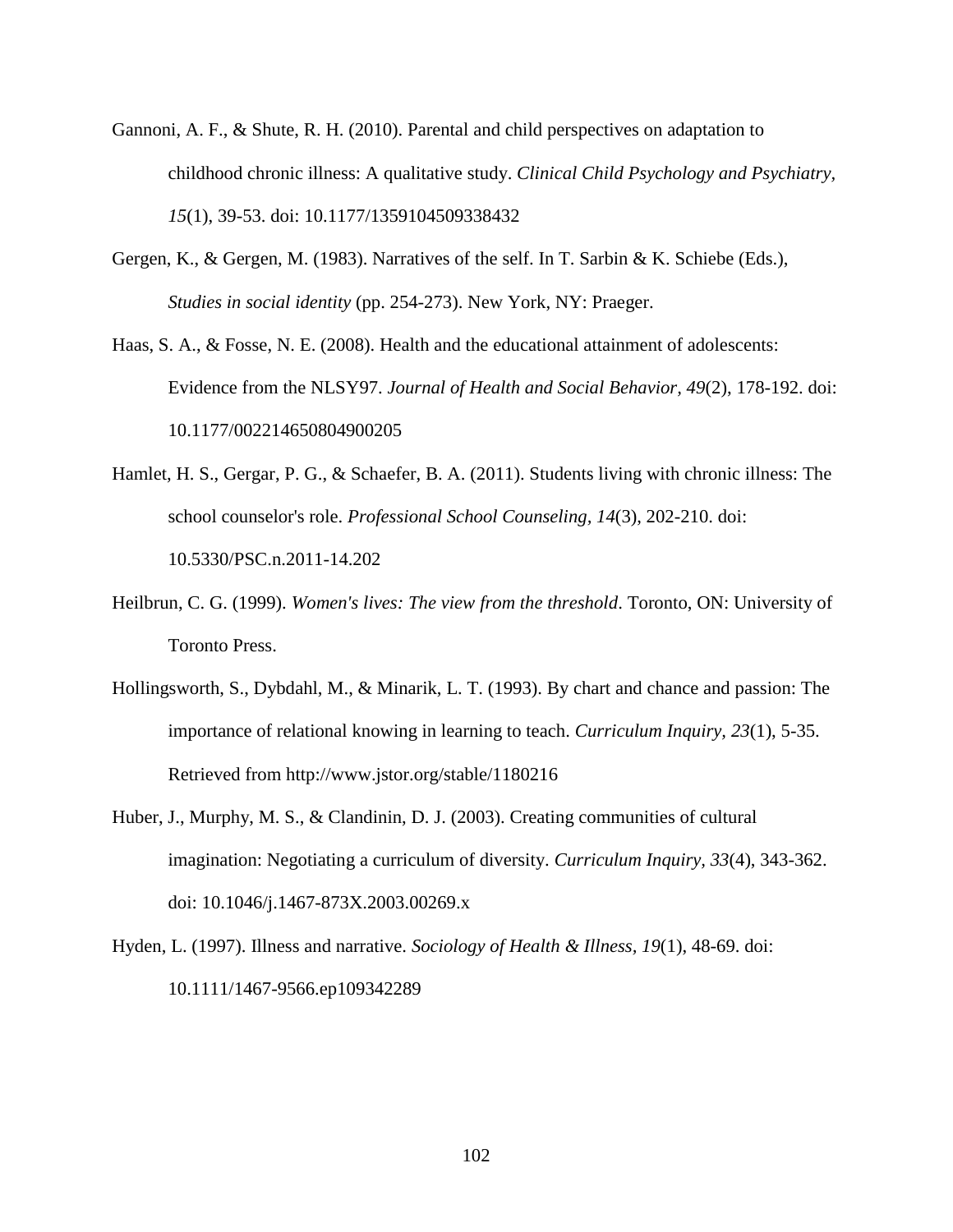Irwin, M. K., & Elam, M. (2011). Are we leaving children with chronic illness behind. *Physical Disabilities: Education & Related Services, 30*(2), 67-80. Retrieved from http://www.aphoes.wildapricot.org/Resources/Documents/Elam%20and%20Irwin.pdf

- Kaffenberger, C. J. (2006). School reentry for students with a chronic illness: A role for professional school counselors. *Professional School Counseling, 9*(3), 223-230. Retrieved from http://schoolcounselor.metapress.com/content/xr27748161346325/
- Katz, E. R., Varni, J., Rubenstein, C. L., Blew, A., & Hubert, N. (1992). Teacher, parent and child evaluative ratings of a school reintegration intervention for children with newly diagnosed cancer. *Children's Health Care, 21*, 69-74.
- King, T. (2003). *The truth about stories: A Native narrative*. Minneapolis, MN: University of Minnesota Press.
- Kliebenstein, M. A., & Broome, M. E. (2000). School re-entry for the child with chronic illness: Parent and school personnel perceptions. *Pediatric Nursing, 26*, 579-583.
- Kliewer, C. (1998). *Schooling children with Down syndrome: Toward an understanding of possibility*. New York, NY: Teachers College Press.
- Lugones, M. (1987). Playfulness, "world"-traveling, and loving perception. *Hypatia, 2*(2), 3-19. doi: 10.1111/j.1527-2001.1987.tb01062.x
- Marshall, T. H. (1963). Citizenship and social class. In C. Pierson & F. G. Castles (Eds.), *The welfare state: A reader* (2nd ed., pp. 30-39). Cambridge, UK: Polity Press.
- Martin, C. M., & Peterson, C. (2009). The social construction of chronicity A key to understanding chronic care transformations. *Journal of Evaluation in Clinical Practice, 15*(3), 578-585. doi: 10.1111/j.1365-2753.2008.01025.x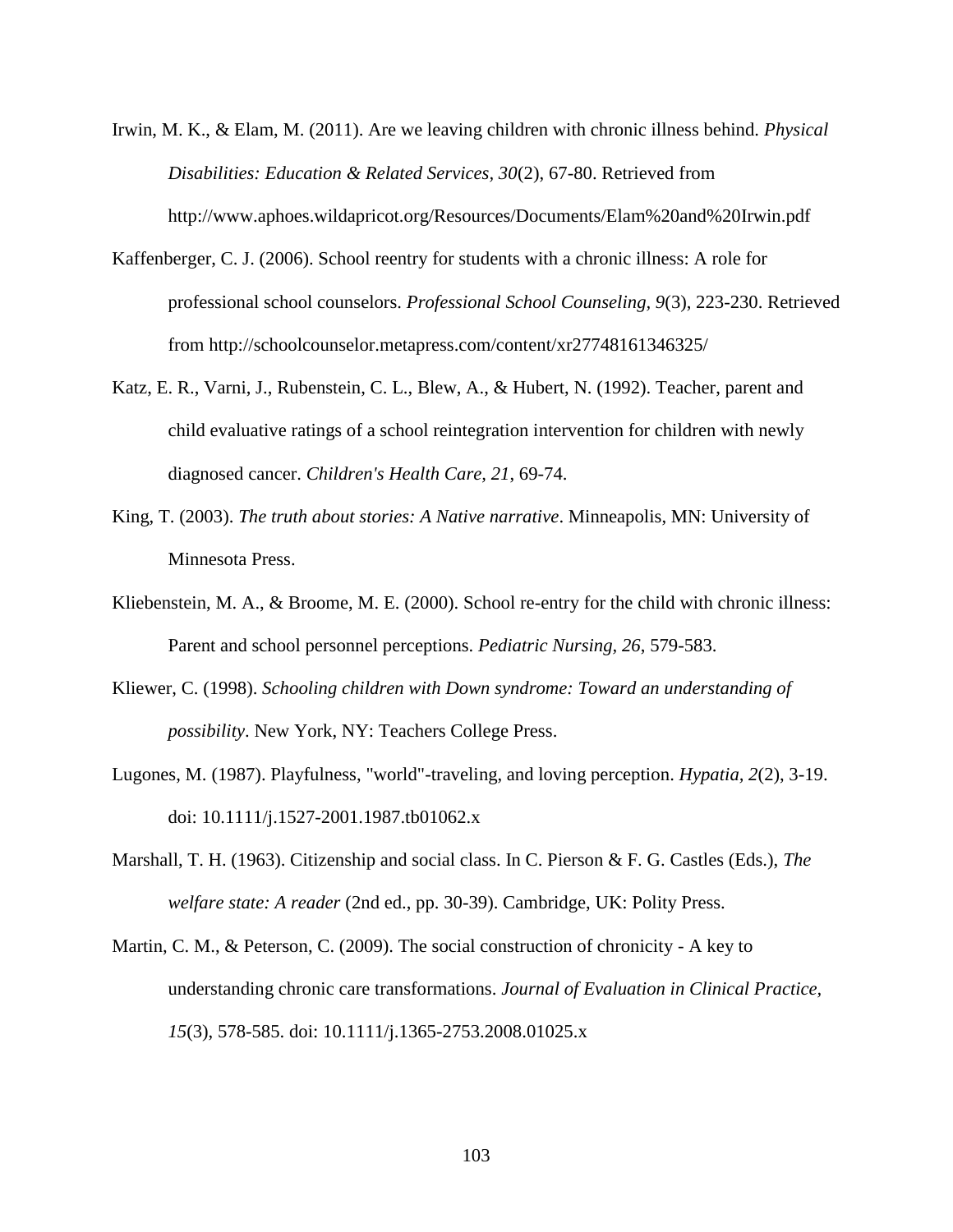- Maslow, G. R., Haydon, A., McRee, A. L., Ford, C. A., & Halpern, C. T. (2011). Growing up with a chronic illness: Social success, educational/vocational distress. *Journal of Adolescent Health*. doi: 10.1016/j.jadohealth.2010.12.001
- McAdams, D. P. (1993). *The stories we live by: Personal myths and the making of the self*. New York, NY: The Guilford Press.
- McAdams, D. P. (2001). The psychology of life stories. *Review of General Psychology, 5*(2), 100-122. doi: 10.1037//1089-2680.5.2.100
- McCarthy, A. M., Williams, J. K., & Eidahl, L. (1996). Children with chronic conditions: Educators' views. *Journal of Pediatric Health Care, November/December*, 272-279. doi: http://dx.doi.org/10.1016/S0891-5245(96)90053-X
- Mescon, J. A. W., & Honig, A. S. (1995). Parents, teachers, and medical personnel: Helping children with chronic illness. *Early Child Development and Care, 111*, 107-129.
- Micale, M. S. (1995). *Approaching hysteria: Disease and its interpretations*. Princeton, NJ: Princeton University Press.
- Miller, B. D. (1995). Promoting Healthy Function and Development in Chronically Ill Children: A primary car approach. *Family Systems Medicine, 13*, 187-200.
- Mukherjee, S., Lightfoot, J., & Sloper, P. (2000). The inclusion of pupils with a chronic health condition in mainstream school: What does it mean for teachers? *Educational Research, 42*(1), 59-72. doi: 10.1080/001318800363917
- Murphy, M. S. (2013). Considering *Happiness* and *Caring*: A conversation with Nel Noddings. *Teaching and Teacher Education, 34*(0), 184-188. doi: 10.1016/j.tate.2013.04.010
- Nabors, L. A., Little, S. G., Akin-Little, A., & Iobst, E. A. (2008). Teacher knowledge of and confidence in meeting the needs of children with chronic medical conditions: Pediatric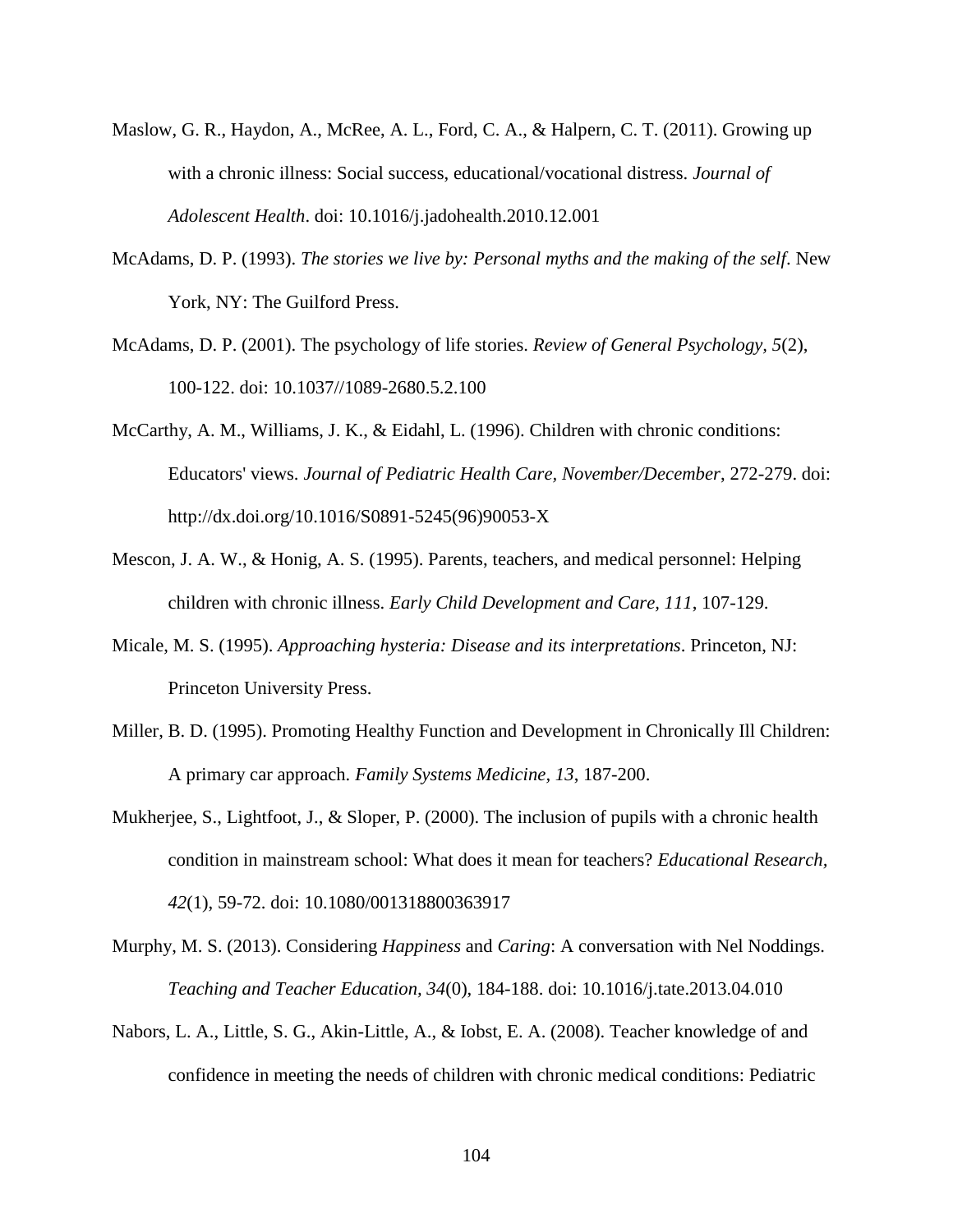psychology's contribution to education. *Psychology in the Schools, 45*(3), 217-226. doi: 10.1002/pits

- Nelson, H. L. (1995). Resistance and insubordination. *Hypatia, 10*(2), 23-40. doi: 10.1111/j.1527-2001.1995.tb01367.x
- Nelson, H. L. (1996). Sophie doesn't: Families and counterstories of self-trust. *Hypatia, 11*(1), 91-104. doi: 10.1111/j.1527-2001.1996.tb00508.x
- Nelson, H. L. (1999). Context: Backward, sideways, and forward. *HEC Forum, 11*(1), 16-26. Retrieved from http://dx.doi.org/10.1023/A%3A1008844116526 doi:10.1023/a:1008844116526
- Nelson, H. L. (2000). Feminist bioethics: Where we've been, where we's going. *Metaphilosophy, 31*(5), 492-508. Retrieved from http://dx.doi.org/10.1111/1467-9973.00165 doi:10.1111/1467-9973.00165
- Noddings, N. (2002). *Educating moral people: A caring alternative to character education*. New York, NY: Teachers College Press.
- Noddings, N. (2003). *Happiness and education*. New York, NY: Cambridge University Press.
- Olson, A. L., Seidler, A. B., Goodman, D., Gaelic, S., & Nordgren, R. (2004). School professionals' perceptions about the impact of chronic illness in the classroom. *Arch Pediatr Adolesc Med, 158*, 53-58.
- Ostfeld, A. M., Lebovits, B. Z., Shekelle, R. B., & Paul, O. (1964). A prospective study of the relationship between personality and coronary heart disease. *Journal of Chronic Diseases, 17*(3), 265-276. doi: 10.1016/0021-9681(64)90154-7
- Oyler, C. (1996). *Making room for students: Sharing teacher authority in room 104*. New York: Teachers College Press.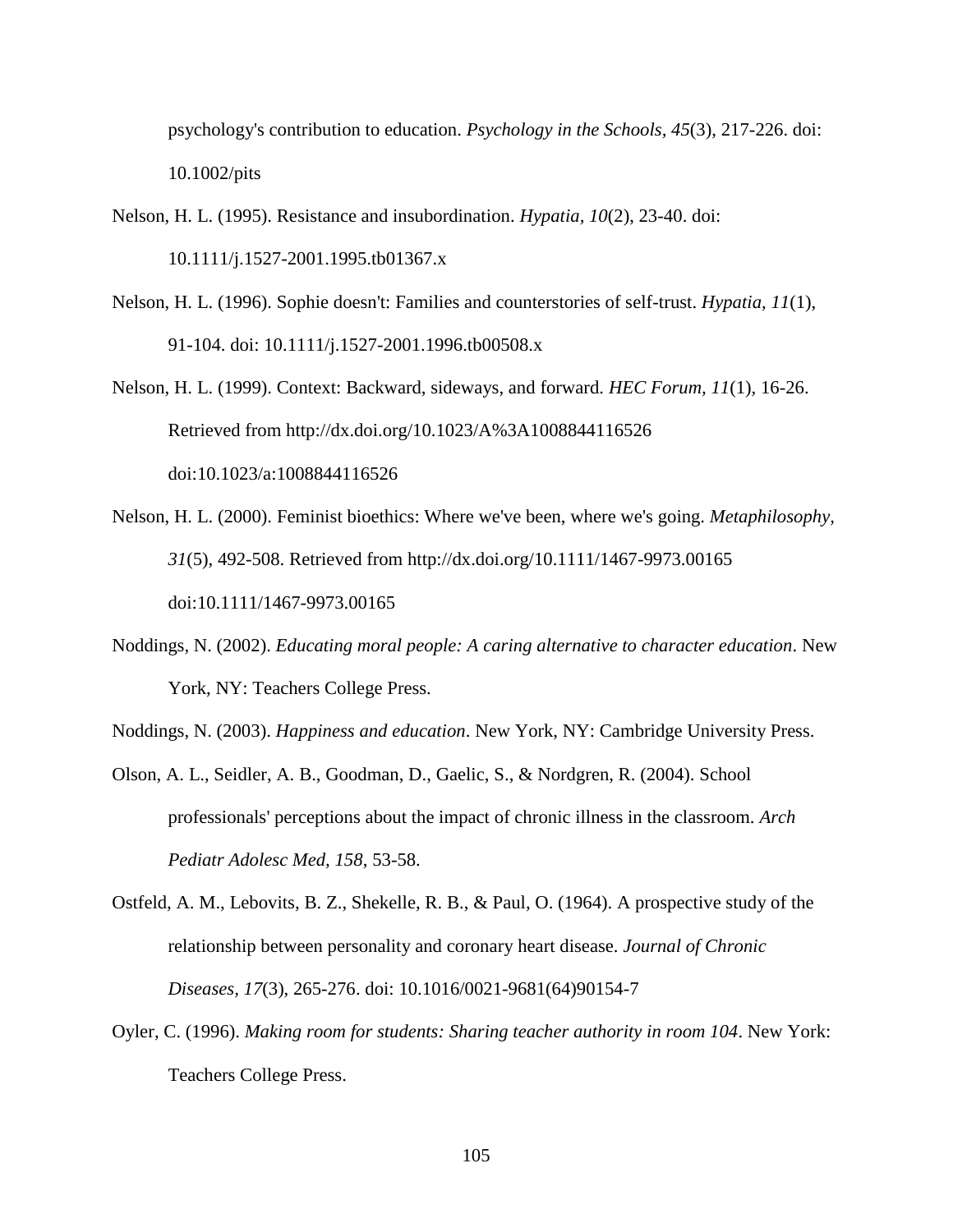- Pargament, K. I., Smith, B. W., Koenig, H. G., & Perez, L. (1998). Patterns of positive and negative religious coping with major life stressors. *Journal for the Scientific Study of Religion, 37*(4), 710-724. doi: 10.2307/1388152
- Perrin, E. C., Newacheck, P., Pless, I. B., Drotar, D., Gortmaker, S. L., Leventhal, J., ... Weitzman, M. (1993). Issues involved in the definition and classification of chronic health condition. *Pediatrics, 75*, 921-927. Retrieved from http://pediatrics.aappublications.org/content/91/4/787.short
- Phelps, L. (Ed.). (2006). *Chronic health-related disorders in children: Collaborative medical and psychoeducational interventions*. Washington, DC: American Psychological Association.
- Pinnegar, S. (2006). Afterword: Re-narrating and indwelling. In D. J. Clandinin, J. Huber, M. Huber, M. S. Murphy, A. M. Orr, M. Pearce & P. Steeves (Eds.), *Composing diverse identities: Narrative inquiries into the interwoven lives of children and teachers* (pp. 176- 181). New York, NY: Routledge.
- Pinquart, M., & Teubert, D. (2012). Academic, physical, and social functioning of children and adolescents with chronic physical illness: A meta-analysis. *Journal of Pediatric Psychology, 37*(4), 376-389. doi: 10.1093/jpepsy/jsr106
- Polkinghorne, D. E. (1991). Narrative and self concept. *Journal of Narrative and Life History, 1*(2&3), 135-154.
- Public Health Agency of Canada (2008). Asthma facts and figures Retrieved May 1, 2012, from http://www.phac-aspc.gc.ca/cd-mc/crd-mrc/asthma\_figures-asthme\_figures-eng.php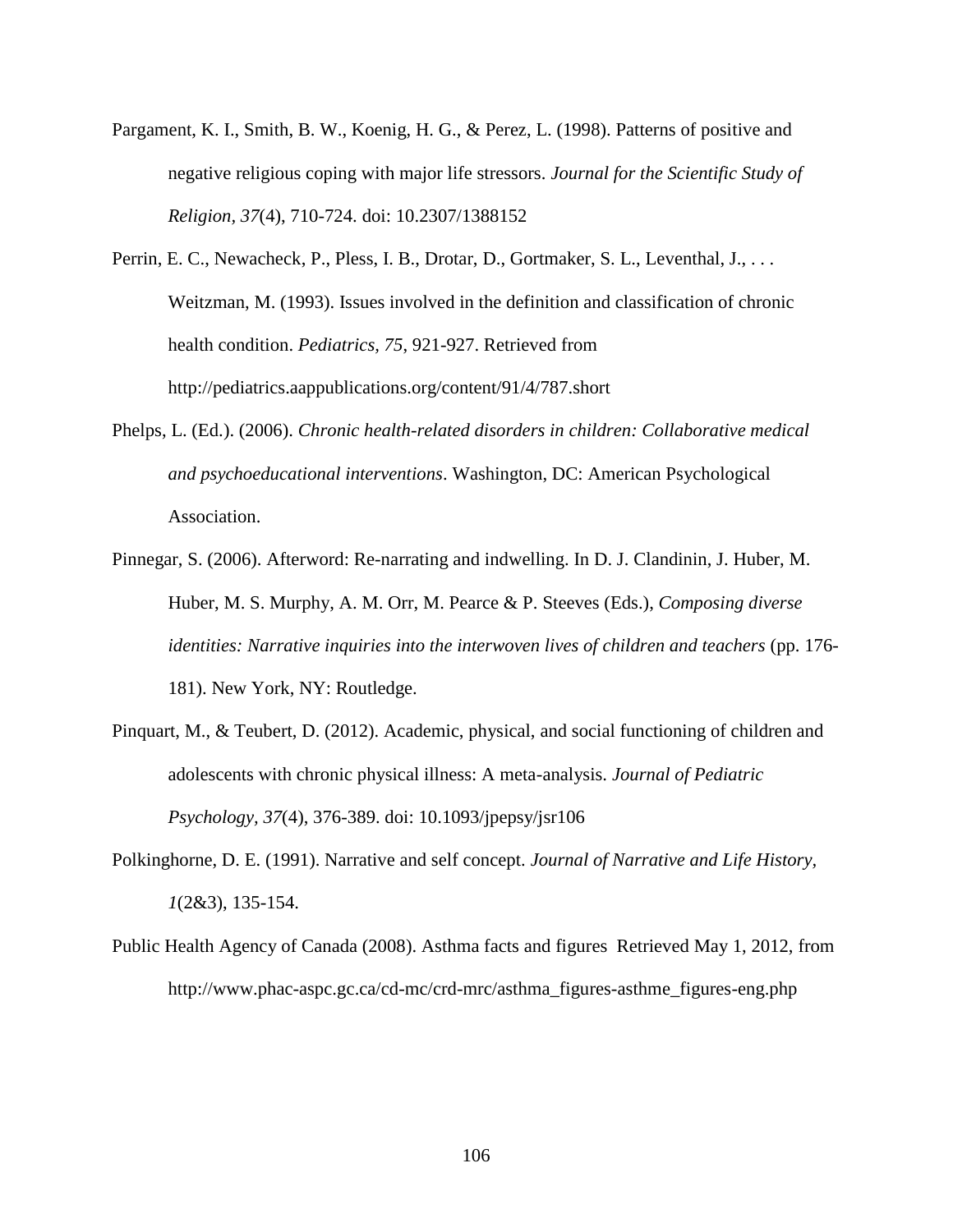- Public Health Agency of Canada (2009). Report from the National Diabetes Surveillance System: Diabetes in Canada, 2009: 2006-07 Findings Retrieved May 1, 2012, from http://www.phac-aspc.gc.ca/publicat/2009/ndssdic-snsddac-09/2-eng.php
- Renn, B. N., Feliciano, L., & Segal, D. L. (2011). The bidirectional relationship of depression and diabetes: A systematic review. *Clinical Psychology Review, 31*(8), 1239-1246. doi: 10.1016/j.cpr.2011.08.001
- Schwab, J. J. (1973). The Practical 3: Translation into curriculum. *The School Review, 81*(4), 501-522.
- Sexson, S., & Madan-Swain, A. (1993). School reentry for the child with chronic illness. *Journal of Learning Disabilities, 26*, 115-125.
- Sexson, S., & Madan-Swain, A. (1995). The chronically ill child in the school. *School Psychology Quarterly, 10*, 359-368. doi: 10.1037/h0088311
- Sfard, A., & Prusak, A. (2005). Telling identities: In seach of an analytic tool for investigating learning as a culturally shaped activity. *Educational Researcher, 34*(4), 14-22. doi: 10.3102/0013189X034004014
- Shaw, S. R., & McCabe, P. C. (2008). Hospital-to-school transition for children with chronic illness: Meeting the new challenges of an evolving health care system. *Psychology in the Schools, 45*(1), 74-87. doi: 10.1002/pits

Shiu, S. (2001). Issues in the education of students with chronic illness. *International Journal of Disability, Development and Education, 48*(3), 269-281. doi: 10.1080/10349120120073412

Silko, L. M. (1997). *Yellow woman and a beauty of the spirit: Essays on Native American life today*. New York, NY: Touchstone.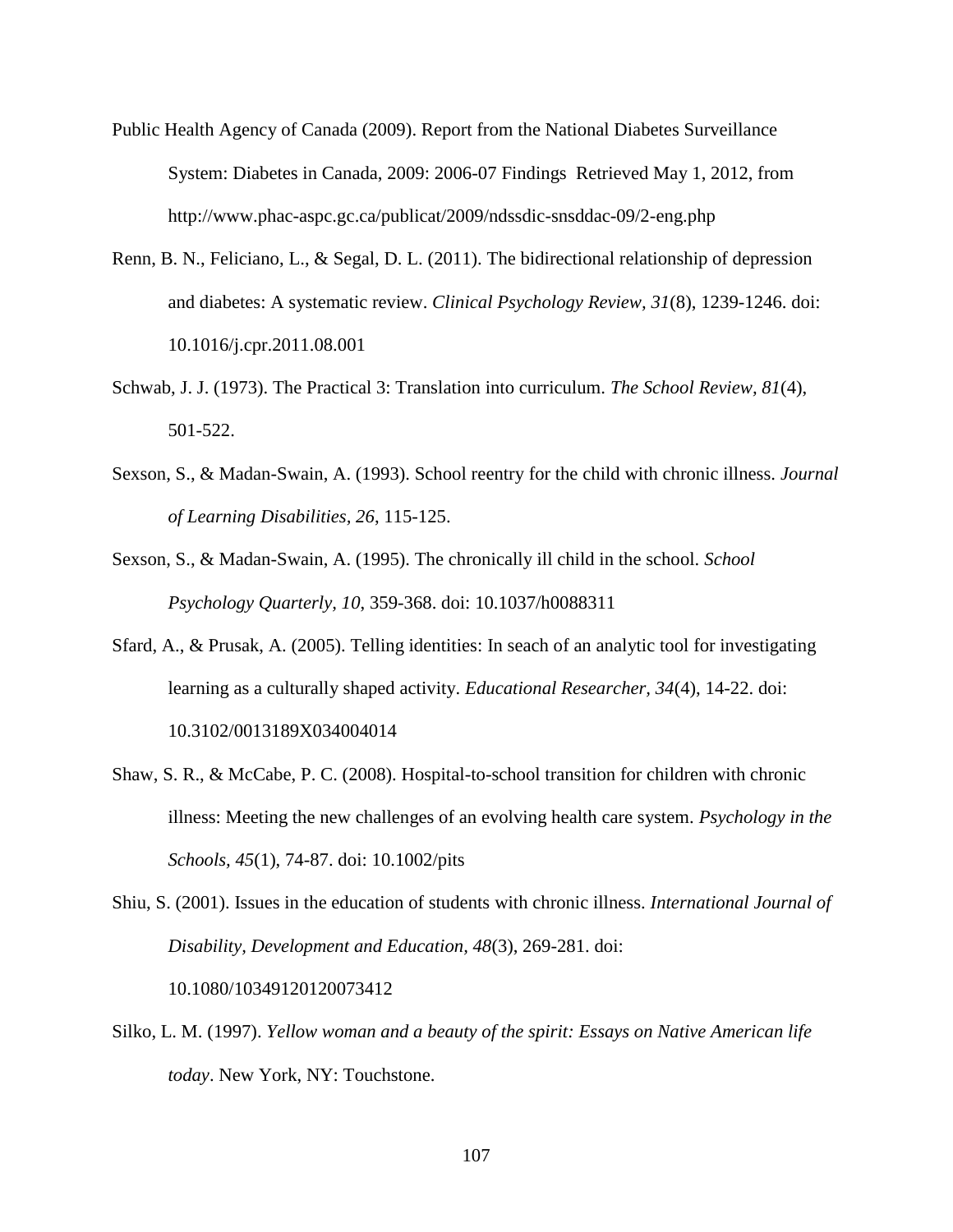Silver, E. J., & Stein, R. E. K. (2001). Access to care, unmet health needs, and poverty status among children with and without chronic conditions. *Ambulatory Pediatrics, 1*(6), 314- 320. Retrieved from http://dx.doi.org/10.1367/1539- 4409(2001)001<0314:ATCUHN>2.0.CO;2

Søreide, G. E. (2006). Narrative construction of teacher identity: Positioning and negotiation. *Teachers and Teaching: Theory and Practice, 12*(5), 527-547. doi: 10.1080/13540600600832247

- Thies, K. M. (1999). Identifying the educational implications of chronic illness in school children. *The Journal of School Health, 69*(10), 392-397. doi: 10.1111/j.1746- 1561.1999.tb06354.x
- Thorne, S., & Paterson, B. (1998). Shifting images of chronic illness. *Image: The Journal of Nursing Scholarship, 30*(2), 173-178. doi: 10.1111/j.1547-5069.1998.tb01275.x
- Toch, H., Allen, T., & Lazer, W. (1961). The public image of cancer etiology. *Public Opinion Quarterly, 25*(3), 411-414.
- Watson, D., & Pennebaker, J. W. (1989). Health complaints, stress, and distress: Exploring the central role of negative affectivity. *Psychological Review, 96*(2), 234-254.
- Weitzman, M. (1986). School absence rates as outcome measures in studies of children with chronic illness. *Journal of Chronic Diseases, 39*(10), 799-808. doi: http://dx.doi.org/10.1016/0021-9681(86)90082-2
- Wilkie, K. J. (2010). *"Count me in": Students with chronic illness continue mathematics study through connection with their teachers during absence*. Paper presented at the AARE: Making a Difference, Melbourne, Australia.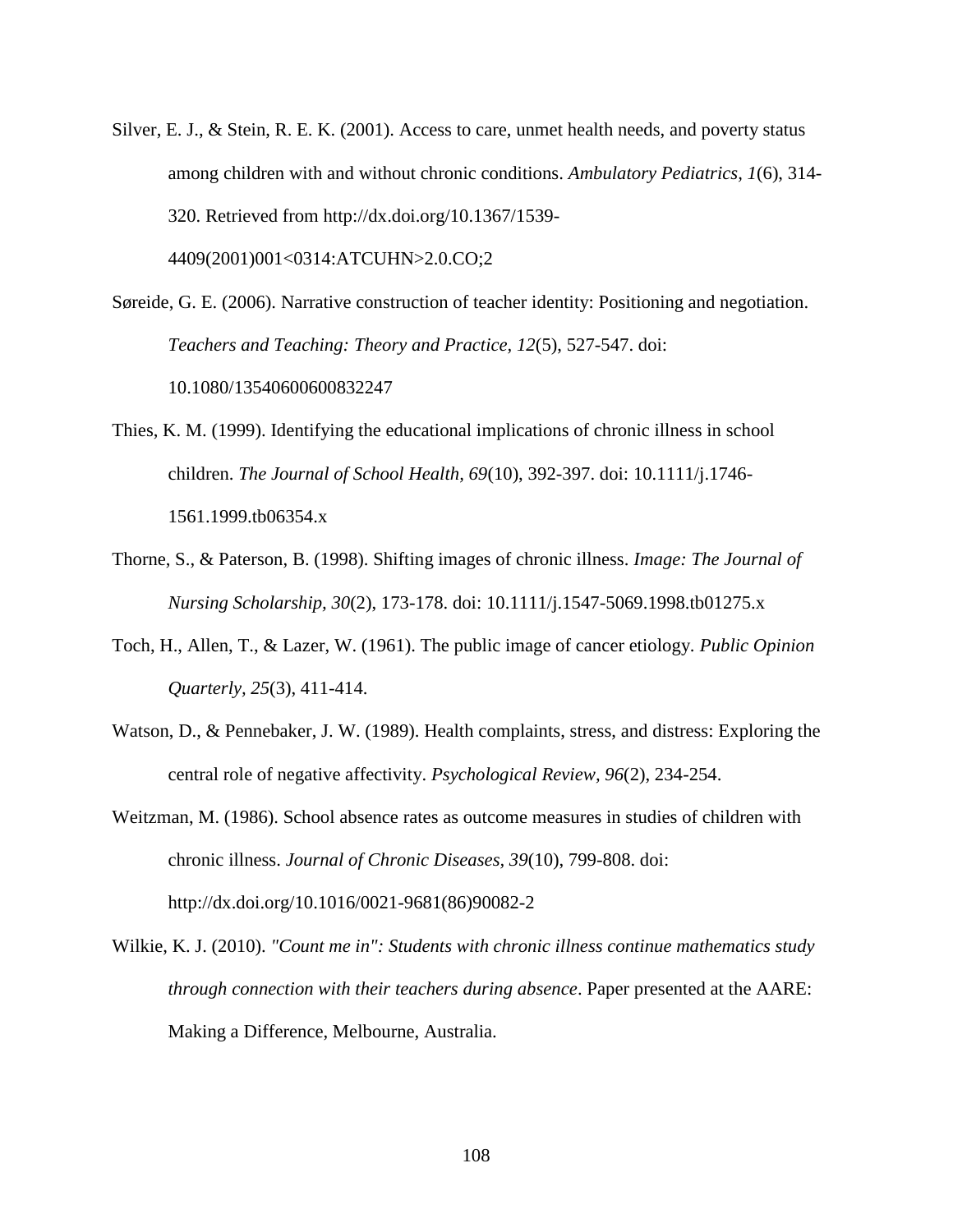Wilkie, K. J., & Jones, A. J. (2010). *Creative connections to school: Teachers support the learning of students with chronic illness during absence*. Paper presented at the ACEC2010: Digital Diversity Conference, Melbourne, Australia.

World Health Organization (2012). Chronic diseases, from http://www.who.int/topics/chronic\_diseases/en/

- Yinger, R., & Hendricks-Lee, M. (1993). Working knowledge in teaching. In C. Day, J. Calderhead & P. Denicolo (Eds.), *Research on teacher thinking: Understanding professional developmetn* (pp. 100-123). London, UK: Falmer Press.
- Young, B., Dixon-Woods, M., Windridge, K. C., & Heney, D. (2003). Managing Communication with Young People who have a Potentially Life Threatening Chronic Illness: Qualitative study of patients and parents. *BMJ: British Medical Journal (International Edition), 326*(7384), 305-309.
- Ziring, P. (2000). Provision of educationally-related services for children and adolescents with chronic diseases and disabling conditions. *Pediatrics, 105*, 448-451. doi:

10.1542/peds.105.2.448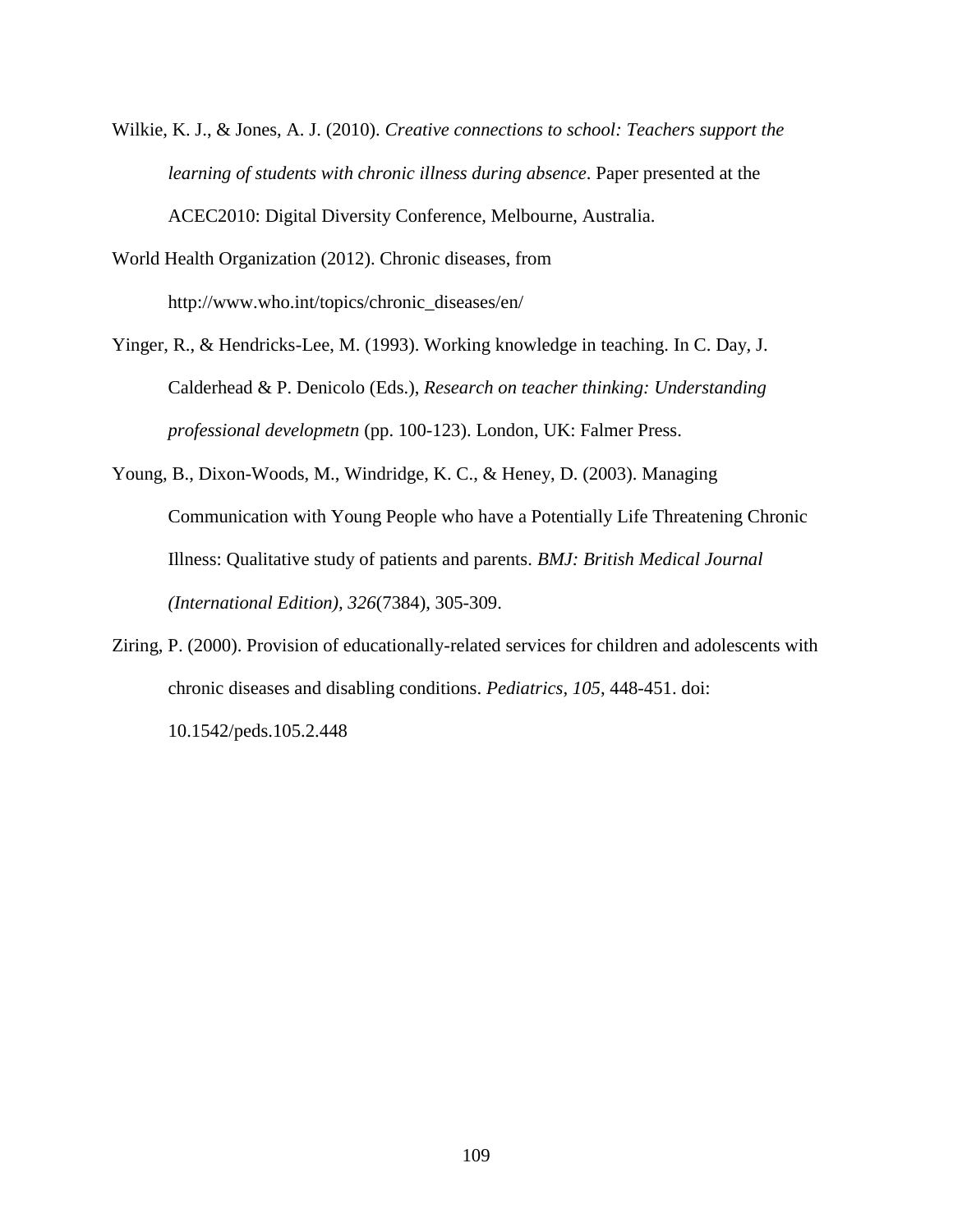## APPENDIX A. CONSENT LETTER

**Project Title:** A Narrative Inquiry into the Experiences of Teachers with a Student with a Chronic Illness

**Researcher:** Beth Davis **Supervisor:** Shaun Murphy (306) 715-0521 (306) 966-7586

M.Ed Graduate Student Chair of Curriculum Studies University of Saskatchewan University of Saskatchewan [b.davis@usask.ca](mailto:b.davis@usask.ca) [shaun.murphy@usask.ca](mailto:shaun.murphy@usask.ca)

## **Description:**

My name is \_\_\_\_\_\_\_\_\_\_\_\_\_\_\_\_\_\_\_\_\_\_\_\_\_\_\_\_\_\_\_\_\_\_. I agree to participate in the research study entitled "A Narrative Inquiry into the Experiences of Teachers with a Student with a Chronic Illness." I understand that the purpose of this research is to inquire into the experiences of teachers who teach or work alongside a student with a chronic illness. The study is funded by the Social Sciences and Humanities Research Council of Canada. I understand that this research will be carried out by Beth Davis, a graduate student from the Department of Curriculum Studies at the University of Saskatchewan, as part of her Masters of Education thesis. I understand that she will be working under the supervision of Dr. Shaun Murphy, Associate Professor in Curriculum Studies at the University of Saskatchewan.

I have been informed that Beth will be engaging in conversations with me on my experiences working/ teaching a student with a chronic illness. I have been informed that she will audio-record each conversation, transcribed the dialogue, and write field notes of our conversation. I understand that there will be up to 5 or 6 conversations of approximately 1 hour each that will take place between September 2012 and April 2013. The timing, location, and duration of each individual conversation will be negotiated as the inquiry progresses. I have been informed that the transcriptions of the conversations and any research texts will be shown or given to me for approval before publications. I have been informed that there may be a risk of being identified on the basis of my experience and what is said in the final research document, but I understand that Beth will take multiple precautions to ensure my confidentiality and anonymity at all points in the research process. I have also been informed that there are no other known or anticipated risks for participating in this research and that I can request any changes to the final research document that I may feel is too revealing. The proposed research project was

110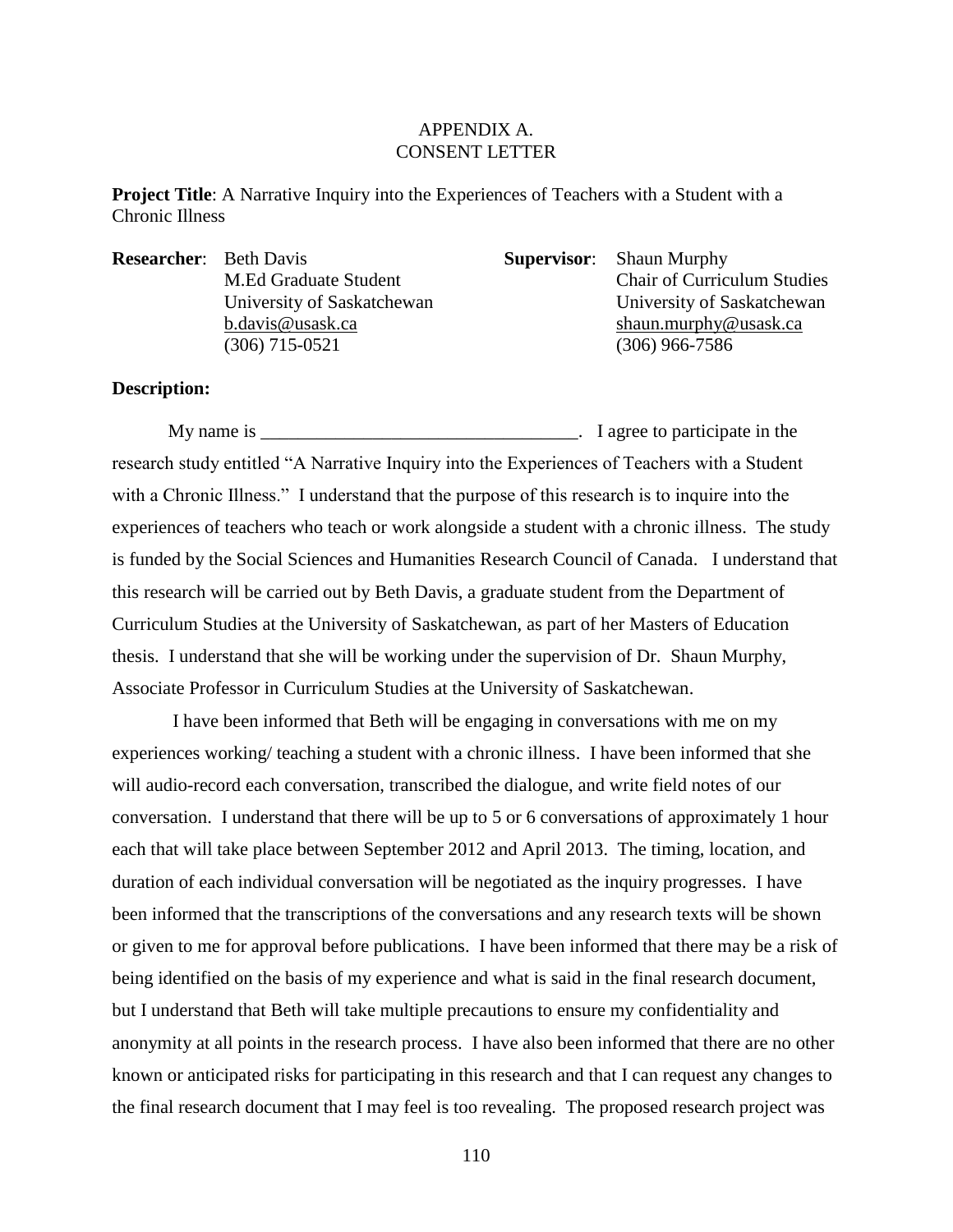reviewed and approved on ethical grounds by the University of Saskatchewan Behavioural Research Ethics Board on August 24, 2012.

I am aware that writing based on this inquiry will be submitted for publication in journals and that presentations will be made at local, national, and international conferences. I have been informed that my anonymity, the anonymity of the student, as well as the anonymity of others and the school, will be respected. All material collected will be safeguarded to ensure confidentiality and stored securely. I understand that all identifiable information will be stored separately from the research data.

I have been given the opportunity to ask questions and to clarify concerns about this inquiry. I understand that I can contact Beth to ask questions or seek clarification at any point during the inquiry process. I know my participation is voluntary and that I can withdraw from the research process at any time for any reason without explanation or penalty of any sort. I have been informed that my right to withdraw from the study will apply until the results have been disseminated. After this time, research dissemination will have already occurred and it may not be possible to withdraw my data. Should I wish to withdraw during the process, I feel comfortable in talking with Beth about this possibility. By signing below, I acknowledge that I have read and understood the above description and consent to participate in this research project.

\_\_\_\_\_\_\_\_\_\_\_\_\_\_\_\_\_\_\_\_\_\_\_\_\_\_\_\_\_ \_\_\_\_\_\_\_\_\_\_\_\_\_\_\_\_\_\_\_\_\_\_\_\_\_\_\_\_\_

\_\_\_\_\_\_\_\_\_\_\_\_\_\_\_\_\_\_\_\_\_\_\_\_\_\_\_\_\_ \_\_\_\_\_\_\_\_\_\_\_\_\_\_\_\_\_\_\_\_\_\_\_\_\_\_\_\_\_

Name of Participant Name of Researcher

Signature of Participant Signature of Researcher

\_\_\_\_\_\_\_\_\_\_\_\_\_\_\_\_\_\_\_\_\_\_\_\_\_\_\_\_\_ \_\_\_\_\_\_\_\_\_\_\_\_\_\_\_\_\_\_\_\_\_\_\_\_\_\_\_\_\_

Date Date Date

*A copy of this consent form will be left with you and a copy will be taken by the researcher*

*For further information concerning the completion of this form, please contact Beth Davis, [b.davis@usask.ca,](mailto:b.davis@usask.ca) (306) 715-0521*